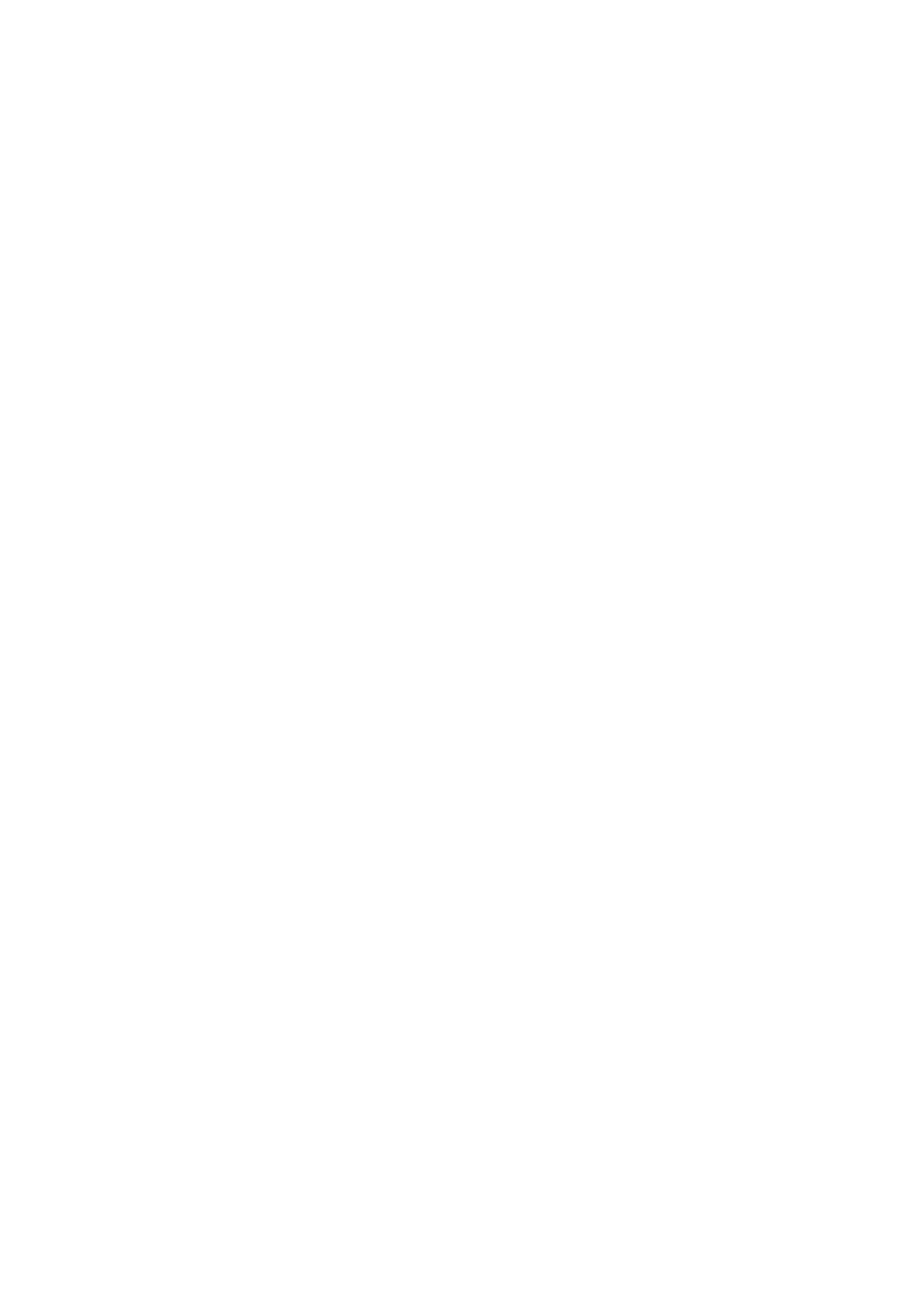### Western Australia

## Occupational Safety and Health Act 1984

### **Contents**

## Part I — Preliminary

| Short title                                      |    |
|--------------------------------------------------|----|
| Commencement                                     |    |
| Terms used                                       |    |
| Penalty levels defined                           | 6  |
| Offences, first and subsequent                   | 8  |
| Application of this Act                          | 9  |
| Act does not operate to affect adversely certain |    |
| police operations                                | 10 |
| Objects                                          |    |
|                                                  |    |

### Part II — Commission for Occupational Safety and Health

| 6.   | Commission, creation, membership of etc.       | 13 |
|------|------------------------------------------------|----|
| 6A.  | Deputy chairperson                             | 15 |
| 7.   | Acting members                                 | 15 |
| 8.   | Terms and conditions of appointed members      | 16 |
| 9.   | WorkSafe Western Australia Commissioner        | 16 |
| 10.  | Vacation of office                             | 17 |
| 11.  | Leave of absence                               | 18 |
| 12.  | Casual vacancies                               | 18 |
| 13.  | Meetings of Commission                         | 18 |
| 14.  | <b>Functions of Commission</b>                 | 20 |
| 14A. | Mining Industry Advisory Committee             | 22 |
| 15.  | Other advisory committees, appointment of etc. | 23 |
| 16.  | Annual report                                  | 24 |
| 17.  | Staff to assist Commission                     | 24 |
| 18.  | Commissioner and department                    | 25 |
|      |                                                |    |

As at 03 Oct 2018 Version 07-j0-01 page i Published on www.legislation.wa.gov.au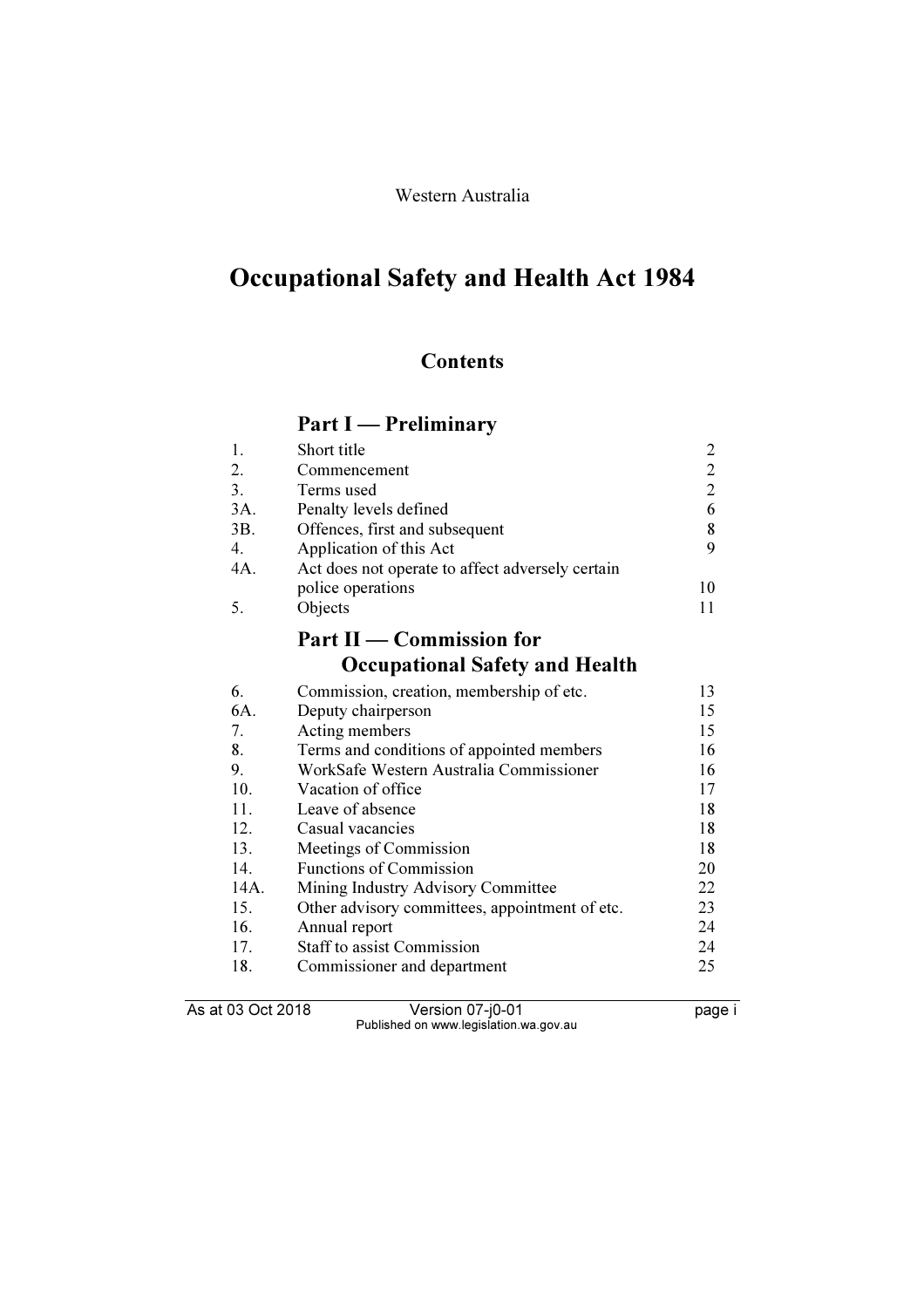#### **Contents**

|       | <b>Part III — General provisions</b>               |    |
|-------|----------------------------------------------------|----|
|       | relating to occupational safety                    |    |
|       | and health                                         |    |
|       | Division 1 - Preliminary                           |    |
| 18A.  | Meaning of gross negligence in relation to certain |    |
|       | breaches of this Part                              | 26 |
|       | Division 2 - General workplace duties              |    |
| 19.   | Duties of employers                                | 26 |
| 19A.  | Breaches of s. $19(1)$                             | 28 |
| 20.   | Duties of employees                                | 28 |
| 20A.  | Breaches of s. $20(1)$ or (3)                      | 29 |
| 21.   | Duties of employers and self-employed persons      | 30 |
| 21A.  | Breaches of s. 21                                  | 31 |
| 21B.  | Duty of body corporate to which s. 23D, 23E        |    |
|       | or 23F applies                                     | 32 |
| 21C.  | Breaches of s. 21B                                 | 33 |
| 22.   | Duties of persons who have control of workplaces   | 33 |
| 22A.  | Breaches of s. $22(1)$                             | 34 |
| 23.   | Duties of manufacturers etc.                       | 35 |
| 23AA. | Breaches of s. 23                                  | 37 |
| 23A.  | Prohibited activities in prescribed areas          | 38 |
| 23B.  | Breaches of s. 23A                                 | 38 |
|       | Division 3 — Certain workplace situations to be    |    |
|       | treated as employment                              |    |
| 23C.  | Terms used                                         | 39 |
| 23D.  | Contract work arrangements                         | 39 |
| 23E.  | Labour arrangements in general                     | 41 |
| 23F.  | Labour hire arrangements                           | 42 |
|       | Division 4 – Duty relating to certain              |    |
|       | employment accommodation                           |    |
| 23G.  | Duty of employer to maintain safe premises         | 44 |
| 23H.  | Breaches of s. 23G                                 | 45 |
|       | Division 5 	— Other duties                         |    |
| 23I.  | Notification of deaths, injuries and diseases      | 46 |
| 23J.  | Breaches of s. 23I                                 | 48 |
| 23K.  | Duty to inform employee who reports hazard or      |    |
|       | injury                                             | 48 |
|       |                                                    |    |

page ii Version 07-j0-01 As at 03 Oct 2018 Published on www.legislation.wa.gov.au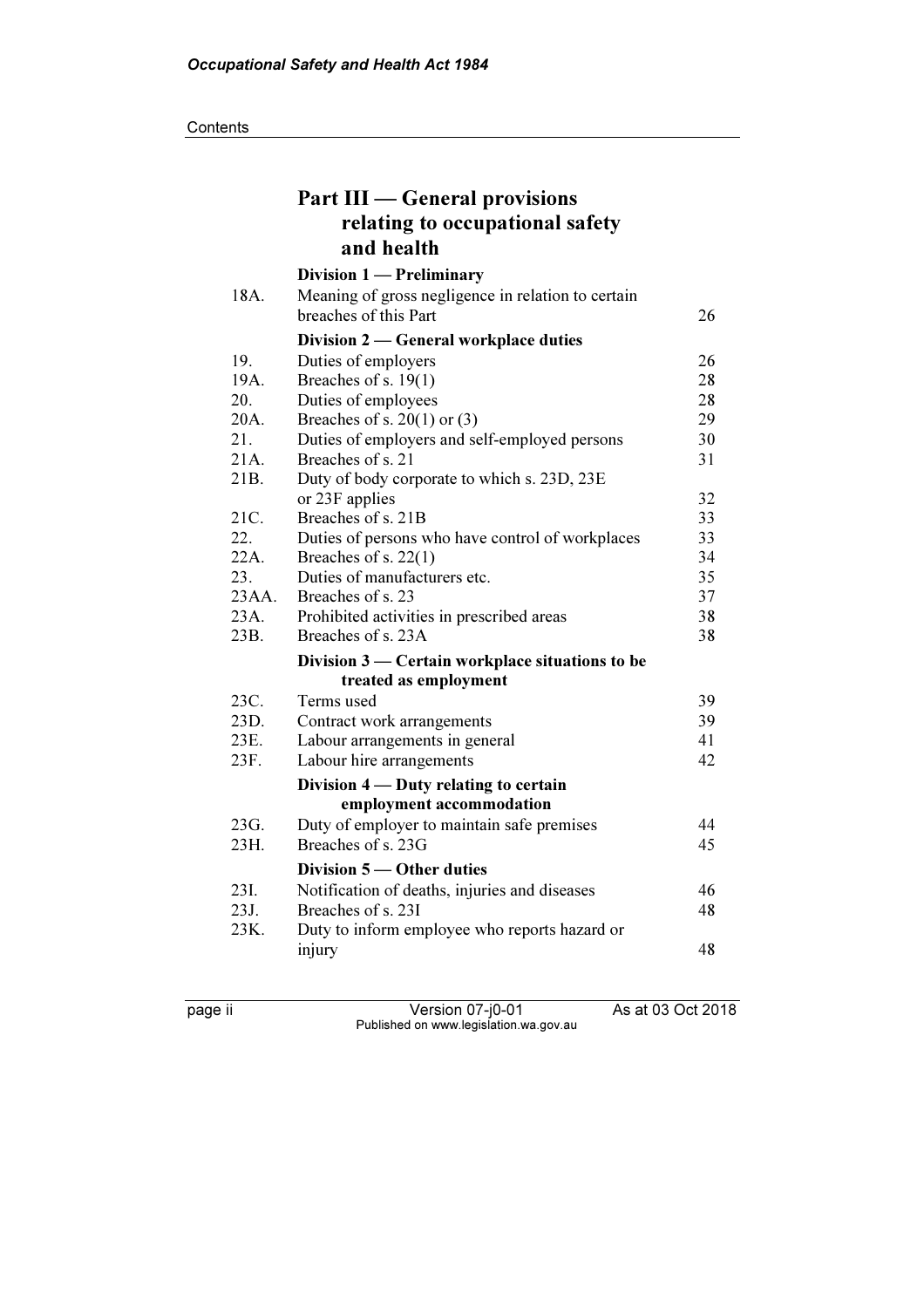| Contents |
|----------|
|----------|

| 23L.    | Notification of hazard to person having control<br>of workplace                        | 48 |
|---------|----------------------------------------------------------------------------------------|----|
|         |                                                                                        |    |
|         | Division 6 — Resolution of workplace issues,<br>and refusal to work on grounds of risk |    |
| 24.     | Resolution of issues at workplace                                                      | 49 |
| 25.     | Inspector may be notified where issues unresolved                                      | 50 |
| 26.     |                                                                                        | 51 |
| 27.     | Refusal by employees to work in certain cases                                          | 52 |
| 28.     | Assignment of other work<br>Entitlements to continue                                   | 52 |
| $28A$ . |                                                                                        | 52 |
|         | Offences — refusal to work                                                             |    |
|         | Part IV - Safety and health                                                            |    |
|         | representatives and committees                                                         |    |
|         | Division 1 - Safety and health representatives                                         |    |
| 29.     | Notices requiring election of safety and health                                        |    |
|         | representatives                                                                        | 54 |
| 30.     | Consultation on matters relevant to elections                                          | 54 |
| 30A.    | Election scheme may be established                                                     | 56 |
| 30B.    | What may be included in a scheme                                                       | 57 |
| 30C.    | Appointment of further delegates may be required                                       | 58 |
| 31.     | Election of safety and health representatives                                          | 58 |
| 32.     | Terms of office of representatives                                                     | 60 |
| 33.     | Functions of safety and health representatives                                         | 60 |
| 34.     | Disqualification of safety and health                                                  |    |
|         | representatives                                                                        | 62 |
| 35.     | Duties of employers in relation to safety and health                                   |    |
|         | representatives                                                                        | 64 |
| 35A.    | Discrimination against safety and health                                               |    |
|         | representative in relation to employment                                               | 66 |
| 35B.    | Discrimination against safety and health                                               |    |
|         | representative in relation to contract for services                                    | 67 |
| 35C.    | Claims under s. 35A or 35B may be referred to                                          |    |
|         | Tribunal                                                                               | 68 |
| 35D.    | Remedies that Tribunal may grant                                                       | 69 |
|         | Division 2 - Safety and health committees                                              |    |
| 36.     | Terms used                                                                             | 70 |
| 37.     | Employees to appoint representatives                                                   | 71 |
| 38.     | When employer must establish safety and health                                         |    |
|         | committee                                                                              | 71 |
|         |                                                                                        |    |

As at 03 Oct 2018 Version 07-j0-01 page iii Published on www.legislation.wa.gov.au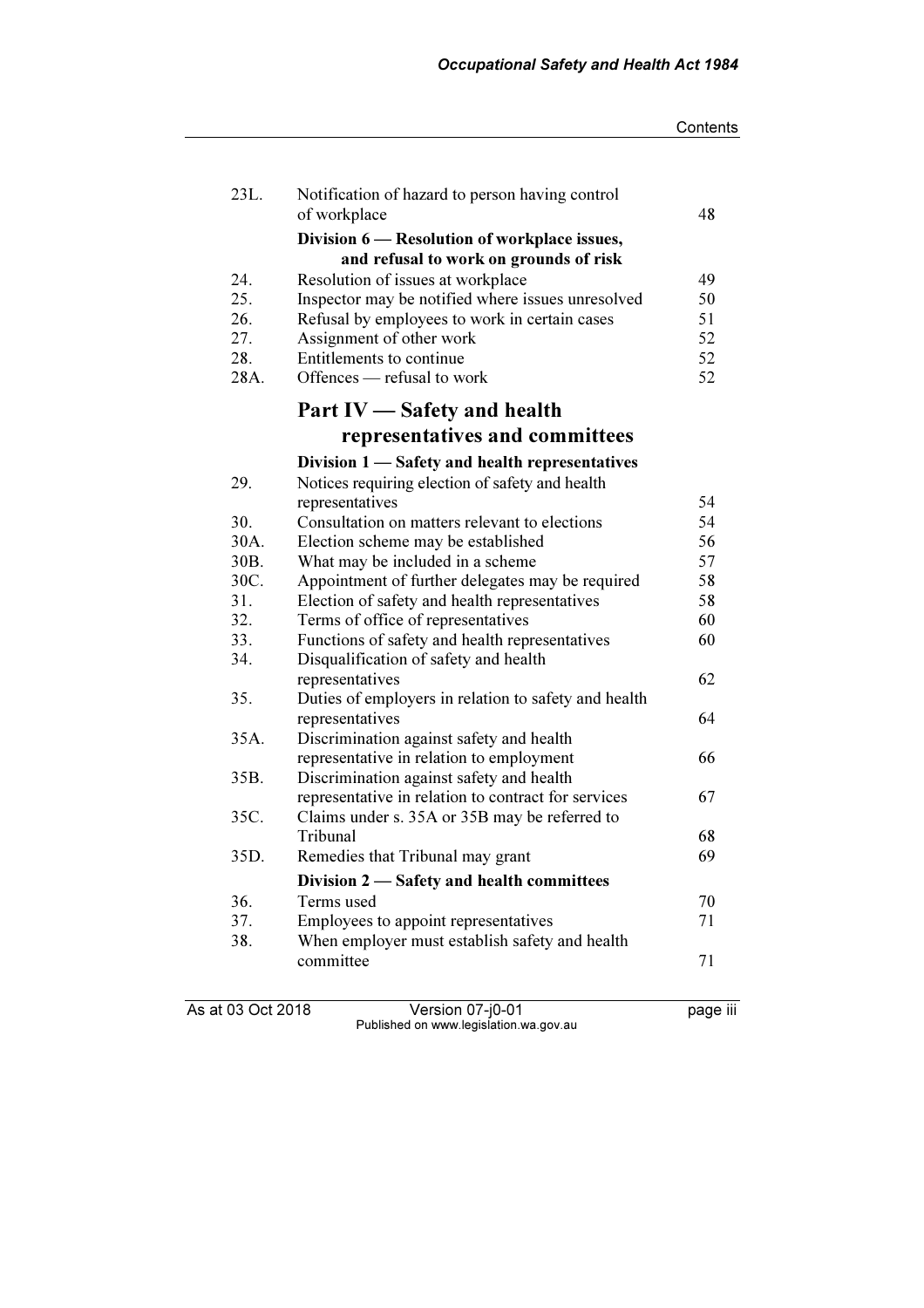| 39.  | Request for establishment of safety and health<br>committee | 71 |
|------|-------------------------------------------------------------|----|
| 39A. | Commissioner may decide if s. 39 request should             |    |
|      | be obeyed                                                   | 72 |
| 39B. | Employer may establish safety and health                    |    |
|      | committee                                                   | 73 |
| 39C. | Safety and health committee, agreement as to                |    |
|      | members etc.                                                | 73 |
| 39D. | Commissioner may determine matters for s. 39C               |    |
|      | agreement                                                   | 74 |
| 39E. | Functions of committee may cover more than one              |    |
| 39F. | workplace<br>Amendment of s. 39C agreement; abolition of    | 75 |
|      | committee                                                   | 76 |
| 39G. | Review of Commissioner's decisions made under               |    |
|      | s. 39A, 39D or 39F                                          | 77 |
| 40.  | Functions of safety and health committees                   | 78 |
| 41.  | Procedures                                                  | 79 |
|      | <b>Part V</b> — Inspectors                                  |    |
| 41A. | Terms used                                                  | 80 |
| 42.  | Appointment of inspectors                                   | 80 |
| 42A. | Appointment of restricted inspectors                        | 80 |
| 42B. | Functions of restricted inspector                           | 81 |
| 42C. | Certificate of appointment                                  | 81 |
| 43.  | Powers of inspectors                                        | 82 |
| 44.  | Interpreters                                                | 84 |
| 45.  | Notification by inspector                                   | 85 |
| 46.  | Samples                                                     | 86 |
| 47.  | Offences                                                    | 87 |
|      | Part VI — Improvement and                                   |    |
|      | prohibition notices                                         |    |
|      | Division 1 — Issue of notices by inspector                  |    |
| 47A. | Terms used                                                  | 89 |
| 48.  | Improvement notices, issue and effect of                    | 89 |
| 49.  | Prohibition notices, issue and effect of                    | 91 |
| 50.  | Notices may include directions                              | 94 |
| 50A. | Notices may be issued to Crown                              | 94 |
| 51.  | Review of notices by Commissioner                           | 95 |
|      |                                                             |    |

page iv Version 07-j0-01 As at 03 Oct 2018 Published on www.legislation.wa.gov.au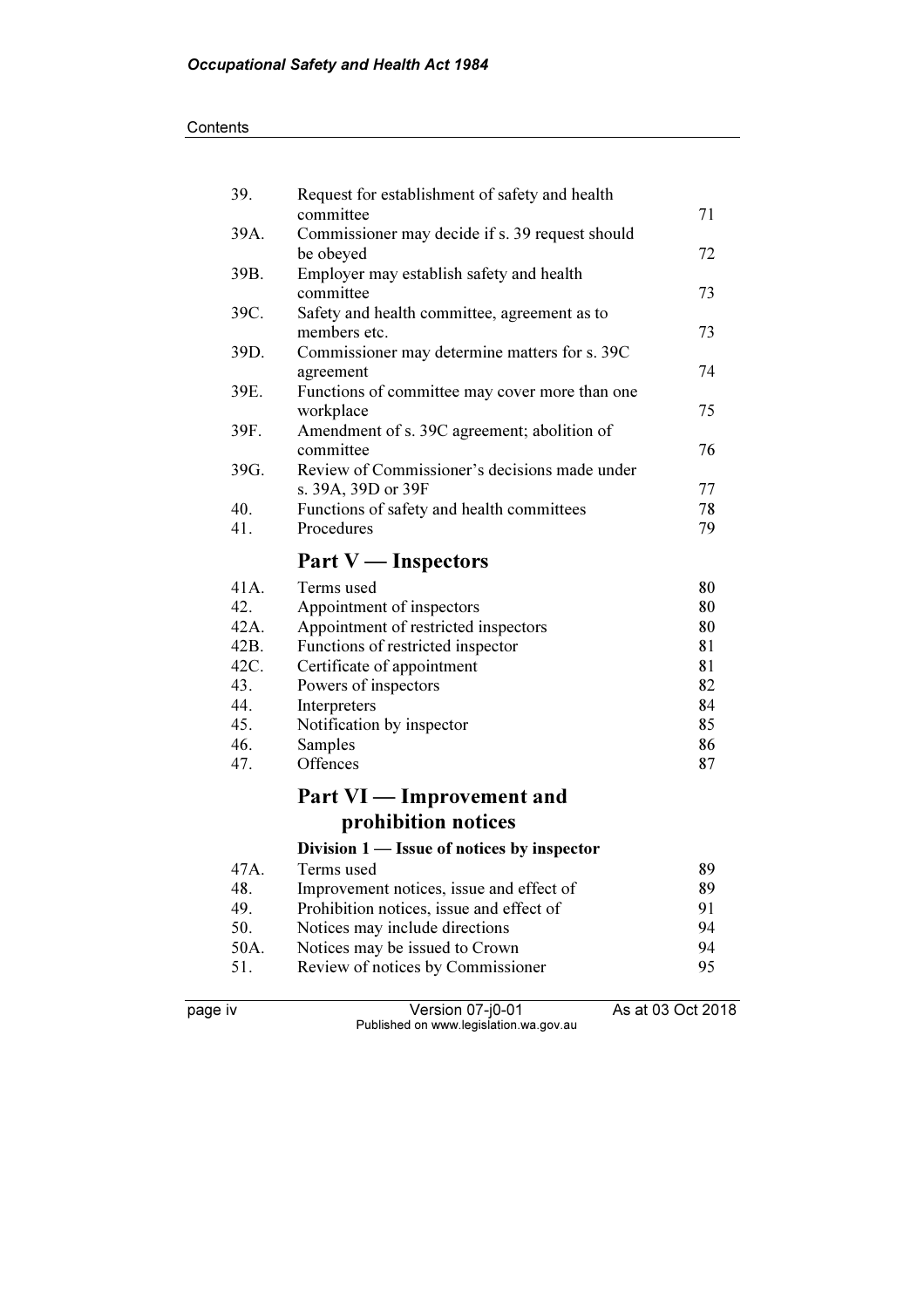| 51AA.          | Commissioner may cancel notice on own initiative                | 96         |
|----------------|-----------------------------------------------------------------|------------|
| 51A.           | Review of notices by Tribunal                                   | 97         |
|                | Division 2 - Issue of provisional improvement                   |            |
|                | notices by safety and health                                    |            |
|                | representative                                                  |            |
| 51AB.          | Term used: qualified representative                             | 98         |
| 51AC.          | Provisional improvement notices, issue of                       | 98         |
| 51AD.          | Consultation required before notice issued                      | 99         |
| 51AE.<br>51AF. | Contents of notice                                              | 100<br>101 |
| 51AG.          | Notices may include directions<br>Failure to comply with notice | 101        |
| 51AH.          | Review of notice by inspector                                   | 101        |
|                |                                                                 |            |
|                | Part VIA - Safety and health                                    |            |
|                | magistrates                                                     |            |
| 51B.           | Safety and health magistrates                                   | 103        |
| 51C.           | Jurisdiction of safety and health magistrate                    | 103        |
| 51E.           | Administrative arrangements                                     | 104        |
|                |                                                                 |            |
|                | Part VIB — Occupational Safety and                              |            |
|                | <b>Health Tribunal</b>                                          |            |
| 51F.           | Terms used                                                      | 105        |
| 51G.           | Industrial Relations Commission to be called                    |            |
|                | Occupational Safety and Health Tribunal when                    |            |
|                | exercising jurisdiction under this Act                          | 105        |
| 51H.           | Jurisdiction to be exercised by commissioner with               |            |
|                | requisite qualifications                                        | 105        |
| 51I.           | Practice, procedure and appeals                                 | 106        |
| 51J.           | Conciliation                                                    | 107        |
| 51K.           | Certain matters to be heard together                            | 109        |
|                | Part VII — Legal proceedings                                    |            |
|                | Division 1 — General provisions                                 |            |
| 52.            | Prosecutions                                                    | 110        |
| 53.            | Evidentiary provisions                                          | 110        |
| 54.            | General penalty                                                 | 111        |
| 54A.           | Continuing offences                                             | 112        |
| 54B.           | Appeals                                                         | 112        |
| 55.            | Offences by bodies corporate                                    | 113        |
|                |                                                                 |            |

As at 03 Oct 2018 Version 07-j0-01 page v Published on www.legislation.wa.gov.au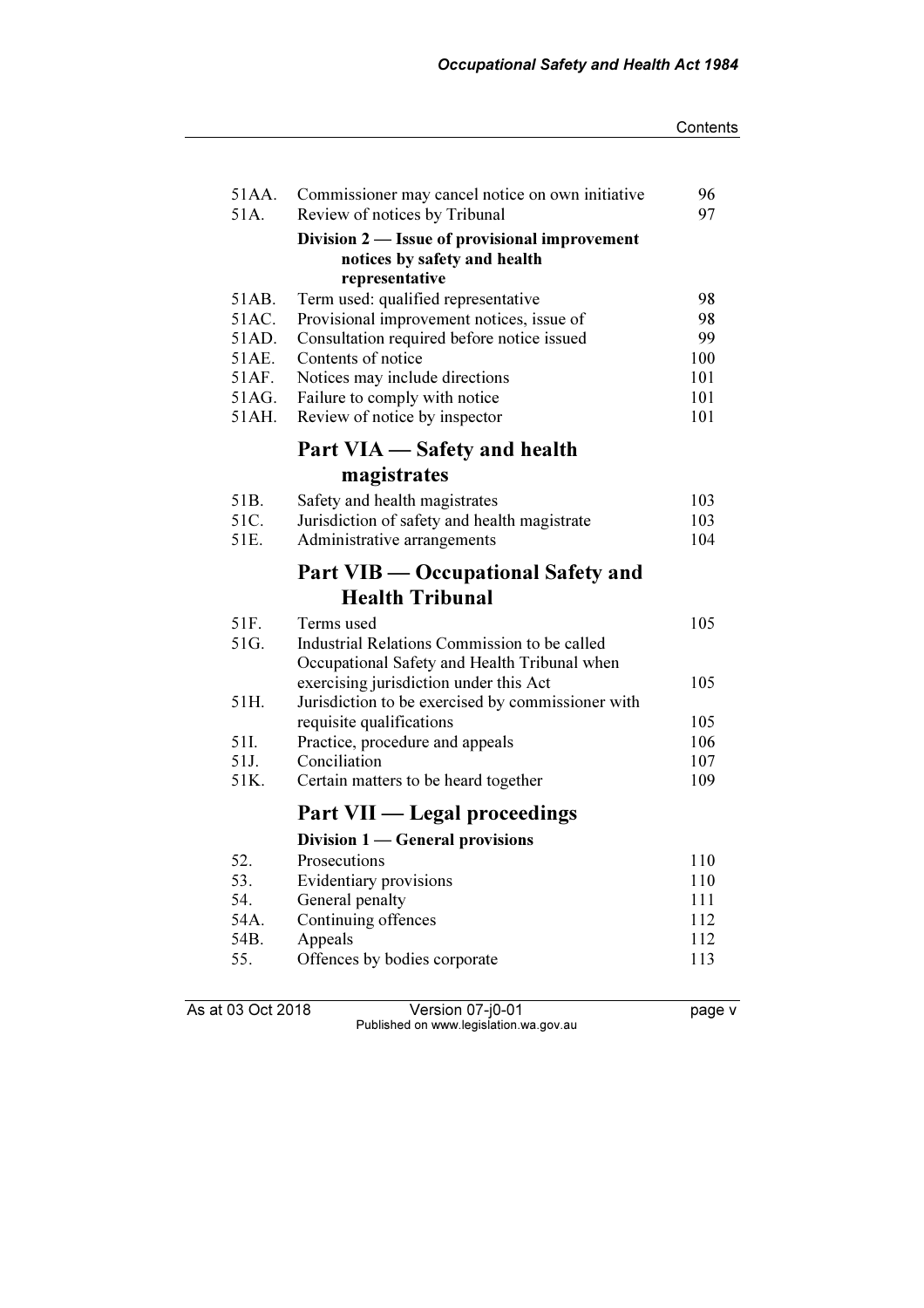#### **Contents**

| 55A. | No double jeopardy                               | 114 |
|------|--------------------------------------------------|-----|
|      | Division 2 — Criminal proceedings against the    |     |
|      | Crown                                            |     |
| 55B. | Crown may be prosecuted                          | 114 |
| 55C. | Prosecution against body corporate               | 114 |
| 55D. | Prosecution in other cases                       | 115 |
| 55E. | Provisions applicable to responsible agency      | 115 |
| 55F. | Proceedings where agency has ceased to exist     | 116 |
| 55G. | Penalties in proceedings against Crown           | 117 |
|      | Division 3 — Undertaking by offender in lieu of  |     |
|      | payment of fine                                  |     |
| 55H. | Terms used                                       | 118 |
| 55I. | Court may order offender to elect to pay fine or |     |
|      | enter into undertaking                           | 118 |
| 55J. | Making of election                               | 119 |
| 55K. | Failure to enter into undertaking                | 120 |
| 55L. | Time for payment of fines                        | 120 |
| 55M. | Nature and terms of undertaking                  | 121 |
| 55N. | What may be included in undertaking              | 121 |
| 55O. | Effect of undertaking                            | 122 |
| 55P. | Failure to comply with undertaking               | 123 |
| 55Q. | Amendment of undertaking                         | 123 |
| 55R. | Undertaking may be published                     | 123 |
|      | <b>Part VIII — Miscellaneous</b>                 |     |
| 56.  | Discrimination                                   | 124 |
| 57.  | Codes of practice                                | 125 |
| 57A. | Visitors to workplaces to comply with directions | 126 |
| 58.  | Governor may transfer administration of certain  |     |
|      | laws to Minister                                 | 127 |
| 59.  | Protection of Commissioner etc. from personal    |     |
|      | liability                                        | 128 |
| 60.  | Regulations                                      | 129 |
| 61A. | Review of Commissioner's decisions under         |     |
|      | regulations                                      | 131 |
| 61.  | Review of Act                                    | 131 |

page vi Version 07-j0-01 As at 03 Oct 2018 Published on www.legislation.wa.gov.au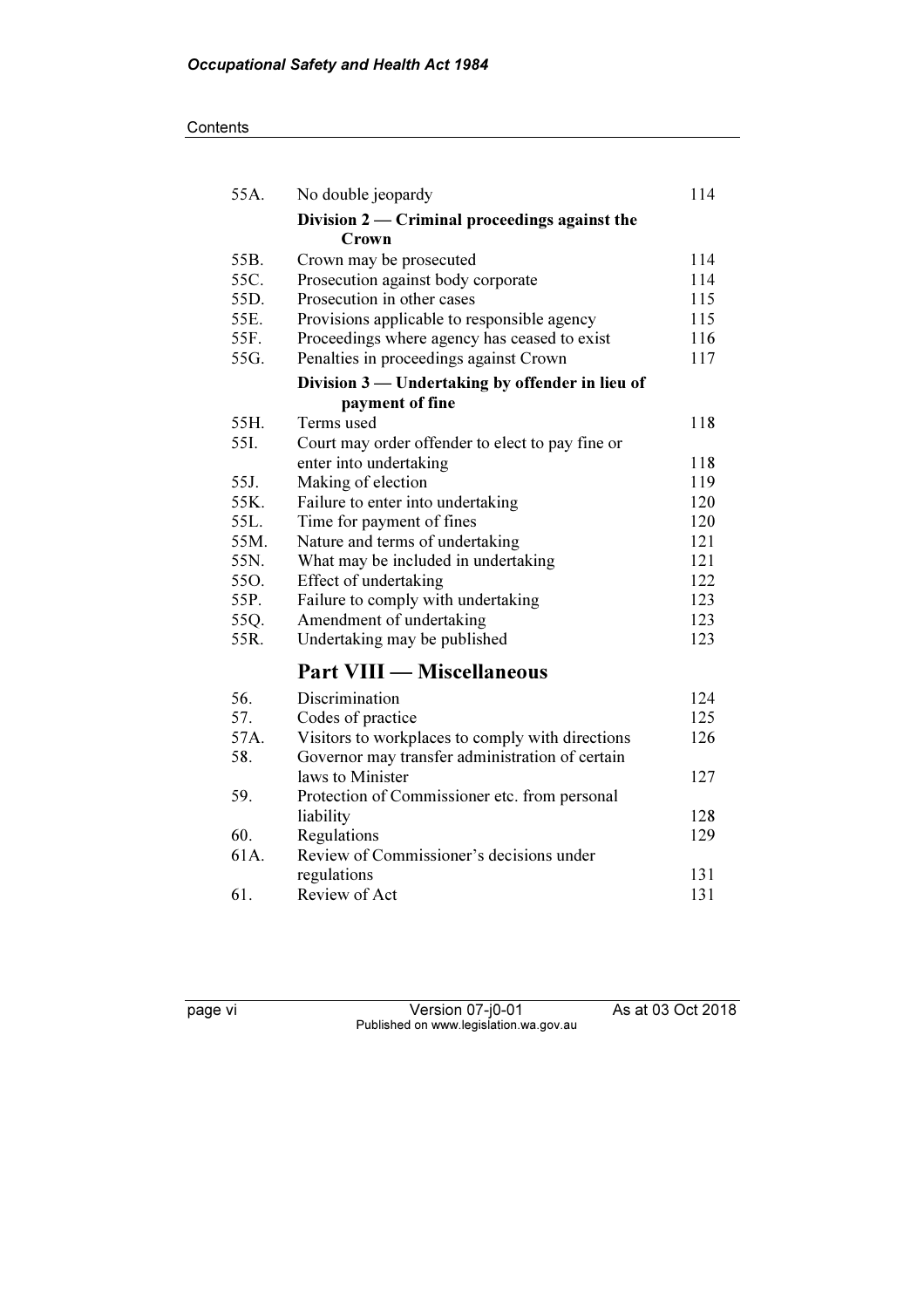**Contents** 

## Schedule 1 — Subject matter for regulations Notes Compilation table 137 Defined terms

As at 03 Oct 2018 Version 07-j0-01 page vii Published on www.legislation.wa.gov.au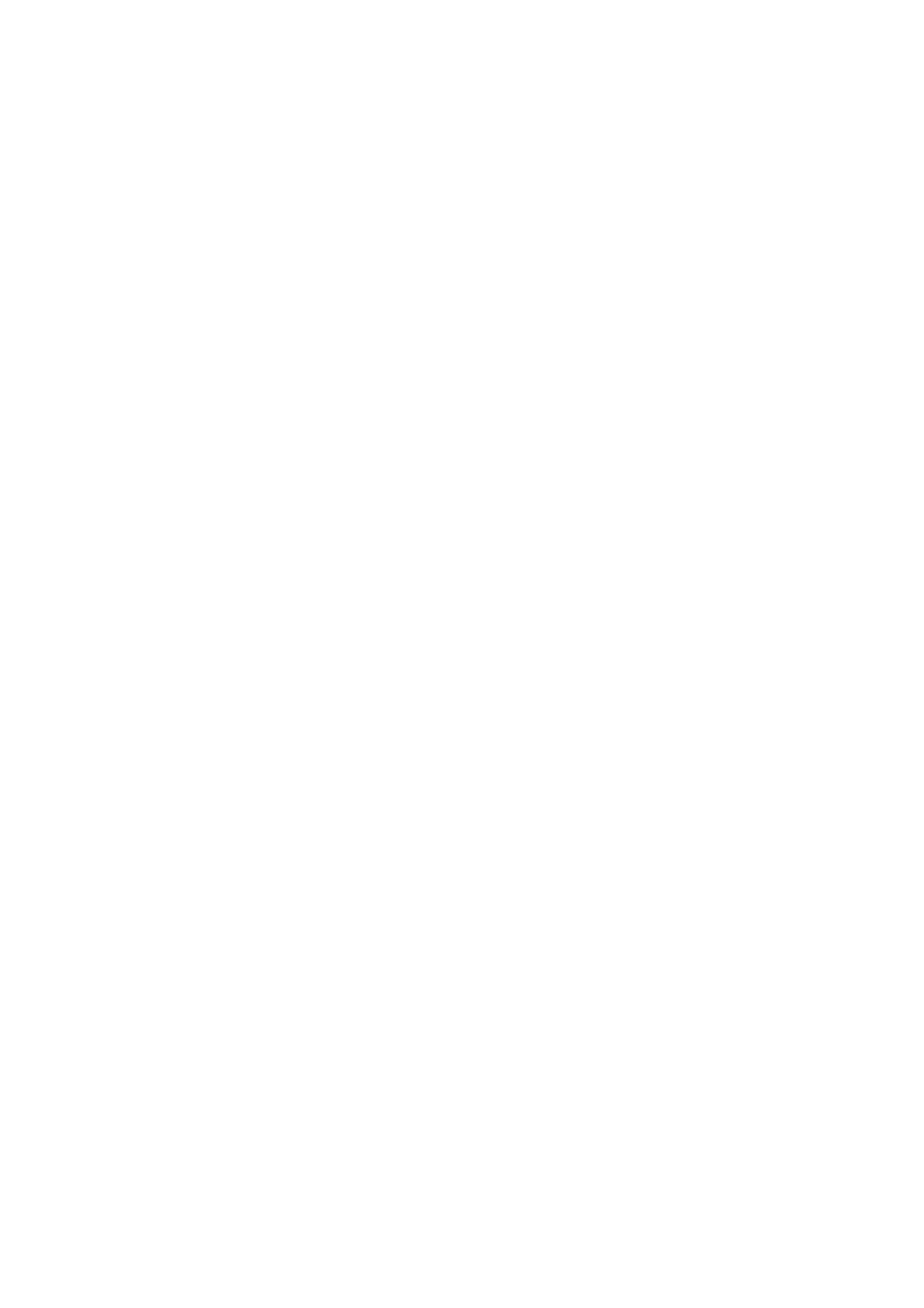Western Australia

## Occupational Safety and Health Act 1984

An Act to promote and improve standards for occupational safety and health, to establish the Commission for Occupational Safety and Health, to provide for a tribunal for the determination of certain matters and claims, to facilitate the coordination of the administration of the laws relating to occupational safety and health and for incidental and other purposes.

> [Long title amended: No. 30 of 1995 s. 4; No. 74 of 2003 s. 87(2); No. 51 of 2004 s. 62.]

As at 03 Oct 2018 Version 07-j0-01 page 1 Published on www.legislation.wa.gov.au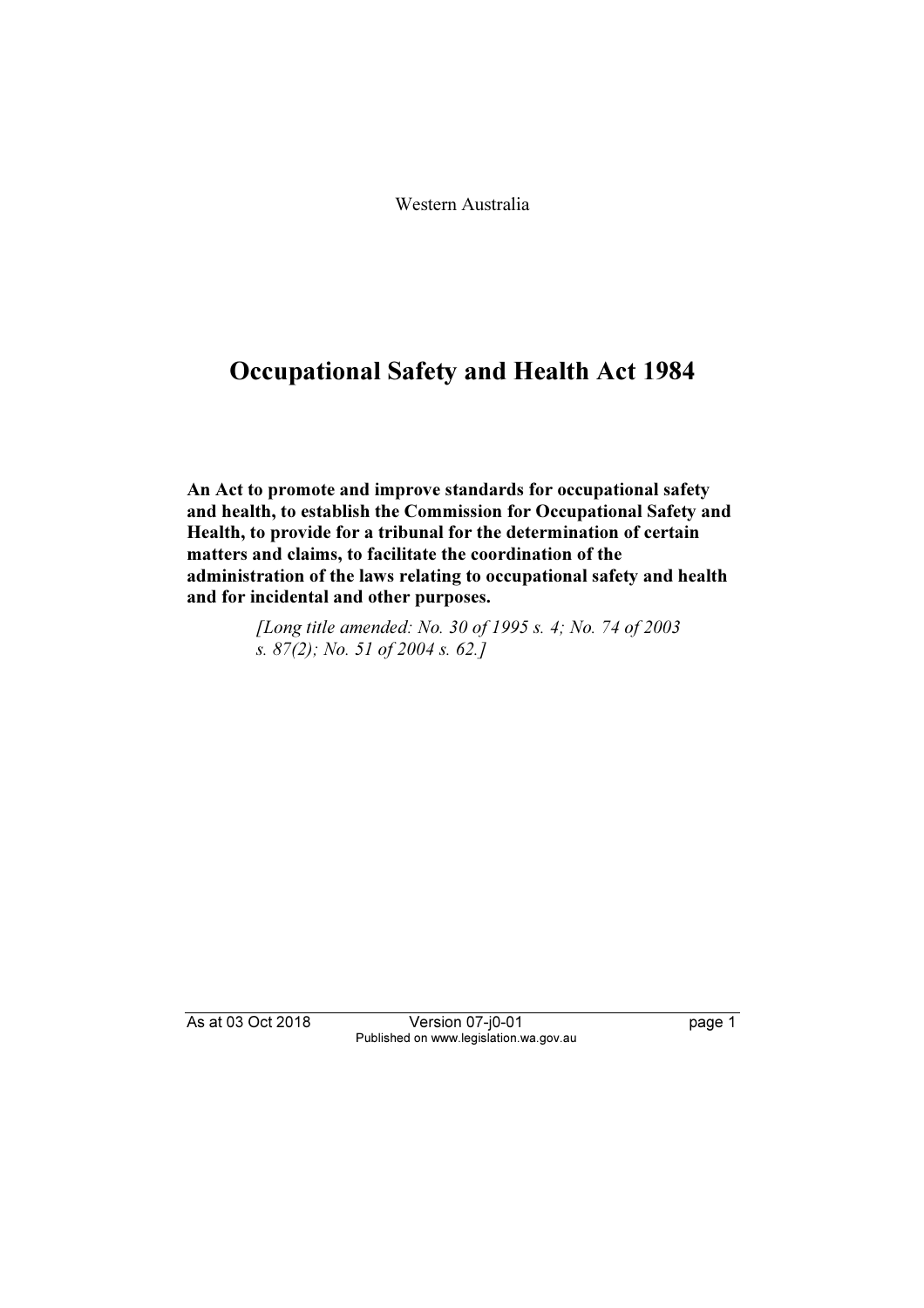### Part I — Preliminary

[Heading inserted: No. 43 of 1987 s. 4.]

### 1. Short title

 This Act may be cited as the Occupational Safety and Health Act  $1984$ <sup>1</sup>.

[Section 1 amended: No. 30 of 1995 s. 5.]

### 2. Commencement

 The provisions of this Act shall come into operation on such day or days as is or are respectively fixed by proclamation<sup>1</sup>.

### 3. Terms used

(1) In this Act unless the contrary intention appears —

appointed member means a member of the Commission referred to in section  $6(2)(a)$  or  $(d)$ ;

**apprentice** means a person who is an apprentice under a training contract registered under the Vocational Education and Training Act 1996 Part 7 Division 2;

Australian Standard means a document having that title published by Standards Australia International Limited (ACN 087 326 690);

Australian/New Zealand Standard means a document having that title published jointly by —

- (a) Standards Australia International Limited (ACN 087 326 690); and
- (b) the Standards Council of New Zealand;

chairperson means the chairperson of the Commission;

code of practice means a code of practice approved by the Minister under Part VIII;

**Commission** means the Commission for Occupational Safety and Health established under this Act;

page 2 Version 07-j0-01 As at 03 Oct 2018 Published on www.legislation.wa.gov.au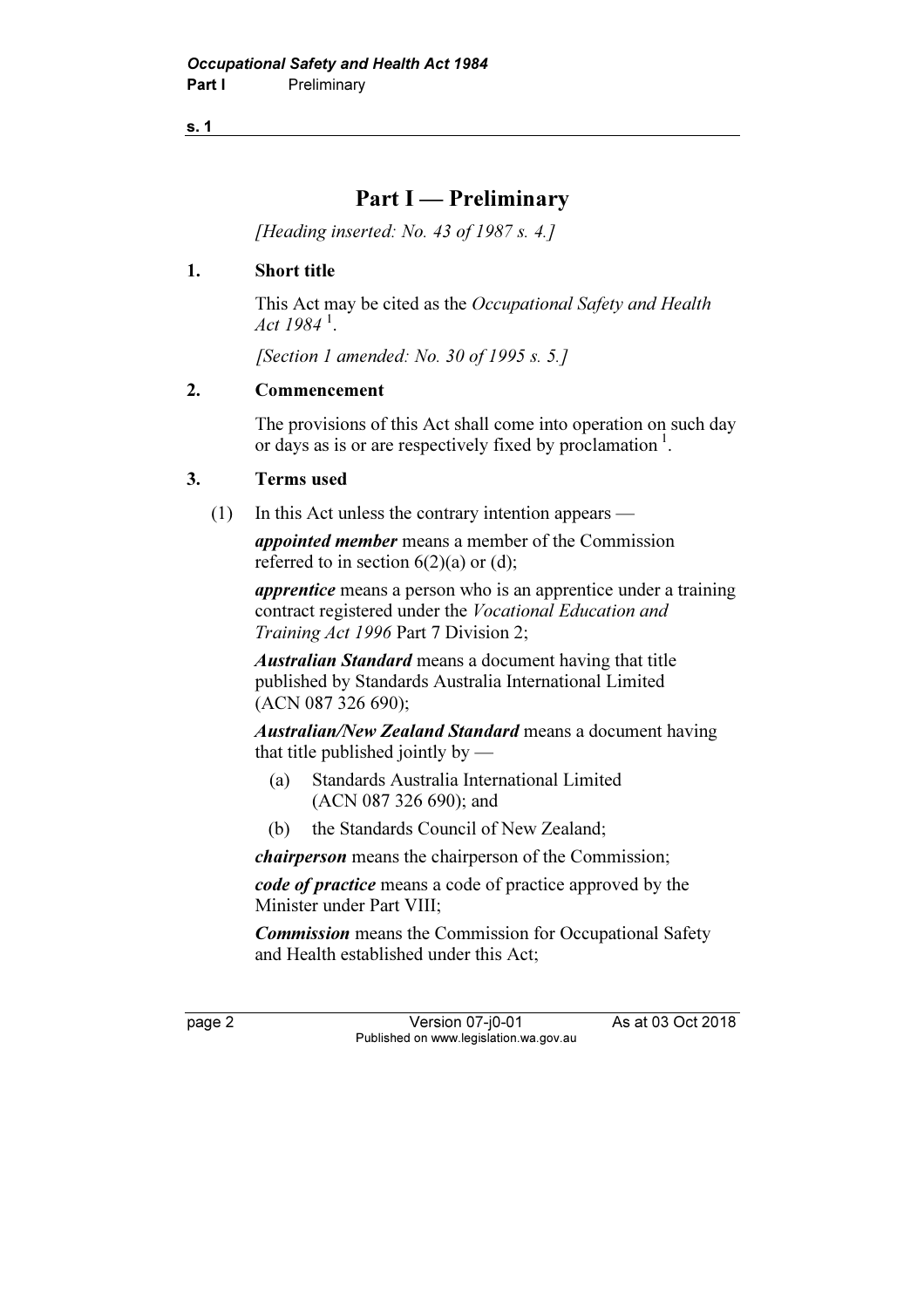Commissioner means the person holding office as WorkSafe Western Australia Commissioner under section 9;

**Commissioner of Police** means the person holding the office of Commissioner of Police under the Police Act 1892;

department means the department of the Public Service of the State principally assisting the Minister in the administration of this Act;

employee means —

- (a) a person by whom work is done under a contract of employment; or
- (b) an apprentice;

employer means —

- (a) a person that employs an employee under a contract of employment; and
- (b) in relation to an apprentice, a person who employs the apprentice under a training contract registered under the Vocational Education and Training Act 1996 Part 7 Division 2;

hazard, in relation to a person, means anything that may result  $in -$ 

- (a) injury to the person; or
- (b) harm to the health of the person;

import means to bring into the State, whether from outside Australia or otherwise;

*improvement notice* means an improvement notice issued under Part VI;

inspector means an inspector appointed under section 42, and subject to section 42B(3), includes a restricted inspector appointed under section 42A;

plant includes any machinery, equipment, appliance, implement, or tool and any component or fitting thereof or accessory thereto;

As at 03 Oct 2018 Version 07-j0-01 page 3 Published on www.legislation.wa.gov.au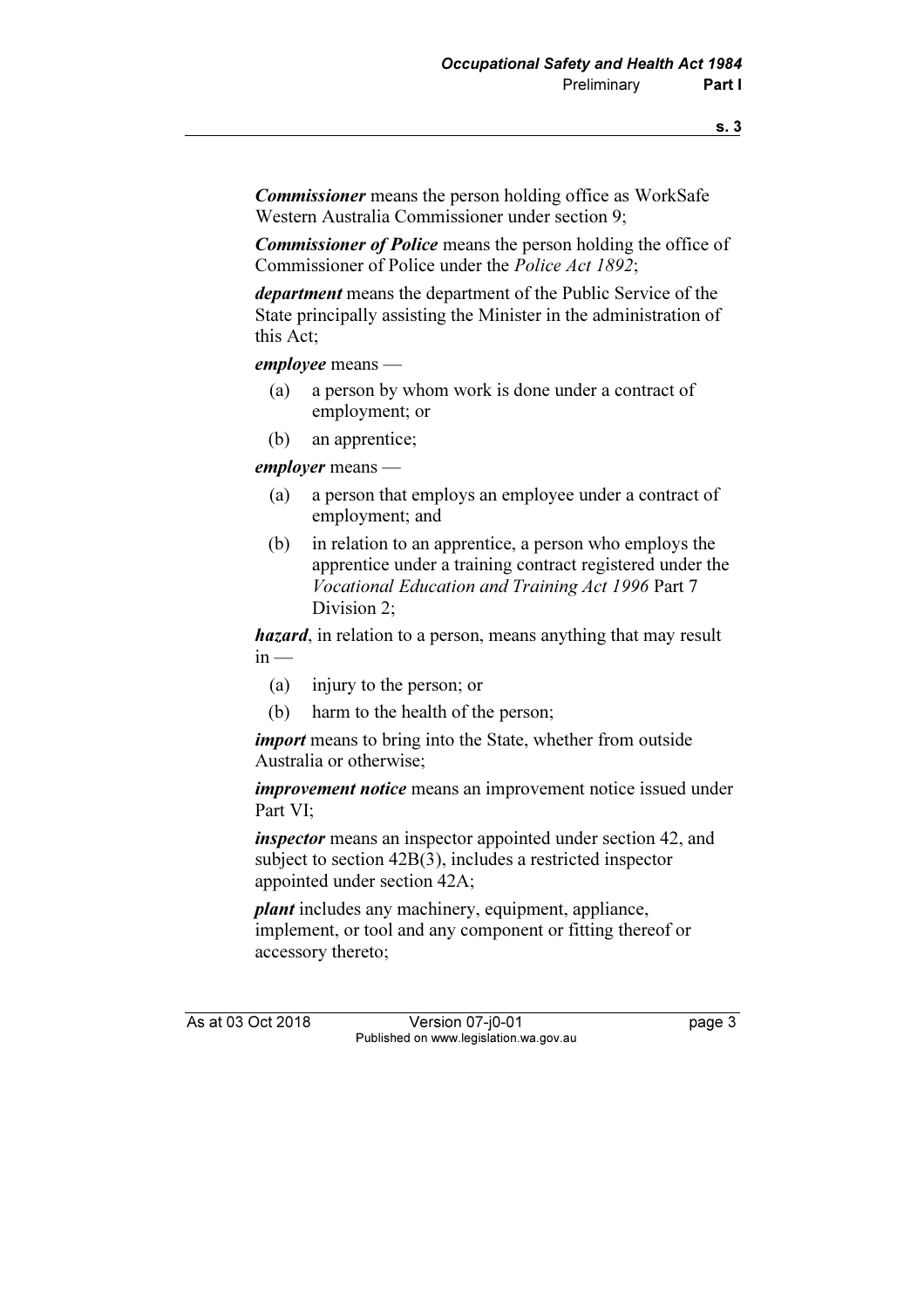practicable means reasonably practicable having regard, where the context permits, to —

- (a) the severity of any potential injury or harm to health that may be involved, and the degree of risk of it occurring; and
- (b) the state of knowledge about
	- (i) the injury or harm to health referred to in paragraph (a); and
	- (ii) the risk of that injury or harm to health occurring; and
	- (iii) means of removing or mitigating the risk or mitigating the potential injury or harm to health;

and

 (c) the availability, suitability, and cost of the means referred to in paragraph (b)(iii);

prescribed law means a law prescribed for the purposes of section  $14(1)(b)$ ;

prohibition notice means a prohibition notice issued under Part VI;

provisional improvement notice means a provisional improvement notice issued under Part VI Division 2;

risk, in relation to any injury or harm, means the probability of that injury or harm occurring;

safety and health committee means a safety and health committee established under Part IV Division 2;

safety and health magistrate means a person holding office as a safety and health magistrate under section 51B;

safety and health representative means a safety and health representative elected under Part IV Division 1;

self-employed person means an individual who works for gain or reward otherwise than —

(a) under a contract of employment; or

page 4 Version 07-j0-01 As at 03 Oct 2018 Published on www.legislation.wa.gov.au

s. 3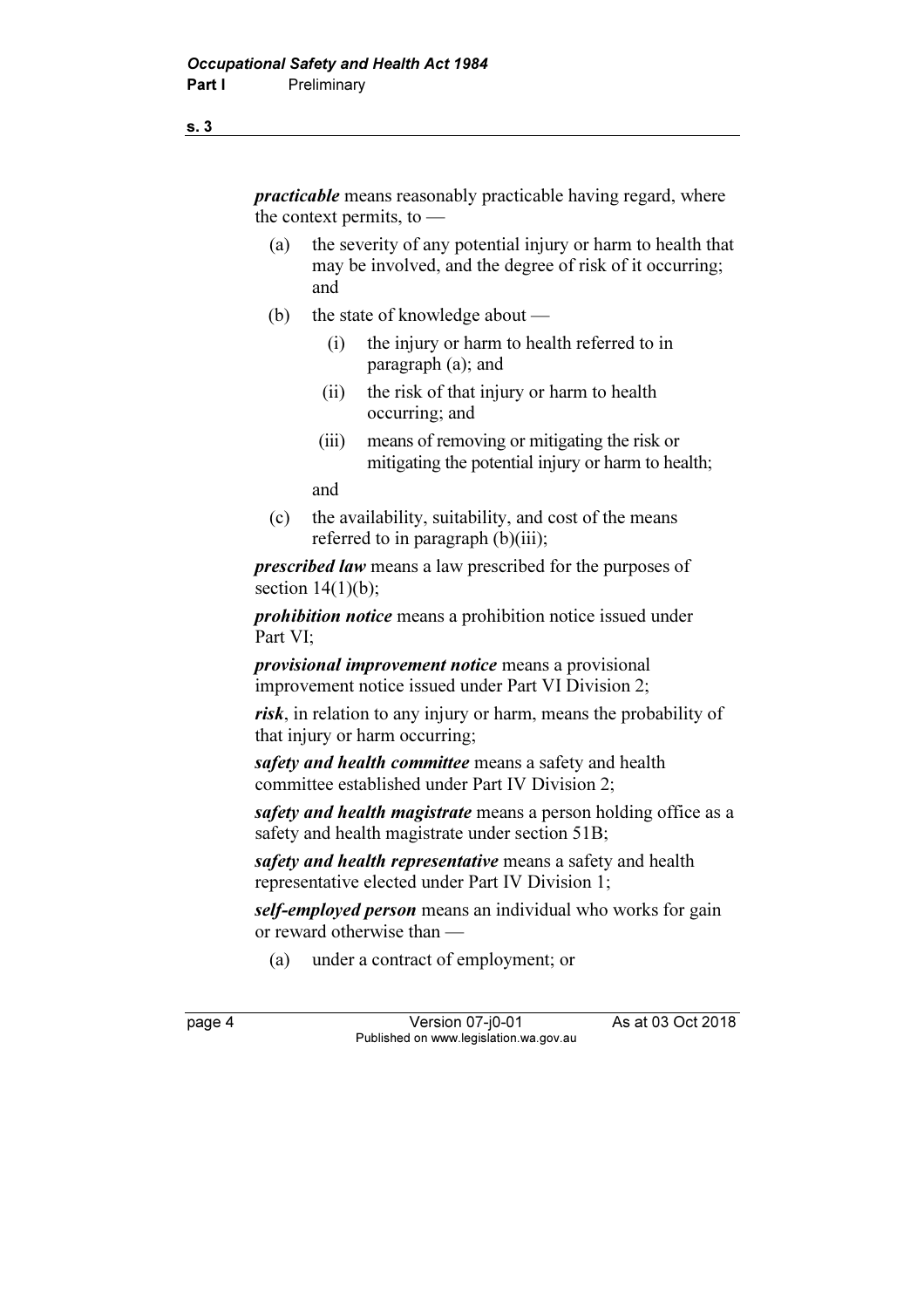(b) as an apprentice,

whether or not the individual is an employer;

supply, in relation to any plant or substance, includes supply and re-supply by way of —

- (a) sale (including by auction), exchange, lease, hire, or hire-purchase, whether as principal or agent; and
- (b) the disposal in a manner referred to in paragraph (a) of assets of a business that include any plant or substance; and
- (c) the disposal of all of the shares in a company that owns any plant or substance;

trade union means —

- (a) an organisation registered under section 53 of the Industrial Relations Act 1979; or
- (b) an organisation registered under the Industrial Relations Act 1988<sup>2</sup> of the Parliament of the Commonwealth and having employees as its members, or a branch of any such organisation;

transferred law means a law or a provision of a law transferred to the administration of the Minister pursuant to an order under this Act;

**Tribunal** has the meaning given to that term in section  $51G(2)$ ;

WA Police means the Police Force of Western Australia provided for by the Police Act 1892;

*workplace* means a place, whether or not in an aircraft, ship, vehicle, building, or other structure, where employees or self-employed persons work or are likely to be in the course of their work.

 (2) Anything that, under this Act, is required to be served on, or otherwise done in relation to, an employer in relation to a workplace or a matter related to a workplace, is deemed to have been so served or done if it is served on, or done in relation to, a

As at 03 Oct 2018 Version 07-j0-01 page 5 Published on www.legislation.wa.gov.au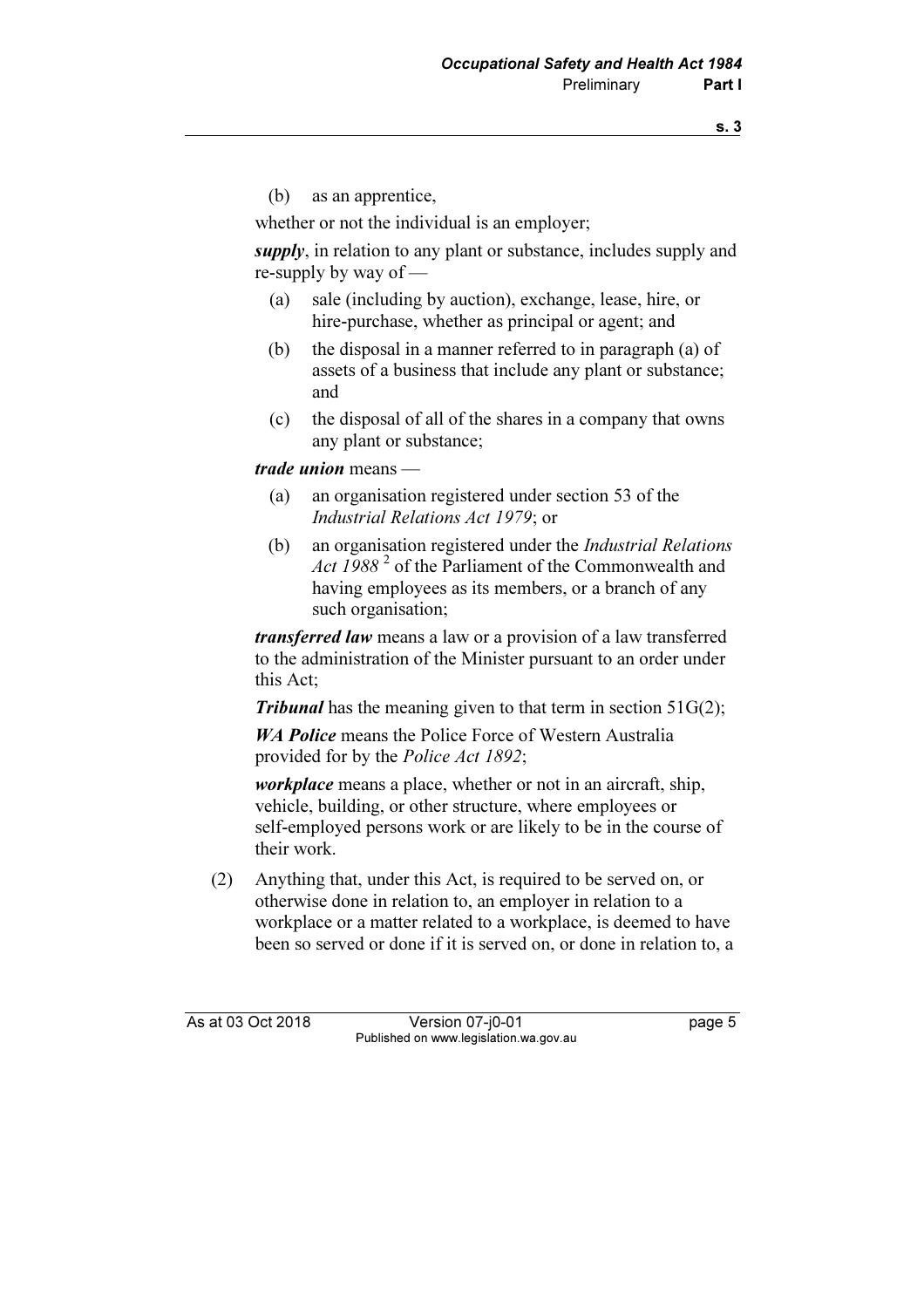#### s. 3A

person at the workplace who has or reasonably appears to have responsibility for the management or control of the workplace.

- (3) For the purposes of sections 18A, 19A(2), 20A(2), 21A(2), 21C(2), 22A(2), 23AA(2), 23B(2) and 23H(2), a contravention causes serious harm to a person if it causes any bodily injury to the person, or causes the person to have a disease, of such a nature as to —
	- (a) endanger, or be likely to endanger, the person's life; or
	- (b) result, or be likely to result, in permanent injury or harm to the person's health.
- (4) For the purposes of this Act, a police officer is to be treated as an employee of the Crown and the Crown is to be treated as the employer of a police officer.
- (5) Without limiting any other provision of this Act, a police officer is at work during any period of time when the officer is performing a function of a police officer, whether or not the officer is rostered on duty and, in relation to a police officer, the expressions "work" and "at work" are to be construed accordingly.

[Section 3 amended: No. 43 of 1987 s. 5; No. 30 of 1995 s. 6; No. 79 of 1995 s. 67(5); No. 54 of 2002 s. 4; No. 74 of 2003 s. 87(3); No. 51 of 2004 s. 14, 38, 63, 73 and 104; No. 8 of 2008 s. 15 and 23(5); No. 44 of 2008 s. 57; No. 36 of 2009 s. 4.]

### 3A. Penalty levels defined

- (1) Where a person is liable to a level one penalty for an offence against this Act the person is liable —
	- (a) if the offence was committed by the person as an employee —
		- (i) for a first offence, to a fine of \$50 000; and
		- (ii) for a subsequent offence, to a fine of \$60 000;

page 6 Version 07-j0-01 As at 03 Oct 2018 Published on www.legislation.wa.gov.au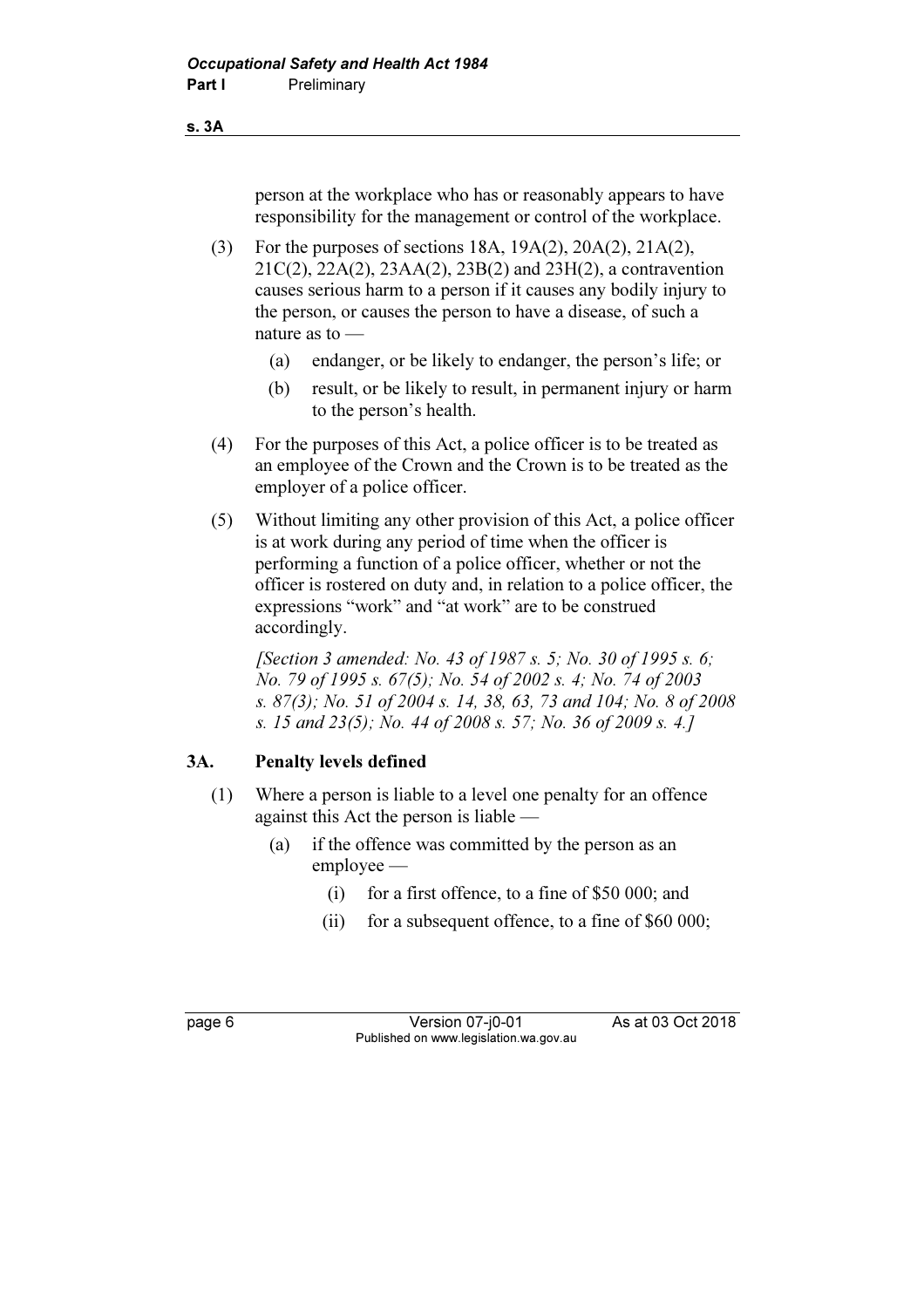- (b) if paragraph (a) does not apply
	- $(i)$  in the case of an individual
		- (I) for a first offence, to a fine of  $$100,000$ ; and
		- (II) for a subsequent offence, to a fine of \$120 000;
- or
	- (ii) in the case of a body corporate
		- (I) for a first offence, to a fine of \$450 000; and
		- (II) for a subsequent offence, to a fine of \$570 000.
	- (2) Where a person is liable to a level 2 penalty for an offence against this Act the person is liable —
		- (a) in the case of an individual
			- (i) for a first offence, to a fine of \$250 000; and
			- (ii) for a subsequent offence, to a fine of \$350 000; or
		- (b) in the case of a body corporate
			- (i) for a first offence, to a fine of \$1 500 000; and
			- (ii) for a subsequent offence, to a fine of \$1 800 000.
	- (3) Where a person is liable to a level 3 penalty for an offence against this Act the person is liable —
		- (a) in the case of an individual
			- (i) for a first offence, to a fine of \$400 000; and
			- (ii) for a subsequent offence, to a fine of \$500 000;
			- or
		- (b) in the case of a body corporate
			- (i) for a first offence, to a fine of \$2 000 000; and
			- (ii) for a subsequent offence, to a fine of \$2 500 000.

As at 03 Oct 2018 Version 07-j0-01 page 7 Published on www.legislation.wa.gov.au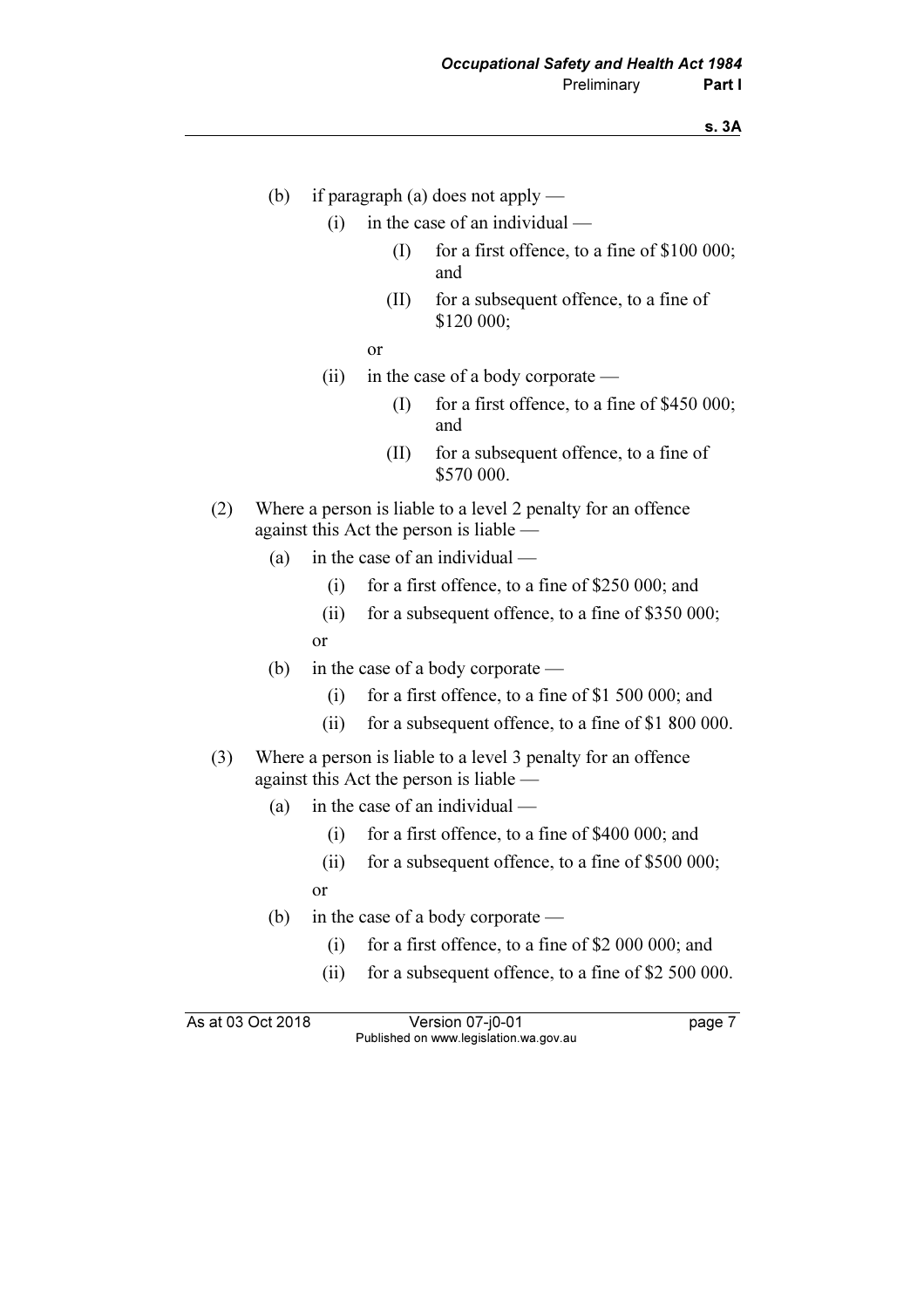s. 3B

- (4) Where a person is liable to a level 4 penalty for an offence against this Act the person is liable —
	- (a) in the case of an individual
		- (i) for a first offence, to a fine of \$550 000 and imprisonment for 5 years; and
		- (ii) for a subsequent offence, to a fine of \$680 000 and imprisonment for 5 years;

or

- (b) in the case of a body corporate
	- (i) for a first offence, to a fine of \$2 700 000; and
	- (ii) for a subsequent offence, to a fine of \$3 500 000.

 [Section 3A inserted: No. 51 of 2004 s. 15; amended: No. 16 of 2018 s. 4.]

#### 3B. Offences, first and subsequent

(1) In this section —

relevant day means the day on which section 15 of the Occupational Safety and Health Legislation Amendment and Repeal Act  $2004<sup>1</sup>$  comes into operation.

- (2) For the purposes of this Act
	- (a) an offence is a first offence committed by a person if, at the time when the offence is committed, the person has not previously been convicted of any offence against this Act committed on or after the relevant day; and
	- (b) an offence is a subsequent offence committed by a person if, at the time when the offence is committed, the person has previously been convicted of one or more offences against this Act committed on or after the relevant day.

[Section 3B inserted: No. 51 of 2004 s. 15.]

page 8 Version 07-j0-01 As at 03 Oct 2018 Published on www.legislation.wa.gov.au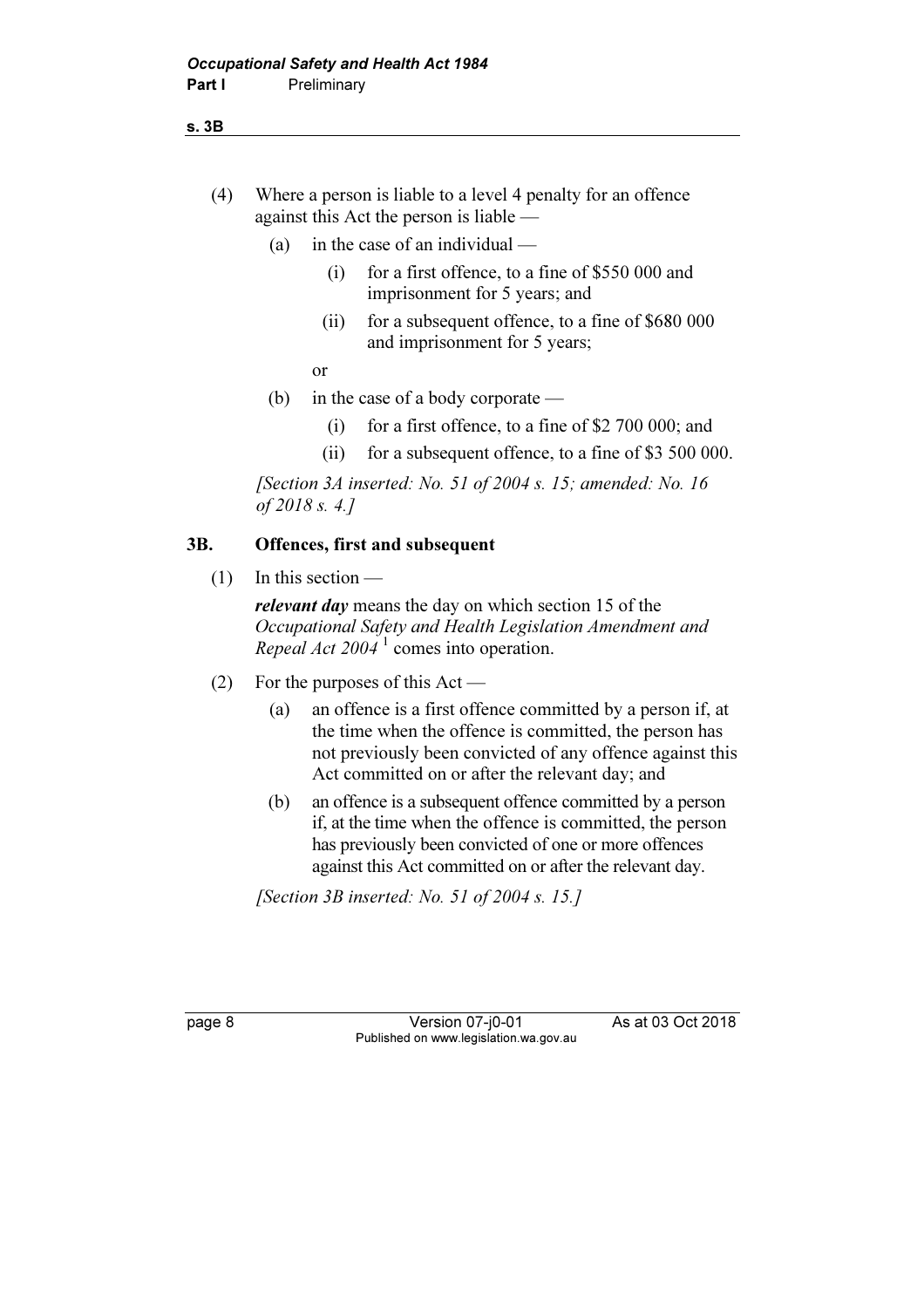### 4. Application of this Act

- (1) This Act binds the Crown in right of the State and also, so far as the legislative power of the State extends, in all its other capacities.
- (1a) The functions that the Crown has under this Act because a police officer is to be treated as an employee of the Crown are, so far as they concern a police officer, to be performed by the Commissioner of Police.
- (1b) This Act has effect subject to any instrument for the time being in force under section 6A of the Mines Safety and Inspection Act 1994.
- (2) Subject to this section and except as may be otherwise expressly provided by Parliament, this Act does not apply to or in relation to a workplace —
	- (a) that is, or at which work is carried out on, a mine to which the Mining Act 1978, or the Mines Safety and Inspection Act 1994, applies; or
	- (b) at which a petroleum operation or geothermal energy operation, as defined in section 5(1) of the Petroleum and Geothermal Energy Resources Act 1967, is carried on; or
	- (c) at which a pipeline operation, as defined in section 4(1) of the Petroleum Pipelines Act 1969, is carried on; or
	- (d) at which an offshore petroleum operation, as defined in section 4 of the Petroleum (Submerged Lands) Act 1982, is carried on.
- (2a) Subsection (2) does not prevent a provision of Part II from applying in relation to a workplace that is, or at which work is carried out on, a mine to which the Mining Act 1978, or the Mines Safety and Inspection Act 1994, applies.
- (3) The Minister and the Minister for the time being administering the Act referred to in subsection (2) that is concerned may, by instrument in writing, jointly declare that this Act, or such provision of or under this Act as is specified in the instrument

As at 03 Oct 2018 Version 07-i0-01 page 9 Published on www.legislation.wa.gov.au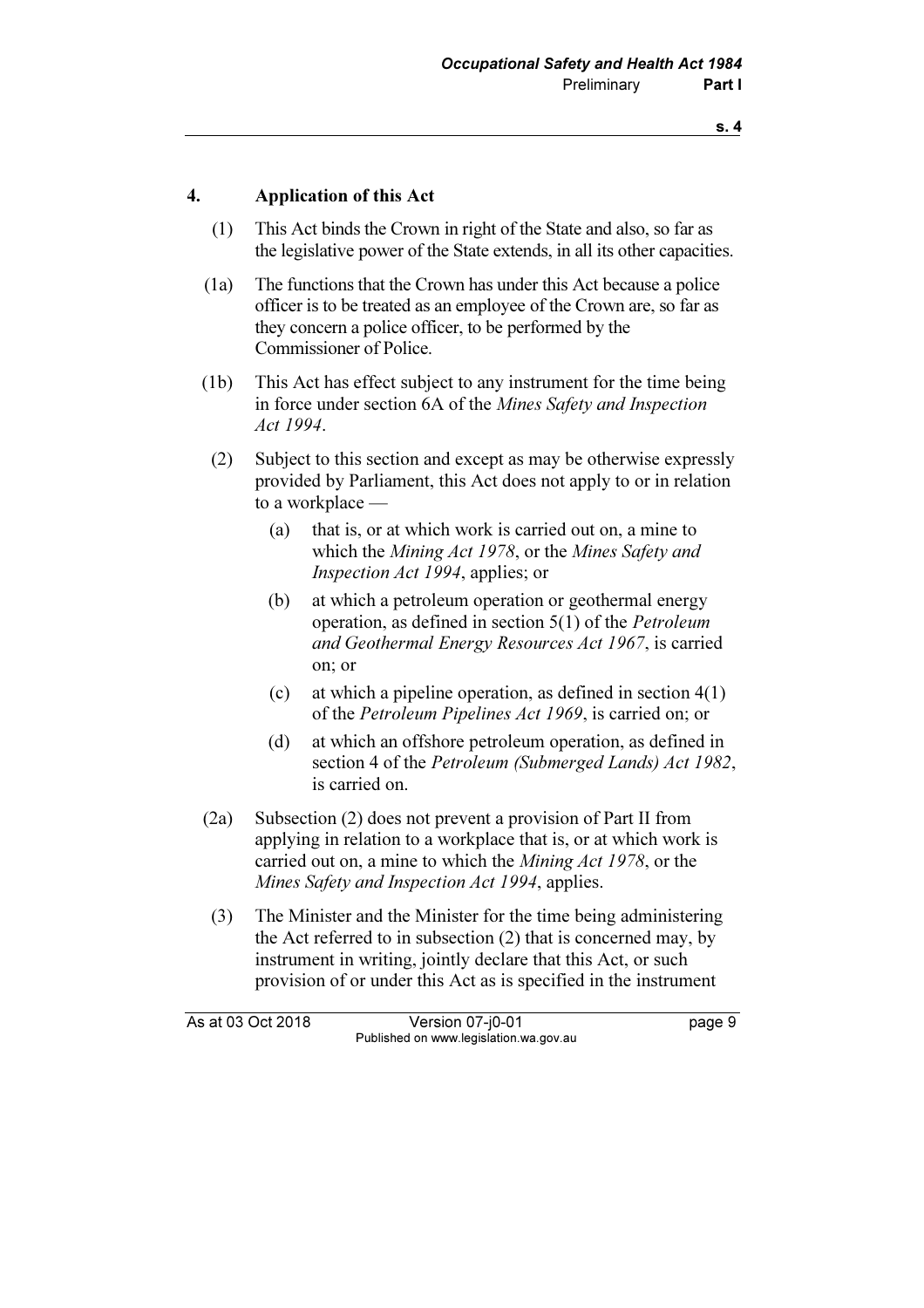shall, for such period as is described in the instrument, apply to or in relation to a workplace referred to in subsection (2), or any part of such workplace that is specified in the instrument.

- (4) On the service of a copy of the instrument mentioned in subsection (3) on an employer that would be subject to a duty under this Act if this Act applied in accordance with the instrument, this Act shall so apply in relation to the workplace or part of a workplace concerned to the exclusion of any inconsistent provision of or under the Act referred to in subsection (2) that is concerned.
- (5) A copy of each instrument under subsection (3) shall be published in the Gazette as soon as practicable after the instrument is made and before it is so published a person, other than the employer served with the instrument under subsection (4), that is subject to a provision of or under this Act by reason of that subsection is not guilty of an offence against a provision of or under this Act if the person proves that the person did not know, and could not reasonably be expected to have known, that the provision so applied.

 [Section 4 inserted: No. 43 of 1987 s. 7; amended: No. 84 of 1990 s. 2; No. 62 of 1994 s. 109; No. 54 of 2002 s. 5; No. 51 of 2004 s. 74; No. 68 of 2004 s. 94; No. 13 of 2005 s. 50; No. 35 of 2007 s. 101.]

### 4A. Act does not operate to affect adversely certain police operations

(1) In this section —

covert operation means the performance of a function of a police officer in circumstances where —

- (a) a covert operation is undertaken by WA Police for the purpose of obtaining information about criminal activity; and
- (b) performance of the function is not practicable without exposing a police officer to a risk of imminent and

page 10 Version 07-j0-01 As at 03 Oct 2018 Published on www.legislation.wa.gov.au

s. 4A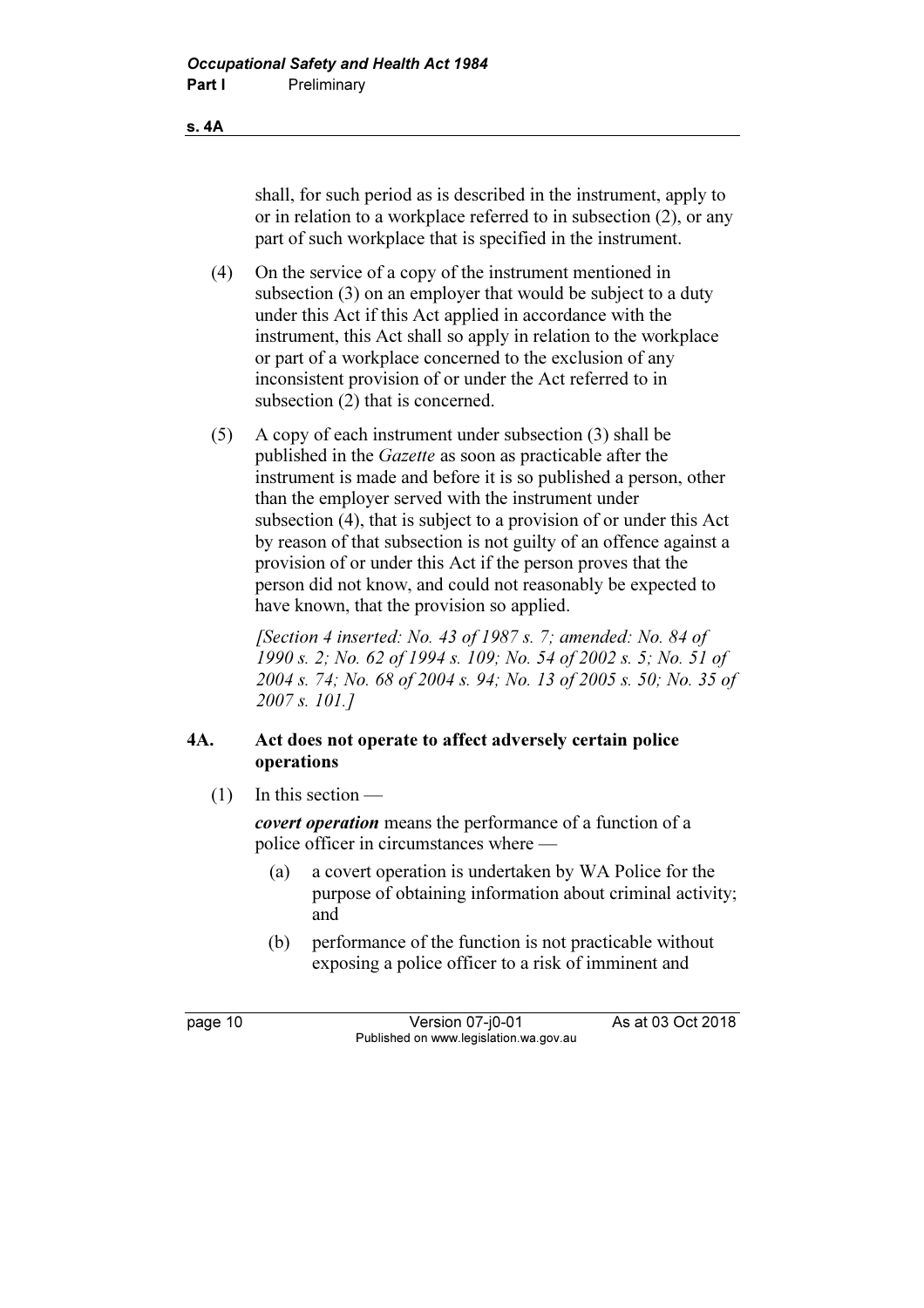serious injury or imminent and serious harm to the police officer's health; and

- (c) unless the performance of the function is secret or confidential, it would be likely that —
	- (i) the effectiveness of the performance of the function is reduced; or
	- (ii) a person is exposed to the danger of physical harm arising from the actions of another person;

dangerous operation means the performance of a function of a police officer in circumstances where performance of that function —

- (a) is reasonably necessary; and
- (b) is not practicable without exposing a police officer to a risk of imminent and serious injury or imminent and serious harm to the police officer's health.
- (2) A police officer cannot refuse to work as mentioned in section 26(1) if the refusal to work would adversely affect, or could reasonably be expected to affect adversely, a covert operation or a dangerous operation.
- (3) An inspector cannot issue a prohibition notice under section 49(1) to prohibit an activity if prohibiting the carrying on of the activity would adversely affect, or could reasonably be expected to affect adversely, a covert operation or a dangerous operation.

[Section 4A inserted: No. 54 of 2002 s. 6.]

### 5. Objects

The objects of this Act are —

- (a) to promote and secure the safety and health of persons at work;
- (b) to protect persons at work against hazards;
- (c) to assist in securing safe and hygienic work environments;

As at 03 Oct 2018 Version 07-j0-01 page 11 Published on www.legislation.wa.gov.au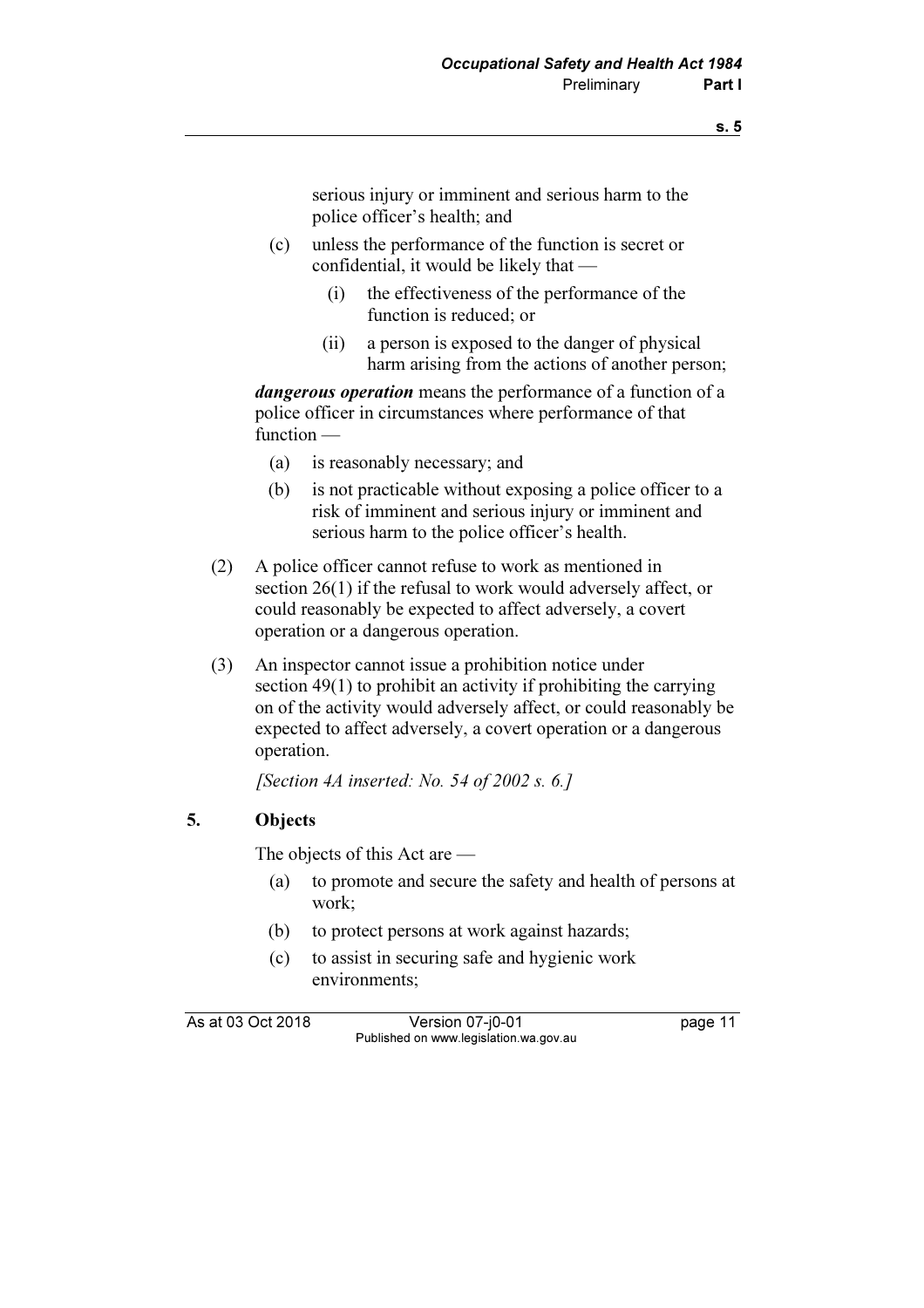- (d) to reduce, eliminate and control the hazards to which persons are exposed at work;
- (e) to foster cooperation and consultation between and to provide for the participation of employers and employees and associations representing employers and employees in the formulation and implementation of safety and health standards to current levels of technical knowledge and development;
- (f) to provide for formulation of policies and for the coordination of the administration of laws relating to occupational safety and health;
- (g) to promote education and community awareness on matters relating to occupational safety and health.

[Section 5 amended: No. 43 of 1987 s. 8; No. 30 of 1995 s. 47.]

page 12 Version 07-j0-01 As at 03 Oct 2018 Published on www.legislation.wa.gov.au

s. 5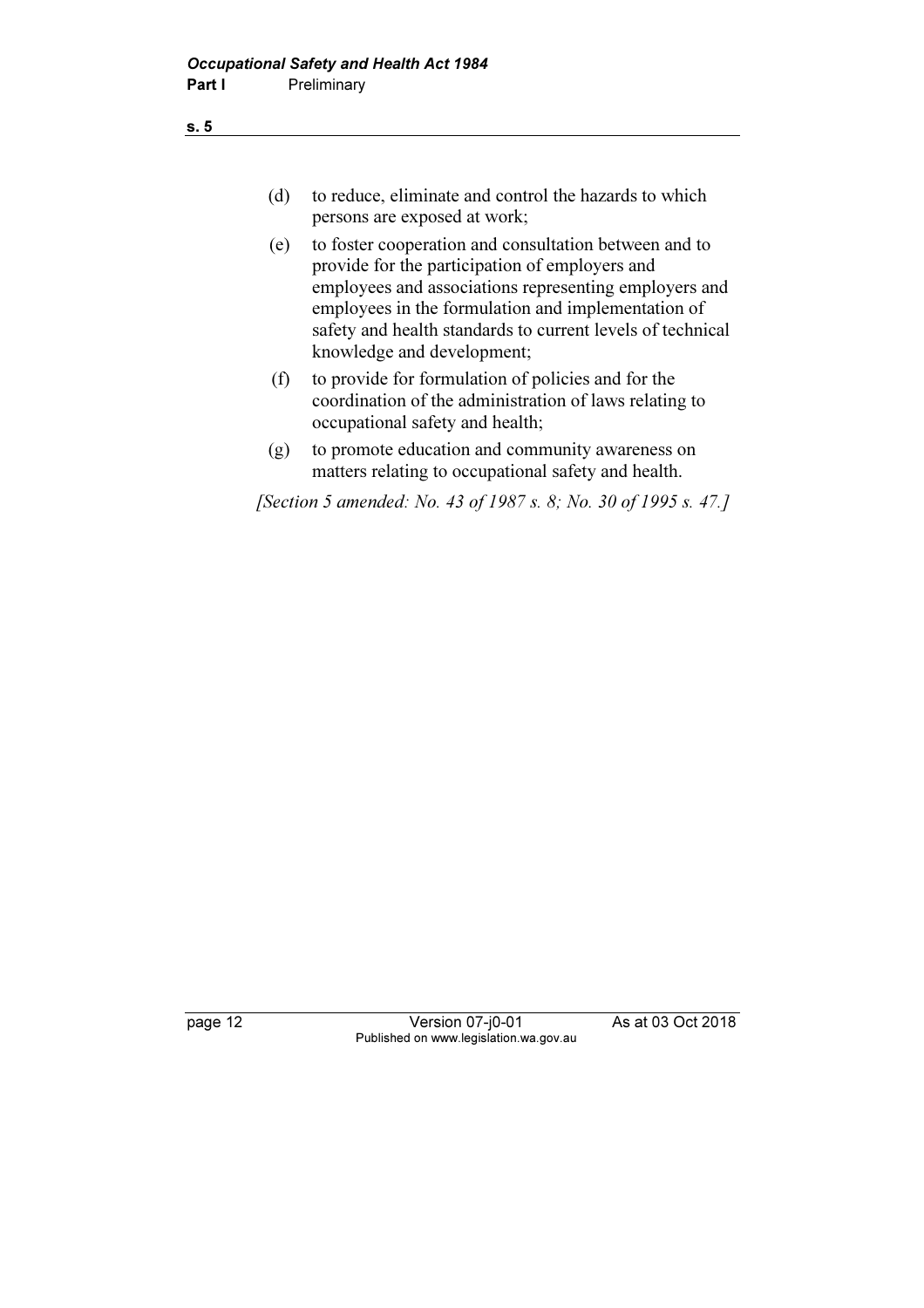### Part II — Commission for Occupational Safety and Health

[Heading inserted: No. 74 of 2003 s. 87(4).]

### 6. Commission, creation, membership of etc.

- (1) There shall be a Commission for Occupational Safety and Health.
- (2) The Commission shall consist of
	- (a) a person nominated by the Minister and appointed by the Governor as chairperson; and
	- (b) the Commissioner; and
	- (c) 2 persons employed in the Public Service under Part 3 of the Public Sector Management Act 1994, of whom —
		- (i) one shall be nominated by the Minister; and
		- (ii) the other shall be an officer of the department, as defined in section 4(1) of the Mines Safety and Inspection Act 1994, nominated by the Minister to whom the administration of that Act is committed;
		- and
	- (d) 9 persons appointed by the Governor of whom
		- (i) 2 shall be persons nominated for appointment by the body known as the Chamber of Commerce and Industry of Western Australia (Inc); and
		- (ii) 3 shall be persons, of whom one shall be a person who has knowledge of and experience in the mining industry in the State, nominated for appointment by UnionsWA; and
		- (iii) 3 shall be persons having knowledge of or experience in occupational safety and health who shall be nominated for appointment by the Minister after consultation between the Minister

As at 03 Oct 2018 Version 07-i0-01 page 13 Published on www.legislation.wa.gov.au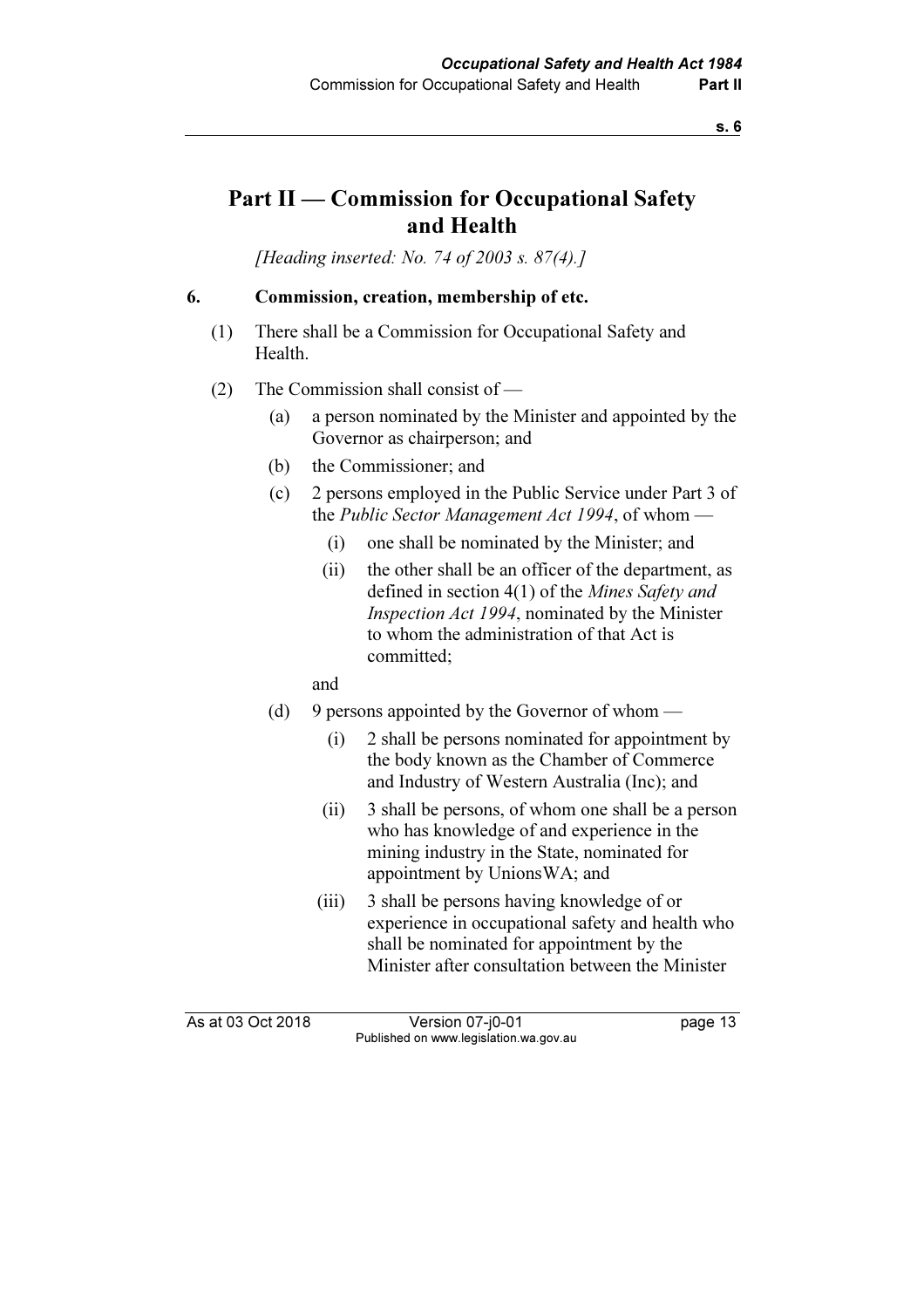s. 6A

and the bodies referred to in subparagraphs (i) and (ii); and

- (iv) one shall be a person nominated by the Chamber of Minerals and Energy of Western Australia Inc.
- (3) Where any of the bodies referred to in subsection  $(2)(d)(i)$ , (ii) or (iv) fails to make a nomination within 60 days after being requested in writing by the Minister to do so the Governor may appoint any person who is suitably qualified, and any person so appointed shall be deemed to have been nominated pursuant to subsection  $(2)(d)(i)$ ,  $(ii)$  or  $(iv)$ , as the case may be.
- (4) A nomination for the purposes of subsection  $(2)(c)$  may be made from time to time, may be made by reference to the holder of a specified office and may be expressed to operate for a period or in such circumstances as are specified in the instrument of nomination.
- (5) In addition to the name mentioned in subsection (1), the Commission may use, and operate under, the name "WorkSafe W A".
- (6) A person other than the Commission that uses or operates under the name mentioned in subsection  $(1)$  or  $(5)$ , or any name that is so similar that it is likely to be misunderstood as referring to the Commission, commits an offence.
- (7) Nothing in subsection (6) prevents the department of the Public Service principally assisting the Minister in the administration of this Act from using or operating under the name of "WorkSafe Western Australia" or a similar name if that designation is given to it under section 35 of the Public Sector Management Act 1994.

[Section 6 amended: No. 30 of 1995 s. 8; No. 74 of 2003] s. 87(5); No. 51 of 2004 s. 103 and 105; No. 53 of 2011 s. 61.]

page 14 Version 07-j0-01 As at 03 Oct 2018 Published on www.legislation.wa.gov.au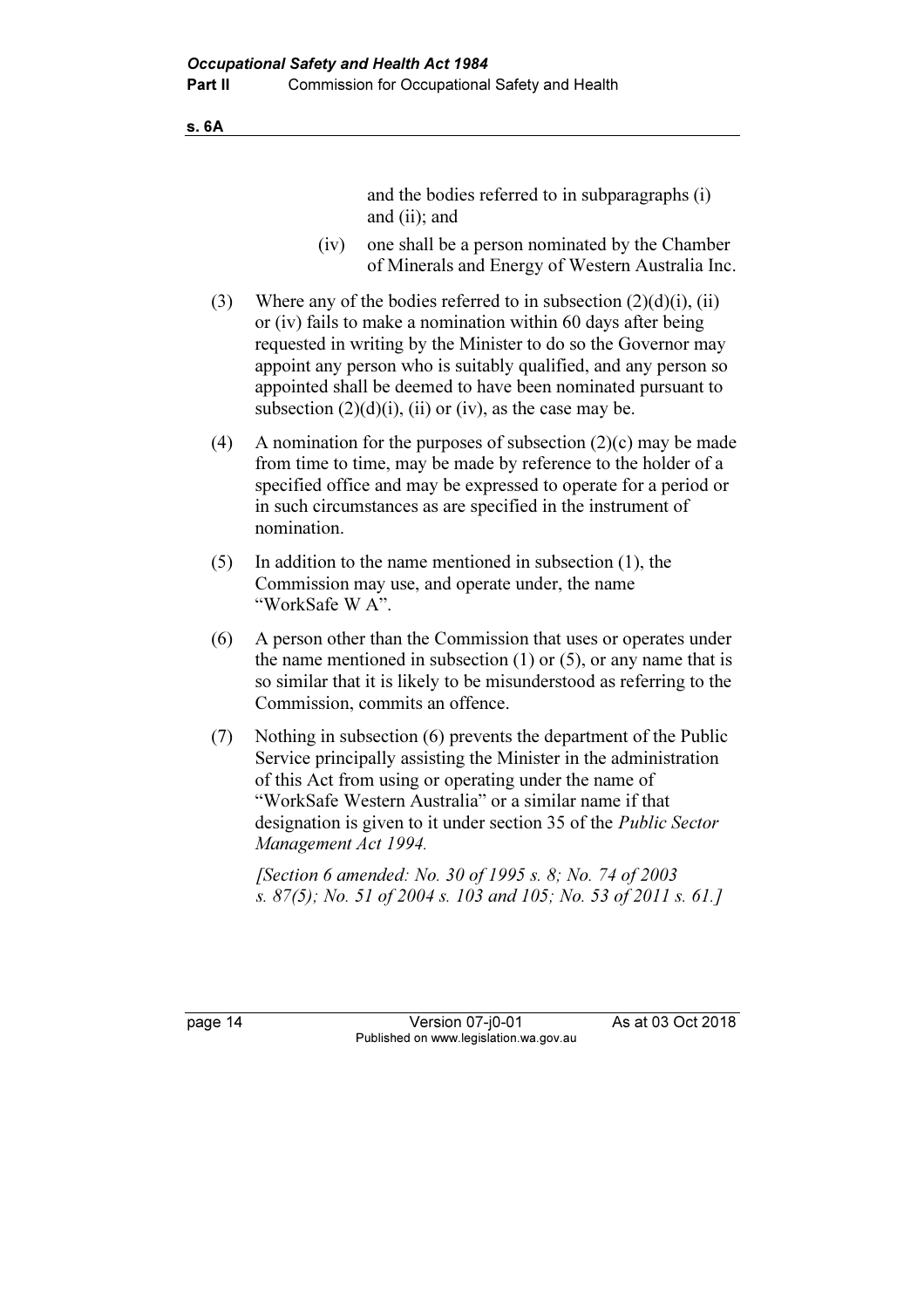### s. 6A

### 6A. Deputy chairperson

- (1) The Minister shall appoint one of the members of the Commission to be deputy chairperson of the Commission.
- (2) During any vacancy in the office of chairperson or while the chairperson is unable to act by reason of sickness, absence or other cause, the deputy chairperson shall perform the functions of the chairperson.
- (3) No act or omission of the deputy chairperson acting as the chairperson shall be questioned on the ground that the occasion for so acting had not arisen or had ceased.

[Section 6A inserted: No. 30 of 1995 s. 9.]

### 7. Acting members

- $(1)$  If
	- (a) an appointed member is unable to act by reason of sickness, absence or other cause; or
	- (b) the office of an appointed member is vacant and has not been filled in accordance with this Act,

 the Minister may appoint an eligible person to act temporarily in the place of that appointed member, and while so acting according to the tenor of the appointment that other person has all of the functions, powers and immunities of that appointed member.

- (2) Where an appointed member who is deputy chairperson is performing the functions of the chairperson, the Minister may, under subsection (1), appoint another eligible person to act in the place of that appointed member.
- (3) No act or omission of a person acting in the place of another under this section is to be questioned on the ground that the occasion for the appointment or so acting had not arisen or had ceased.

As at 03 Oct 2018 Version 07-i0-01 page 15 Published on www.legislation.wa.gov.au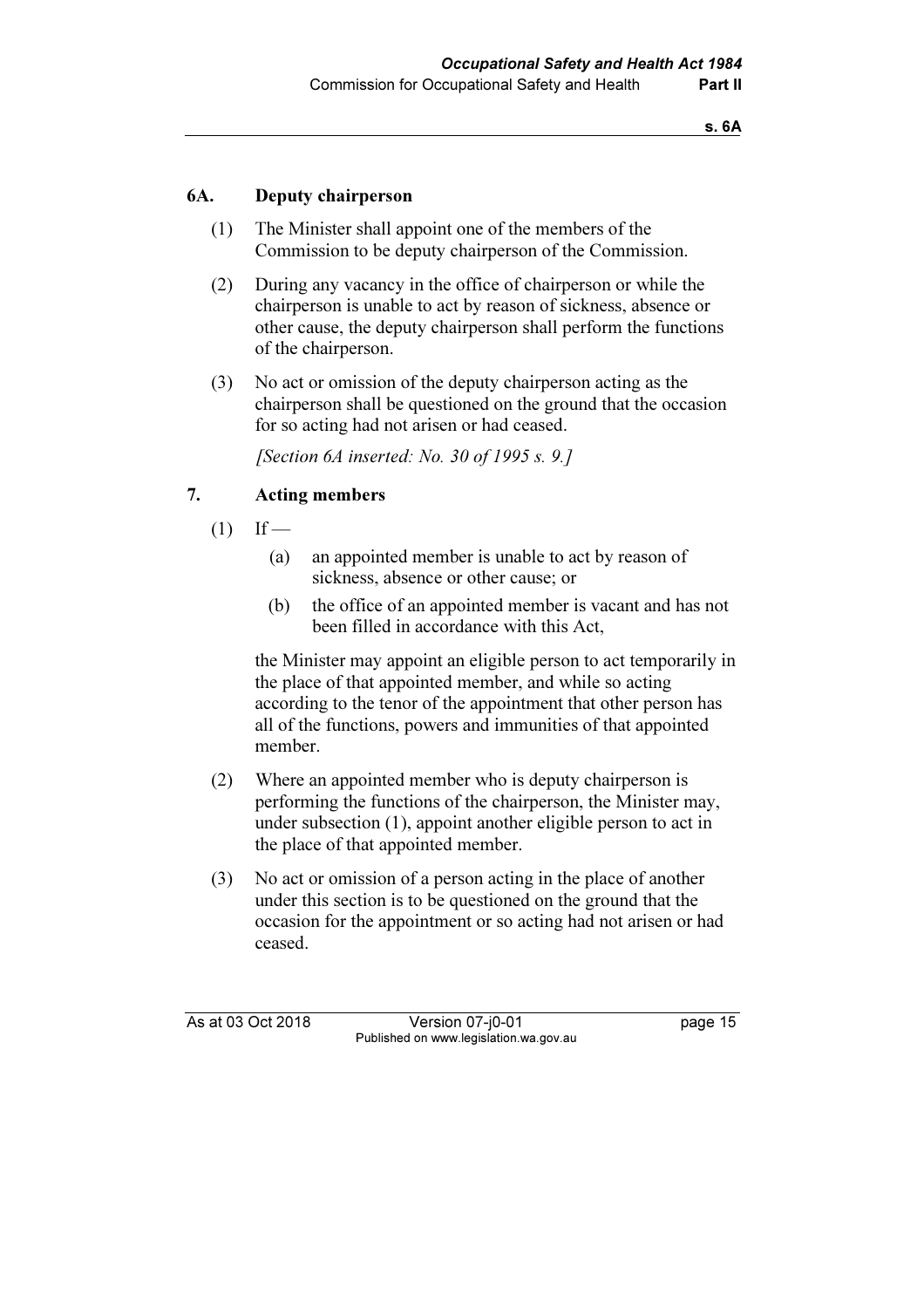(4) The appointment of a person as an acting member may be terminated at any time by the Minister.

[Section 7 inserted: No. 30 of 1995 s. 10.]

### 8. Terms and conditions of appointed members

- (1) An appointed member shall hold office for such term not exceeding 3 years as is specified in the instrument of appointment and is eligible for re-appointment.
- (2) An appointed member other than a person who is an officer of the Public Service of the State is entitled to such remuneration and allowances as are determined by the Minister on the recommendation of the Public Sector Commissioner.

 [Section 8 amended: No. 51 of 2004 s. 75; No. 39 of 2010 s. 89.]

### 9. WorkSafe Western Australia Commissioner

- (1) The Governor shall appoint a person to be WorkSafe Western Australia Commissioner.
- (2) The Commissioner shall be appointed for such term not exceeding 5 years as is specified in the instrument of appointment and on the expiration of the term is eligible for re-appointment.
- (3) Subject to the Salaries and Allowances Act 1975, the Commissioner is entitled to such conditions of service as are determined by the Minister from time to time on the recommendation of the Public Sector Commissioner.
- (4) If a person appointed to be Commissioner was immediately before that appointment an officer of the Public Service of the State the person shall despite that appointment retain all existing and accruing rights on appointment as Commissioner.
- (5) If a person appointed to be Commissioner was immediately before that appointment a public service officer within the meaning of the Public Sector Management Act 1994, the person is entitled upon

page 16 Version 07-j0-01 As at 03 Oct 2018 Published on www.legislation.wa.gov.au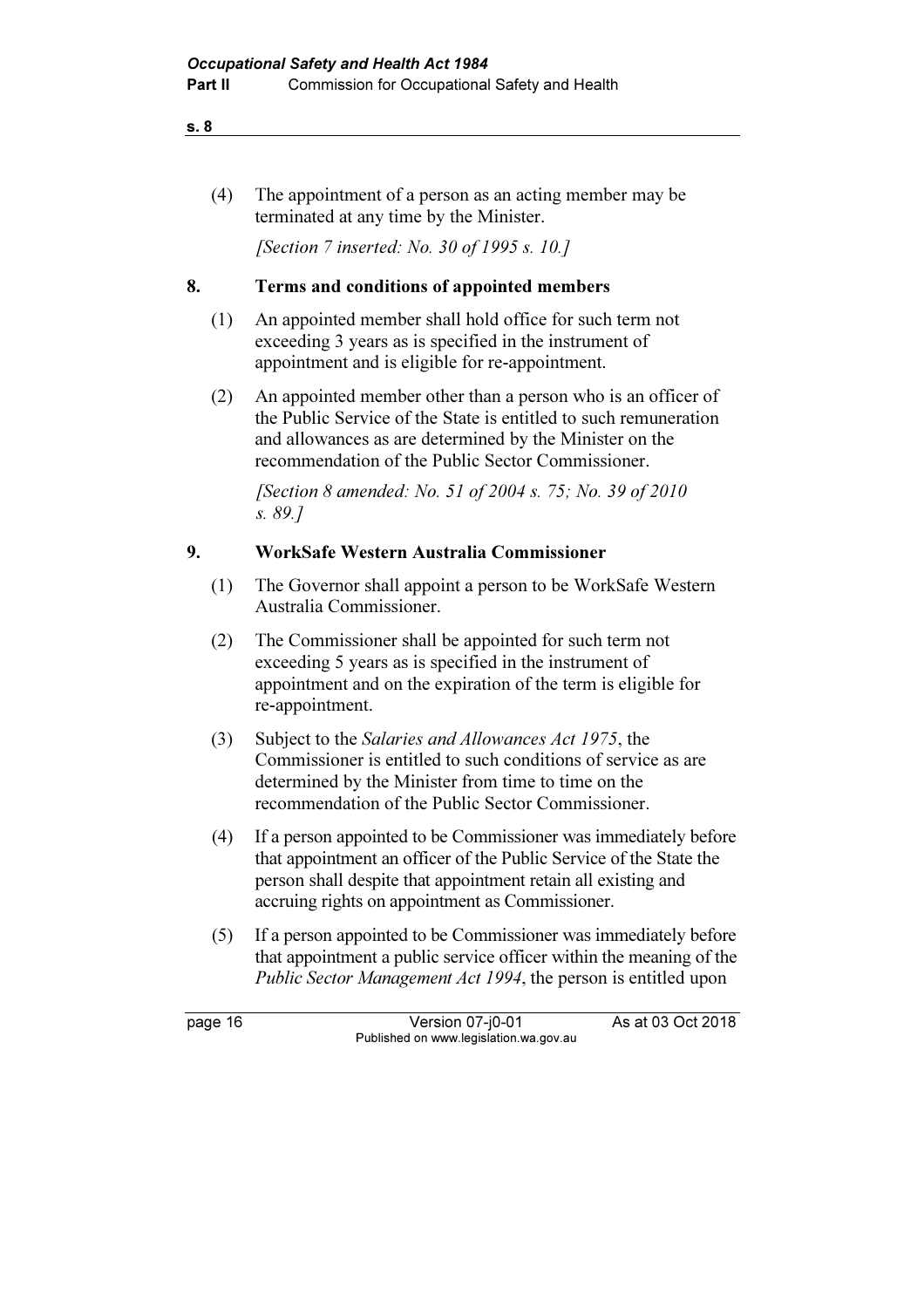resigning his or her office as Commissioner or upon ceasing to be Commissioner to be appointed to an office in the Public Service of the State not lower in status than the office the person so occupied immediately before appointment as Commissioner.

- (6) The Commissioner shall not engage in paid employment outside his or her duties and functions under this Act without first obtaining the approval in writing of the Minister.
- $(7)$  deleted]
- (8) In addition to the name mentioned in subsection (1), the Commissioner may use, and operate under, the name "WorkSafe W A Commissioner".

[Section 9 amended: No. 43 of 1987 s. 10; No. 55 of 1987 s. 4; No. 32 of 1994 s. 19; No. 30 of 1995 s. 11 and 47; No. 51 of 2004 s. 76 and 102(2); No. 39 of 2010 s. 89.]

### 10. Vacation of office

 A person's office as Commissioner or as an appointed member becomes vacant if —

- (a) the person's term of office expires; or
- (b) the person
	- (i) dies; or
	- (ii) becomes permanently incapable of performing the duties of the office; or
	- (iii) resigns from office by written notice addressed to the Minister; or
	- (iv) is, according to the Interpretation Act 1984 section 13D, a bankrupt or a person whose affairs are under insolvency laws; or
	- (v) is removed from office by the Governor on the grounds of neglect of duty, incompetence or the person's behaviour; or

As at 03 Oct 2018 Version 07-j0-01 page 17 Published on www.legislation.wa.gov.au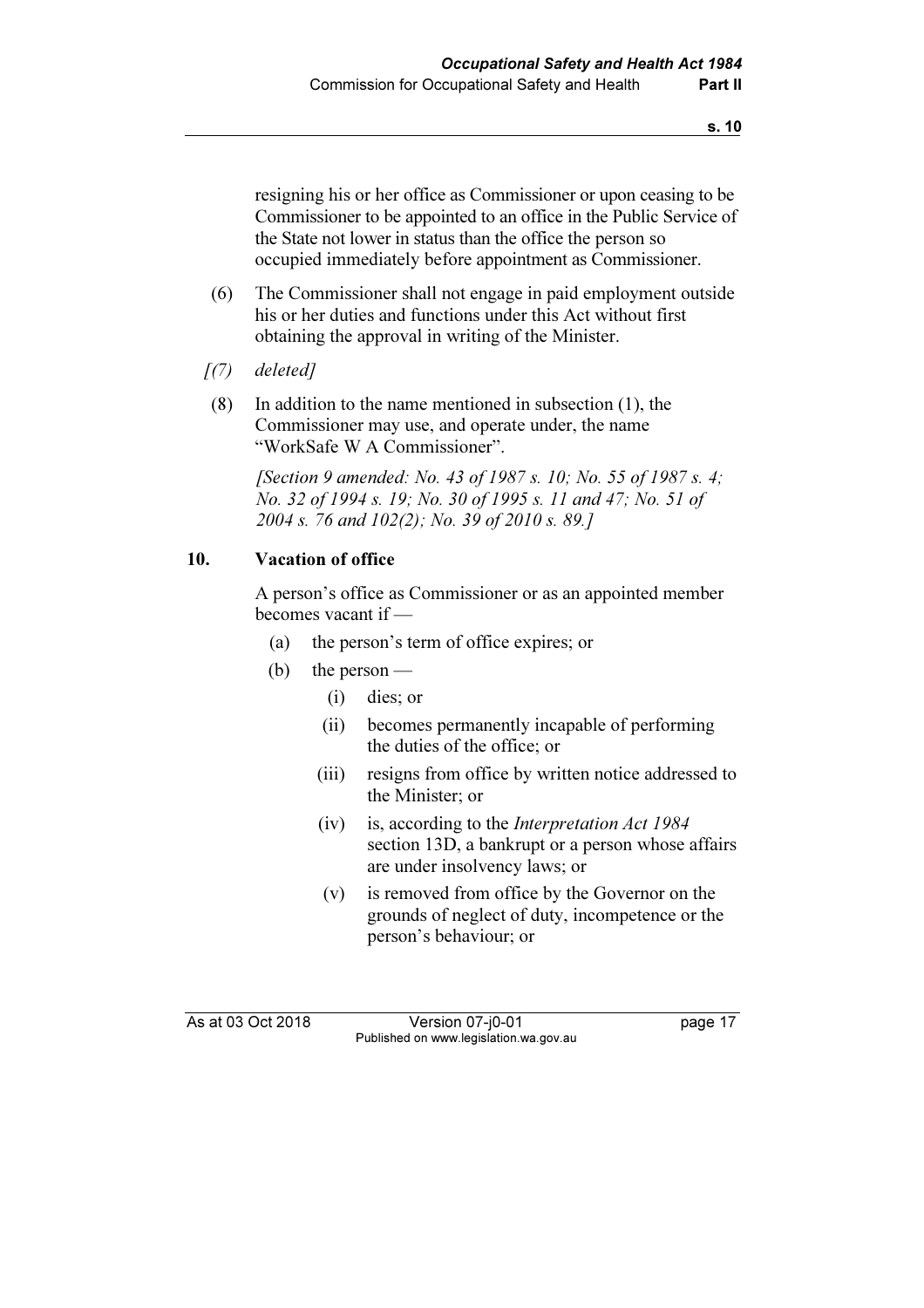(vi) is absent without leave of the Minister from 3 consecutive meetings of the Commission;

or

(c) being a member appointed under section  $6(2)(d)(i)$ , (ii) or (iv), the person's nomination is revoked.

[Section 10 inserted: No. 51 of 2004 s. 77; amended: No. 18 of 2009 s. 60.]

### 11. Leave of absence

 The Minister may grant leave of absence to an appointed member on such terms and conditions as the Minister determines.

### 12. Casual vacancies

 Where an office of appointed member becomes vacant otherwise than by effluxion of time a person appointed to the vacancy shall hold office only for the balance of the term of the person whose vacancy he or she fills.

[Section 12 amended: No. 51 of 2004 s. 102(1).]

### 13. Meetings of Commission

- (1) The chairperson may at any time and shall when so requested by the Minister or by not less than 5 members of the Commission convene a meeting of the Commission to be held at a time and place to be determined by the chairperson.
- (2) The Commission shall meet at least 6 times a year at intervals of not more than 3 months.
- (3) The chairperson shall preside at any meeting of the Commission at which he or she is present.
- (4) If both the chairperson and the deputy chairperson are absent from a meeting of the Commission, the members present shall elect by secret ballot one of their number to preside at that meeting and that member shall have, in addition to the powers of a member of the Commission, the powers of the chairperson under this section.

page 18 Version 07-j0-01 As at 03 Oct 2018 Published on www.legislation.wa.gov.au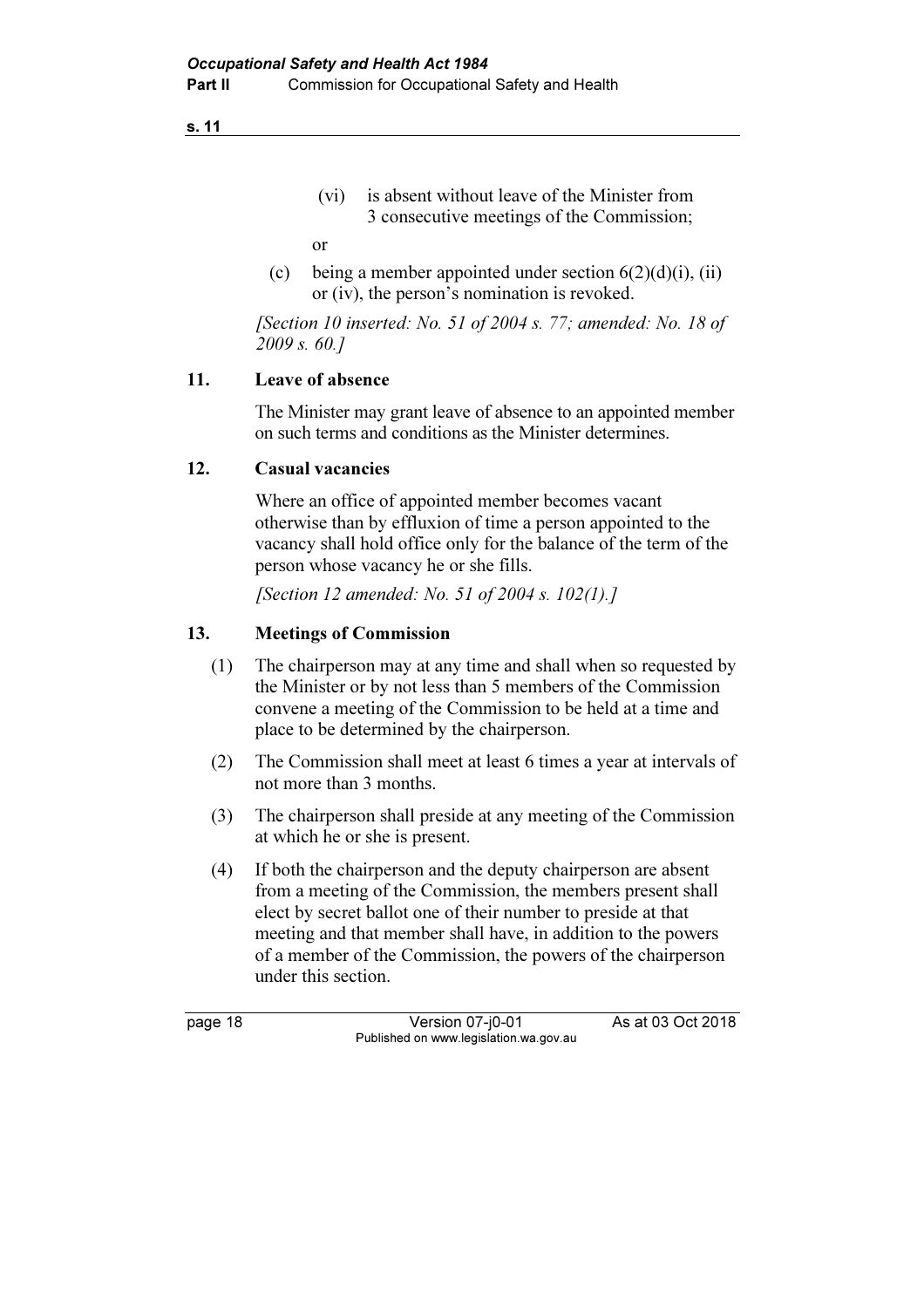- (5) At a meeting of the Commission 7 members constitute a quorum.
- (6) Subject to subsection (6a), at a meeting of the Commission
	- (a) only members appointed under section  $6(2)(d)$  are entitled to vote; and
	- (b) where any question requiring a vote arises the question shall be decided by a majority of the votes of the members appointed under section  $6(2)(d)$  if, and only if, not less than 6 of those members also constitute such majority.
- $(6a)$  If
	- (a) on a vote at a meeting of the Commission, a majority of the votes of members appointed under section  $6(2)(d)$  is constituted by 5 of those members; and
	- (b) on a vote at a subsequent meeting of the Commission on the same question, a majority of the votes is constituted by 5 of those members,

 the chairperson may, at that subsequent meeting, cast a vote to be included in the majority vote.

- (7) Subject to the presence of a quorum the Commission may act notwithstanding any vacancy in its membership.
- (8) A member of the Commission who has a pecuniary interest whether direct or indirect in any matter to be considered by the Commission shall declare the nature of that interest at every meeting at which the matter is considered.
- (9) Subject to this Act, the Commission may determine its own procedures.
- (10) It is the duty of the Commission to work for the attainment of the objects of this Act by achieving a consensus, as far as this is practicable, among its members.

 [Section 13 amended: No. 30 of 1995 s. 12; No. 51 of 2004 s. 102(1).]

As at 03 Oct 2018 Version 07-j0-01 page 19 Published on www.legislation.wa.gov.au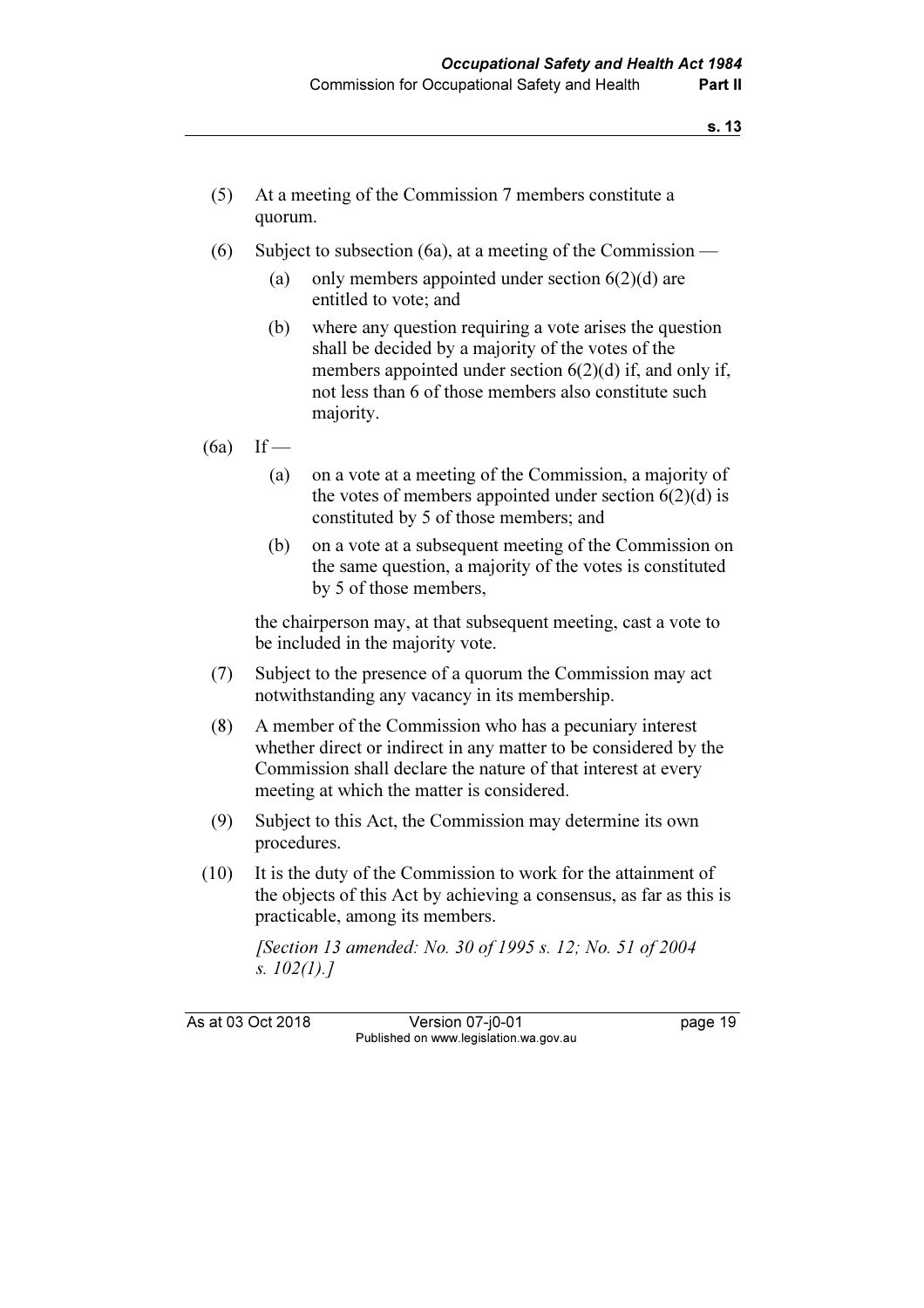### 14. Functions of Commission

- (1) The functions of the Commission are
	- (a) to inquire into and report to the Minister upon any matters referred to it by the Minister; and
	- (b) to make recommendations to the Minister with respect  $to$ 
		- (i) this Act; and
		- (ii) any law or provision of a law, relating to occupational safety and health that is administered by the Minister and any law or provision of a law relating to occupational safety and health that is prescribed for the purposes of this paragraph; and
		- (iii) subsidiary legislation, guidelines and codes of practice proposed to be made under or for the purposes of any prescribed law;

and

- (c) to examine, review and make recommendations to the Minister in relation to existing and proposed registration or licensing schemes relating to occupational safety and health; and
- (d) to provide advice to and cooperate with Government departments, public authorities, trade unions, employer organisations and other interested persons in relation to occupational safety and health; and
- (e) to formulate or recommend standards, specifications or other forms of guidance for the purpose of assisting employers, self employed persons and employees to maintain appropriate standards of occupational safety and health; and
- (f) to promote education and training in occupational safety and health as widely as possible; and

page 20 Version 07-j0-01 As at 03 Oct 2018 Published on www.legislation.wa.gov.au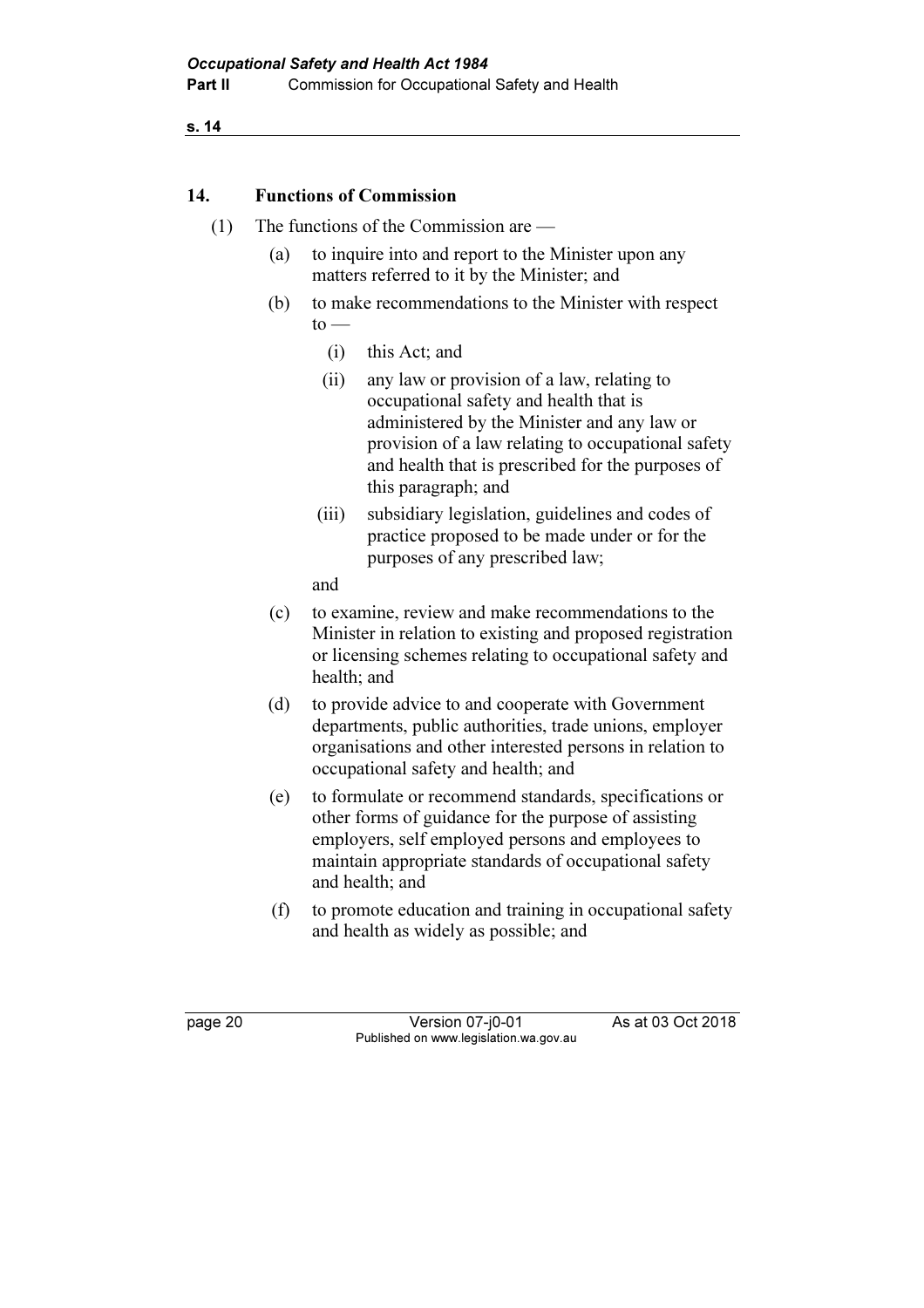- (g) in cooperation with educational authorities or bodies to devise and approve courses in relation to occupational safety and health; and
- (h) having regard to the criteria laid down by the National Occupational Health and Safety Commission, to advise persons on training in occupational safety and health and to formulate and accredit training courses in occupational safety and health; and
- (i) to recommend to the Minister the establishment of public inquiries into any matter relating to occupational safety and health; and
- (j) to collect, publish and disseminate information on occupational safety and health; and
- (k) to formulate reporting procedures and monitoring arrangements for identification of workplace hazards, and incidents in which injury or death is likely to occur in an occupational situation; and
- (l) to commission and sponsor research into occupational safety and health.
- (2) The Commission may issue for public review and comment any regulations, codes of practice or guidelines with respect to which it proposes under subsection  $(1)(b)$  to make any recommendations to the Minister.
- (3) The Commission shall ensure, as far as is practicable, that any information it provides is in such language and form as are appropriate for the persons to whom the information is directed.
- (4) The Minister shall within 60 days after receiving from the Commission a recommendation under subsection (1) make reply in writing to the Commission in relation to that recommendation.

 [Section 14 amended: No. 43 of 1987 s. 11; No. 30 of 1995 s. 47.]

As at 03 Oct 2018 Version 07-j0-01 page 21 Published on www.legislation.wa.gov.au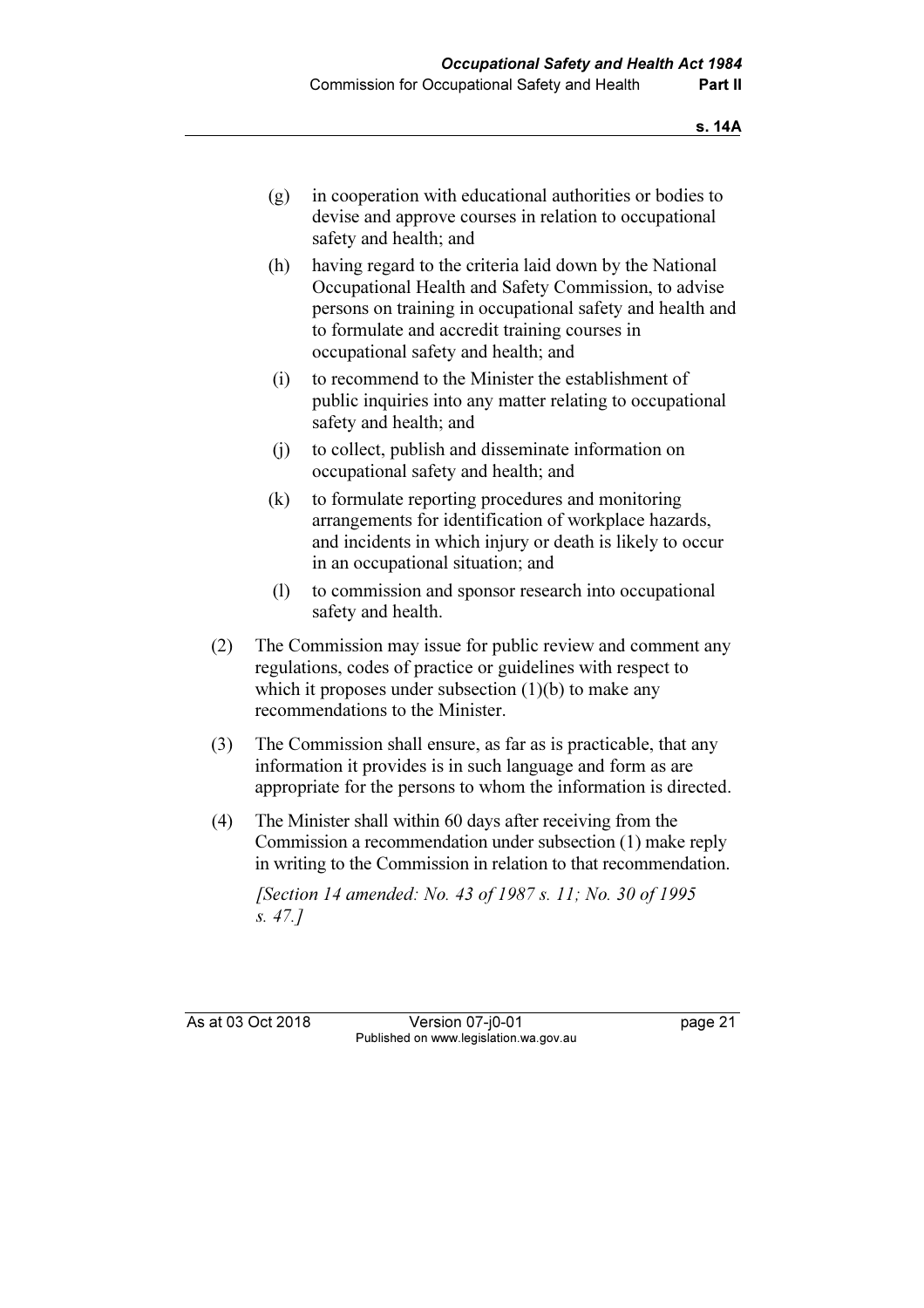s. 14A

### 14A. Mining Industry Advisory Committee

(1) In this section —

committee means the committee referred to in subsection (2);

*mining industry* means the mining industry in the State;

Ministers means —

- (a) the Minister to whom the administration of this Act is committed; and
- (b) the Minister to whom the administration of the Mines Safety and Inspection Act 1994 is committed (the Minister for Mines),

acting jointly.

- (2) There is to be an advisory committee called the Mining Industry Advisory Committee.
- (3) The functions of the committee are
	- (a) to advise and make recommendations to the Ministers and the Commission on occupational safety and health matters concerning the mining industry; and
	- (b) to liaise with the Commission to coordinate activities on related functions and to maintain parallel standards,

 and in particular, but without limiting the generality of paragraphs (a) and  $(b)$  —

- (c) to inquire into and report to the Ministers regarding any matter referred to it by the Ministers relating to occupational safety and health in the mining industry; and
- (d) to make recommendations to the Minister for Mines regarding the formulation, amendment, or repeal of laws relating to occupational safety and health for which that Minister is responsible; and
- (e) to prepare or recommend the adoption of codes of practice, guidelines, standards, specifications or other forms of guidance for the purpose of assisting

page 22 Version 07-j0-01 As at 03 Oct 2018 Published on www.legislation.wa.gov.au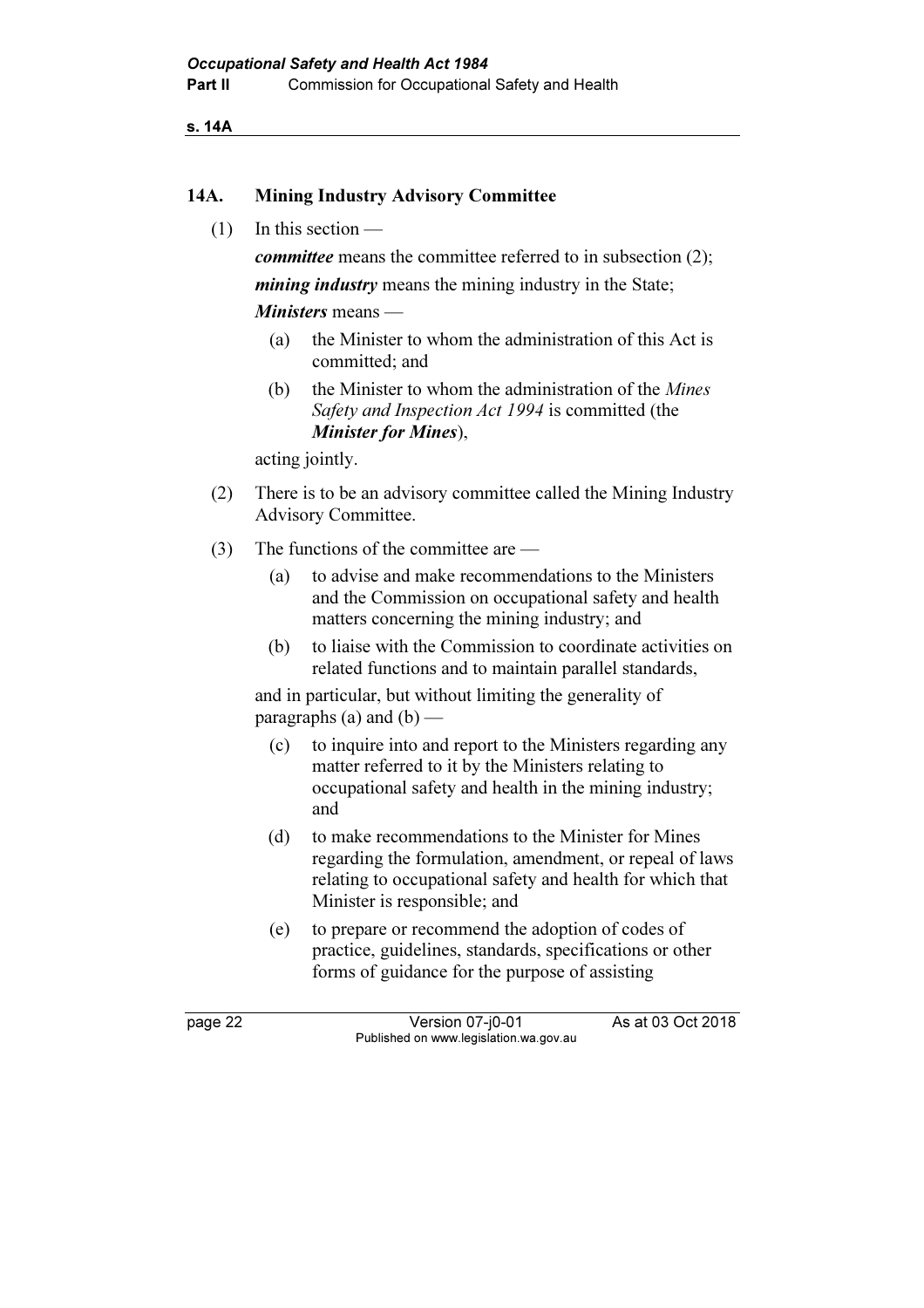employers, self-employed persons, employees, manufacturers or other persons to maintain appropriate standards of occupational safety and health in the mining industry; and

- (f) to provide advice on
	- (i) education and publications; and
	- (ii) training and training courses,

 with respect to occupational safety and health in the mining industry.

- (4) The chairperson of the committee is to be the member of the Commission nominated under section  $6(2)(c)(ii)$ .
- (5) Subject to subsection (4), the Ministers
	- (a) are to appoint the members of; and
	- (b) may alter or reconstitute,

the committee.

- (6) The members of the committee are entitled to be paid such remuneration and travelling and other allowances as may be determined by the Ministers on the recommendation of the Public Sector Commissioner.
- (7) Subject to any direction given to it by the Commission, the committee is to determine its own procedures.

[Section 14A inserted: No. 51 of 2004 s. 106; amended: No. 39 of 2010 s. 89.]

### 15. Other advisory committees, appointment of etc.

- (1) The Commission may at any time and when so requested by the Minister shall appoint advisory committees to assist it in the performance of its functions and duties.
- (2) Subject to this section, an advisory committee shall consist of such number of persons as are appointed by the Commission.

As at 03 Oct 2018 Version 07-j0-01 page 23 Published on www.legislation.wa.gov.au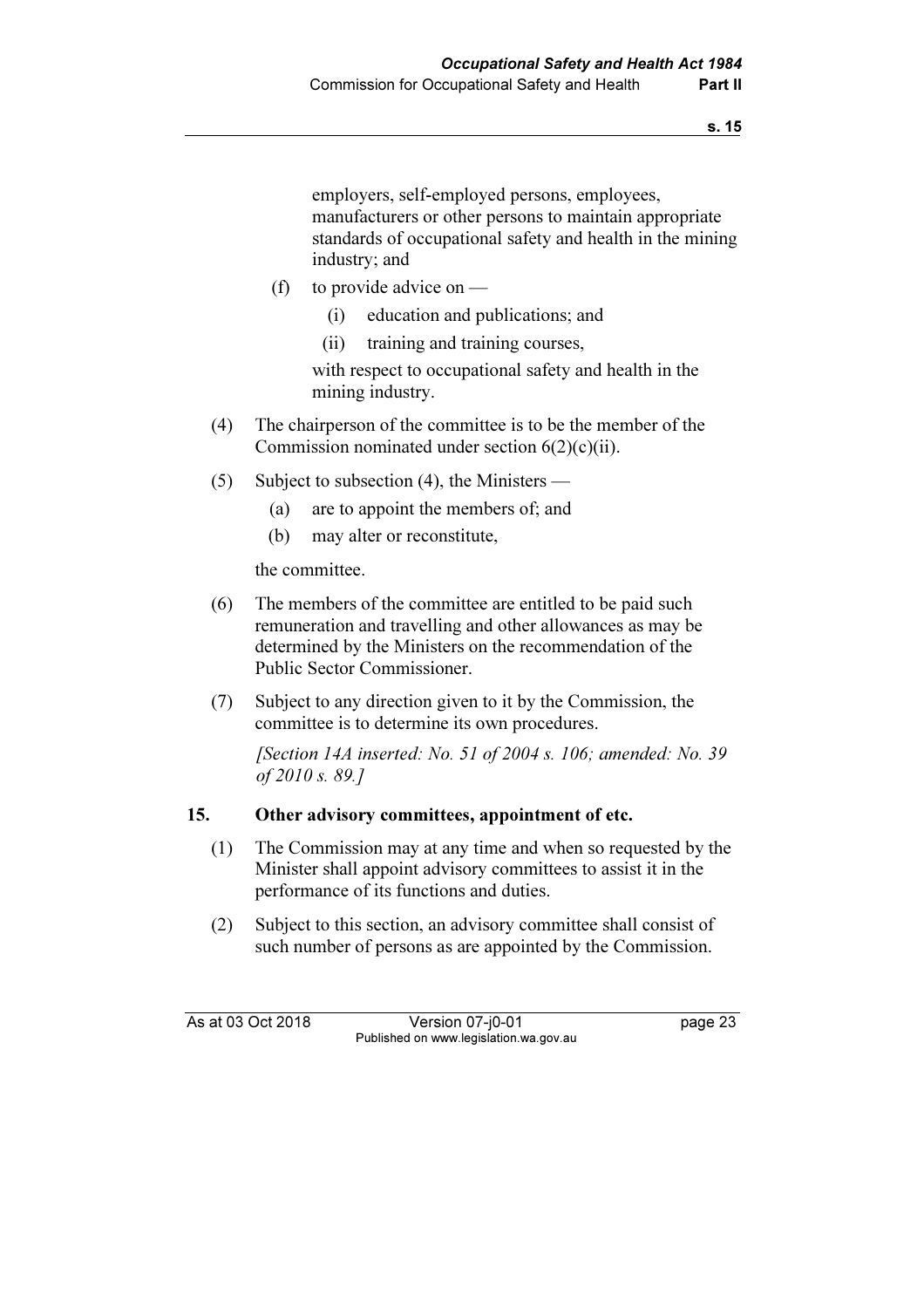- (3) Subject to the direction of the Commission an advisory committee may determine its own procedures.
- (4) The members of advisory committees are entitled to be paid such remuneration and travelling and other allowances as may be determined by the Minister on the recommendation of the Public Sector Commissioner.
- (5) In appointing persons to be members of advisory committees under this section the Commission —
	- (a) shall, as far as is practicable, appoint persons who represent employers, employees and persons having knowledge of or experience in occupational safety and health; and
	- (b) shall have regard to the desirability of having a reasonable number of men and women, including persons of differing ethnic backgrounds and other groups with special needs.

 [Section 15 amended: No. 30 of 1995 s. 47; No. 39 of 2010 s. 89.]

### 16. Annual report

- (1) The Commission shall on or before 31 October in each year prepare and submit to the Minister a report of its operations and the operation of this Act and any prescribed law during the year ending on the preceding 30 June.
- (2) The Minister shall cause a report submitted under this section to be laid before each House of Parliament within 12 sitting days of such House of its receipt by him or her.

[Section 16 amended: No. 51 of 2004 s. 102(3).]

#### 17. Staff to assist Commission

 There shall be appointed under and subject to Part 3 of the Public Sector Management Act 1994 such officers and

page 24 Version 07-j0-01 As at 03 Oct 2018 Published on www.legislation.wa.gov.au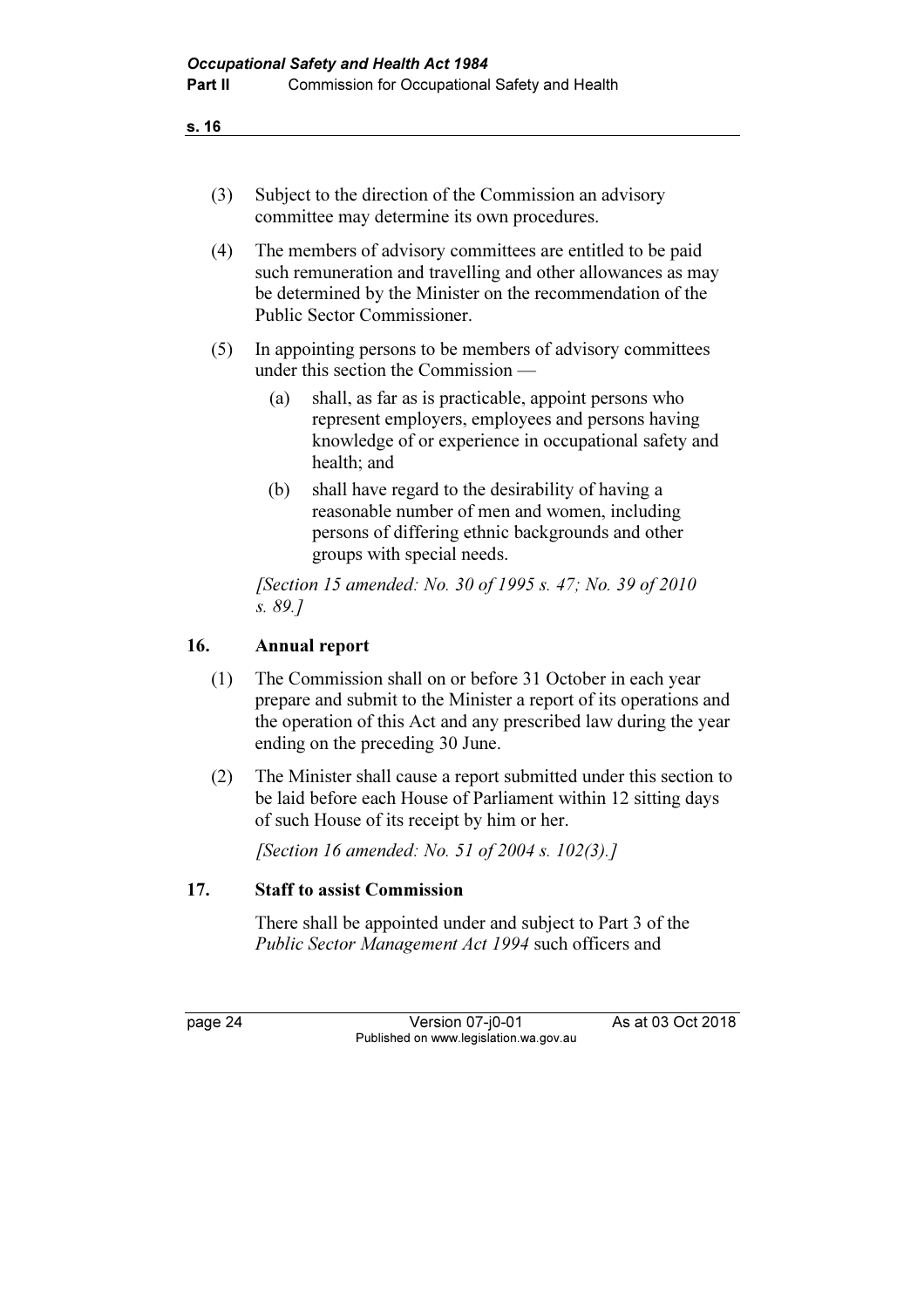employees as are necessary to assist the Commission in the performance of its functions and duties.

[Section 17 amended: No. 32 of 1994 s. 19; No. 30 of 1995] s. 47.]

### 18. Commissioner and department

- (1) The Commissioner is subject to the control and direction of the Minister, and is responsible to the Minister for the administration of this Act and any other law relating to occupational safety and health administered by the Minister.
- (2) There shall be appointed under and subject to Part 3 of the Public Sector Management Act 1994 such officers as are necessary for the administration of this Act and any law relating to occupational safety and health administered by the Minister.
- (3) The offices of Commissioner and chief executive officer of the department may be held by the same person.
- (4) The Commissioner may, either generally or as provided by the instrument of delegation, by writing signed by him or her, delegate to any officer of the department any of his or her functions under this Act other than this power of delegation, and a function performed in accordance with a delegation under this subsection is deemed to be performed by the Commissioner.

[Section 18 amended: No. 43 of 1987 s. 12; No. 55 of 1987 s. 5; No. 32 of 1994 s. 19; No. 30 of 1995 s. 47; No. 51 of 2004 s. 102(2) and (3).]

As at 03 Oct 2018 Version 07-j0-01 page 25 Published on www.legislation.wa.gov.au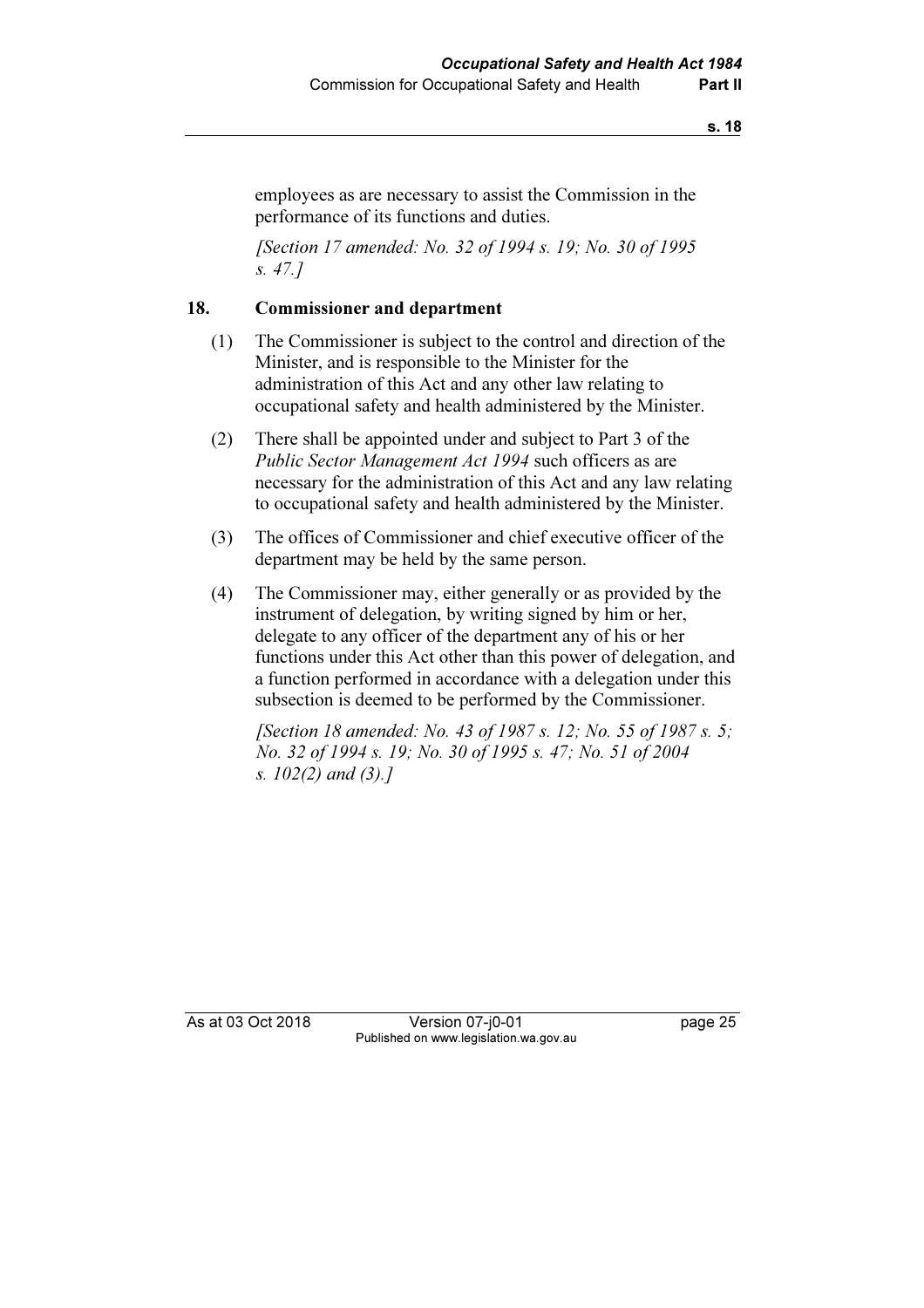### Part III — General provisions relating to occupational safety and health

[Heading inserted: No. 43 of 1987 s. 13; amended: No. 30 of 1995 s. 47.]

### Division 1 — Preliminary

[Heading inserted: No. 51 of 2004 s. 16.]

### 18A. Meaning of gross negligence in relation to certain breaches of this Part

- (1) This section applies to a contravention of section 19(1), 20(1) or (3), 21(1) or (2), 21B(2), 22(1), 23(1), (2), (3) or (3a), 23A or  $23G(2)$ .
- (2) A contravention of a provision mentioned in subsection (1) is committed in circumstances of gross negligence if —
	- (a) the offender
		- (i) knew that the contravention would be likely to cause the death of, or serious harm to, a person to whom a duty is owed under that provision; but
		- (ii) acted or failed to act in disregard of that likelihood;

and

 (b) the contravention did in fact cause the death of, or serious harm to, such a person.

[Section 18A inserted: No. 51 of 2004 s. 16.]

### Division 2 — General workplace duties

[Heading inserted: No. 51 of 2004 s. 4.]

### 19. Duties of employers

 (1) An employer shall, so far as is practicable, provide and maintain a working environment in which the employees of the employer

page 26 Version 07-j0-01 As at 03 Oct 2018 Published on www.legislation.wa.gov.au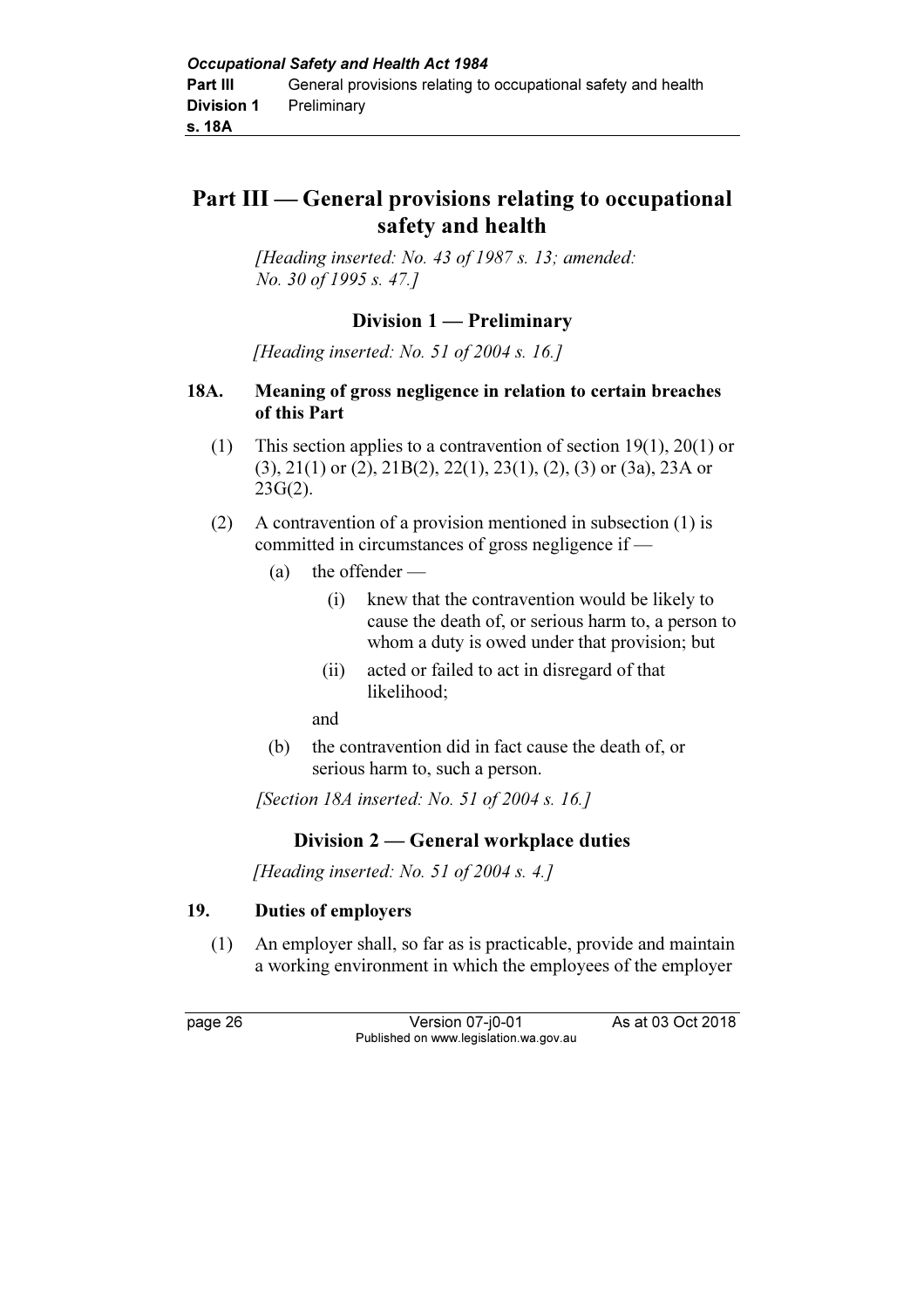(the employees) are not exposed to hazards and in particular, but without limiting the generality of the foregoing, an employer shall —

- (a) provide and maintain workplaces, plant, and systems of work such that, so far as is practicable, the employees are not exposed to hazards; and
- (b) provide such information, instruction, and training to, and supervision of, the employees as is necessary to enable them to perform their work in such a manner that they are not exposed to hazards; and
- (c) consult and cooperate with safety and health representatives, if any, and other employees at the workplace, regarding occupational safety and health at the workplace; and
- (d) where it is not practicable to avoid the presence of hazards at the workplace, provide the employees with, or otherwise provide for the employees to have, such adequate personal protective clothing and equipment as is practicable to protect them against those hazards, without any cost to the employees; and
- (e) make arrangements for ensuring, so far as is practicable, that —
	- (i) the use, cleaning, maintenance, transportation and disposal of plant; and
	- (ii) the use, handling, processing, storage, transportation and disposal of substances,

 at the workplace is carried out in a manner such that the employees are not exposed to hazards.

 (2) In determining the training required to be provided in accordance with subsection (1)(b) regard shall be had to the functions performed by employees and the capacities in which they are employed.

[Section 19 inserted: No. 43 of 1987 s. 13; amended: No. 30 of 1995 s. 13 and 47; No. 51 of 2004 s. 5, 17 and 78.]

As at 03 Oct 2018 Version 07-i0-01 page 27 Published on www.legislation.wa.gov.au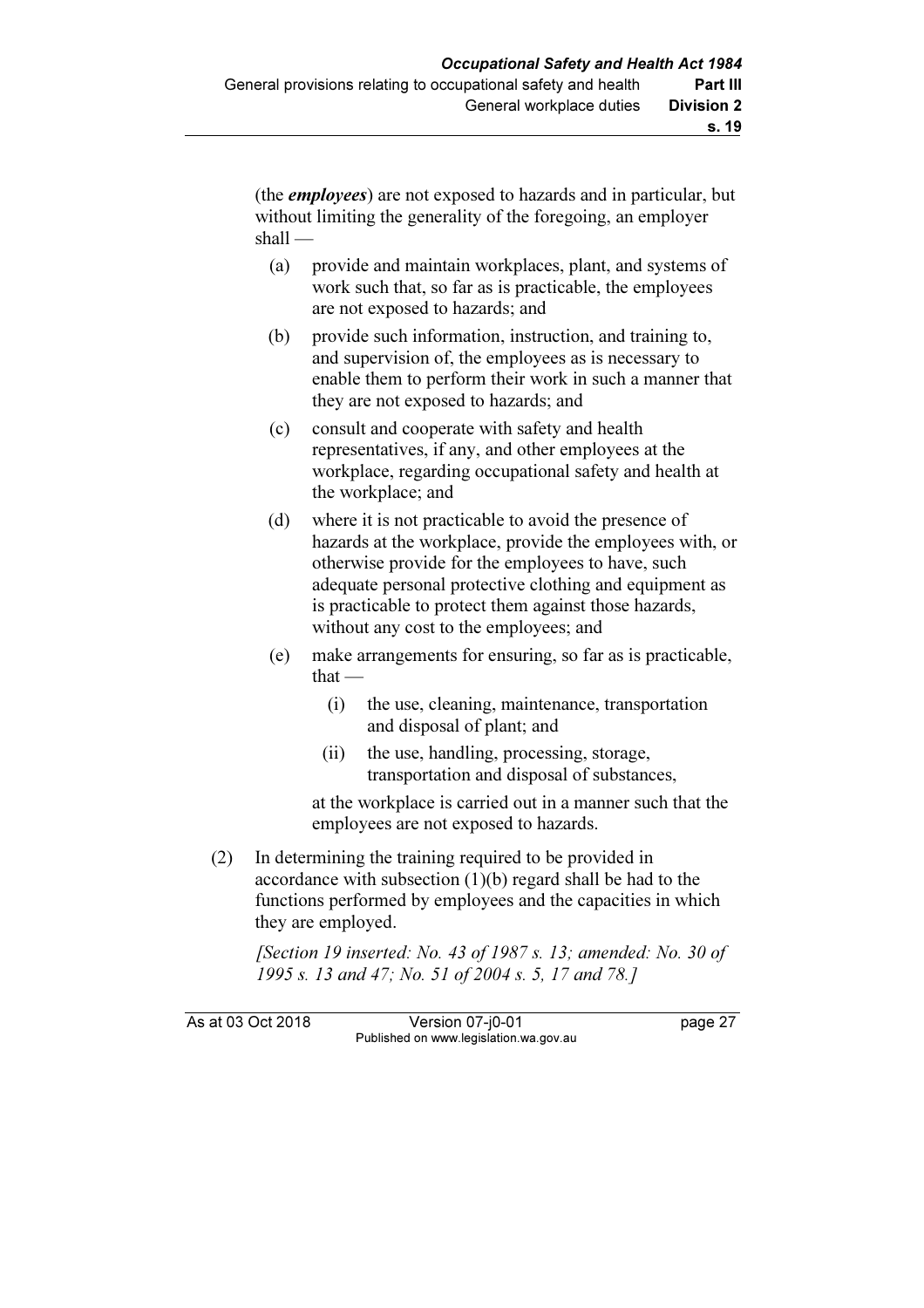#### 19A. Breaches of s. 19(1)

- (1) If an employer contravenes section 19(1) in circumstances of gross negligence, the employer commits an offence and is liable to a level 4 penalty.
- $(2)$  If
	- (a) an employer
		- (i) contravenes section 19(1); and
		- (ii) by the contravention causes the death of, or serious harm to, an employee;

and

(b) subsection (1) does not apply,

 the employer commits an offence and is liable to a level 3 penalty.

- $(3)$  If
	- (a) an employer contravenes section 19(1); and
	- (b) neither subsection (1) nor subsection (2) applies,

 the employer commits an offence and is liable to a level 2 penalty.

- (4) An employer charged with an offence under
	- (a) subsection (1) may, instead of being convicted of that offence, be convicted of an offence under subsection (2) or (3); or
	- (b) subsection (2) may, instead of being convicted of that offence, be convicted of an offence under subsection (3).

[Section 19A inserted: No. 51 of 2004 s. 18.1]

#### 20. Duties of employees

- (1) An employee shall take reasonable care
	- (a) to ensure his or her own safety and health at work; and
	- (b) to avoid adversely affecting the safety or health of any other person through any act or omission at work.

page 28 Version 07-j0-01 As at 03 Oct 2018 Published on www.legislation.wa.gov.au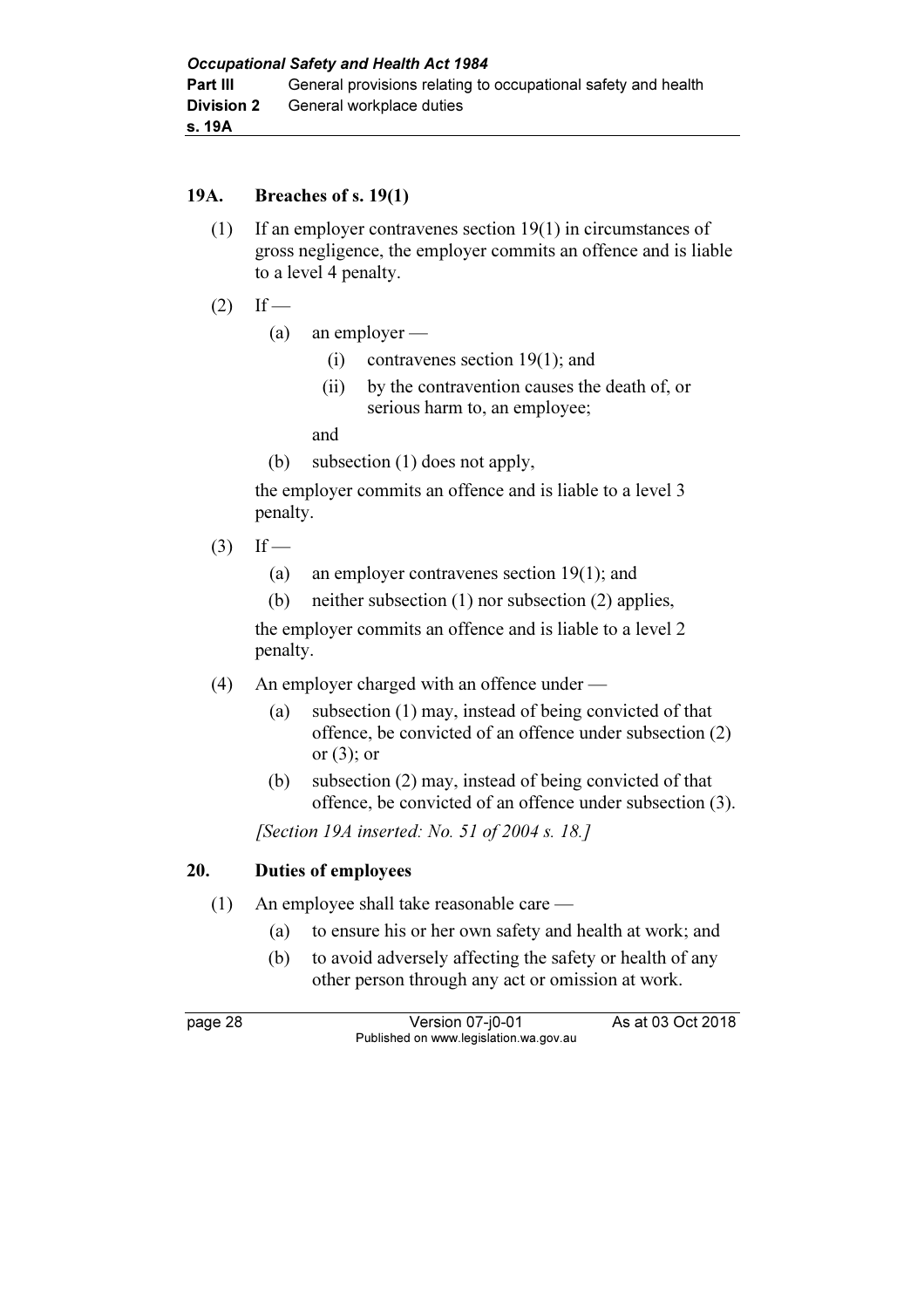- (2) Without limiting the generality of subsection (1), an employee contravenes that subsection if the employee —
	- (a) fails to comply, so far as the employee is reasonably able, with instructions given by the employee's employer for the safety or health of the employee or for the safety or health of other persons; or
	- (b) fails to use such protective clothing and equipment as is provided, or provided for, by his or her employer as mentioned in section 19(1)(d) in a manner in which he or she has been properly instructed to use it; or
	- (c) misuses or damages any equipment provided in the interests of safety or health; or
	- (d) fails to report forthwith to the employee's employer
		- (i) any situation at the workplace that the employee has reason to believe could constitute a hazard to any person that the employee cannot correct; or
		- (ii) any injury or harm to health of which he or she is aware that arises in the course of, or in connection with, his or her work.
- (3) An employee shall cooperate with the employee's employer in the carrying out by the employer of the obligations imposed on the employer under this Act.

[Section 20 inserted: No. 43 of 1987 s. 13; amended: No. 30 of 1995 s. 14 and 47; No. 51 of 2004 s. 19, 79, 102(1) and (2).]

## 20A. Breaches of s. 20(1) or (3)

- (1) If an employee contravenes section 20(1) or (3) in circumstances of gross negligence, the employee commits an offence and is liable —
	- (a) for a first offence, to a fine of \$100 000; and
	- (b) for a subsequent offence, to a fine of \$120 000.
- $(2)$  If
	- (a) an employee —

As at 03 Oct 2018 Version 07-j0-01 page 29 Published on www.legislation.wa.gov.au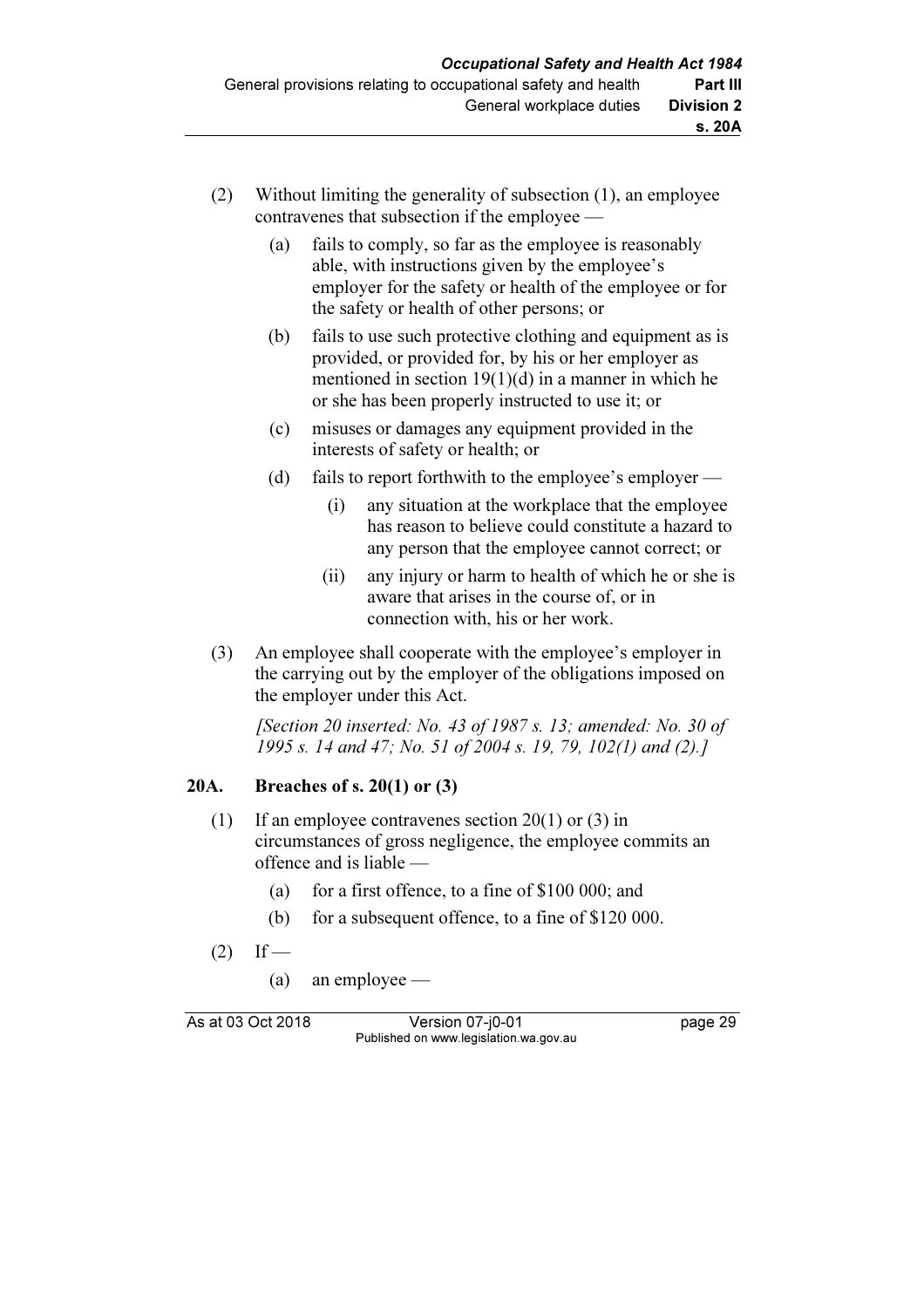s. 21

- (i) contravenes section  $20(1)$  or (3); and
- (ii) by the contravention causes the death of, or serious harm to, a person;

and

(b) subsection (1) does not apply,

the employee commits an offence and is liable —

- (c) for a first offence, to a fine of \$80 000; and
- (d) for a subsequent offence, to a fine of \$100 000.
- $(3)$  If
	- (a) an employee contravenes section 20(1) or (3); and
	- (b) neither subsection (1) nor subsection (2) applies,

the employee commits an offence and is liable —

- (c) for a first offence, to a fine of \$40 000; and
- (d) for a subsequent offence, to a fine of \$50 000.
- (4) An employee charged with an offence under
	- (a) subsection (1) may, instead of being convicted of that offence, be convicted of an offence under subsection (2) or (3); or
	- (b) subsection (2) may, instead of being convicted of that offence, be convicted of an offence under subsection (3).

[Section 20A inserted: No. 51 of 2004 s. 20; amended: No. 16 of 2018 s. 4.]

## 21. Duties of employers and self-employed persons

- (1) A self-employed person shall take reasonable care to ensure his or her own safety and health at work.
- (2) An employer or self-employed person shall, so far as is practicable, ensure that the safety or health of a person, not being (in the case of an employer) an employee of the employer, is not adversely affected wholly or in part as a result of —

page 30 Version 07-j0-01 As at 03 Oct 2018 Published on www.legislation.wa.gov.au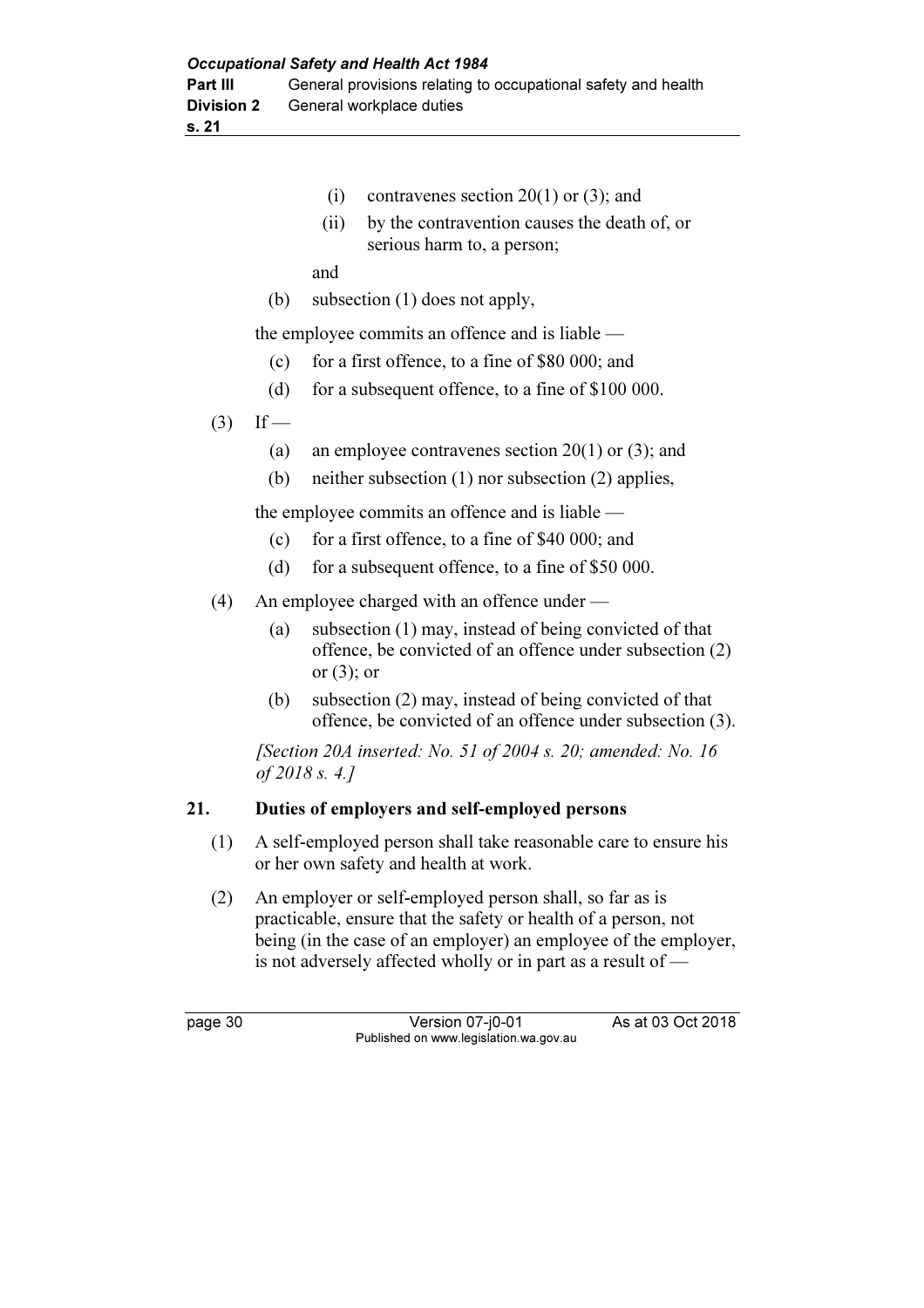- (a) work that has been or is being undertaken by
	- (i) the employer or any employee of the employer; or
	- (ii) the self-employed person;

or

- (b) any hazard that arises from or is increased by
	- (i) the work referred to in paragraph (a); or
	- (ii) the system of work that has been or is being operated by the employer or the self-employed person.

[Section 21 inserted: No. 43 of 1987 s. 13; amended: No. 30 of 1995 s. 15 and 47; No. 51 of 2004 s. 6 and 21.]

## 21A. Breaches of s. 21

- (1) If an employer or a self-employed person contravenes section 21(1) or (2) in circumstances of gross negligence, the employer or a self-employed person commits an offence and is liable to a level 4 penalty.
- $(2)$  If
	- (a) an employer or self-employed person
		- (i) contravenes section  $21(1)$  or (2); and
		- (ii) by the contravention causes the death of, or serious harm to, a person;

and

(b) subsection (1) does not apply,

 the employer or self-employed person commits an offence and is liable to a level 3 penalty.

- $(3)$  If
	- (a) an employer or self-employed person contravenes section  $21(1)$  or  $(2)$ ; and
	- (b) neither subsection (1) nor subsection (2) applies,

As at 03 Oct 2018 Version 07-j0-01 page 31 Published on www.legislation.wa.gov.au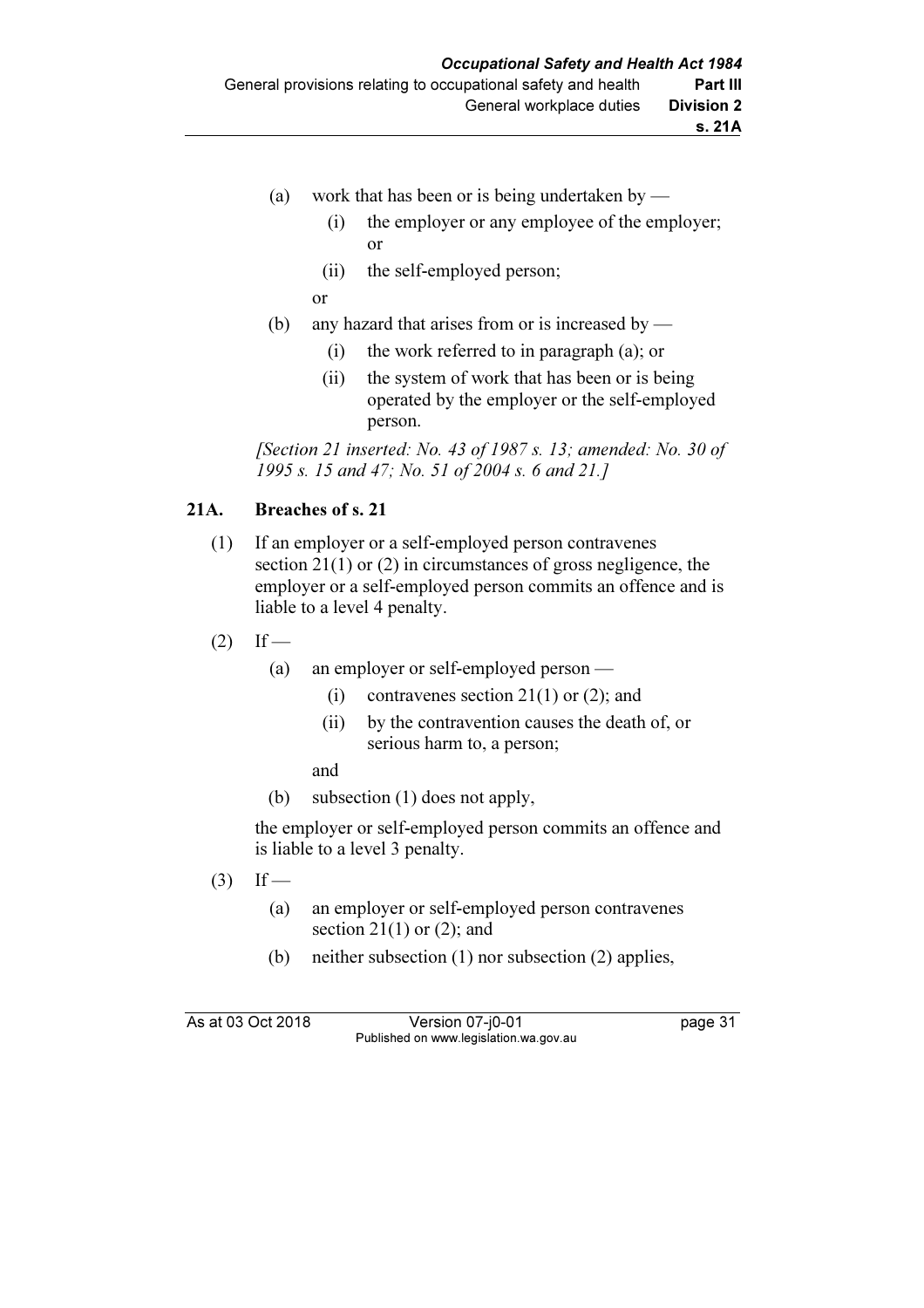the employer or self-employed person commits an offence and is liable to a level 2 penalty.

- (4) An employer or self-employed person charged with an offence under —
	- (a) subsection (1) may, instead of being convicted of that offence, be convicted of an offence under subsection (2) or (3); or
	- (b) subsection (2) may, instead of being convicted of that offence, be convicted of an offence under subsection (3).

[Section 21A inserted: No. 51 of 2004 s. 22.]

## 21B. Duty of body corporate to which s. 23D, 23E or 23F applies

- (1) If section 23D, 23E or 23F makes any other provision of this Act apply to a body corporate as if it were the employer of a particular person, this section and section 21C apply to the body corporate at such times as the other provision is made to apply.
- (2) A body corporate to which this section applies shall, so far as is practicable, ensure that the safety or health of a person is not adversely affected wholly or in part as a result of —
	- (a) work that has been or is being undertaken by
		- (i) the body corporate; or
		- (ii) a person carrying out work under the direction of the body corporate;
		- or
	- (b) any hazard that arises from or is increased by
		- (i) the work referred to in paragraph (a); or
		- (ii) the system of work that has been or is being operated by the body corporate.

[Section 21B inserted: No. 51 of 2004 s. 7.]

page 32 **Version 07-j0-01** As at 03 Oct 2018 Published on www.legislation.wa.gov.au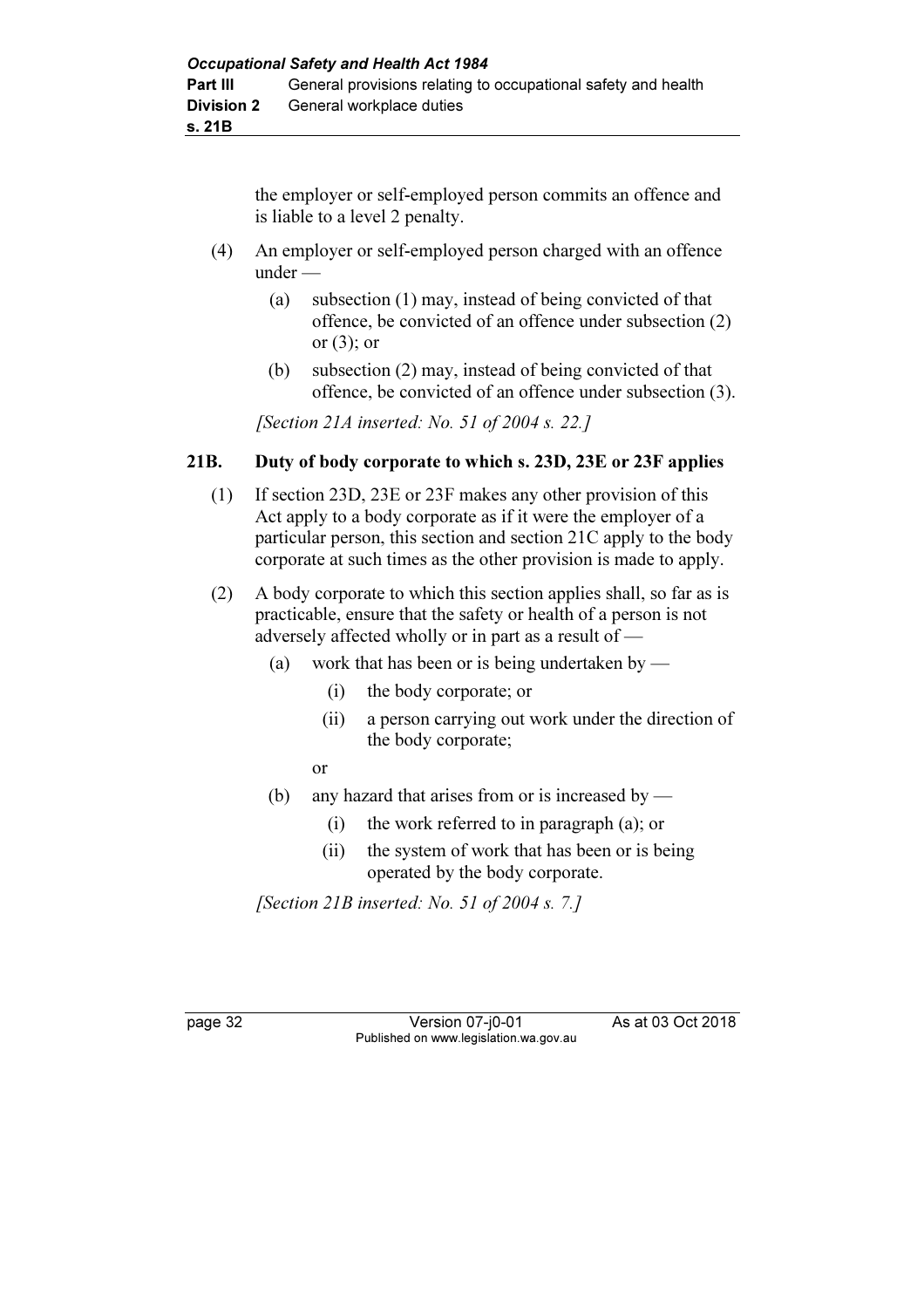### 21C. Breaches of s. 21B

- (1) If a body corporate contravenes section 21B(2) in circumstances of gross negligence, the body corporate commits an offence and is liable to a level 4 penalty.
- $(2)$  If
	- (a) a body corporate
		- (i) contravenes section 21B(2); and
		- (ii) by the contravention causes the death of, or serious harm to, a person;

and

(b) subsection (1) does not apply,

 the body corporate commits an offence and is liable to a level 3 penalty.

- $(3)$  If
	- (a) a body corporate contravenes section 21B(2); and
	- (b) neither subsection (1) nor subsection (2) applies,

 the body corporate commits an offence and is liable to a level 2 penalty.

- (4) A body corporate charged with an offence under
	- (a) subsection (1) may, instead of being convicted of that offence, be convicted of an offence under subsection (2) or (3); or
	- (b) subsection (2) may, instead of being convicted of that offence, be convicted of an offence under subsection (3).

[Section 21C inserted: No. 51 of 2004 s. 7.]

#### 22. Duties of persons who have control of workplaces

- (1) A person that has, to any extent, control of
	- (a) a workplace where persons who are not employees of that person work or are likely to be in the course of their work; or

As at 03 Oct 2018 Version 07-j0-01 page 33 Published on www.legislation.wa.gov.au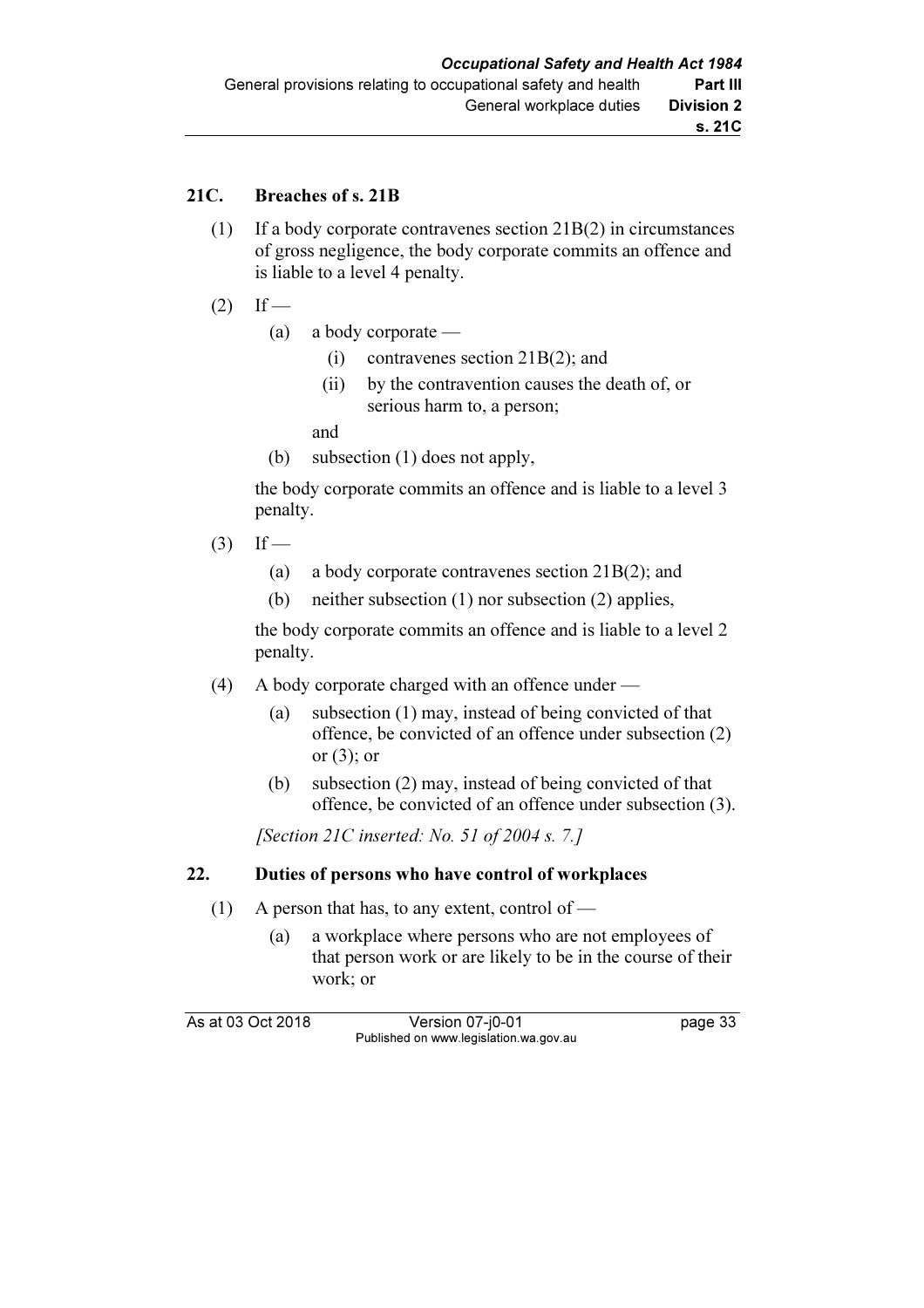(b) the means of access to and egress from a workplace,

 shall take such measures as are practicable to ensure that the workplace, or the means of access to or egress from the workplace, as the case may be, are such that persons who are at the workplace or use the means of access to and egress from the workplace are not exposed to hazards.

- (2) Where a person has, by virtue of a contract or lease, an obligation of any extent in relation to the maintenance or repair of a workplace or the means of access to and egress from the workplace, the person shall be treated for the purposes of subsection (1) as being a person that has control of that workplace or that means of access or egress.
- (3) A reference in this section to a person having control of any workplace or means of access to or egress from a workplace is a reference to a person having control of that workplace or that means of access or egress in connection with the carrying on by that person of a trade, business or undertaking (whether for profit or not).

## $[(4)-(6)$  deleted]

 (7) This section does not apply to a person whose duties are set out in section 20.

[Section 22 inserted: No. 30 of 1995 s. 16; amended: No. 51 of 2004 s. 23, 80 and 103.]

## 22A. Breaches of s. 22(1)

- (1) If a person contravenes section 22(1) in circumstances of gross negligence, the person commits an offence and is liable to a level 4 penalty.
- $(2)$  If
	- $(a)$  a person
		- (i) contravenes section 22(1); and

page 34 Version 07-j0-01 As at 03 Oct 2018 Published on www.legislation.wa.gov.au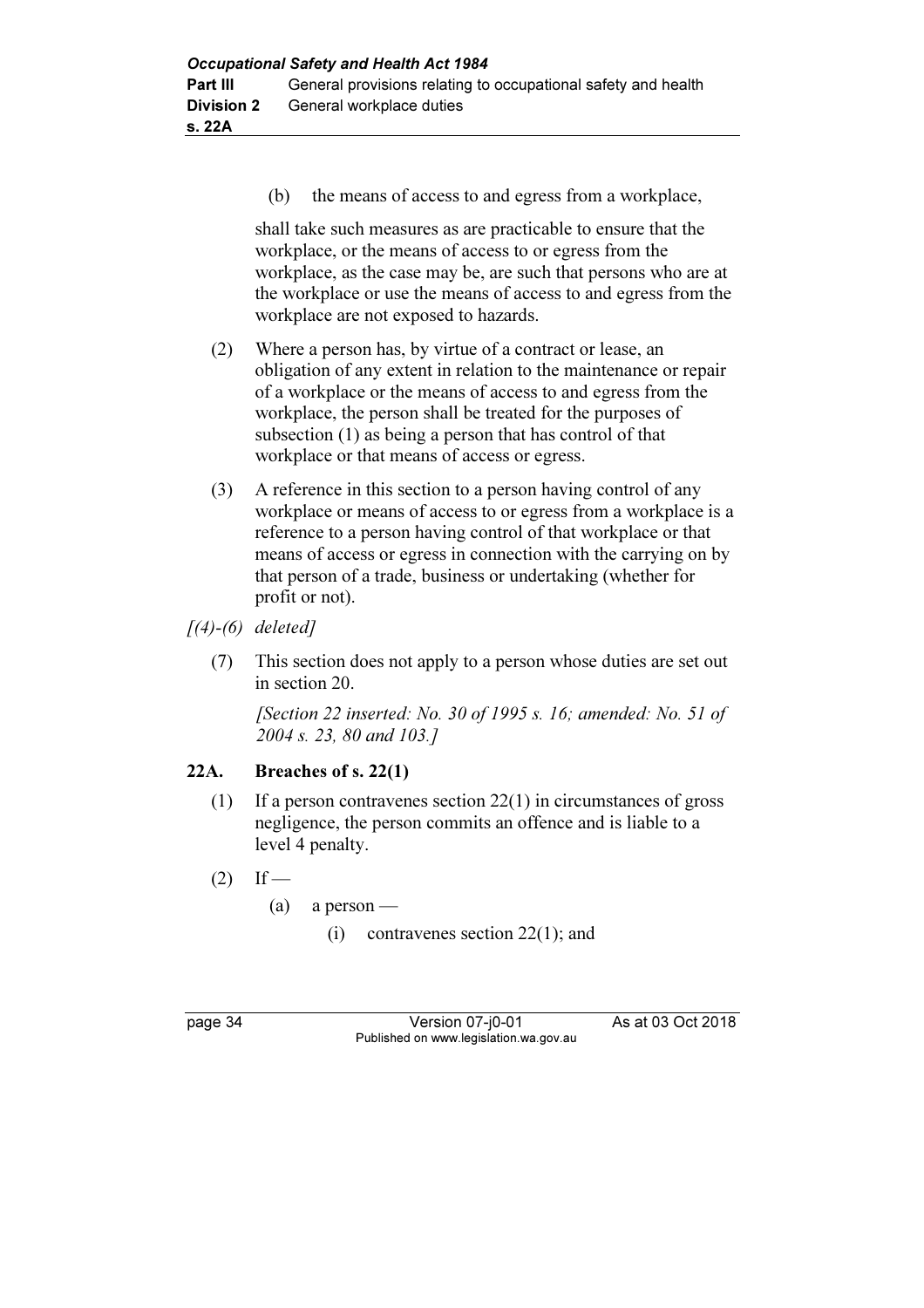- (ii) by the contravention causes the death of, or serious harm to, a person —
	- (I) who is at; or
	- (II) who is using the means of access to or egress from,

the workplace;

and

(b) subsection (1) does not apply,

the person commits an offence and is liable to a level 3 penalty.

- $(3)$  If
	- (a) a person contravenes section 22(1); and
	- (b) neither subsection (1) nor subsection (2) applies,

the person commits an offence and is liable to a level 2 penalty.

- (4) A person charged with an offence under
	- (a) subsection (1) may, instead of being convicted of that offence, be convicted of an offence under subsection (2) or  $(3)$ ; or
	- (b) subsection (2) may, instead of being convicted of that offence, be convicted of an offence under subsection (3).

[Section 22A inserted: No. 51 of 2004 s. 24.]

## 23. Duties of manufacturers etc.

- (1) A person that designs, manufactures, imports or supplies any plant for use at a workplace shall, so far as is practicable —
	- (a) ensure that the design and construction of the plant is such that persons who properly install, maintain or use the plant are not in doing so, exposed to hazards; and
	- (b) test and examine, or arrange for the testing and examination of, the plant so as to ensure that its design and construction are as mentioned in paragraph (a); and

As at 03 Oct 2018 Version 07-j0-01 page 35 Published on www.legislation.wa.gov.au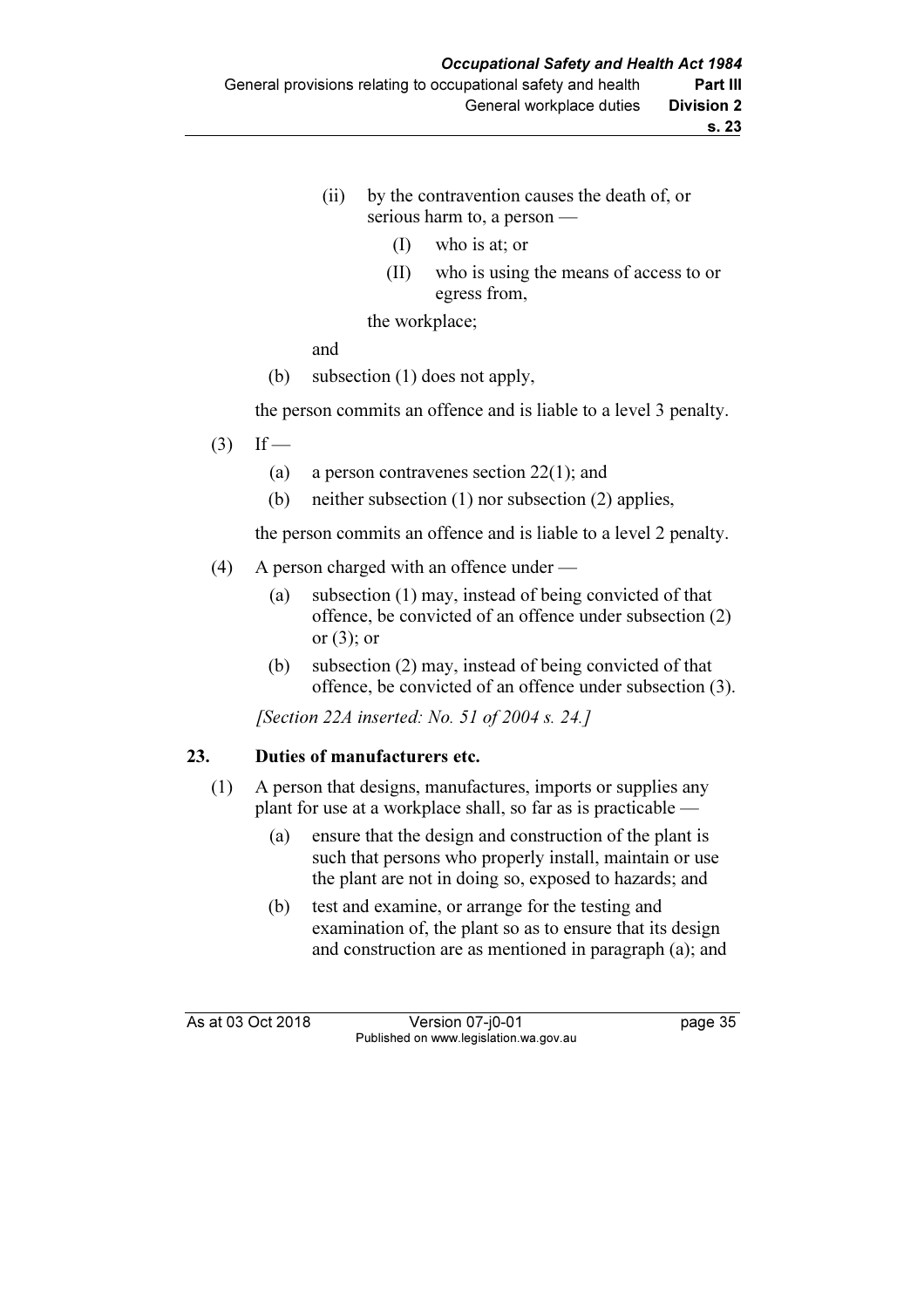- (c) ensure that adequate information in respect of
	- (i) any dangers associated with the plant; and
	- (ii) the specifications of the plant and the data obtained on the testing of the plant as mentioned in paragraph (b); and
	- (iii) the conditions necessary to ensure that persons properly using the plant are not, in so doing, exposed to hazards; and
	- (iv) the proper maintenance of the plant,

 is provided when the plant is supplied and thereafter whenever requested.

- (2) A person that erects or installs any plant for use at a workplace shall, so far as is practicable, ensure that it is so erected or installed that persons who properly use the plant are not subjected to any hazard that arises from, or is increased by, the way in which the plant is erected or installed.
- (3) A person that manufactures, imports or supplies any substance for use at a workplace shall, so far as is practicable, ensure that adequate toxicological data in respect of the substance and such other data as is relevant to the safe use, handling, processing, storage, transportation and disposal of the substance is provided —
	- (a) when the substance is supplied; and
	- (b) thereafter whenever requested.
- (3a) A person that designs or constructs any building or structure, including a temporary structure, for use at a workplace shall, so far as is practicable ensure that the design and construction of the building or structure is such that —
	- (a) persons who properly construct, maintain, repair or service the building or structure; and

page 36 Version 07-j0-01 As at 03 Oct 2018 Published on www.legislation.wa.gov.au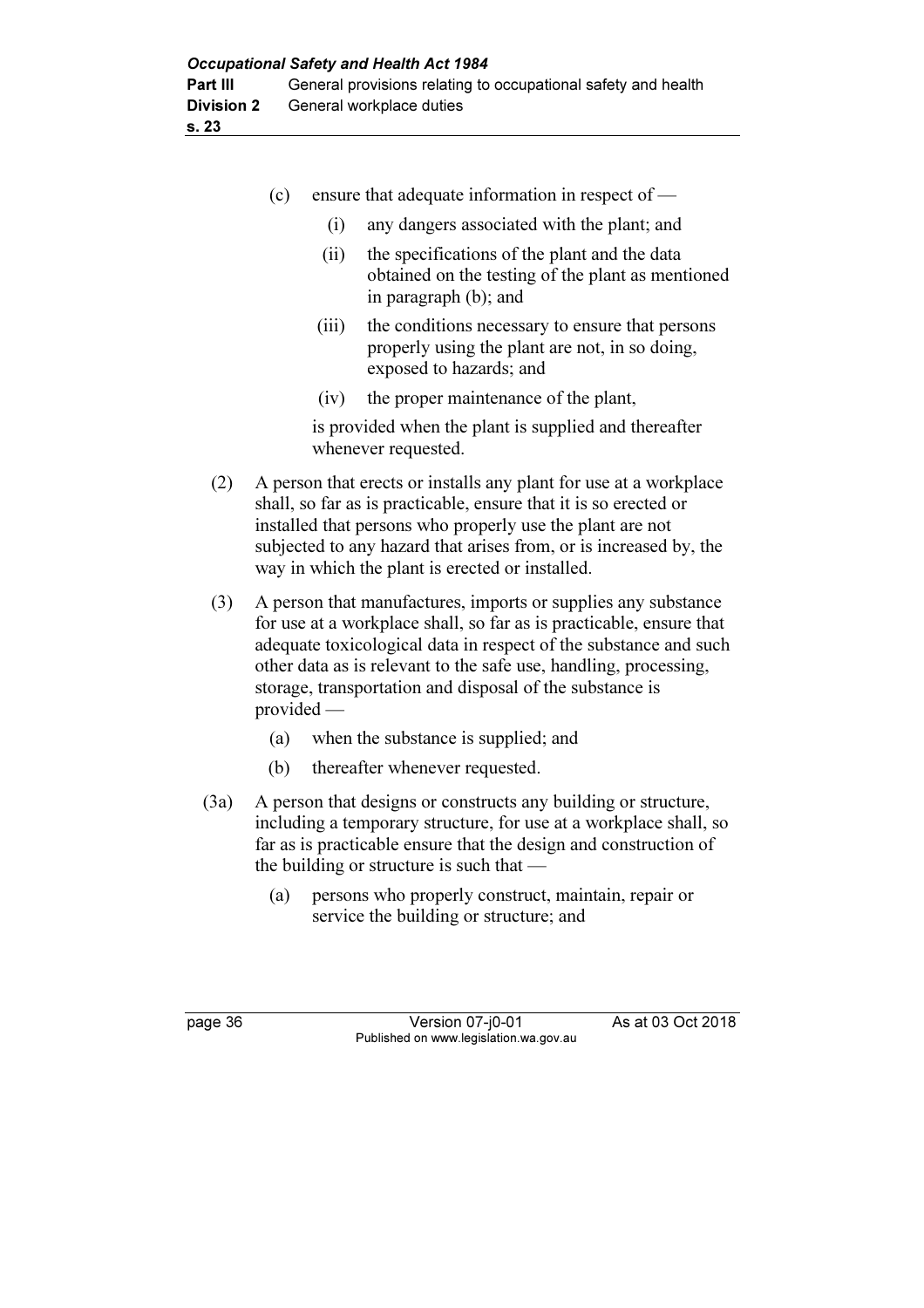(b) persons who properly use the building or structure,

are not, in doing so, exposed to hazards.

[Section 23 inserted: No. 43 of 1987 s. 13; amended: No. 30 of 1995 s. 17; No. 51 of 2004 s. 25, 81 and 103.]

#### 23AA. Breaches of s. 23

- (1) If a person contravenes section 23(1), (2), (3) or (3a) in circumstances of gross negligence, the person commits an offence and is liable to a level 4 penalty.
- $(2)$  If
	- $(a)$  a person
		- (i) contravenes section  $23(1)$ ,  $(2)$ ,  $(3)$  or  $(3a)$ ; and
		- (ii) by the contravention causes the death of, or serious harm to, a person to whom a duty is owed under that subsection;
		- and
	- (b) subsection (1) does not apply,

the person commits an offence and is liable to a level 3 penalty.

- $(3)$  If
	- (a) a person contravenes section  $23(1)$ ,  $(2)$ ,  $(3)$  or  $(3a)$ ; and
	- (b) neither subsection (1) nor subsection (2) applies,

the person commits an offence and is liable to a level 2 penalty.

- (4) A person charged with an offence under
	- (a) subsection (1) may, instead of being convicted of that offence, be convicted of an offence under subsection (2) or  $(3)$ ; or
	- (b) subsection (2) may, instead of being convicted of that offence, be convicted of an offence under subsection (3).

[Section 23AA inserted: No. 51 of 2004 s. 26.]

As at 03 Oct 2018 Version 07-j0-01 page 37 Published on www.legislation.wa.gov.au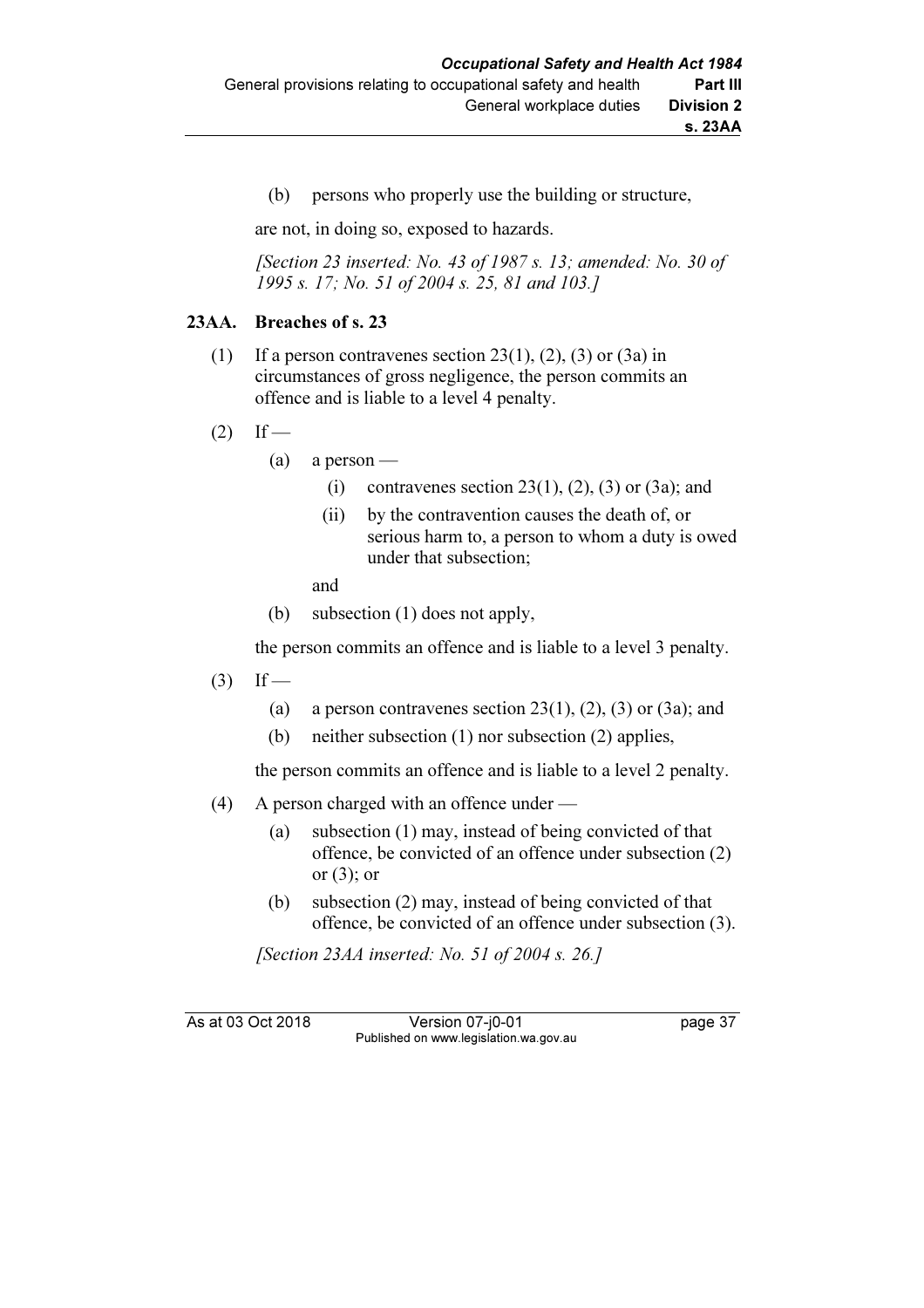### 23A. Prohibited activities in prescribed areas

- (1) A person shall not
	- (a) engage in any activity, other than a prescribed activity; or
	- (b) engage in a prescribed activity, other than in a prescribed manner,

 at a workplace in an area of the State prescribed for the purposes of this section.

 $(2)$  deleted]

 [Section 23A inserted: No. 30 of 1995 s. 18; amended: No. 51 of 2004 s. 27.]

#### 23B. Breaches of s. 23A

- (1) If a person contravenes section 23A in circumstances of gross negligence, the person commits an offence and is liable to a level 4 penalty.
- $(2)$  If
	- $(a)$  a person
		- (i) contravenes section 23A; and
		- (ii) by the contravention causes the death of, or serious harm to, a person;
		- and
	- (b) subsection (1) does not apply,

the person commits an offence and is liable to a level 3 penalty.

- $(3)$  If
	- (a) a person contravenes section 23A; and
	- (b) neither subsection (1) nor subsection (2) applies,

the person commits an offence and is liable to a level 2 penalty.

page 38 Version 07-j0-01 As at 03 Oct 2018 Published on www.legislation.wa.gov.au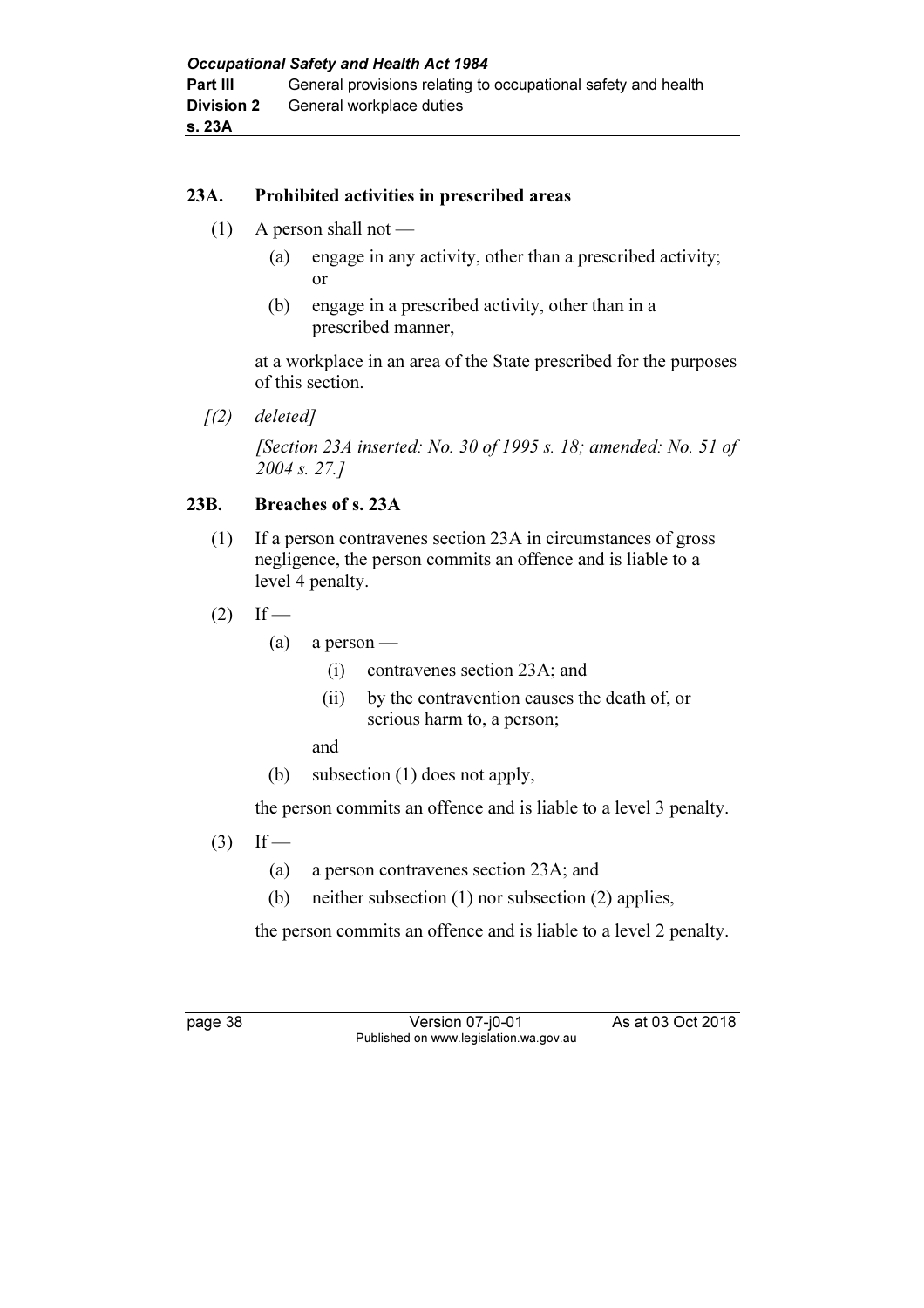- (4) A person charged with an offence under
	- (a) subsection (1) may, instead of being convicted of that offence, be convicted of an offence under subsection (2) or (3); or
	- (b) subsection (2) may, instead of being convicted of that offence, be convicted of an offence under subsection (3).

[Section 23B inserted: No. 51 of 2004 s. 28.]

## Division 3 — Certain workplace situations to be treated as employment

[Heading inserted: No. 51 of 2004 s. 8.]

## 23C. Terms used

In this Division —

**business** includes the operations of a public authority;

#### public authority means —

- (a) a Minister of the Crown acting in the Minister's official capacity; or
- (b) a State Government department, State trading concern, State instrumentality or State agency; or
- (c) any other body or person, whether corporate or not and including a local government, that under a written law administers or carries on a social service or public utility for the benefit of the State or a part of the State.

[Section 23C inserted: No. 51 of 2004 s. 8.]

## 23D. Contract work arrangements

- (1) This section applies where a person (the *principal*) in the course of trade or business engages a contractor (the contractor) to carry out work for the principal.
- (2) Where this section applies, sections 19 and 19A have effect
	- (a) as if the principal were the employer of
		- (i) the contractor; and

As at 03 Oct 2018 Version 07-j0-01 page 39 Published on www.legislation.wa.gov.au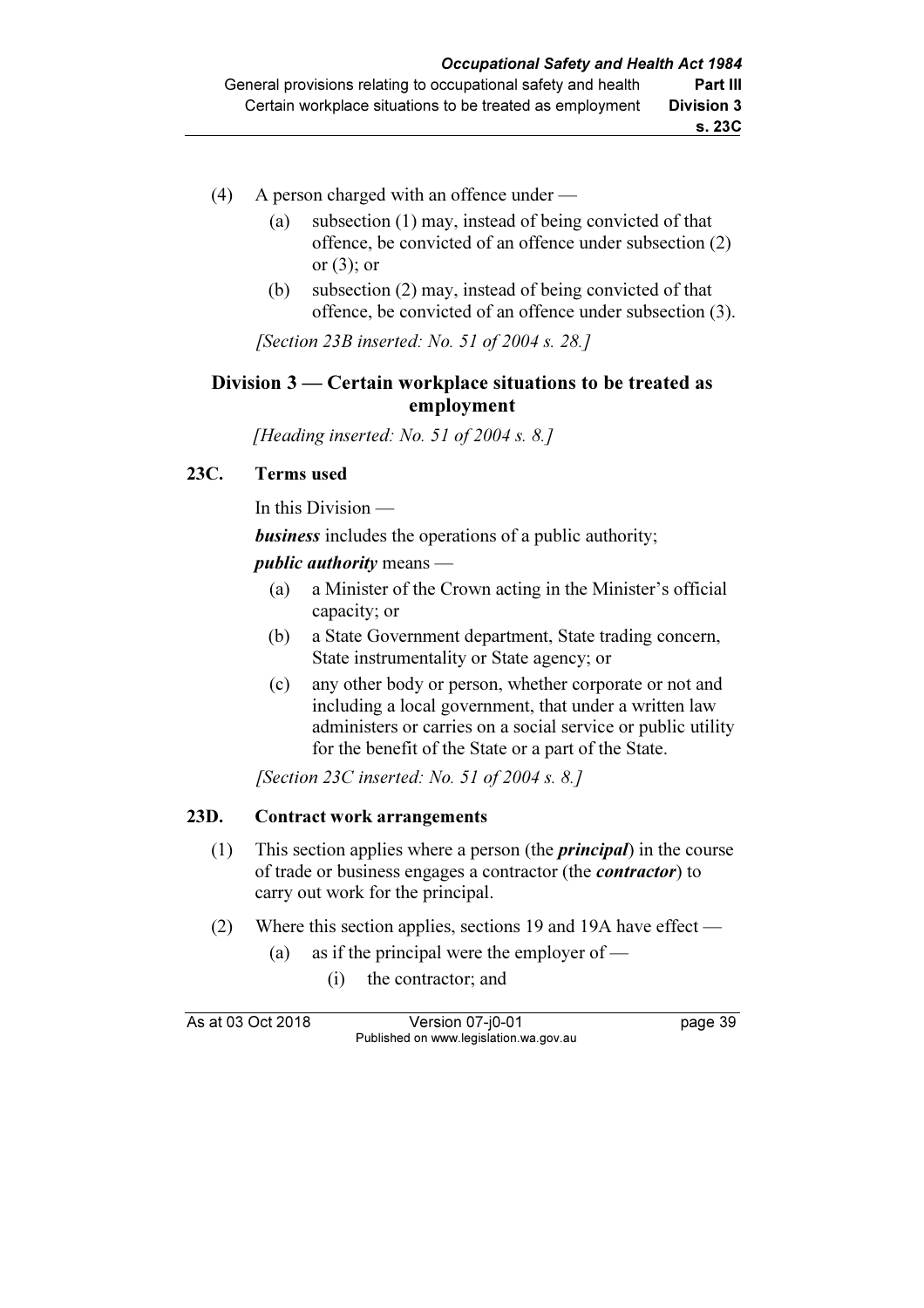(ii) any person employed or engaged by the contractor to carry out or assist in carrying out the work concerned,

 in relation to matters over which the principal has the capacity to exercise control; and

- (b) as if  $-$ 
	- (i) the contractor; and
	- (ii) any person referred to in paragraph (a)(ii),

 were employees of the principal in relation to matters over which the principal has the capacity to exercise control.

- (3) Where this section applies, the further duties referred to in subsection (4) apply and sections 20A, 23H and 23J have effect —
	- (a) as if the principal were the employer of
		- (i) the contractor; and
		- (ii) any person employed or engaged by the contractor to carry out or assist in carrying out the work concerned;

and

- (b) as if  $-$ 
	- (i) the contractor; and
	- (ii) any person referred to in paragraph (a)(ii),

were employees of the principal.

- (4) The further duties mentioned in subsection (3) are
	- (a) the duties of an employee under section 20; and
	- (b) the duties of an employer under sections  $23G(2)$ and 23I(3).
- (5) An agreement or arrangement is void for the purposes of this section if it purports to give control to —
	- (a) a contractor; or

page 40 Version 07-j0-01 As at 03 Oct 2018 Published on www.legislation.wa.gov.au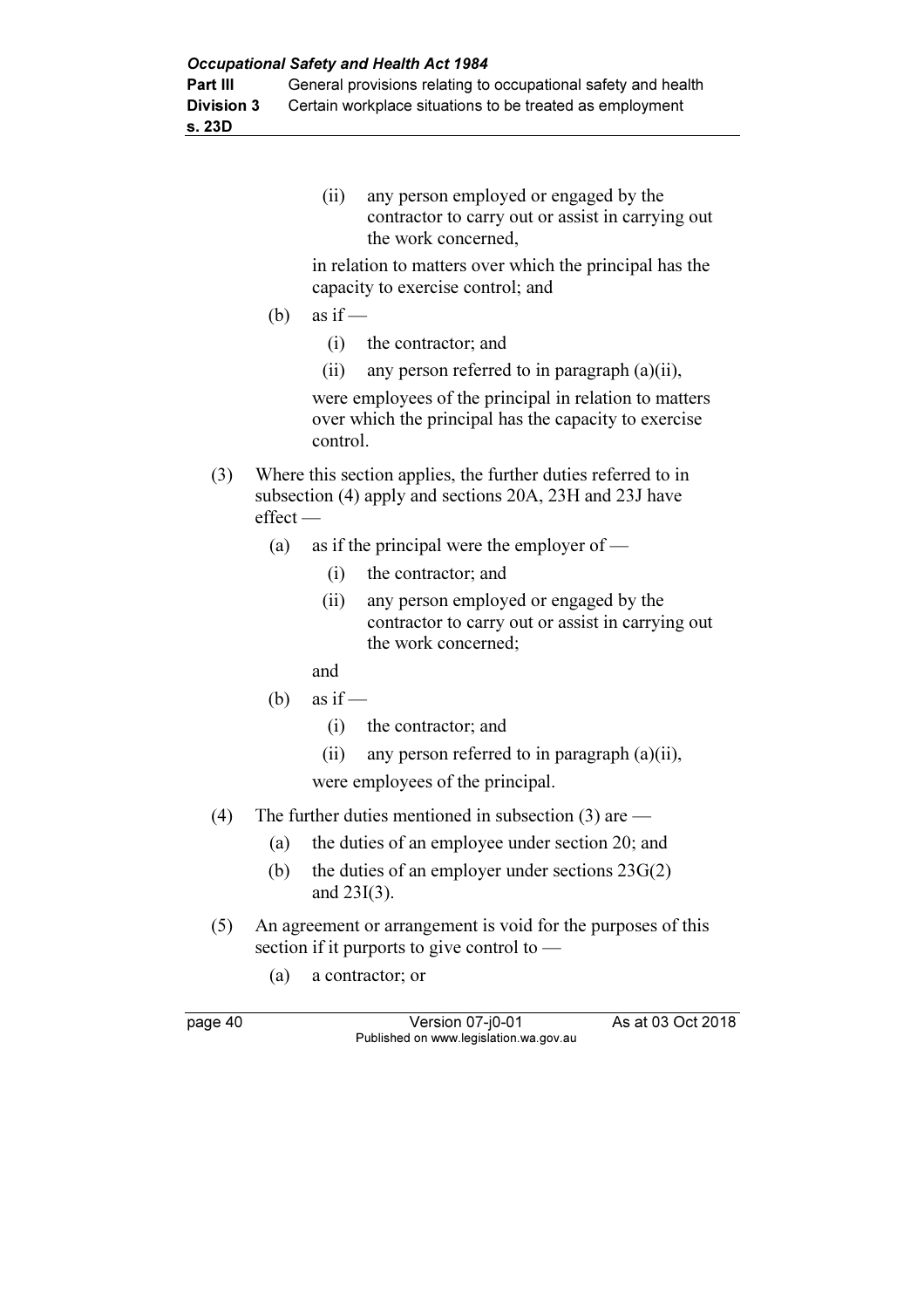(b) a person referred to in subsection  $(2)(a)(ii)$ ,

of any matter that —

- (c) comes within section 19 or  $23G(2)$ ; and
- (d) is a matter over which the principal has the capacity to exercise control,

 but this subsection does not prevent the making of a written agreement as mentioned in section 23G(3).

- (6) A purported waiver by a contractor of a right that arises directly or indirectly under this section is void.
- (7) Nothing in this section derogates from
	- (a) the duties of the principal to the contractor; or
	- (b) the duties of the contractor to any person employed or engaged by the contractor.

[Section 23D inserted: No. 51 of 2004 s. 8; amended: No. 36 of 2009 s. 5.]

#### 23E. Labour arrangements in general

- (1) This section applies where
	- (a) a person (the worker) for remuneration carries out work for another person (the person mentioned in subsection  $(1)(a)$  in the course of trade or business; and
	- (b) that person has the power of direction and control in respect of the work in a similar manner to the power of an employer under a contract of employment; and
	- (c) there is no contract of employment between the worker and that person; and
	- (d) neither section 23D nor section 23F applies.
- (2) Where this section applies, sections 19 and 19A have effect as  $if -$ 
	- (a) the person mentioned in subsection  $(1)(a)$  were the employer of the worker; and
	- (b) the worker were the employee of that person,

As at 03 Oct 2018 Version 07-j0-01 page 41 Published on www.legislation.wa.gov.au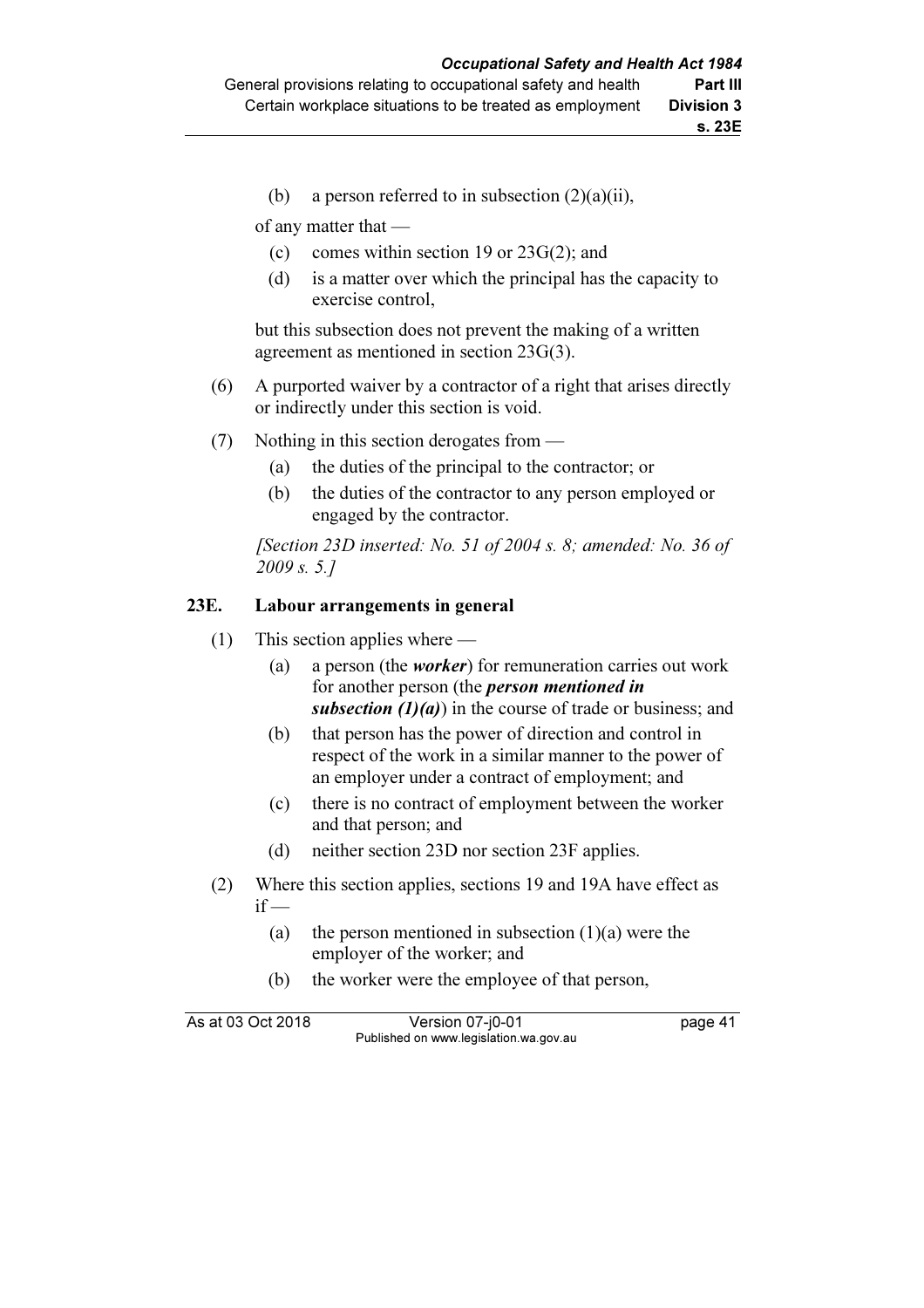in relation to any matter that —

- (c) comes within section 19; and
- (d) is a matter over which that person has the capacity to exercise control.
- (3) Where this section applies, the further duties referred to in subsection (4) apply, and sections 20A and 23J have effect, as  $if -$ 
	- (a) the person mentioned in subsection  $(1)(a)$  were the employer of the worker; and
	- (b) the worker were the employee of that person.
- (4) The further duties mentioned in subsection (3) are
	- (a) the duties of an employee under section 20; and
	- (b) the duties of an employer under section 23I(3).
- (5) An agreement or arrangement is void for the purposes of this section to the extent that it purports to give control to the worker of any matter that —
	- (a) comes within section 19; and
	- (b) is a matter over which the person mentioned in subsection (1)(a) has the capacity to exercise control.
- (6) This section applies despite anything to the contrary in, or any inconsistent provision of, an agreement, whether made orally or in writing.
- (7) A purported waiver by a worker of a right that arises directly or indirectly under this section is void.

[Section 23E inserted: No. 51 of 2004 s. 8; amended: No. 36 of 2009 s. 6.]

#### 23F. Labour hire arrangements

 $(1)$  In this section —

agent —

 (a) means a person that carries on a business of providing workers to carry out work for clients of the person; and

page 42 Version 07-j0-01 As at 03 Oct 2018 Published on www.legislation.wa.gov.au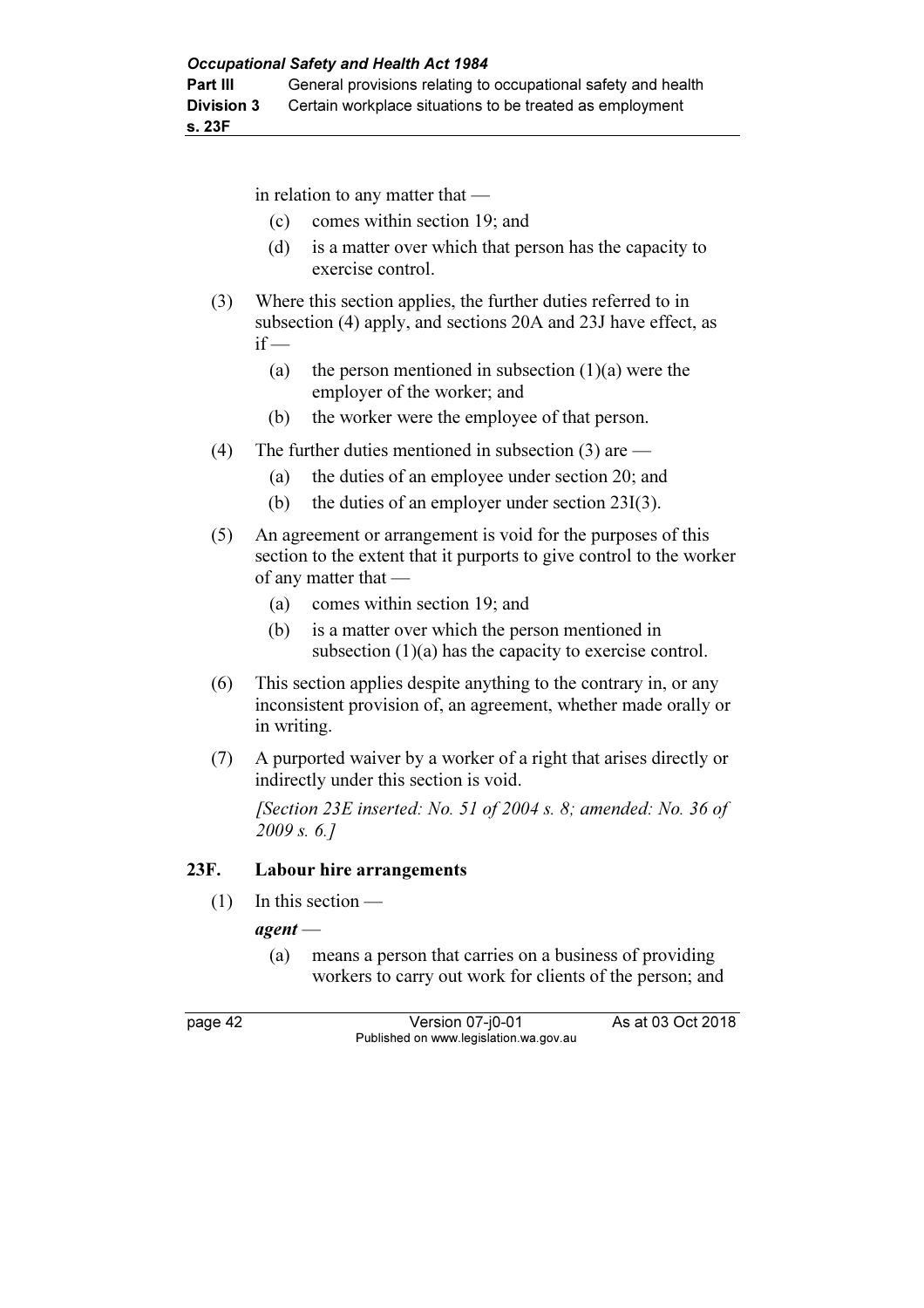(b) includes a group training organisation as defined in section 7(1) of the *Industrial Relations Act 1979*;

*worker* includes an employee or a contractor.

- (2) This section applies where, under a labour hire arrangement, work is carried out for remuneration by a worker for a client of an agent (the *client*) in the course of the client's trade or business.
- (3) A labour hire arrangement exists where
	- (a) an agent has for remuneration agreed with the client to provide a worker to carry out work for the client; and
	- (b) there is no contract of employment between the worker and the client in relation to the work; and
	- (c) there is an agreement (which may be a contract of employment) between the worker and the agent as to the carrying out of work including in respect of remuneration and other entitlements; and
	- (d) that agreement applies to the carrying out of the work by the worker for the client.
- (4) Where this section applies, sections 19 and 19A have effect as  $if -$ 
	- (a) each of the agent and the client were the employer of the worker; and
	- (b) the worker were an employee of each of the agent and the client,

in relation to any matter that —

- (c) comes within section 19; and
- (d) as regards
	- (i) the agent, is a matter over which the agent has the capacity to exercise control; or
	- (ii) the client, is a matter over which the client has the capacity to exercise control.

As at 03 Oct 2018 Version 07-j0-01 page 43 Published on www.legislation.wa.gov.au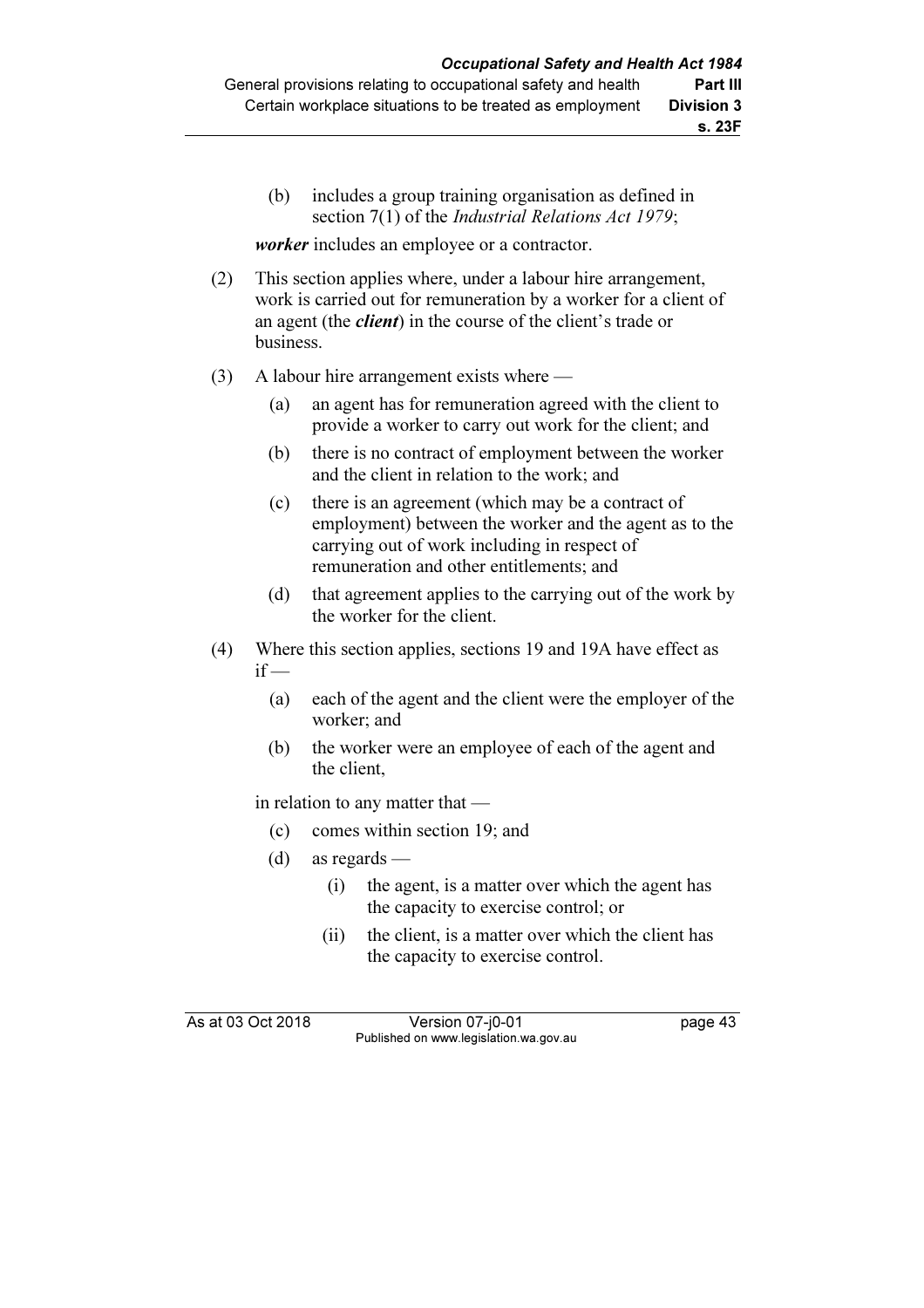- (5) Where this section applies, the further duties referred to in subsection (6) apply, and sections 20A and 23J have effect, as  $if -$ 
	- (a) each of the agent and the client were the employer of the worker; and
	- (b) the worker were an employee of each of the agent and the client.
- (6) The further duties mentioned in subsection (5) are
	- (a) the duties of an employee under section 20; and
	- (b) the duties of an employer under section 23I(3).
- (7) This section applies despite anything to the contrary in, or any inconsistent provision of, an agreement, whether made orally or in writing.
- (8) A purported waiver by a worker of a right that arises directly or indirectly under this section is void.

[Section 23F inserted: No. 51 of 2004 s. 8; amended: No. 36 of 2009 s. 7.]

## Division 4 — Duty relating to certain employment accommodation

[Heading inserted: No. 51 of 2004 s. 8.]

## 23G. Duty of employer to maintain safe premises

(1) In this section —

## residential premises —

- (a) means residential premises that are situated outside
	- (i) a townsite within the meaning in section  $26(1)$  of the Land Administration Act 1997; and
	- (ii) the metropolitan region as defined in the Planning and Development Act 2005;

and

page 44 Version 07-j0-01 As at 03 Oct 2018 Published on www.legislation.wa.gov.au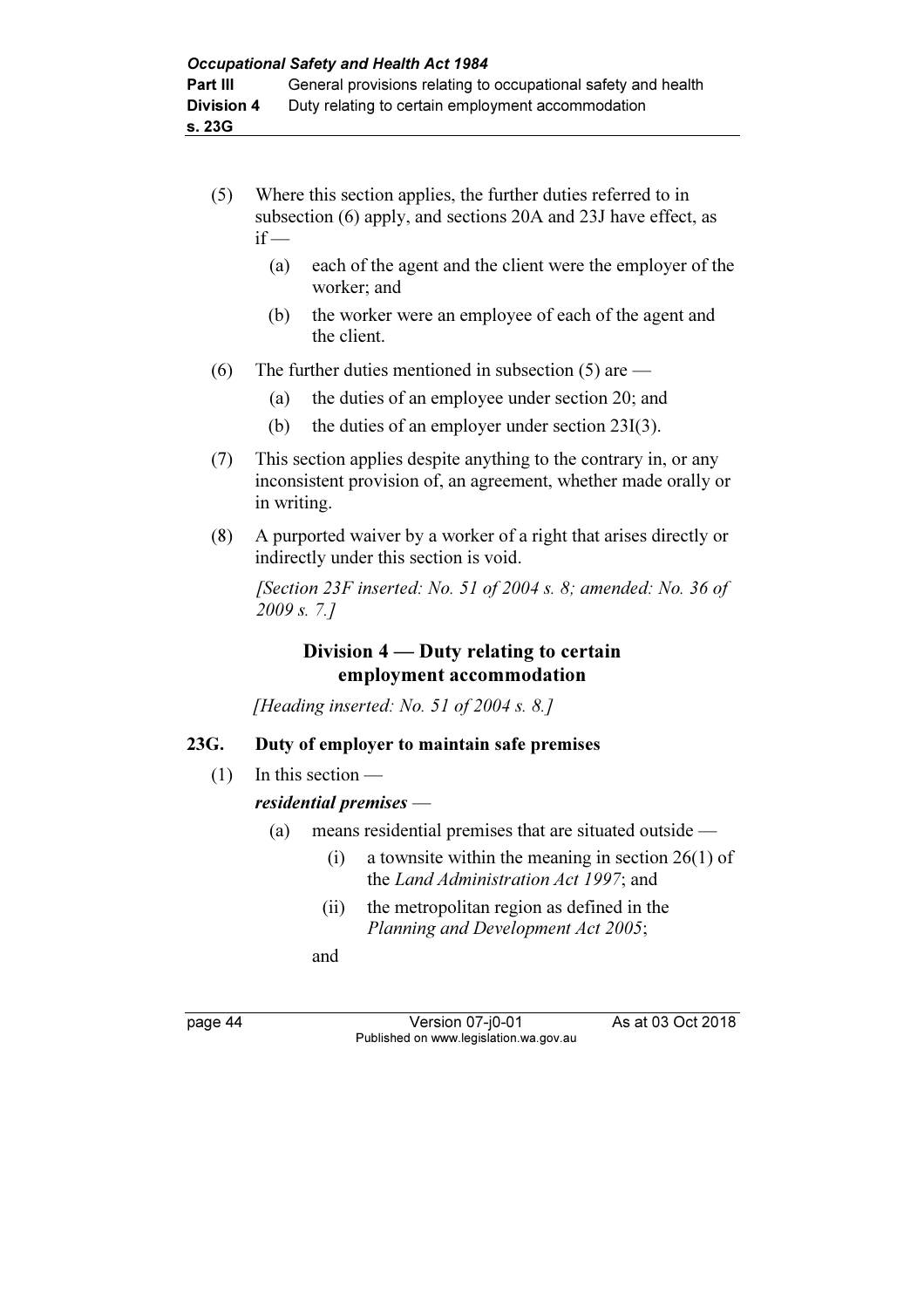(b) includes land and outbuildings that are intended to be used in connection with the occupation of the premises.

## $(2)$  Where —

- (a) an employee occupies residential premises that are owned by or under the control of the employee's employer; and
- (b) the occupancy is necessary for the purposes of the employment because other accommodation is not reasonably available in the area concerned,

 the employer must, so far as is practicable, maintain the premises so that the employee occupying the premises is not exposed to hazards at the premises.

- (3) Subsection (2) does not apply if the occupancy is pursuant to a written agreement containing terms that might reasonably be expected to apply to a letting of the residential premises to a tenant.
- (4) This section does not apply to the occupation of residential premises by an employee who is employed at a workplace referred to in section 4(2).

[Section 23G inserted: No. 51 of 2004 s. 8; amended: No. 38 of 2005 s. 15.]

#### 23H. Breaches of s. 23G

- (1) If an employer contravenes section 23G(2) in circumstances of gross negligence, the employer commits an offence and is liable to a level 4 penalty.
- $(2)$  If
	- (a) an employer
		- (i) contravenes section 23G(2); and
		- (ii) by the contravention causes the death of, or serious harm to, an employee occupying premises as mentioned in that section;

and

As at 03 Oct 2018 Version 07-j0-01 page 45 Published on www.legislation.wa.gov.au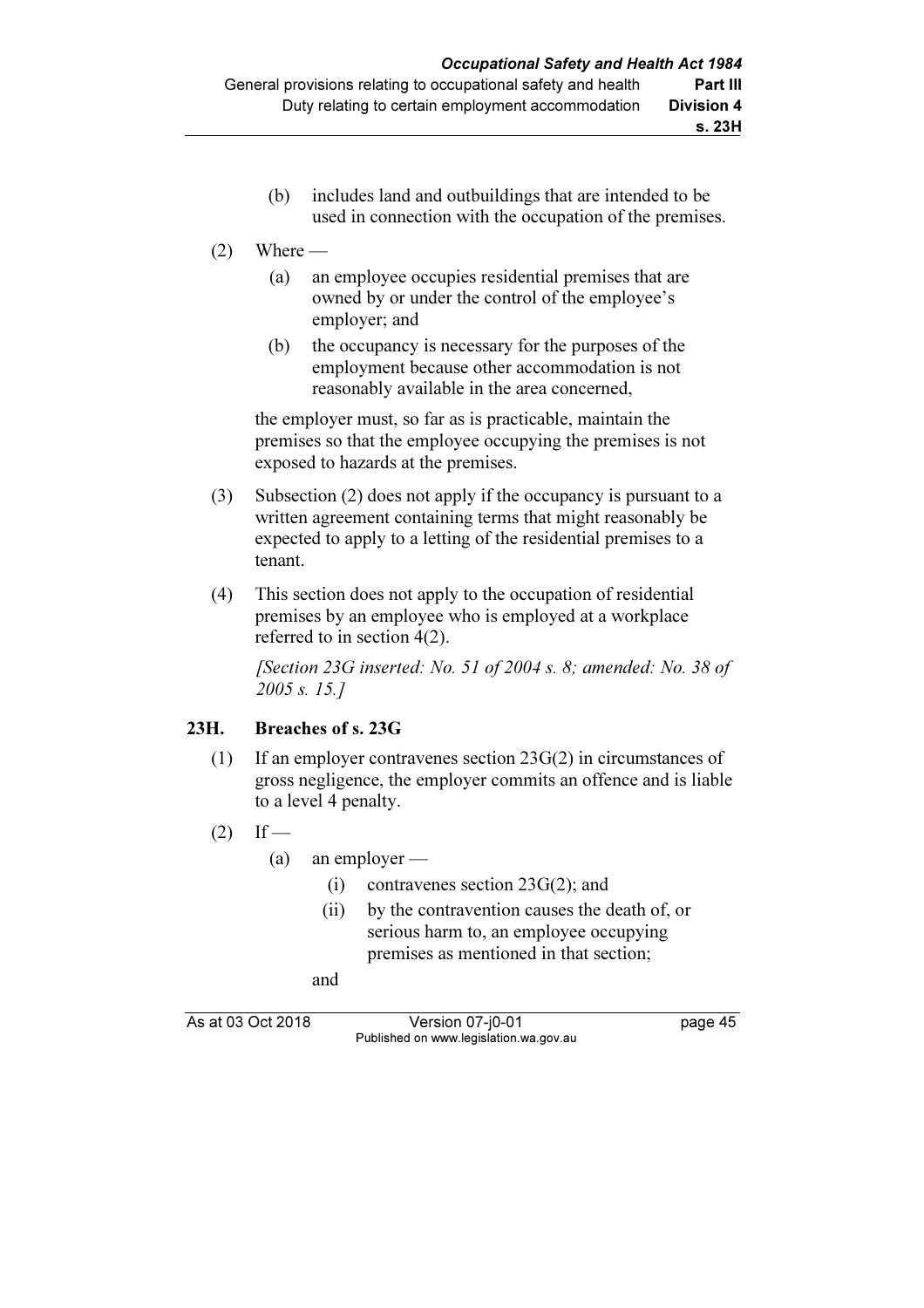(b) subsection (1) does not apply,

 the employer commits an offence and is liable to a level 3 penalty.

- $(3)$  If
	- (a) an employer contravenes section 23G(2); and
	- (b) neither subsection (1) nor subsection (2) applies,

 the employer commits an offence and is liable to a level 2 penalty.

- (4) In proceedings against a person for an offence under subsection (1) or (2) it is a defence if the person proves that the death or serious harm, as the case may be, would not have occurred if the employee had taken reasonable care to ensure the employee's own safety and health at the premises concerned.
- (5) An employer charged with an offence under
	- (a) subsection (1) may, instead of being convicted of that offence, be convicted of an offence under subsection (2) or  $(3)$ ; or
	- (b) subsection (2) may, instead of being convicted of that offence, be convicted of an offence under subsection (3).

[Section 23H inserted: No. 51 of 2004 s. 8.]

#### Division 5 — Other duties

[Heading inserted: No. 51 of 2004 s. 8.]

#### 23I. Notification of deaths, injuries and diseases

 $(1)$  In this section —

#### business of an employer means —

- (a) the conduct of the undertaking or operations of an employer; and
- (b) work undertaken by an employer or any employee of an employer;

page 46 Version 07-j0-01 As at 03 Oct 2018 Published on www.legislation.wa.gov.au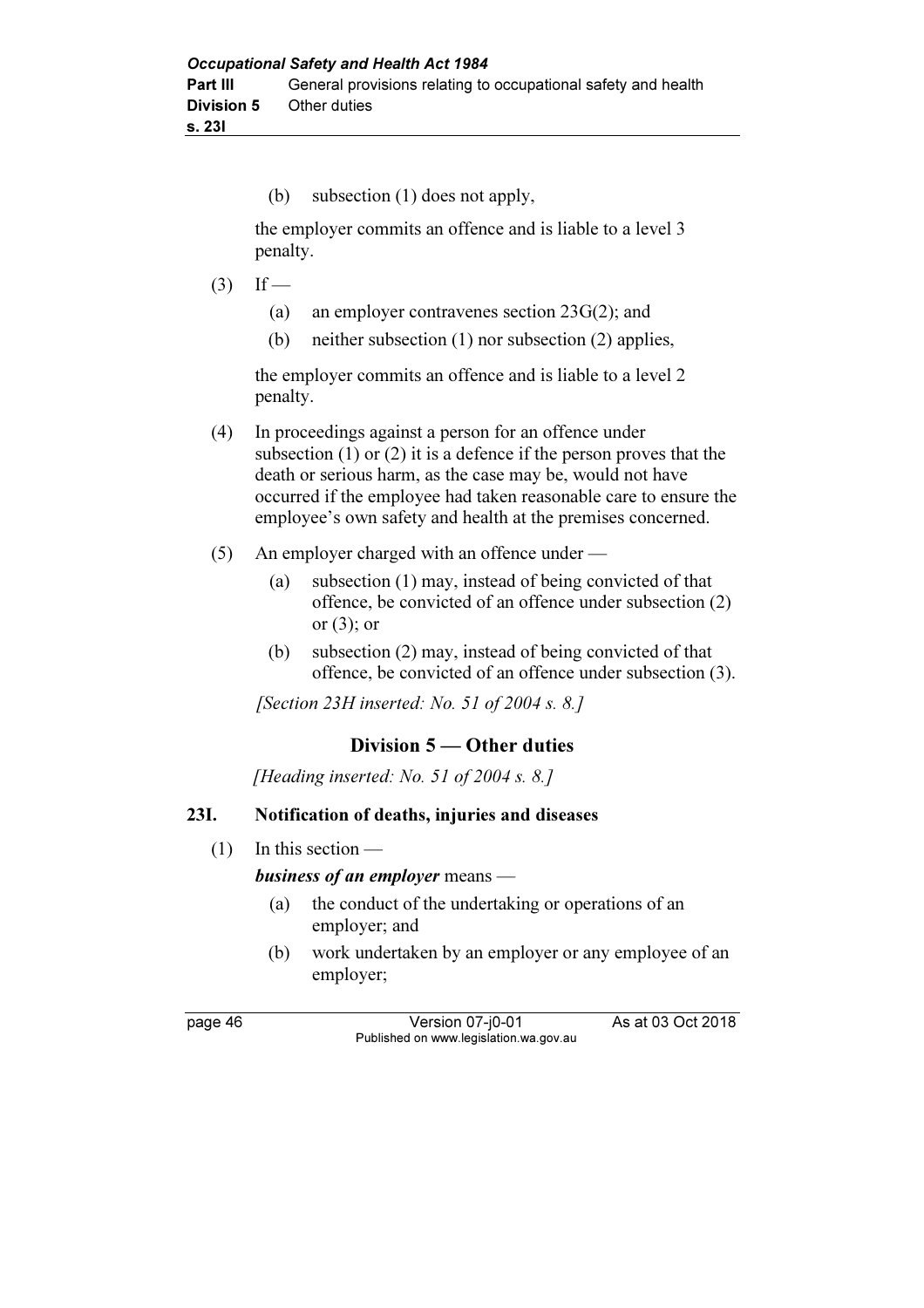### business of a self-employed person means -

- (a) the conduct of the undertaking or operations of a self-employed person; and
- (b) work undertaken by that person.
- (2) This section applies where
	- (a) at a workplace, or at residential premises to which section 23G(2) applies, an employee incurs an injury, or is affected by a disease, that —
		- (i) results in the death of the employee; or
		- (ii) is of a kind that is prescribed;

or

- (b) at a workplace, a person who is not an employee incurs an injury in prescribed circumstances that —
	- (i) results in the death of the person; or
	- (ii) is of a kind that is prescribed,

in connection with —

- (iii) the business of an employer; or
- (iv) the business of a self-employed person.
- (3) The relevant person must
	- (a) forthwith; or
	- (b) as otherwise provided by the regulations,

 notify the Commissioner in the prescribed form of the injury or disease giving such particulars as may be prescribed.

- (4) The relevant person is the employer concerned where
	- (a) subsection (2)(a) applies; or
	- (b) the person incurs the injury in connection with the business of an employer.
- (5) The relevant person is the self-employed person concerned where the person incurs the injury in connection with the business of a self-employed person.

[Section 23I inserted: No. 51 of 2004 s. 8.]

As at 03 Oct 2018 Version 07-j0-01 page 47 Published on www.legislation.wa.gov.au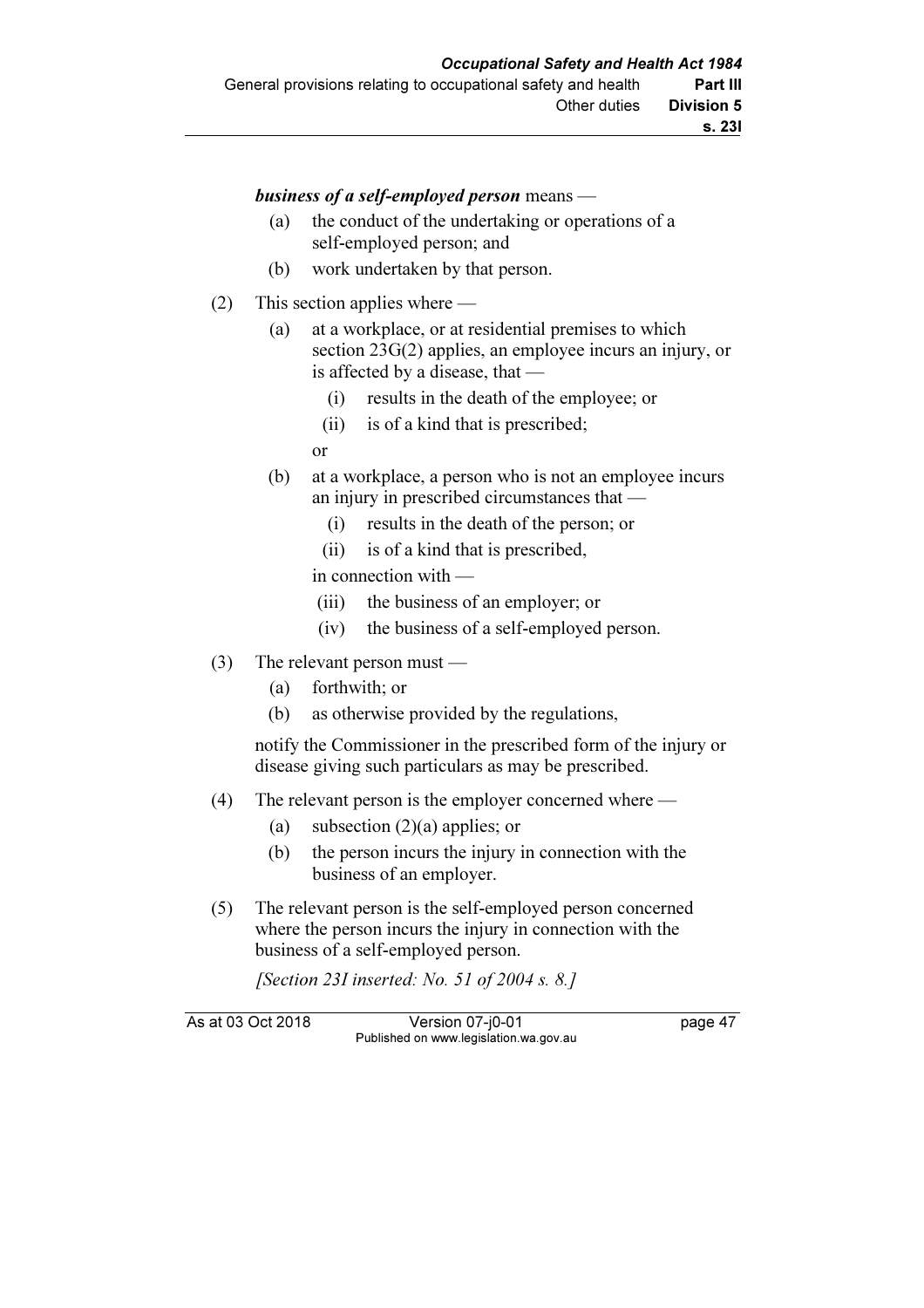#### 23J. Breaches of s. 23I

- (1) If an employer or self-employed person contravenes section 23I(3), the employer or self-employed person commits an offence.
- (2) In proceedings for an offence under subsection (1) against a person who is taken by section 23D(2) to be an employer it is a defence if the person proves that subsection (4) applies.
- (3) In proceedings against a person for an offence under subsection (1) that relates to an injury mentioned in section 23I(2)(b) it is a defence if the person proves that subsection (4) applies.
- (4) This subsection applies if the person did not know, and could not reasonably be expected to have known, of the injury or disease concerned.

[Section 23J inserted: No. 51 of 2004 s. 8.]

#### 23K. Duty to inform employee who reports hazard or injury

- (1) This section applies where an employer receives from an employee a report of a kind described in section 20(2)(d).
- (2) The employer must, within a reasonable time after receiving the report —
	- (a) investigate the matter that has been reported and determine the action, if any, that the employer intends to take in respect of the matter; and
	- (b) notify the employee of the determination so made.
- (3) If an employer contravenes subsection (2), the employer commits an offence.

[Section 23K inserted: No. 51 of 2004 s. 8.]

#### 23L. Notification of hazard to person having control of workplace

(1) In this section —

workplace includes the means of access to and egress from the workplace.

page 48 Version 07-j0-01 As at 03 Oct 2018 Published on www.legislation.wa.gov.au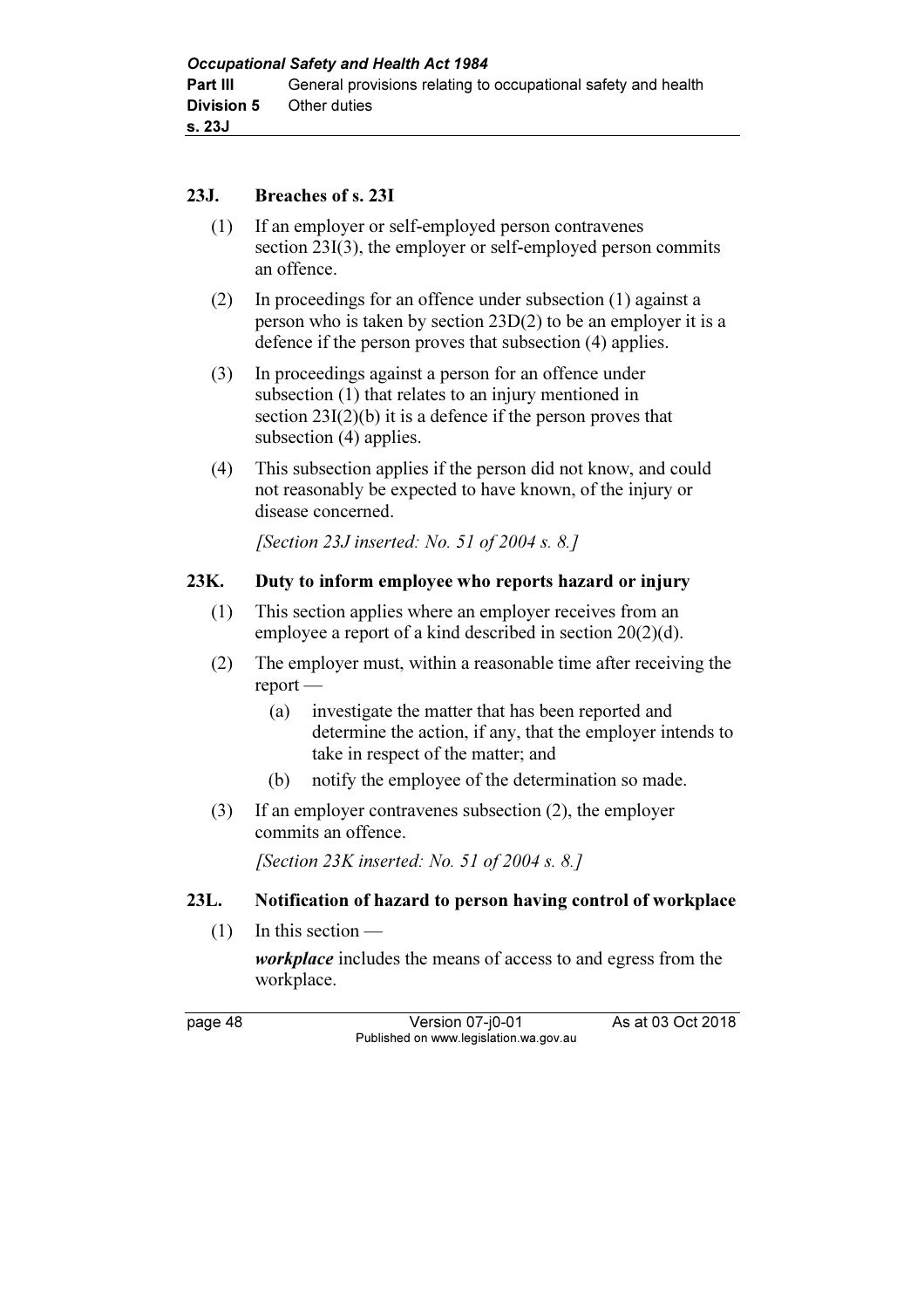General provisions relating to occupational safety and health **Part III** Resolution of workplace issues, and refusal to work on grounds of risk Division 6

- $(2)$  If
	- (a) the employer of any employee; or
	- (b) a self-employed person carrying out work,

at a workplace becomes of the opinion that —

- (c) a situation exists at the workplace that could constitute a hazard to any person; and
- (d) the hazard is one that a person having control of the relevant part of the workplace (the responsible person) has a duty to remedy under section 22; and
- (e) the situation has not come to the attention of that person,

 the employer or self-employed person must, so far as it is reasonably practicable to do so, give notice of the situation to the responsible person.

- (3) A notice under subsection (2) must be given as soon as is reasonably practicable after the employer or self-employed person becomes of the opinion mentioned in that subsection.
- (4) An employer or self-employed person that fails to comply with subsection (2) commits an offence.

[Section 23L inserted: No. 51 of 2004 s. 8.]

## Division 6 — Resolution of workplace issues, and refusal to work on grounds of risk

[Heading inserted: No. 51 of 2004 s. 8.]

#### 24. Resolution of issues at workplace

- (1) Where an issue relating to occupational safety or health arises at a workplace the employer shall, in accordance with the relevant procedure, attempt to resolve the issue with —
	- (a) the safety and health representative; or
	- (b) the safety and health committee; or
	- (c) the employees,

whichever is specified in the relevant procedure.

As at 03 Oct 2018 Version 07-i0-01 page 49 Published on www.legislation.wa.gov.au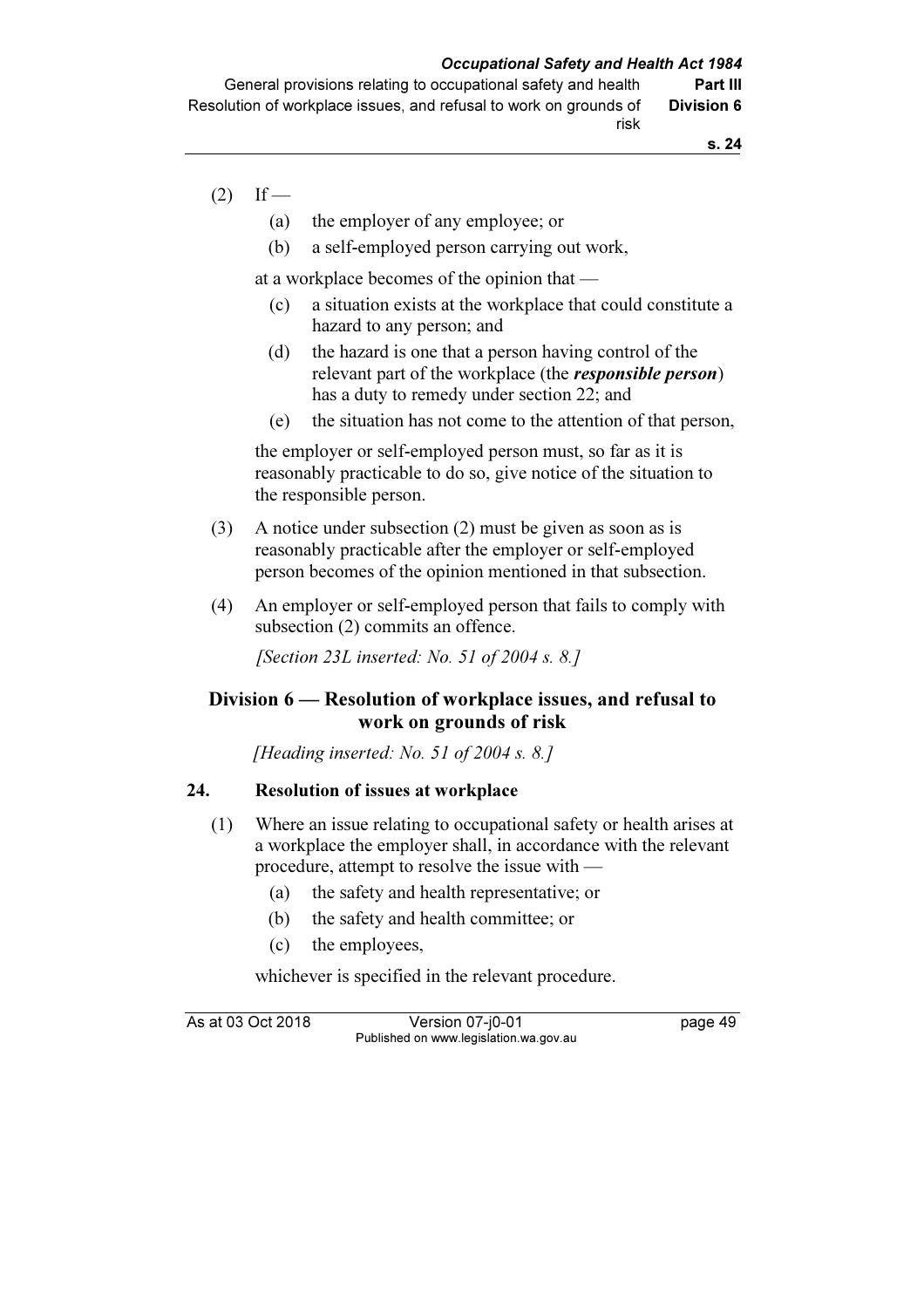|                   | <b>Occupational Safety and Health Act 1984</b>                            |
|-------------------|---------------------------------------------------------------------------|
| <b>Part III</b>   | General provisions relating to occupational safety and health             |
| <b>Division 6</b> | Resolution of workplace issues, and refusal to work on grounds of<br>risk |
| s.25              |                                                                           |

- (2) For the purposes of subsection  $(1)$ , the *relevant procedure* means the procedure agreed between the employer and the employees as applying in respect of the workplace concerned or, where no procedure is so agreed, the procedure prescribed for that purpose in the regulations.
- (3) Where attempts to resolve an issue as mentioned in subsection (1) do not succeed and there is both a safety and health representative and a safety and health committee in respect of the workplace concerned, the safety and health representative shall refer the issue to the safety and health committee for it to attempt to resolve the issue.
- (4) If a person contravenes subsection (1) or (3), the person commits an offence.

[Section 24 inserted: No. 43 of 1987 s. 13; amended: No. 30 of 1995 s. 47; No. 51 of 2004 s. 82.]

## 25. Inspector may be notified where issues unresolved

- (1) Where attempts to resolve an issue as mentioned in section 24 are unsuccessful, and where there is a risk of imminent and serious injury to, or imminent and serious harm to the health of any person, the employer, a safety and health representative or, if there is no safety and health representative, an employee may notify an inspector thereof.
- (2) An inspector, upon being notified under subsection (1), shall attend forthwith at the workplace and either —
	- (a) take such action under this Act as he or she considers appropriate; or
	- (b) determine that in the circumstances no action is required to be taken under this Act.

[Section 25 inserted: No. 43 of 1987 s. 13; amended: No. 30 of 1995 s. 19; No. 51 of 2004 s. 102(1).]

page 50 Version 07-j0-01 As at 03 Oct 2018 Published on www.legislation.wa.gov.au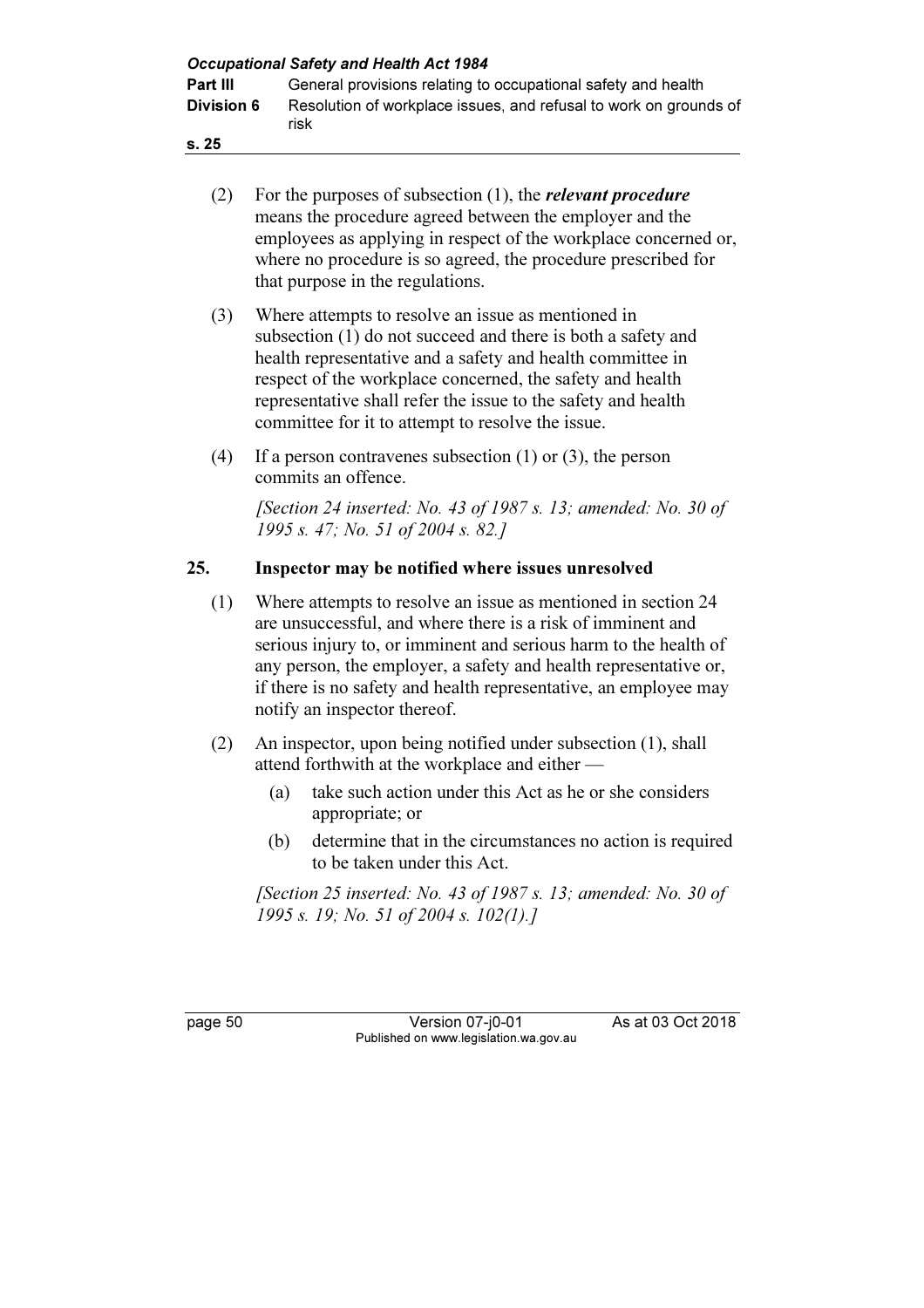#### 26. Refusal by employees to work in certain cases

- (1) Nothing in section 25 prevents an employee from refusing to work where he or she has reasonable grounds to believe that to continue to work would expose him or her or any other person to a risk of imminent and serious injury or imminent and serious harm to his or her health.
- (1a) In determining whether an employee has reasonable grounds for the belief referred to in subsection (1) it is relevant to consider whether an inspector has attended the workplace upon being notified under section 25(1) of the risk and whether —
	- (a) the measures, if any, required by the inspector to be taken to remedy the matters giving rise to the risk have been taken; or
	- (b) the requirements, if any, of the inspector to remedy the matters giving rise to the risk have ceased to have effect; or
	- (c) the inspector has determined that no action is required to be taken under this Act.
- (2) An employee who refuses to work as mentioned in subsection (1) shall forthwith notify his or her employer and, if there is a safety and health representative for the workplace concerned, such safety and health representative, and the matter shall be regarded as an issue to which section 24(1) applies.
- (2a) An employee who refuses to work as mentioned in subsection (1) shall not leave the workplace concerned until the employee has notified the employer under subsection (2) and that employer has authorised the employee to leave that workplace.
- (2b) Subsection (2a) does not apply if the employee has reasonable grounds to believe that to remain at the workplace concerned would expose the employee to a risk of imminent and serious injury or imminent and serious harm to his or her health.
- (3) An employee who contravenes subsection (2) or (2a) commits an offence.

[Section 26 inserted: No. 43 of 1987 s. 13; amended: No. 30 of 1995 s. 20 and 47; No. 51 of 2004 s. 102.]

As at 03 Oct 2018 Version 07-j0-01 page 51 Published on www.legislation.wa.gov.au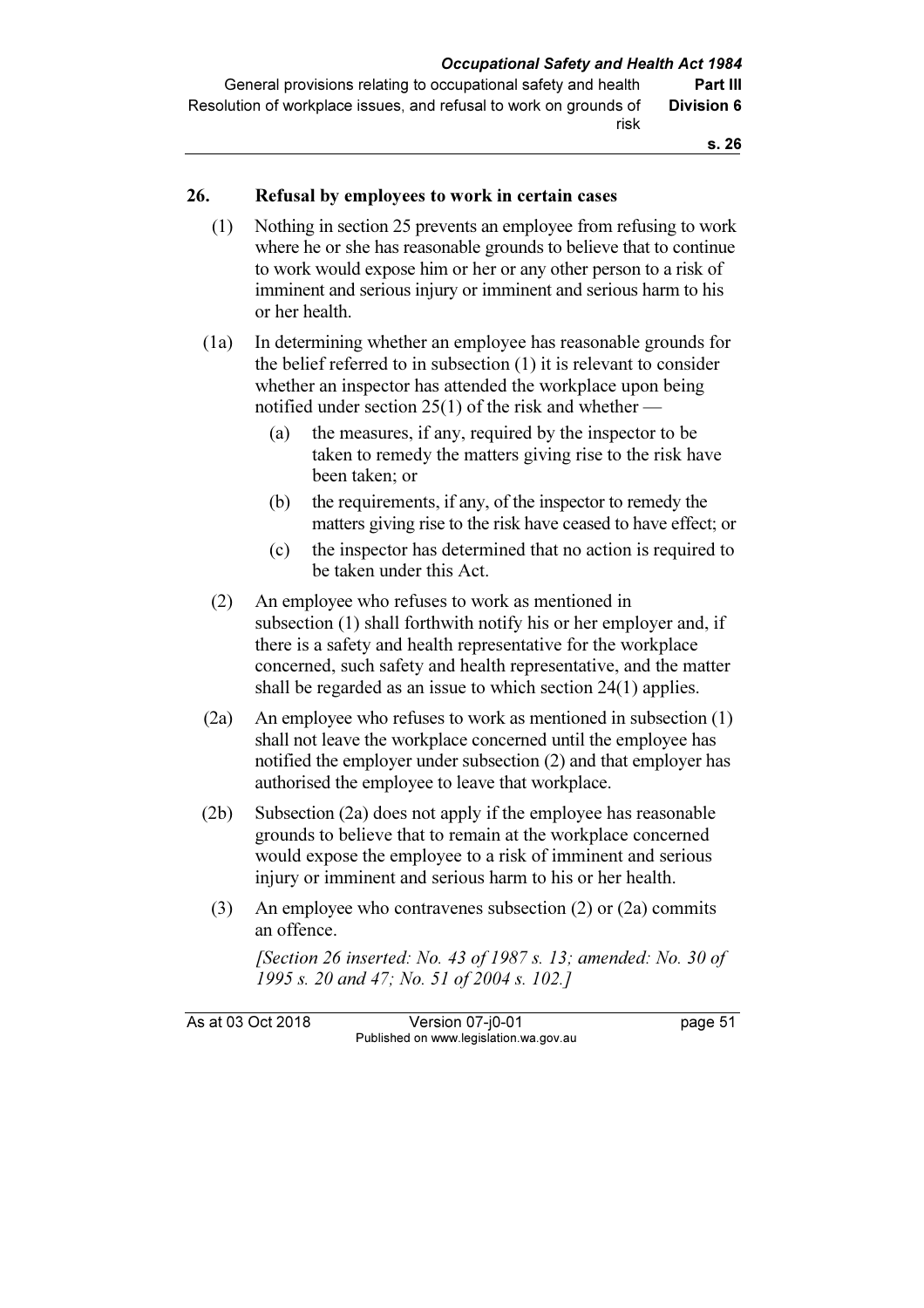| <b>Occupational Safety and Health Act 1984</b> |  |  |  |
|------------------------------------------------|--|--|--|
|                                                |  |  |  |

Part III General provisions relating to occupational safety and health **Division 6** Resolution of workplace issues, and refusal to work on grounds of risk

#### s. 27

#### 27. Assignment of other work

 An employee who refuses to work as mentioned in section 26(1) may be given reasonable alternative work to do until the employee resumes his or her usual work.

 [Section 27 inserted: No. 43 of 1987 s. 13; amended: No. 51 of 2004 s. 83 and 102(2).]

## 28. Entitlements to continue

- (1) An employee who refuses to work as mentioned in section 26(1) is entitled to the same pay and other benefits, if any, to which he or she would be entitled if the employee had continued to do his or her usual work.
- (1a) Subsection (1) does not apply if
	- (a) the employee leaves the workplace without the authorisation of the employer as required under section 26(2a); or
	- (b) the employee refuses to do reasonable alternative work that the employee is given under section 27.
- (2) A dispute arising as to  $-$ 
	- (a) whether a person is entitled to any pay or benefit; or
	- (b) the pay or benefit to which a person is entitled,

 in accordance with subsection (1), may be referred by any party to the dispute to the Tribunal for determination.

[Section 28 inserted: No. 43 of 1987 s. 13; amended: No. 30 of 1995 s. 21 and 47; No. 51 of 2004 s. 69(1), 84, 102(1) and (2).]

#### 28A. Offences — refusal to work

- (1) In this section *disentitled employee* means an employee who refuses to work for any period —
	- (a) on the grounds that to do so would involve a risk of injury or harm to the health of any person; or

page 52 Version 07-j0-01 As at 03 Oct 2018 Published on www.legislation.wa.gov.au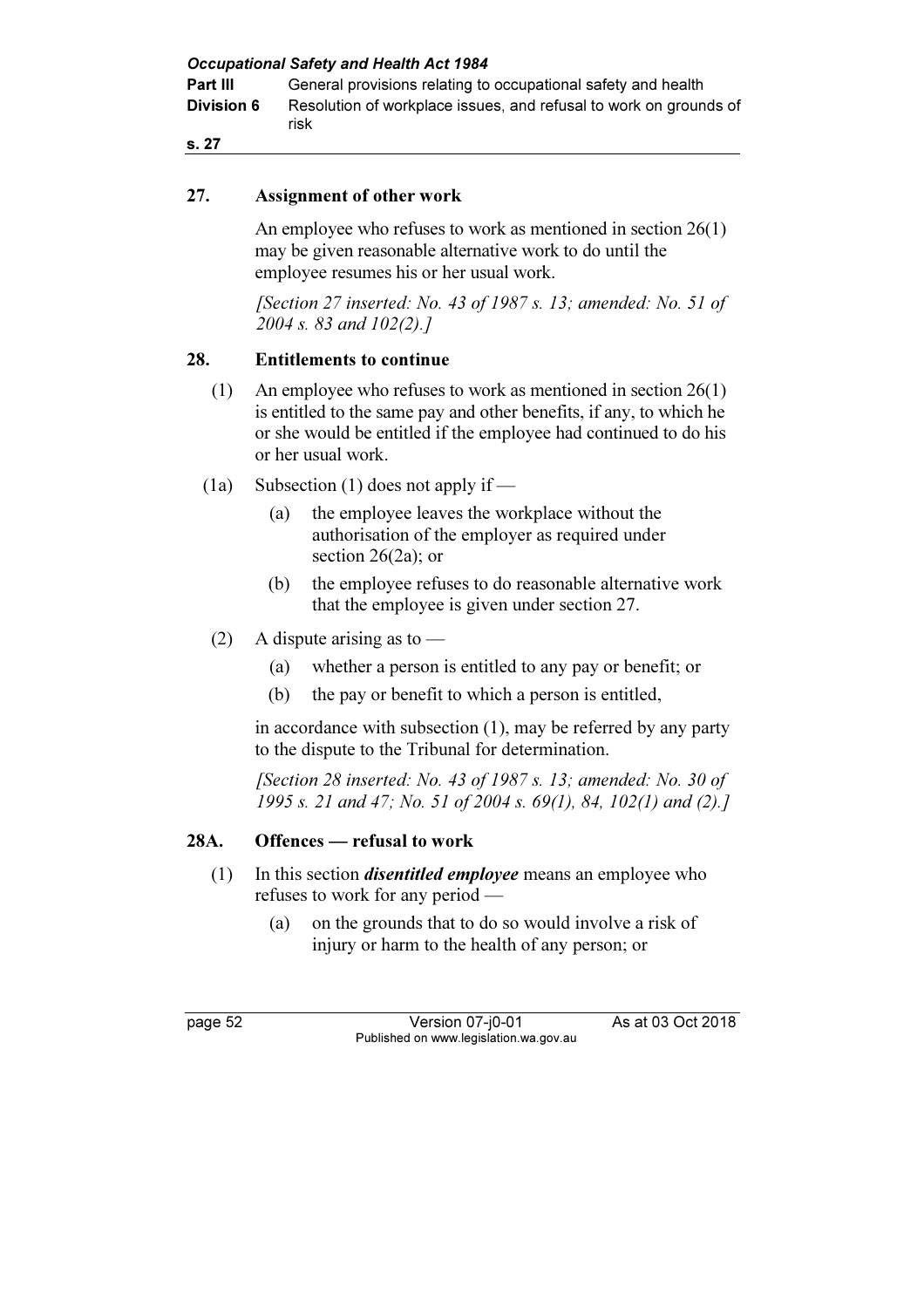(b) on the grounds that another employee refuses to work because to do so would involve a risk of injury or harm to the health of any person,

 but does not include a person who has refused to work as mentioned in section 26(1) and who is entitled to pay and other benefits under section 28(1).

- (2) An employee who accepts from his or her employer, in respect of any period during which that employee is a disentitled employee, any pay or other benefits to which the employee would have been entitled if he or she had continued to work commits an offence.
- (3) An employer that pays or provides to an employee, in respect of any period during which the employee is a disentitled employee, any pay or other benefits to which the employee would have been entitled if the employee had continued to work commits an offence.
- (4) In subsections (2) and (3) a reference to pay and other benefits does not include a reference to any payment or benefit prescribed for the purposes of this section.
- (5) This section has effect despite any provision of any other written law, including the Industrial Relations Act 1979, and any order, award or agreement made or registered under that Act.

 [Section 28A inserted: No. 30 of 1995 s. 22; amended: No. 51 of 2004 s. 103.]

As at 03 Oct 2018 Version 07-j0-01 page 53 Published on www.legislation.wa.gov.au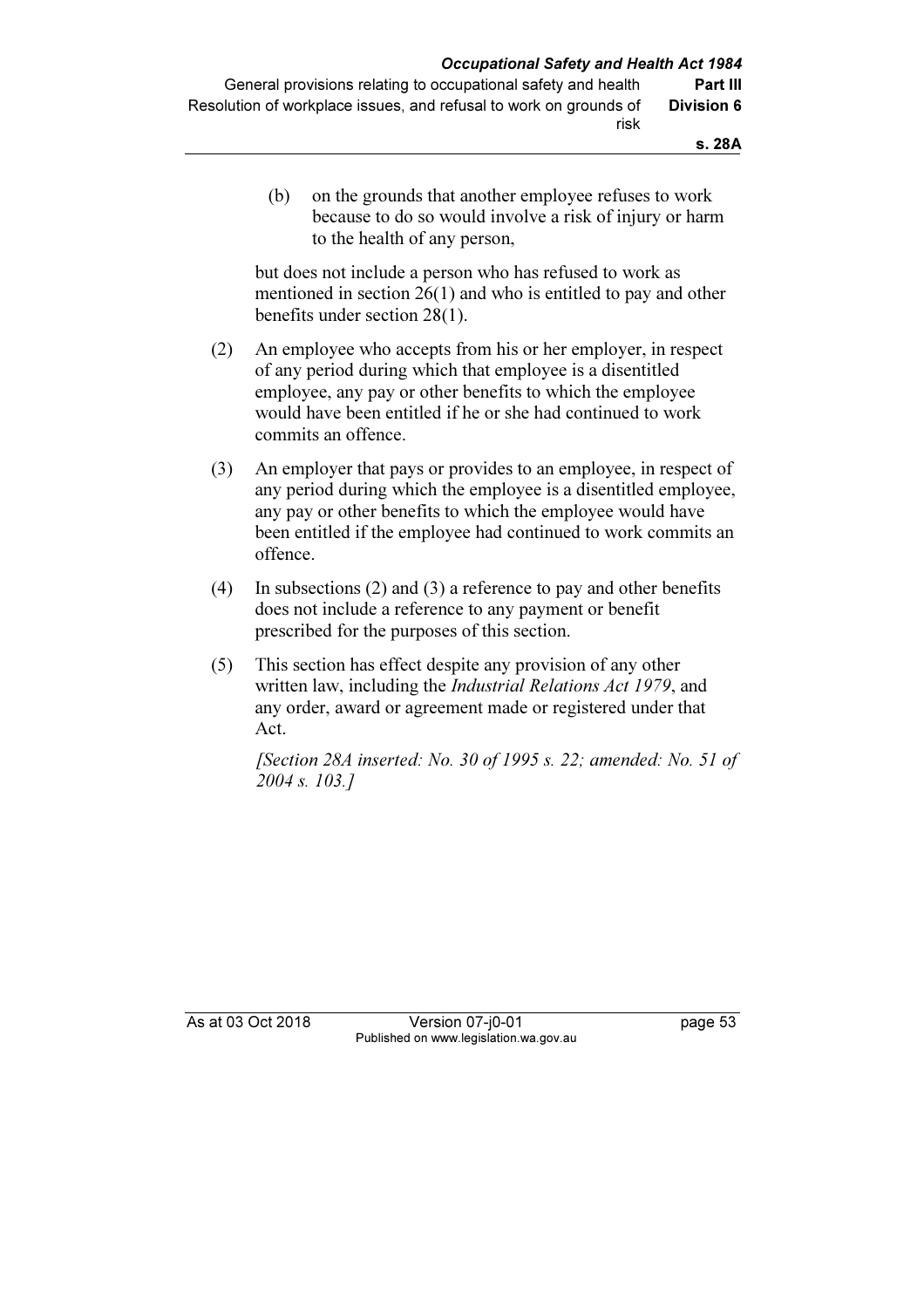# Part IV — Safety and health representatives and committees

[Heading inserted: No. 43 of 1987 s. 13; amended: No. 30 of 1995 s. 47.]

## Division 1 — Safety and health representatives

[Heading inserted: No. 51 of 2004 s. 39.]

#### 29. Notices requiring election of safety and health representatives

- (1) An employee who works at a workplace may give notice to the employer requiring the election of a safety and health representative for the workplace.
- (2) The fact that a notice under subsection (1) requires an election for the workplace at which the employee works does not prevent —
	- (a) the establishment of a scheme under section 30A that extends beyond that workplace; or
	- (b) the making of a determination under section 30(4a) for that purpose.

[Section 29 inserted: No. 43 of 1987 s. 13; amended: No. 30 of 1995 s. 47; No. 51 of 2004 s. 40.]

## 30. Consultation on matters relevant to elections

- (1) An employer shall, within 21 days of being given notice under section 29 requiring the election of a safety and health representative, invite the employees who work at the workplace in respect of which the notice is given to appoint a delegate or delegates in accordance with subsection (3).
- (2) An employer may, at any time the employer requires the election of a safety and health representative for a workplace of the employer, invite the employees who work at the workplace to appoint a delegate or delegates in accordance with subsection (3).

page 54 Version 07-j0-01 As at 03 Oct 2018 Published on www.legislation.wa.gov.au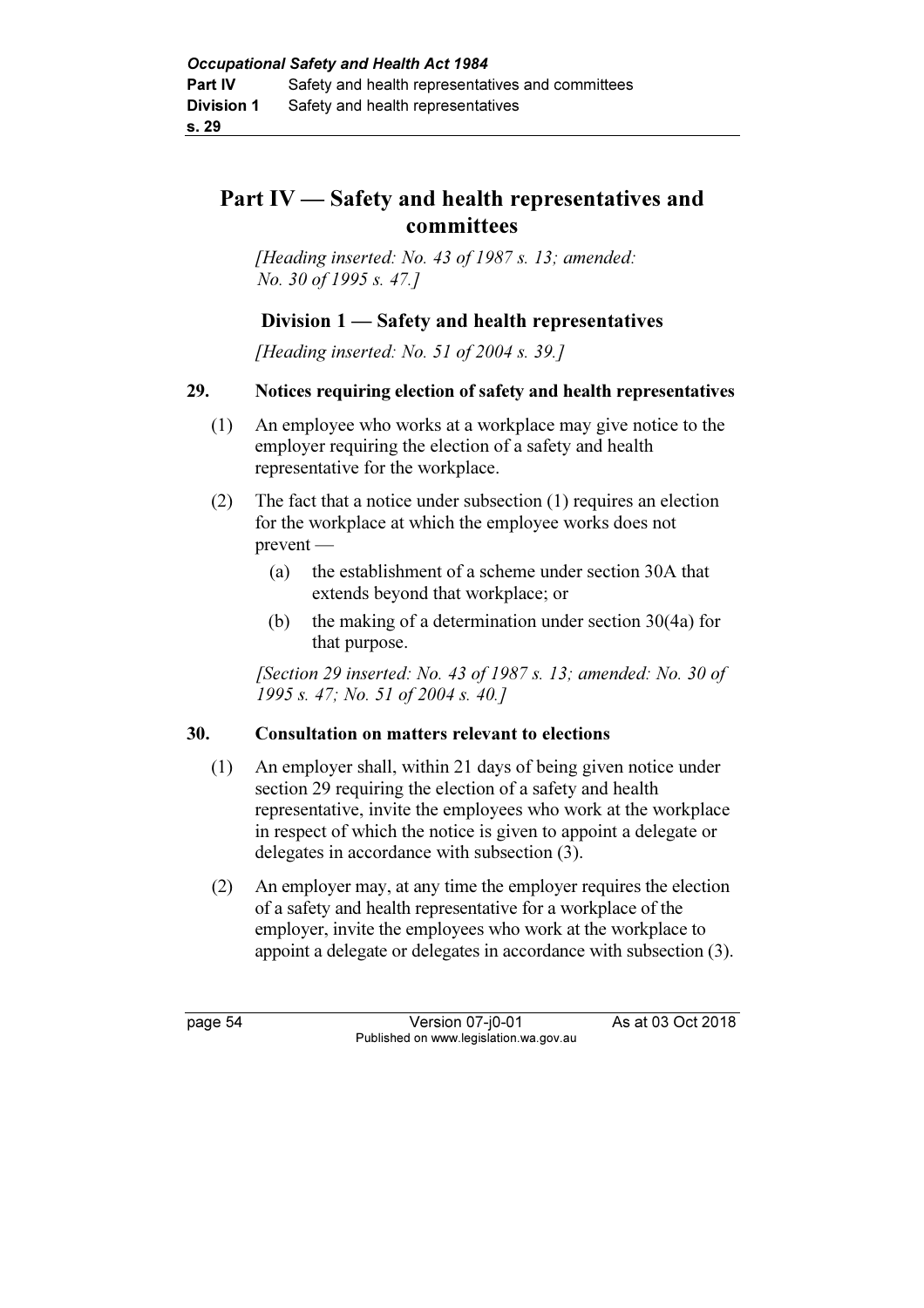- (3) The employees who work at a workplace may, upon being invited under this section to do so, appoint a delegate or delegates from amongst their number to represent them.
- (3a) An employer shall consult with the delegate or delegates, as the case requires, appointed under this section as to the matters which are required to be determined under this section.
- (4) The matters requiring to be determined under this section in relation to an election are —
	- (a) the number of safety and health representatives to be elected; and
	- (b) the matters, areas or kinds of work in respect of which each safety and health representative is to exercise functions, so far as those things are not to be dealt with by provision of a kind mentioned in section 30B(2) or  $(3)$ ; and
	- (ba) how a vacancy in an office of safety and health representative that occurs in the circumstances mentioned in section  $32(2)(b)$ , (ba), (c) or (d) is to be dealt with; and
		- (c) the person by whom and the manner in which the election is to be conducted.
- (4a) The employer and the delegate or delegates consulting under subsection (3a) may determine that provision of a kind mentioned in section 30B(2) or (3) should be made.
- (5) For the purposes of subsection  $(4)(c)$ , but without limiting the generality of that provision, the employer and the delegate or delegates consulting under subsection (3a) may determine that —
	- (a) the Electoral Commissioner appointed under the Electoral Act 1907; or
	- (b) an organisation registered under Part II Division 4 of the Industrial Relations Act 1979,

is to be requested to conduct an election.

As at 03 Oct 2018 Version 07-j0-01 page 55 Published on www.legislation.wa.gov.au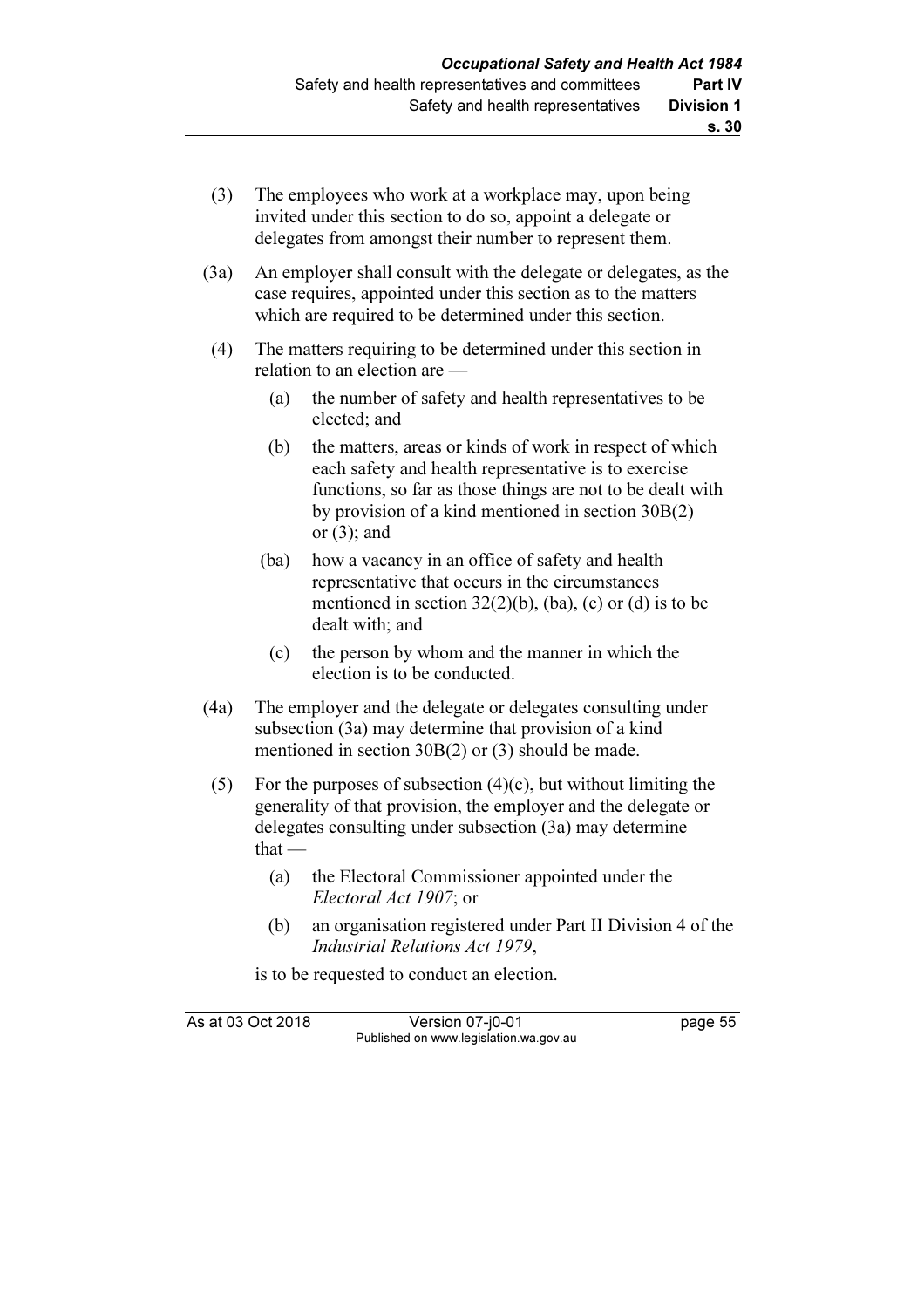- (6) Any matter mentioned in subsection (4) that remains unresolved notwithstanding attempts to resolve it under subsection (3a) may be referred to the Commissioner who shall, if unable to resolve the matter to the satisfaction of each of the parties concerned, refer the matter to the Tribunal for determination.
- (7) If an employer contravenes subsection (1) or (3a), the employer commits an offence.

[Section 30 inserted: No. 43 of 1987 s. 13: amended: No. 30 of 1995 s. 23 and 47; No. 51 of 2004 s. 41, 69(1) and 85.]

#### 30A. Election scheme may be established

 $(1)$  In this section —

consulting parties means the employer and the delegate or delegates consulting under section 30(3a) on matters relating to the election of a safety and health representative for a workplace, and includes any delegates or delegates appointed under section 30C.

- (2) If the consulting parties in respect of a workplace have made a determination referred to in section 30(4a), a written agreement may be made between the consulting parties establishing a scheme under this section.
- (3) If the consulting parties cannot reach agreement on any matter for the purposes of subsection (2) they may refer the matter to the Commissioner, who is to attempt to resolve it to the satisfaction of the consulting parties.
- (4) If the Commissioner is unable to resolve the matter, the Commissioner is to refer it to the Tribunal for determination.
- (5) If subsection (4) applies, references in this Division to a scheme under this section are references to a scheme consisting of the provisions of —
	- (a) an agreement under subsection (2); and

| page | 56 |
|------|----|
|------|----|

**Version 07-j0-01** As at 03 Oct 2018 Published on www.legislation.wa.gov.au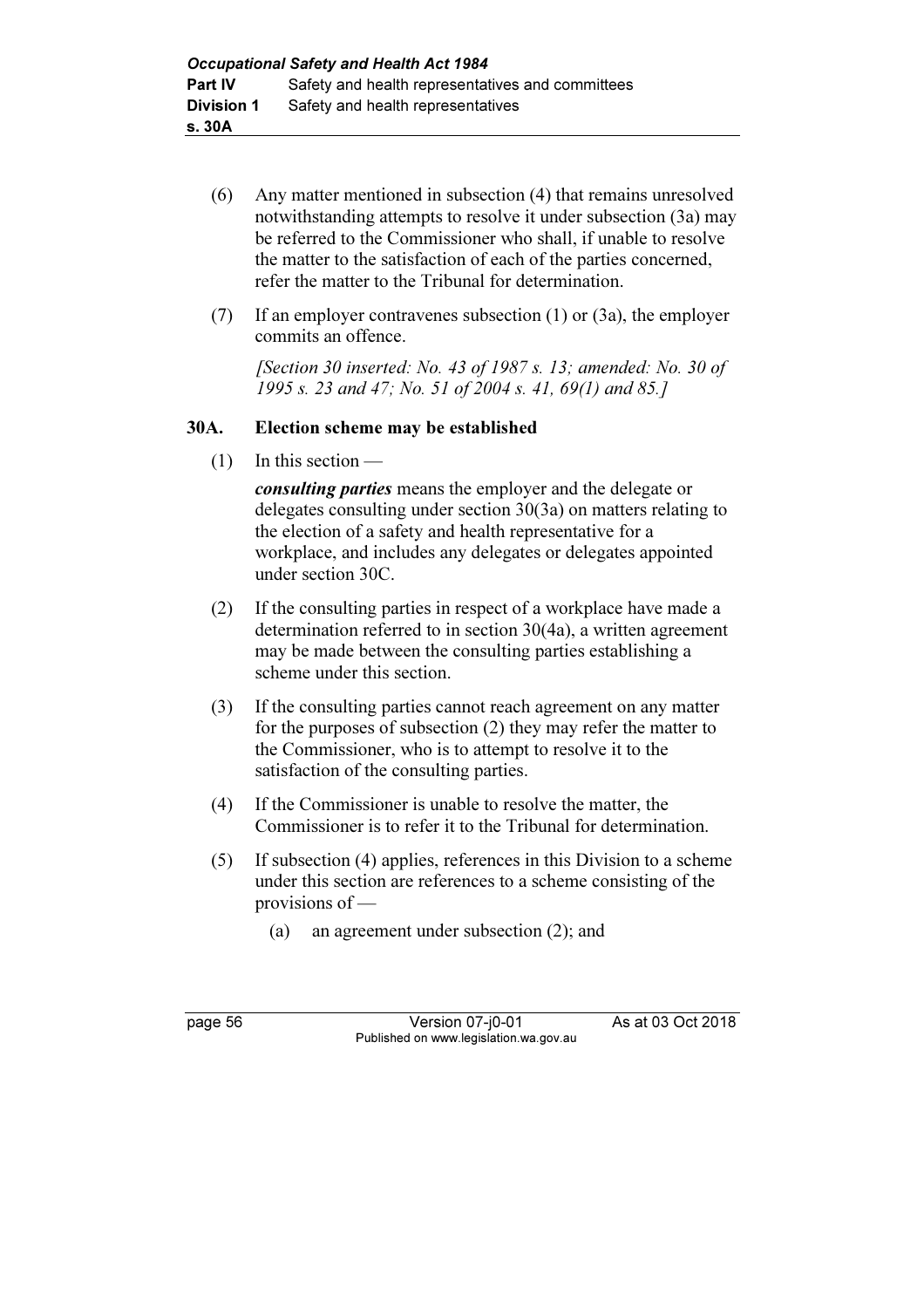(b) the determination of the Tribunal under subsection (4). [Section 30A inserted: No. 51 of 2004 s. 42.]

### 30B. What may be included in a scheme

 $(1)$  In this section —

contractor and principal have the meanings given to those terms in section 23D(1).

- (2) A scheme under section 30A (a scheme) may include provision for the election of one or more safety and health representatives  $for -$ 
	- (a) one or more workplaces in addition to the workplace referred to in section 30A(2); or
	- (b) any group of employees of the employer concerned that constitutes a distinct unit of the employer's workforce,

 or may make provision for both of those matters, as the case may require.

- (3) A scheme may despite any provision of this Part
	- (a) provide for  $-$ 
		- (i) a contractor; and
		- (ii) any person employed by a contractor,

 to be treated, for the purposes of this Part, as employees of the principal that engages the contractor; and

- (b) provide for the principal that engages a contractor to be treated, for the purposes of this Part, as the employer  $of -$ 
	- (i) the contractor; and
	- (ii) any person employed by the contractor.
- (4) A scheme may make provision for
	- (a) the scheme to apply to any subsequent election of a safety and health representative; and

As at 03 Oct 2018 Version 07-j0-01 page 57 Published on www.legislation.wa.gov.au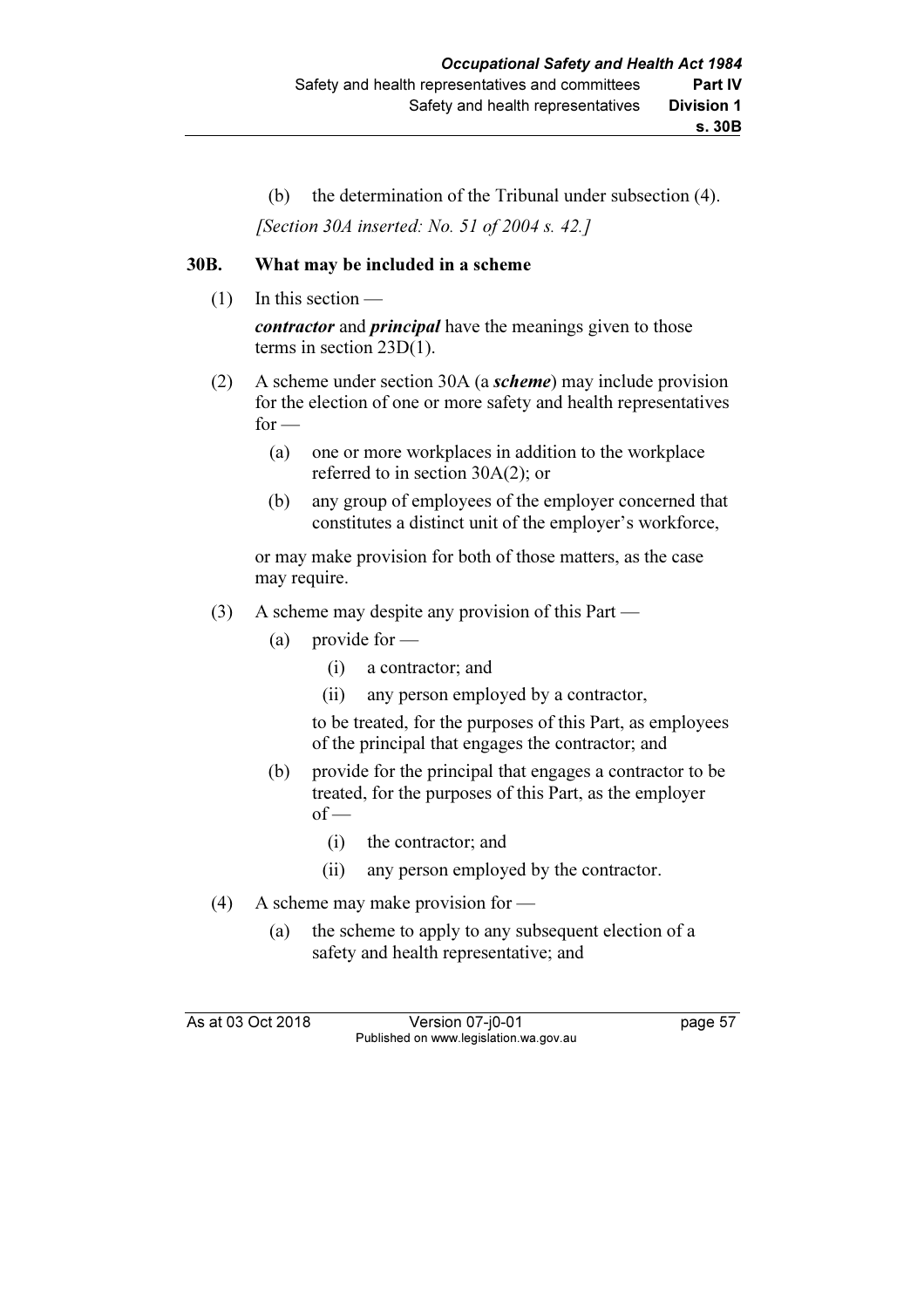(b) the manner in which an amendment may be made to the scheme after it has been determined.

[Section 30B inserted: No. 51 of 2004 s. 42.]

## 30C. Appointment of further delegates may be required

 $(1)$  In this section —

additional employees means employees who have not been invited to appoint a delegate or delegates under section 30(1) or (2) because that subsection has not become applicable to the workplace at which they work.

- (2) A scheme under section 30A cannot make provision of the kind mentioned in section 30B(2) that will affect additional employees unless subsection (3) of this section is complied with.
- (3) If it is proposed that such provision be made the employer must invite any additional employees at a workplace to appoint a delegate or delegates in accordance with subsection (4).
- (4) Additional employees who work at a workplace may, upon being invited under subsection (3) to do so, appoint a delegate or delegates from amongst their number to represent them for the purposes of making an agreement under section 30A(2).

[Section 30C inserted: No. 51 of 2004 s. 42.]

## 31. Election of safety and health representatives

(1) In this section —

election means an election required for the purpose of electing a safety and health representative following —

- (a) the giving of a notice under section 29 in relation to a workplace; or
- (b) a decision of an employer under section 30(2);

| page |  |
|------|--|
|------|--|

**Version 07-j0-01** As at 03 Oct 2018 Published on www.legislation.wa.gov.au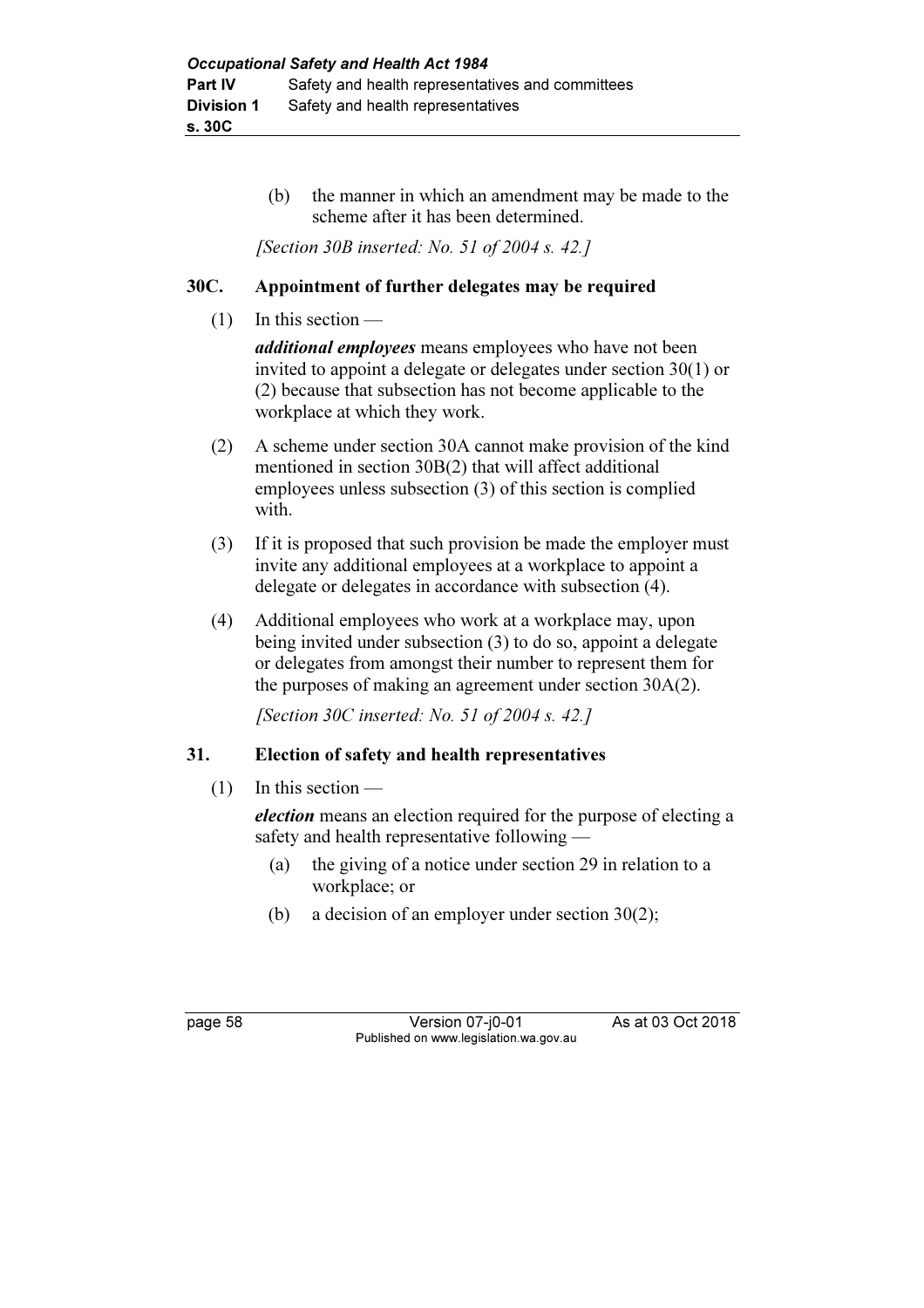s. 31

relevant employee, in relation to an election, means —

- (a) an employee who works at the workplace to which the election relates; or
- (b) if a scheme has been established under section 30A for the election, an employee who —
	- (i) works at a workplace; or
	- (ii) is a member of a group of employees,

to which the scheme applies.

## $(2)-(5)$  deleted]

- (6) Subject to this section, an election shall be conducted and safety and health representatives shall be elected in accordance with —
	- (a) any determination under section 30; and
	- (b) if applicable, a scheme established under section 30A.
- (6a) If there is any inconsistency between a determination under section 30 and a scheme established under section 30A, the latter prevails.
- (7) An election shall be by secret ballot.
- (8) Every relevant employee is entitled to vote at an election.
- (8a) Only a relevant employee is eligible to be elected as a safety and health representative at an election.
- (9) If, after the relevant steps provided for by or under this Division have been taken, only one eligible candidate is nominated for election to an office of safety and health representative —
	- (a) a ballot need not to be held; and
	- (b) that candidate shall be deemed to have been duly elected.
- (10) The person conducting an election shall notify the Commissioner and the employer concerned of the results of the election.

As at 03 Oct 2018 Version 07-j0-01 page 59 Published on www.legislation.wa.gov.au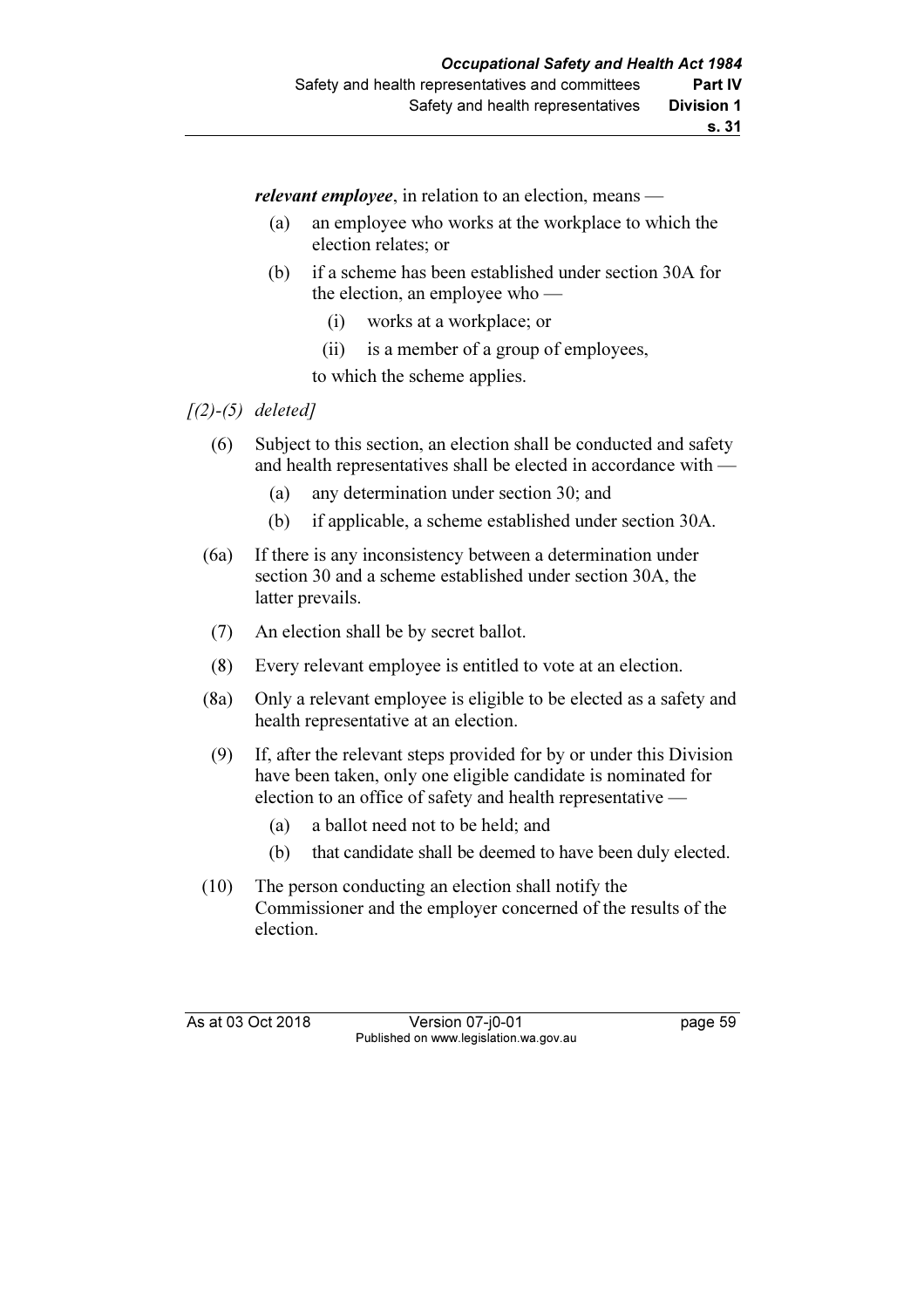(11) Where a question relating to an election arises, the matter may be referred by any person interested in the question to the Commissioner who shall, if he or she is unable to resolve the matter to the satisfaction of the persons concerned, refer the matter to the Tribunal for determination.

> [Section 31 inserted: No. 43 of 1987 s. 13; amended: No. 30 of 1995 s. 24 and 47; No. 51 of 2004 s. 43, 69(1) and 102(1).]

#### 32. Terms of office of representatives

- (1) A person who is elected as a safety and health representative holds office, subject to this Act, for a term of 2 years.
- (2) A person ceases to hold office as a safety and health representative if —
	- (a) the person's term of office expires and the person is not re-elected;
	- (b) the person ceases to be an employee who works at a workplace for which the person was elected;
	- (ba) if the person was elected for a group of employees pursuant to a scheme under section 30A, the person ceases to be an employee who belongs to that group of employees;
	- (c) the person resigns from office by notice given to the employer;
	- (d) he or she is disqualified under section 34.

[Section 32 inserted: No. 43 of 1987 s. 13; amended: No. 30 of 1995 s. 47; No. 51 of 2004 s. 45, 86 and 102(1).]

## 33. Functions of safety and health representatives

- (1) The functions of a safety and health representative are, in the interests of safety and health at the workplace for which he or she was elected —
	- (a) to inspect that workplace or any part of it
		- (i) at such times as are agreed with the employer; or

page 60 Version 07-j0-01 As at 03 Oct 2018 Published on www.legislation.wa.gov.au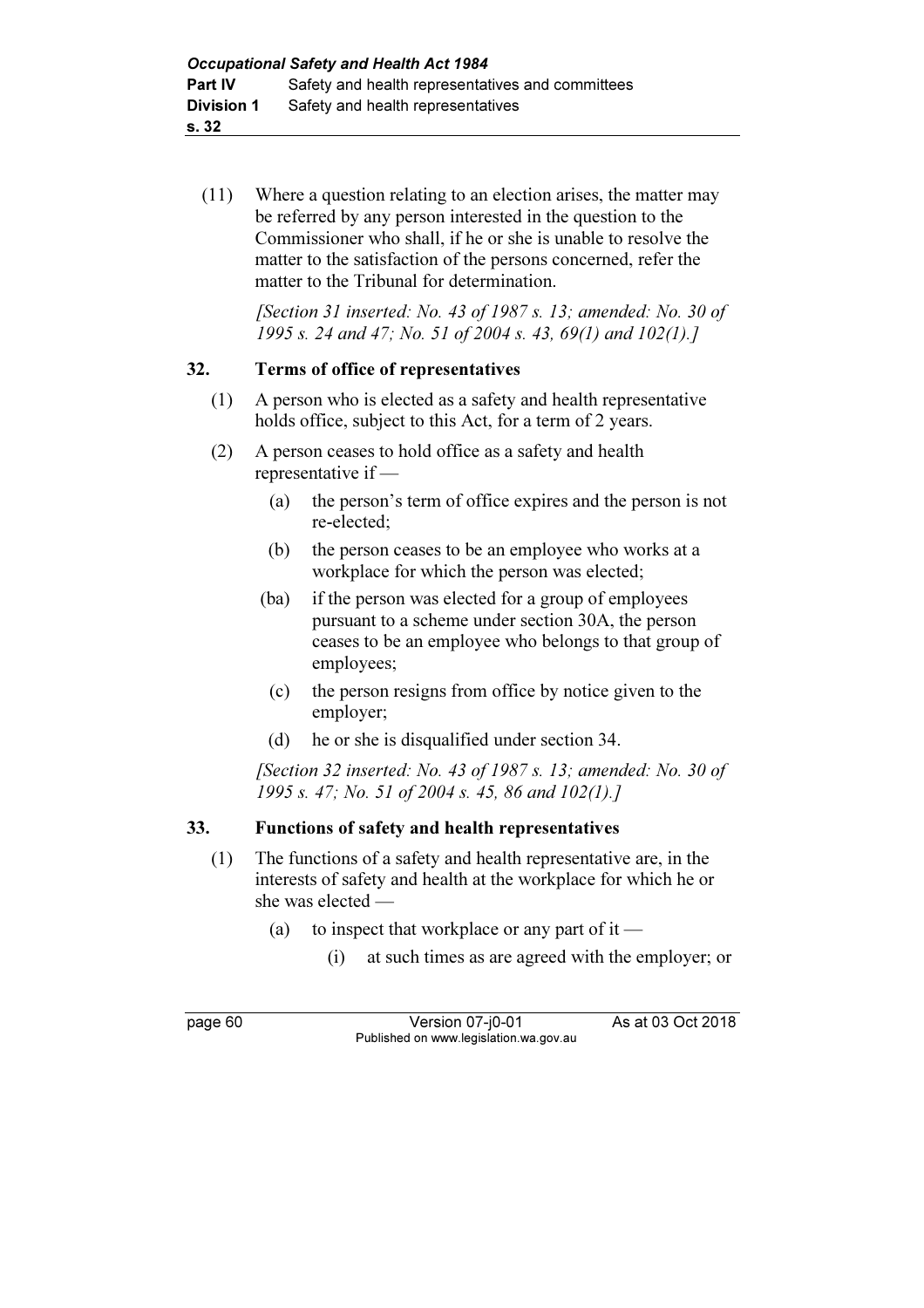- (ii) where he or she has not inspected the workplace, or that part of it, in the preceding 30 days, at any time upon giving reasonable notice to the employer;
- (b) immediately, in the event of an accident, a dangerous occurrence, or a risk of imminent and serious injury to, or imminent and serious harm to the health of, any person, to carry out any appropriate investigation in respect of the matter;
- (c) to keep himself or herself informed as to the safety and health information provided by his or her employer in accordance with this Act and liaise as necessary with the department and other Government and private bodies;
- (d) forthwith to report to the employer any hazard or potential hazard to which any person is, or might be, exposed at the workplace that comes to his or her notice;
- (e) where there is a safety and health committee for the workplace, to refer to it any matters that he or she thinks should be considered by the committee;
- (f) to consult and cooperate with his or her employer on all matters relating to the safety or health of persons in the workplace;
- (g) liaise with the employees regarding matters concerning the safety or health of persons in the workplace.
- (2) A safety and health representative for a workplace has such powers as are necessary for the carrying out of the safety and health representative's functions under this Act and in particular, but without limiting the generality of this provision may, where requested to do so by an inspector, accompany an inspector while the inspector is carrying out, at the workplace, any of the inspector's functions under this Act.
- (3) A safety and health representative incurs no civil liability arising from his or her performance of, or his or her failure to

As at 03 Oct 2018 Version 07-j0-01 page 61 Published on www.legislation.wa.gov.au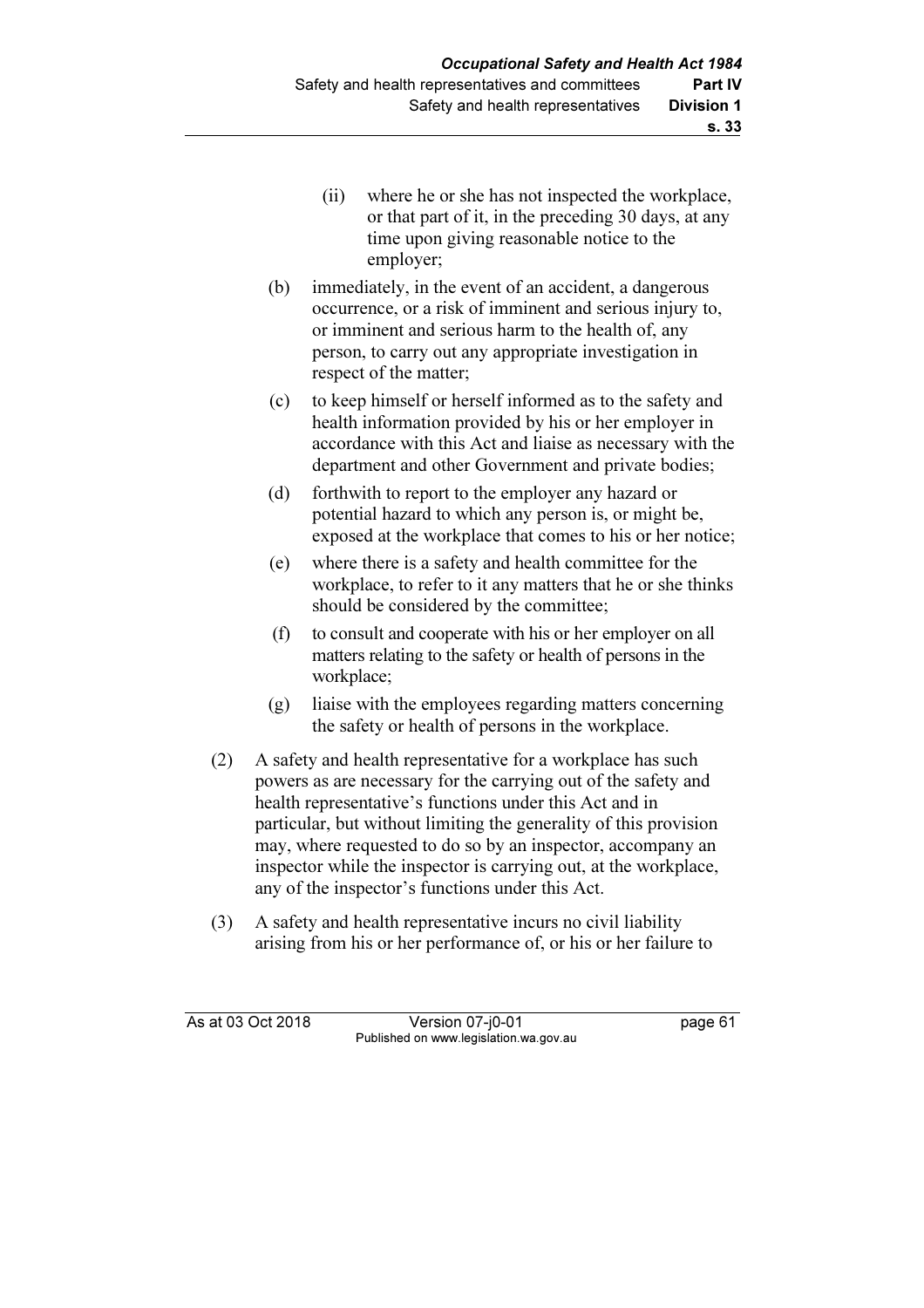perform, any function of a safety and health representative under this Act.

- (4) If a scheme has been established under section 30A, the references in this section to *the workplace*, *that workplace* and a workplace include -
	- (a) if the scheme applies to more than one workplace, each workplace to which the scheme applies; and
	- (b) if under the scheme a safety and health representative is elected for a group of employees, each workplace or part of a workplace at which any member of the group works.

[Section 33 inserted: No. 43 of 1987 s. 13; amended: No. 30 of 1995 s. 25 and 47; No. 51 of 2004 s. 46, 87, 102(1) and (2); No. 36 of 2009 s. 8.]

## 34. Disqualification of safety and health representatives

- (1) A party mentioned in subsection (2) may refer to the Tribunal the question of whether a safety and health representative should be disqualified on the grounds that —
	- (a) he or she has done anything under this Act with the intention only of causing harm to the representative's employer or a commercial or business undertaking of the employer; or
	- (b) he or she has used or disclosed any information acquired from the representative's employer in his or her capacity as a safety and health representative for a purpose that is not connected with the performance of his or her functions under this Act with the intention of causing harm to the employer or a commercial or business undertaking of the employer; or
	- (c) he or she has failed adequately to perform his or her functions under this Act,

or on any number of those grounds.

page 62 Version 07-j0-01 As at 03 Oct 2018 Published on www.legislation.wa.gov.au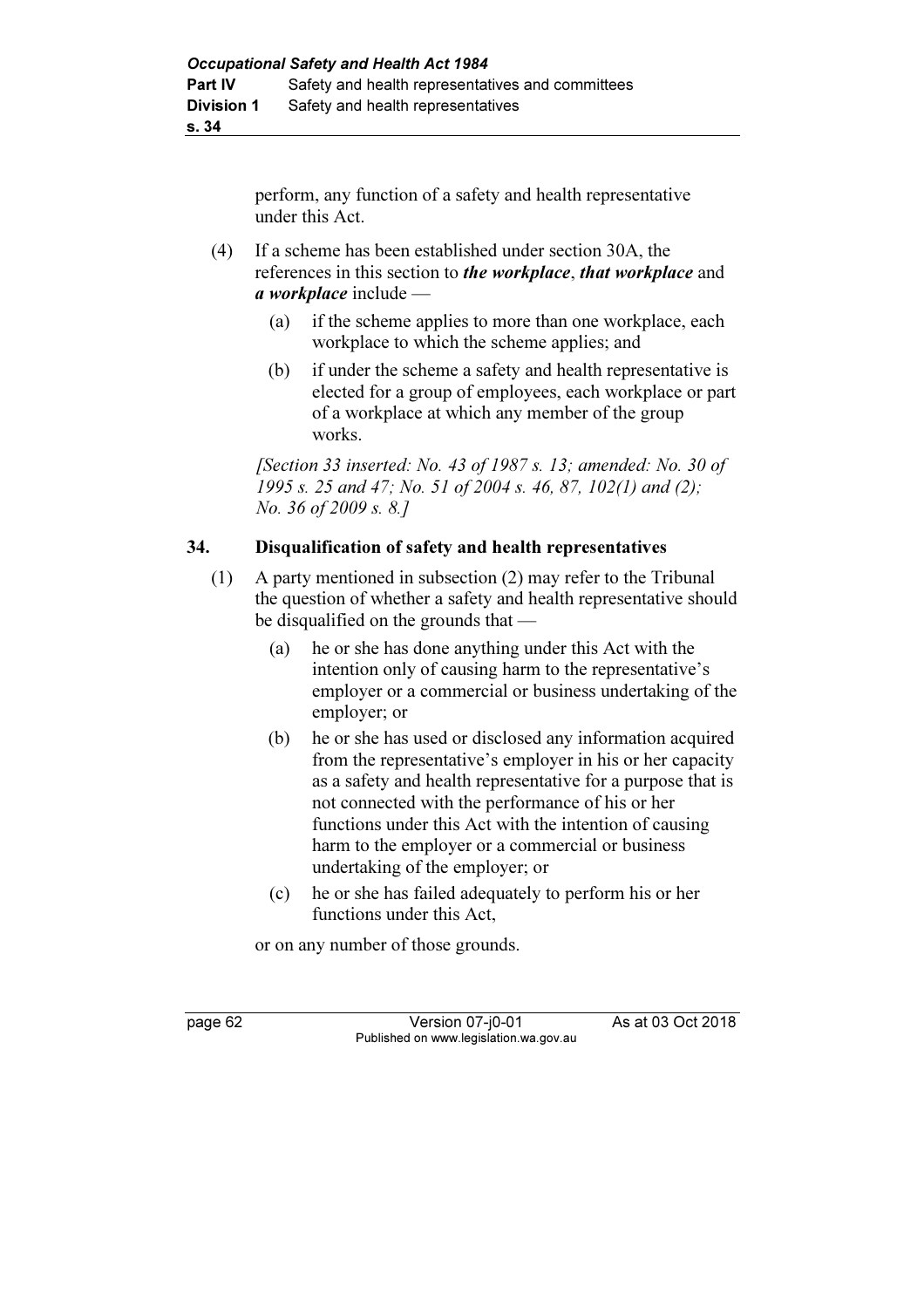- (2) A reference under subsection (1) relating to the disqualification of a safety and health representative may be made by —
	- (a) his or her employer; or
	- (b) a relevant employee; or
	- (c) the Commissioner.
- (3) If, upon a reference under subsection (1), the Tribunal is satisfied that grounds for the disqualification of the safety and health representative exist, the Tribunal may disqualify him or her for a specified period, or permanently, from holding office as a safety and health representative.
- (4) In determining what disqualification, if any, should be imposed under subsection (3), the Tribunal shall take into account —
	- (a) the harm, if any, caused to the employer or a commercial or business undertaking of the employer; and
	- (b) the past record of the safety and health representative in performing his or her functions under this Act; and
	- (c) whether the safety and health representative acted contrary to the public interest,

 and may take into account any other matters that the Tribunal considers relevant.

(5) In subsection  $(2)(b)$  —

relevant employee means —

- (a) an employee who works at the workplace concerned; or
- (b) if the safety and health representative was elected for more than one workplace pursuant to a scheme established under section 30A, an employee who works at any such workplace; or
- (c) if under a scheme referred to in paragraph (b) the safety and health representative was elected for a group of employees, an employee who is a member of the group.

[Section 34 inserted: No. 43 of 1987 s. 13; amended: No. 30 of 1995 s. 26 and 47; No. 51 of 2004 s. 47, 69(1), (2), 88 and 102.]

As at 03 Oct 2018 Version 07-i0-01 page 63 Published on www.legislation.wa.gov.au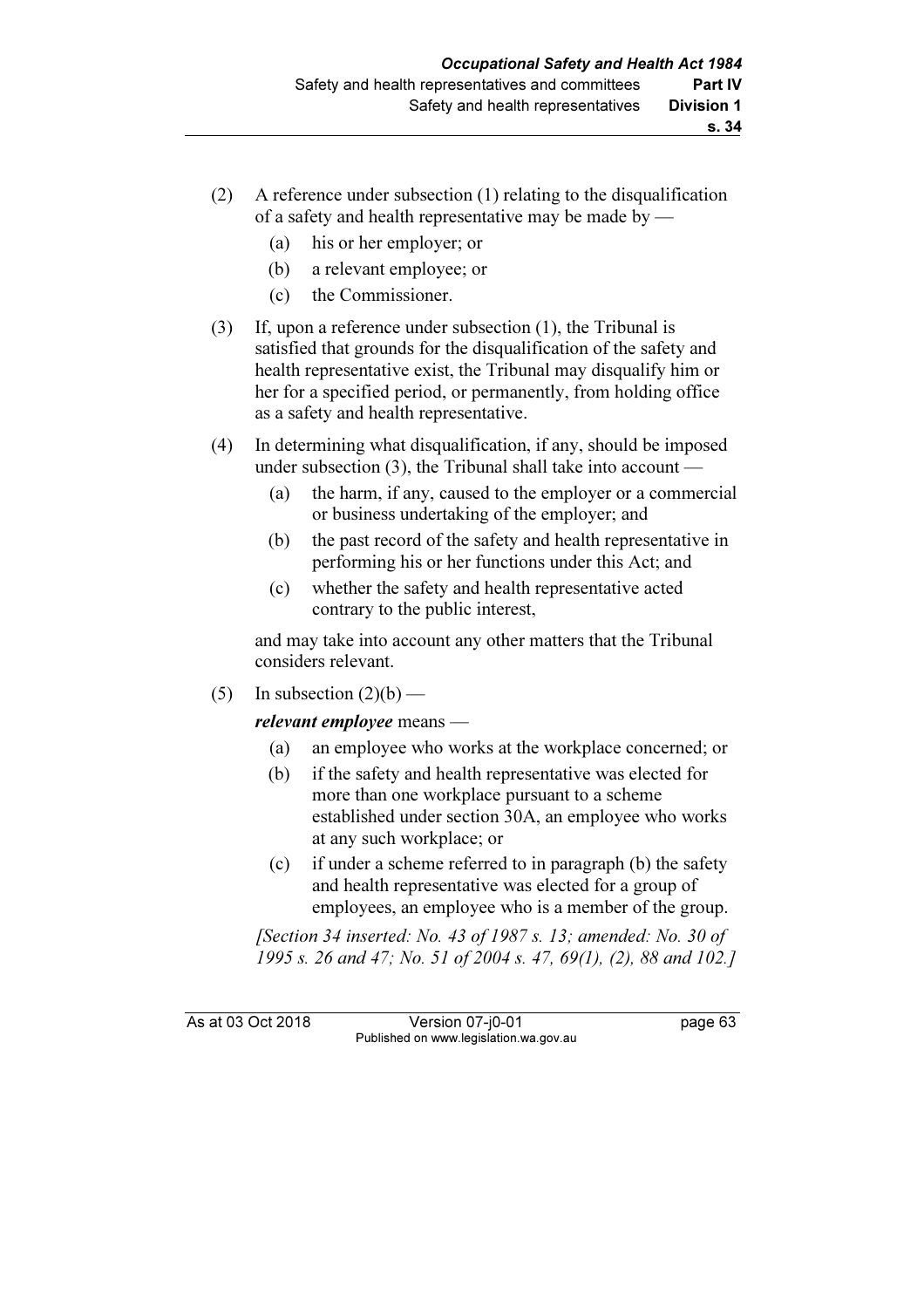# 35. Duties of employers in relation to safety and health representatives

- (1) Where there is any safety and health representative for a workplace the employer shall —
	- (a) subject to subsection (2), make available to each safety and health representative such information as the employer has, or could reasonably be expected to have, relating to —
		- (i) hazards to persons that arise or may arise at the workplace; and
		- (ii) so far as it is relevant to the hazards mentioned in subparagraph (i), the plant and substances used at the workplace and the systems of work at the workplace; and
		- (iii) the safety and health of employees who work at the workplace;

and

- (b) where an employee so requests, permit a safety and health representative to be present at any interview concerning occupational safety or health between the employer or the employer's representative and the employee; and
- (c) consult with safety and health representatives on intended changes to the workplace or the plant or substances used at the workplace where those changes may reasonably be expected to affect the safety or health of employees at the workplace; and
- (d) ensure that a safety and health representative receives any entitlement that becomes due to him or her under subsection (1b) or (3); and
- $[(e)$  deleted]
	- (f) where any accident or dangerous occurrence takes place in a workplace where employees who are represented by a safety and health representative work, ensure that the

page 64 Version 07-j0-01 As at 03 Oct 2018 Published on www.legislation.wa.gov.au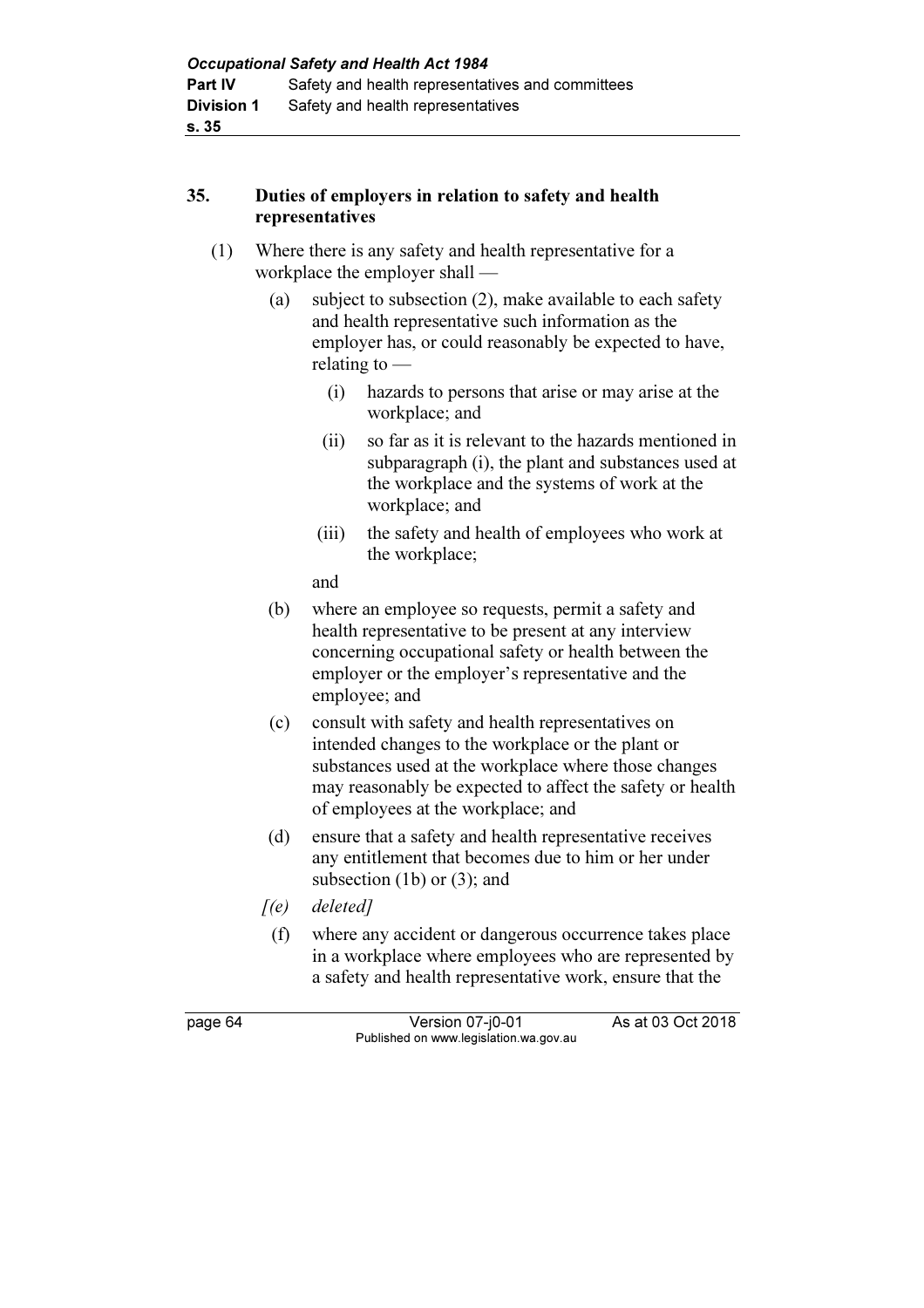s. 35

safety and health representative is notified thereof forthwith; and

- (g) provide safety and health representatives with such facilities and assistance as are necessary or prescribed for the purposes of the performance by them of their functions under this Act.
- (1a) If, pursuant to a scheme under section 30A, a safety and health representative has been elected for a group of employees, the references in subsection  $(1)$  to *a workplace* and *the workplace* include any workplace at which any member of the group works.
- (1b) Where a safety and health representative attends a course of training —
	- (a) for which, under subsection  $(3)$ , the representative is entitled to take time off work; and
	- (b) that is prescribed for the purposes of this paragraph,

the employer is liable to pay, to the extent that is prescribed —

- (c) the tuition fee for the course; and
- (d) other costs incurred by the representative in connection with attendance at the course.

# (2) An employer —

- (a) shall not make available to a safety and health representative any medical information concerning an employee unless —
	- (i) the employee has consented to the employer doing so; or
	- (ii) it is in a form that does not identify, nor permit the identification of, the employee;

and

(b) is not required by subsection  $(1)(a)$  to make available information disclosing a trade secret.

As at 03 Oct 2018 Version 07-j0-01 page 65 Published on www.legislation.wa.gov.au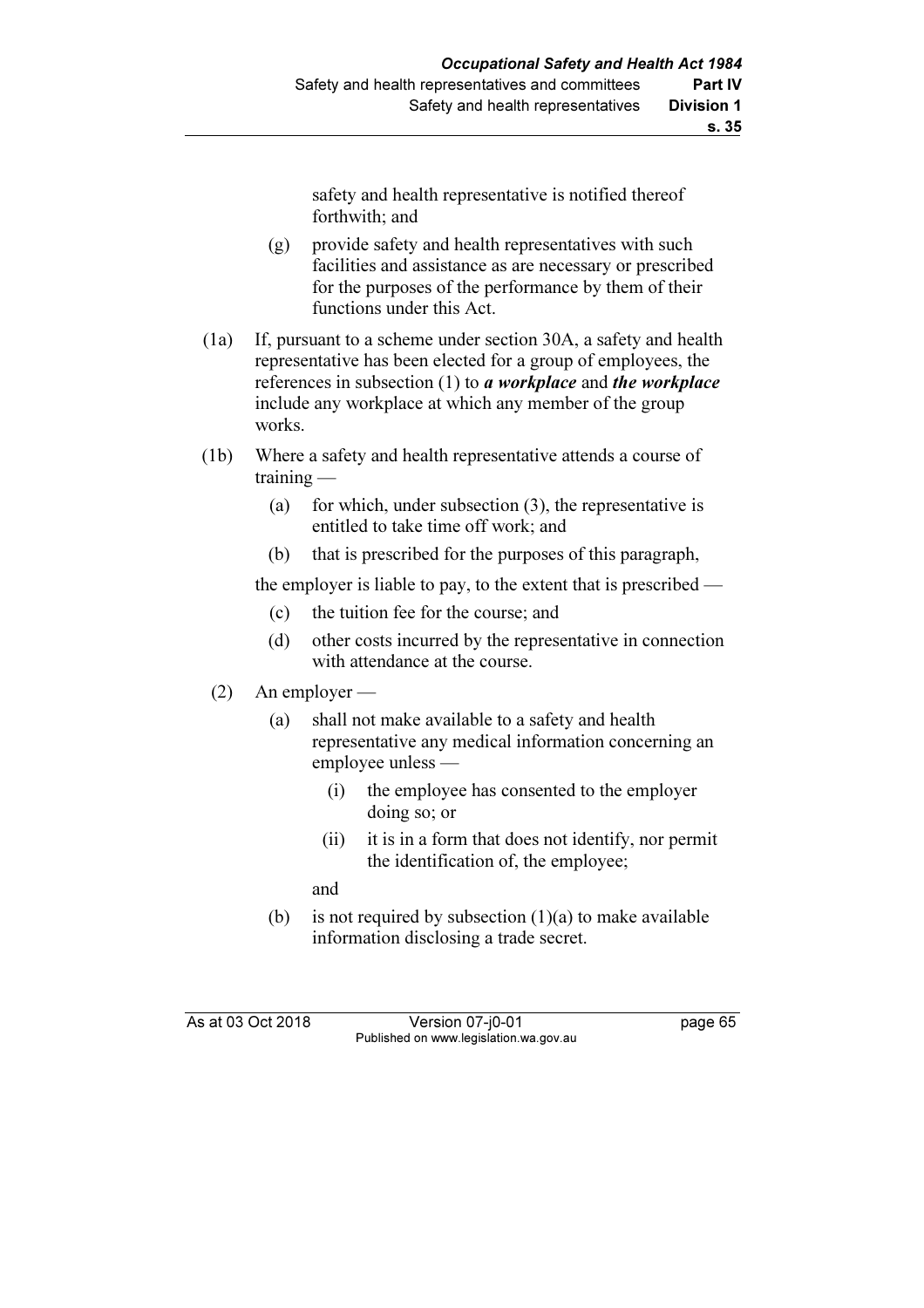- (3) The regulations may prescribe the entitlements of a safety and health representative for the purposes of —
	- (a) performing his or her functions under this Act; and
	- (b) his or her attendance at courses of training accredited under section 14(1)(h),

 but the entitlements for those purposes may be varied, in a way not less favourable to the safety and health representative than that prescribed in the regulations, by agreement with the employer concerned or by a determination made by the Tribunal upon a reference made to the Tribunal under this subsection by the employer, the safety and health representative, or the Commissioner.

 $(3a)$  In subsection  $(3)$  —

entitlements means —

- (a) the time that a safety and health representative is to be permitted to take off work with pay; and
- (b) payments to which a safety and health representative is entitled for attendance at a course of training in his or her own time.
- (4) If an employer contravenes subsection (1) or (2), the employer commits an offence.

[Section 35 inserted: No. 43 of 1987 s. 13; amended: No. 30 of 1995 s. 27 and 47; No. 51 of 2004 s. 48, 69(1) and (2), 89 and 102(2); No. 36 of 2009 s. 9.]

### 35A. Discrimination against safety and health representative in relation to employment

- (1) An employer or a prospective employer must not cause disadvantage to a person for the dominant or substantial reason that the person —
	- (a) is or was a safety and health representative; or

page 66 **Version 07-j0-01** As at 03 Oct 2018 Published on www.legislation.wa.gov.au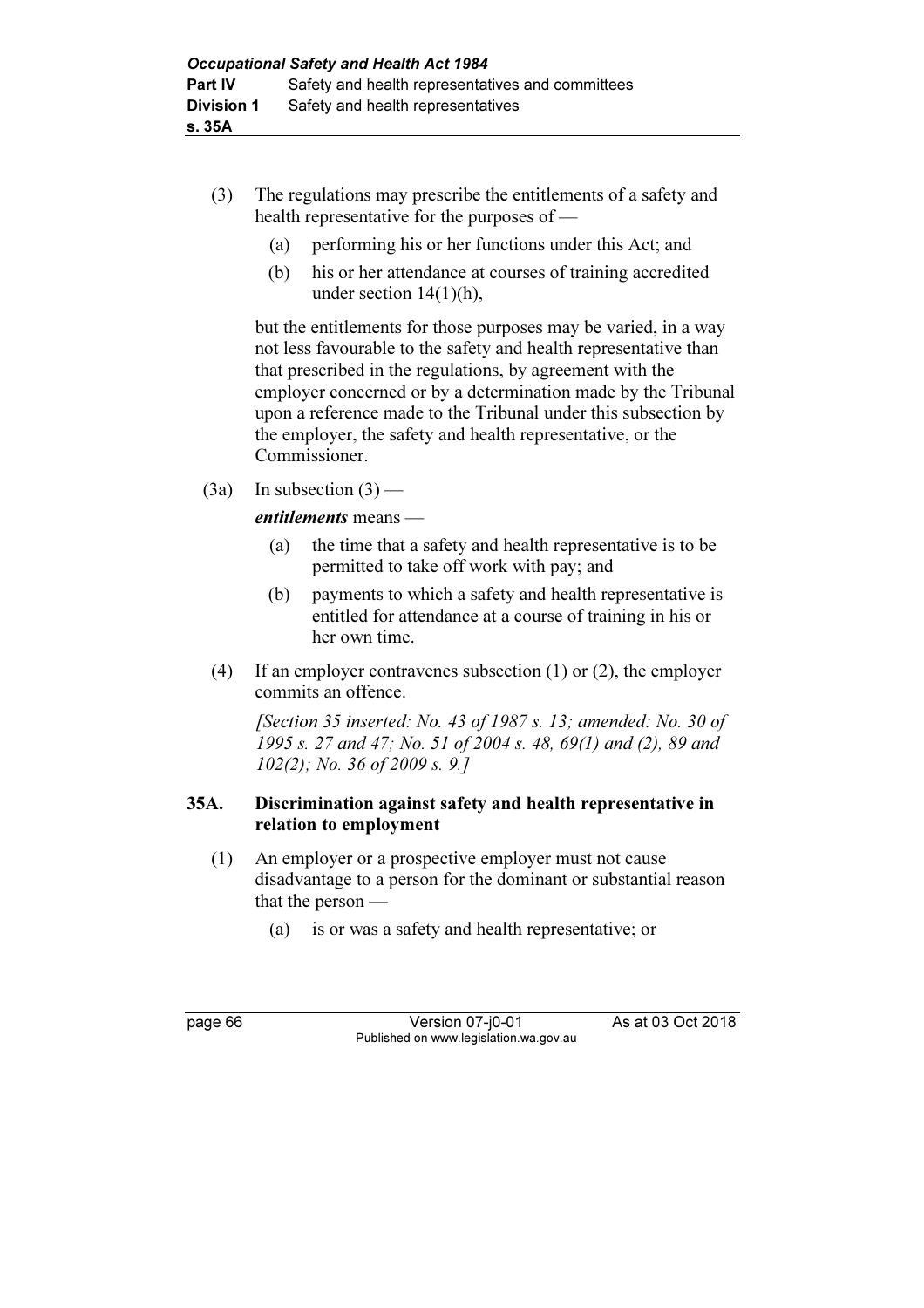- (b) is performing or has performed any function as a safety and health representative.
- (2) For the purposes of subsection (1) an employer causes disadvantage to a person if the employer —
	- (a) dismisses the person from employment; or
	- (b) demotes the person or fails to give the person a promotion that the person could reasonably have expected; or
	- (c) detrimentally alters the person's employment position; or
	- (d) detrimentally alters the person's pay or other terms and conditions of employment.
- (3) For the purposes of subsection (1) a prospective employer causes disadvantage to a person if the prospective employer refuses to employ the person.
- (4) An employer or prospective employer that contravenes subsection (1) commits an offence.

[Section 35A inserted: No. 51 of 2004 s. 49.]

### 35B. Discrimination against safety and health representative in relation to contract for services

(1) In this section —

contractor and principal have the meanings given to those terms in section 23D(1).

- (2) Where a scheme under section 30A makes provision of the kind described in section 30B(3), a principal must not —
	- (a) terminate the engagement of a contractor; or
	- (b) subject a contractor to any other detriment,

 for the dominant or substantial reason that the contractor or a person employed by the contractor —

(c) is or was a safety and health representative; or

As at 03 Oct 2018 Version 07-j0-01 page 67 Published on www.legislation.wa.gov.au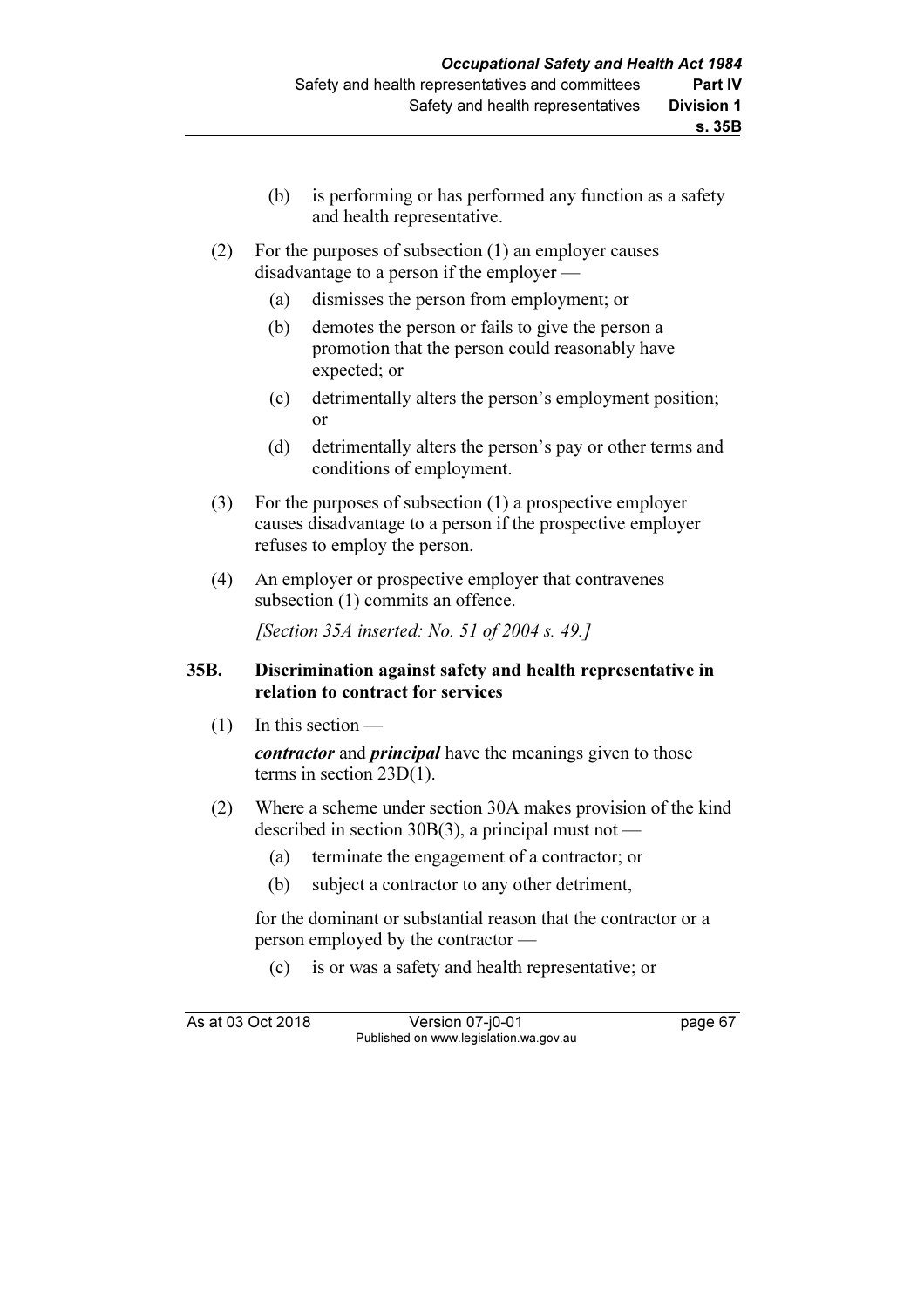- (d) is performing or has performed any function as a safety and health representative.
- (3) A principal that contravenes subsection (2) commits an offence. [Section 35B inserted: No. 51 of 2004 s. 49.]

# 35C. Claims under s. 35A or 35B may be referred to Tribunal

- $(1)$  A person may
	- (a) refer to the Tribunal
		- (i) a claim that the person's employer or a prospective employer has caused disadvantage to the person in contravention of section 35A; or
		- (ii) in the case of a contractor referred to in section 35B, a claim that the principal has contravened that section;

and

- (b) request the Tribunal to make one or more of the orders provided for by section 35D.
- (2) Subsection (1) applies whether or not
	- (a) the employer or prospective employer has been convicted of an offence under section 35A(4); or
	- (b) the principal has been convicted of an offence under section 35B(3).
- (3) A referral under subsection (1) may also be made on a person's behalf by an agent or legal practitioner referred to in section 31 of the Industrial Relations Act 1979.
- (4) Section 80E(1) of the Industrial Relations Act 1979 does not apply to a claim under subsection (1) by a Government officer within the meaning of that section.

[Section 35C inserted: No. 51 of 2004 s. 49.]

page 68 Version 07-j0-01 As at 03 Oct 2018 Published on www.legislation.wa.gov.au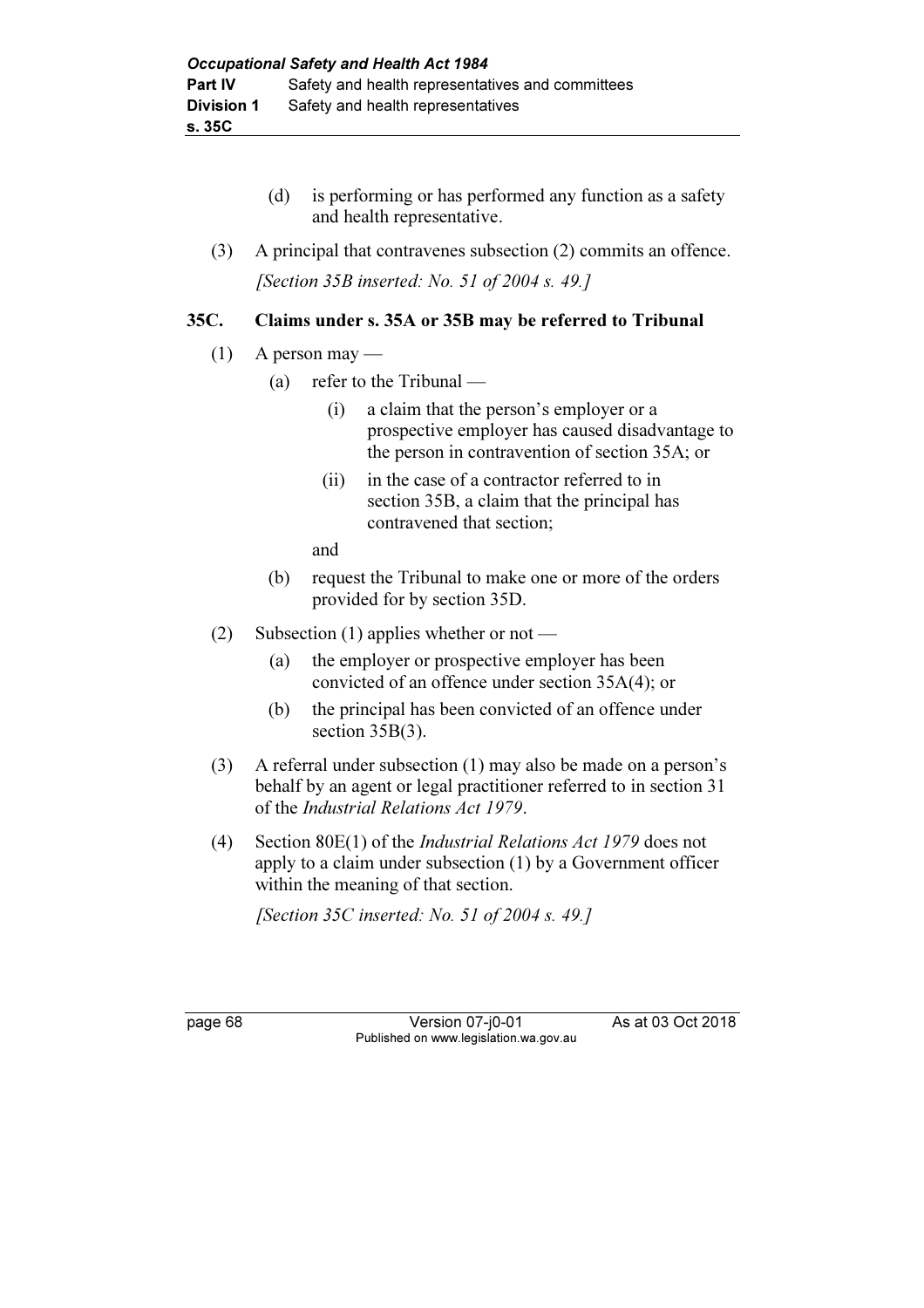#### 35D. Remedies that Tribunal may grant

- (1) If, on the hearing of a claim under section  $35C(1)(a)(i)$ , the Tribunal is satisfied that an employer or a prospective employer has contravened section 35A, the Tribunal may —
	- (a) in the case of an employer, order the employer
		- (i) to reinstate the claimant if the claimant was dismissed from employment; or
		- (ii) to pay to the claimant such sum of money as the Tribunal considers adequate as compensation for loss of employment or loss of earnings; or
		- (iii) both to reinstate the claimant and to pay the claimant the sum of money referred to in subparagraph (ii),

as the Tribunal thinks fit; or

- (b) in the case of a prospective employer, order that person to pay the claimant such sum of money as the Tribunal thinks fit.
- (2) If, on the hearing of a claim under section  $35C(1)(a)(ii)$ , the Tribunal is satisfied that a principal has contravened section 35B, the Tribunal may order the principal to pay the claimant such sum of money as the Tribunal thinks fit.
- (3) In determining a claim under section  $35C(1)(a)(i)$  the Tribunal may make any order of the kind mentioned in section 23A(3), (4) and  $(5)(a)$  of the *Industrial Relations Act 1979* as if the claim were a claim to which section 23A of that Act applies.
- (4) In the determination of the amount of compensation for any loss of employment, loss of earnings or detriment —
	- (a) the Tribunal is to have regard to any redress the claimant has obtained under another enactment; and
	- (b) the claimant is not entitled to compensation both under this section and otherwise for the same loss of employment, loss of earnings or detriment.

[Section 35D inserted: No. 51 of 2004 s. 49.]

As at 03 Oct 2018 Version 07-j0-01 page 69 Published on www.legislation.wa.gov.au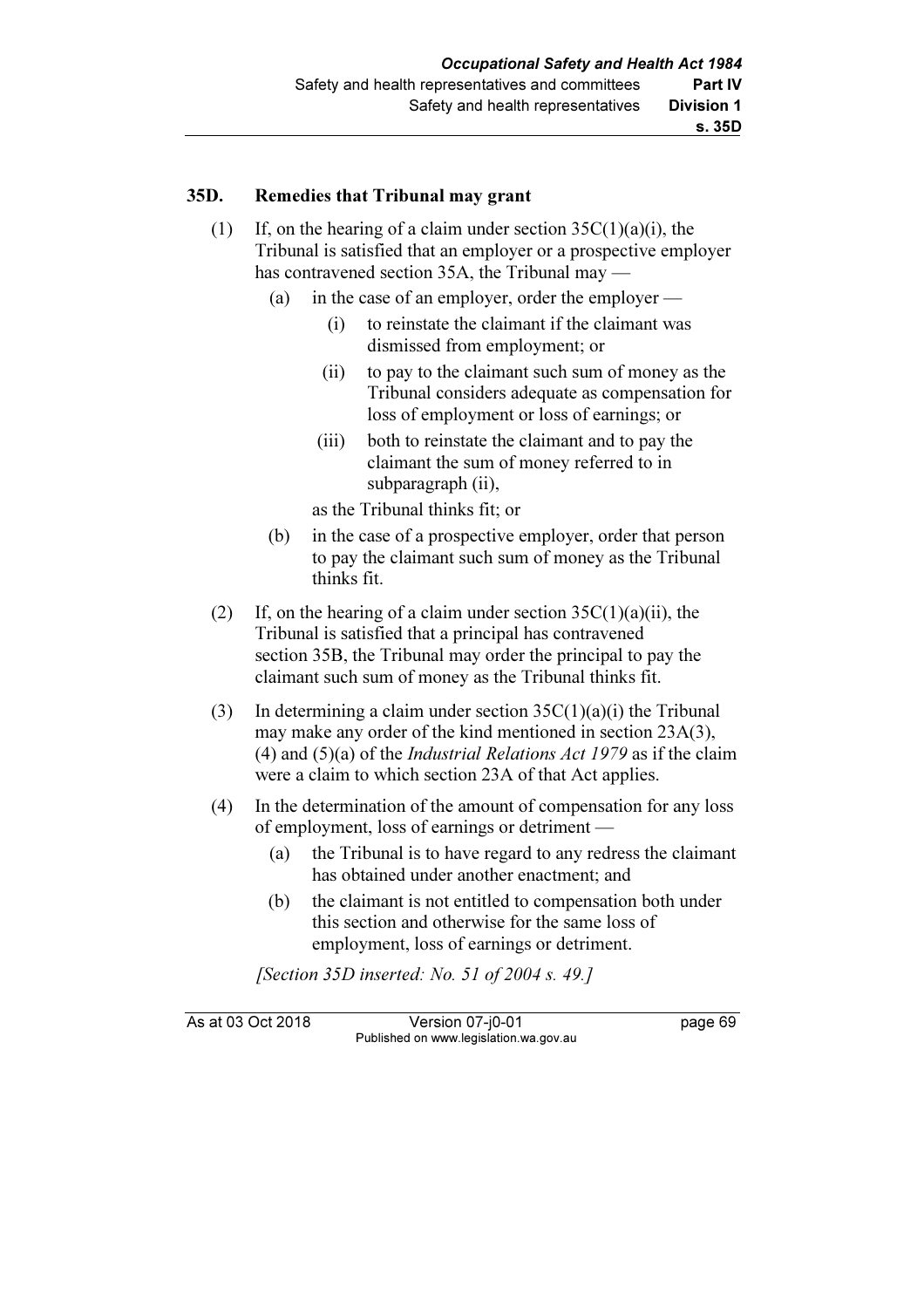# Division 2 — Safety and health committees

[Heading inserted: No. 51 of 2004 s. 50.]

### 36. Terms used

(1) In this Division —

allowed period means —

- (a) 3 months; or
- (b) such longer period as the Commissioner may allow on application by a consultation party;

consultation party means a person that comes within section  $39C(2)(a)$ , (b) or (c);

#### prescribed requirements means —

- (a) the provisions of  $-$ 
	- (i) an agreement under section 39C(2); and
	- (ii) section  $39C(3)$ ;

and

- (b) the terms of a determination of
	- (i) the Commissioner, under section 39D; or
	- (ii) the Tribunal, under section 39G,

 in respect of the workplace concerned or, if any agreement under section 39E applies, any workplace concerned; and

- (c) any requirement of the regulations.
- (2) In this Division references to a *safety and health representative* for the workplace or a safety and health representative for a workplace include a safety and health representative elected for a group of employees pursuant to a scheme under section 30A if any member of the group works at the workplace concerned.

[Section 36 inserted: No. 51 of 2004 s. 50.]

page 70 Version 07-j0-01 As at 03 Oct 2018 Published on www.legislation.wa.gov.au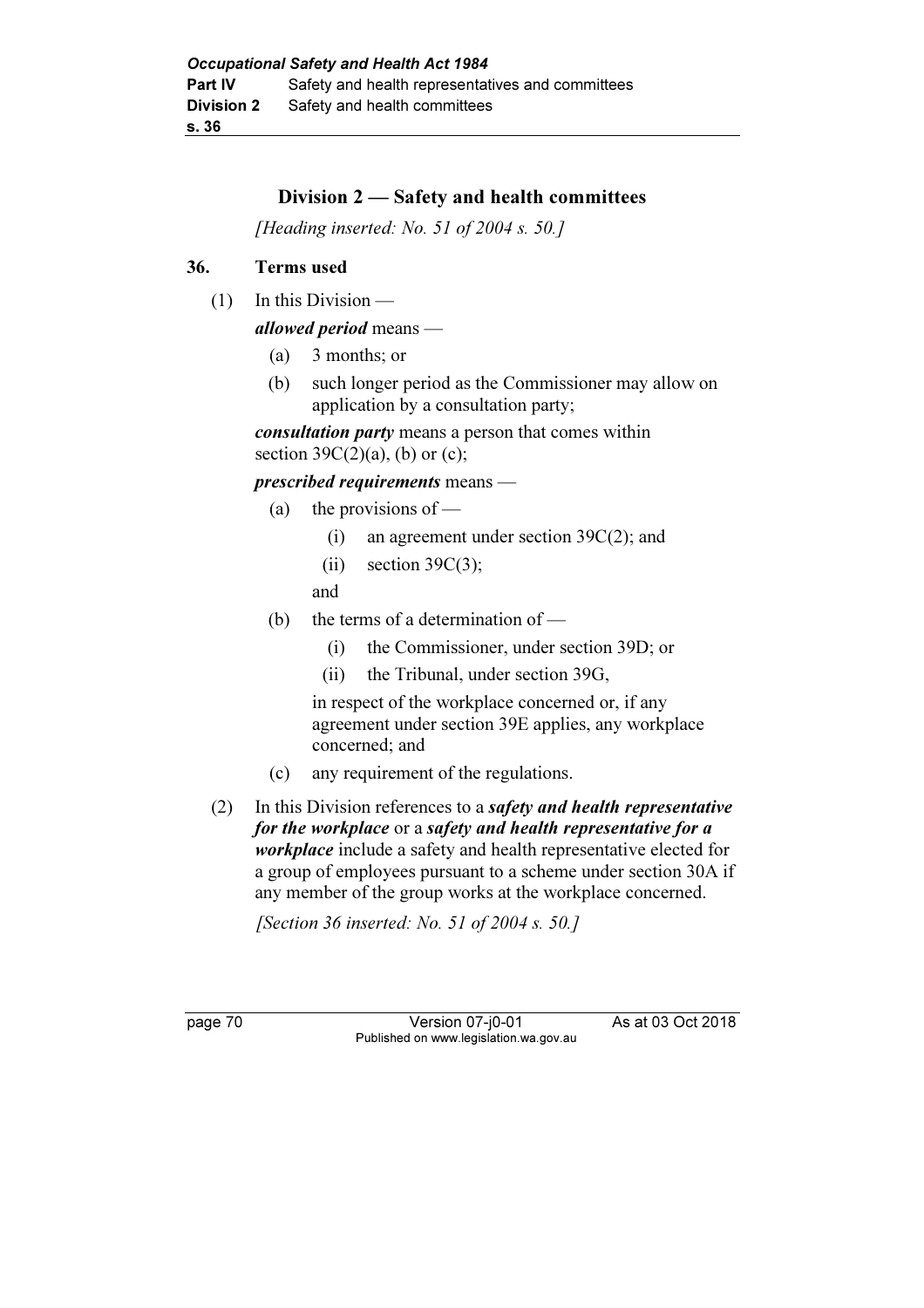#### 37. Employees to appoint representatives

 Whenever required for the purpose of making an agreement under section 39C(2) or 39E(1) in respect of a workplace, the employees who work at the workplace are to appoint, from amongst their number, one or more employees -

- (a) to represent them for that purpose; or
- (b) as may be required, to replace any employee previously appointed under this section.

[Section 37 inserted: No. 51 of 2004 s. 50.]

#### 38. When employer must establish safety and health committee

- (1) An employer must, in accordance with the prescribed requirements, establish a safety and health committee for a workplace within the allowed period after —
	- (a) the coming into operation of a regulation requiring the employer to do so; or
	- (b) service on the employer of a notice by the Commissioner requiring the employer to do so; or
	- (c) being requested under section 39(1) to do so,

 unless, in the case mentioned in paragraph (c), the Commissioner has decided under section 39A that a safety and health committee is not required to be established for the workplace concerned.

 (2) If an employer contravenes subsection (1), the employer commits an offence.

[Section 38 inserted: No. 51 of 2004 s. 50.]

#### 39. Request for establishment of safety and health committee

 (1) An employee who works at a workplace may request the employer to establish a safety and health committee for the workplace.

As at 03 Oct 2018 Version 07-j0-01 page 71 Published on www.legislation.wa.gov.au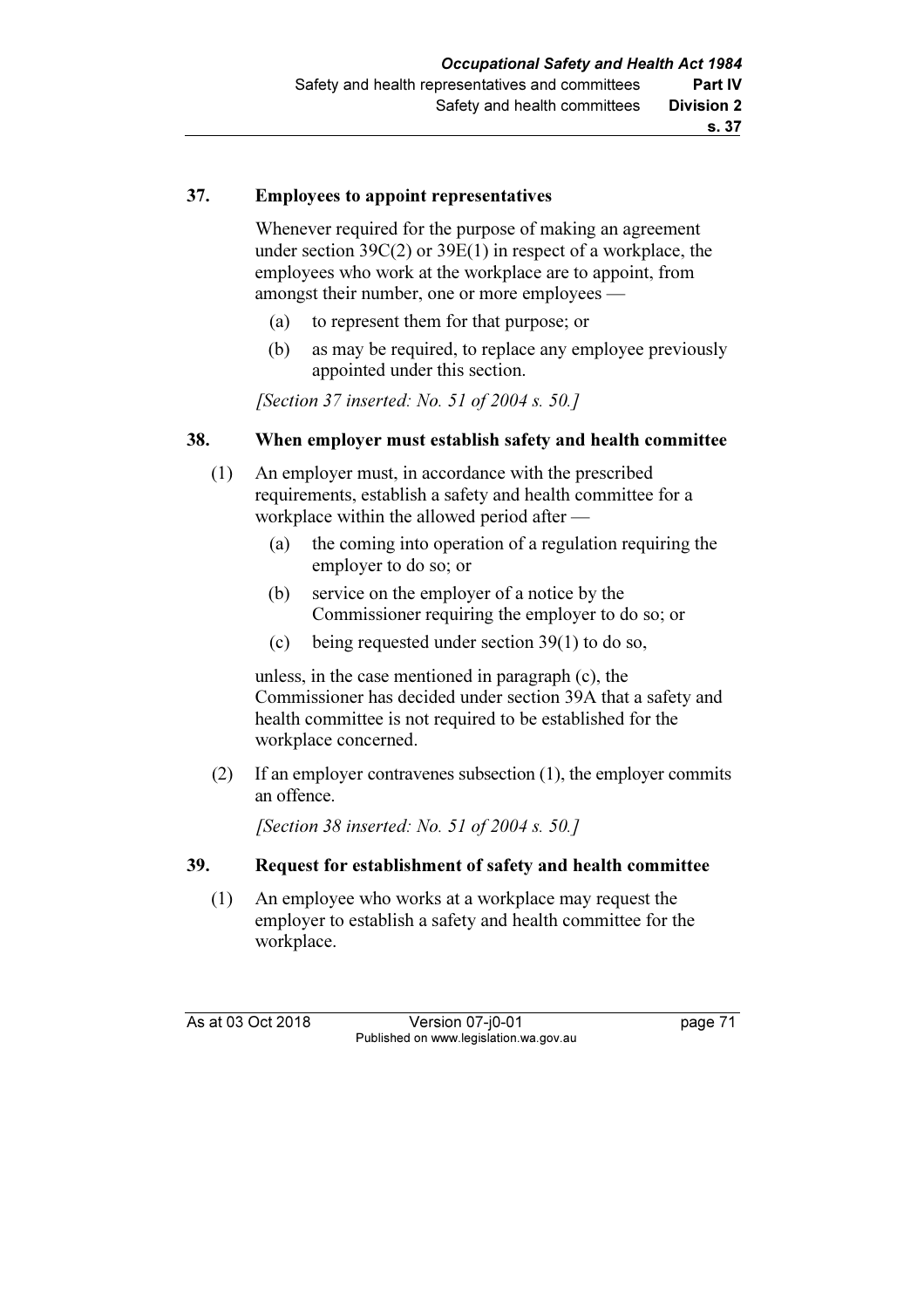- (2) If a request is made under subsection (1), the employer must within 21 days after the request is received either —
	- $(a)$  notify
		- (i) the employee who made the request; and
		- (ii) any safety and health representative for the workplace,

that the employer agrees to the request; or

- (b) under section 39A, refer to the Commissioner the question whether a safety and health committee should be established for the workplace.
- (3) If an employer contravenes subsection (2), the employer commits an offence.

[Section 39 inserted: No. 51 of 2004 s. 50.]

### 39A. Commissioner may decide if s. 39 request should be obeyed

- $(1)$  If
	- (a) a request has been made to an employer under section 39(1) in respect of a workplace; and
	- (b) the employer considers that the circumstances of the case are such that the employer should not be required to establish a safety and health committee for the workplace,

 the employer may refer to the Commissioner the question of whether a safety and health committee should be so established.

- (2) The employer must give notice of a referral under this section  $to -$ 
	- (a) the employee concerned; and
	- (b) any safety and health representative for the workplace.
- (3) The Commissioner is to
	- (a) decide a question referred to the Commissioner under subsection (1); and

page 72 Version 07-j0-01 As at 03 Oct 2018 Published on www.legislation.wa.gov.au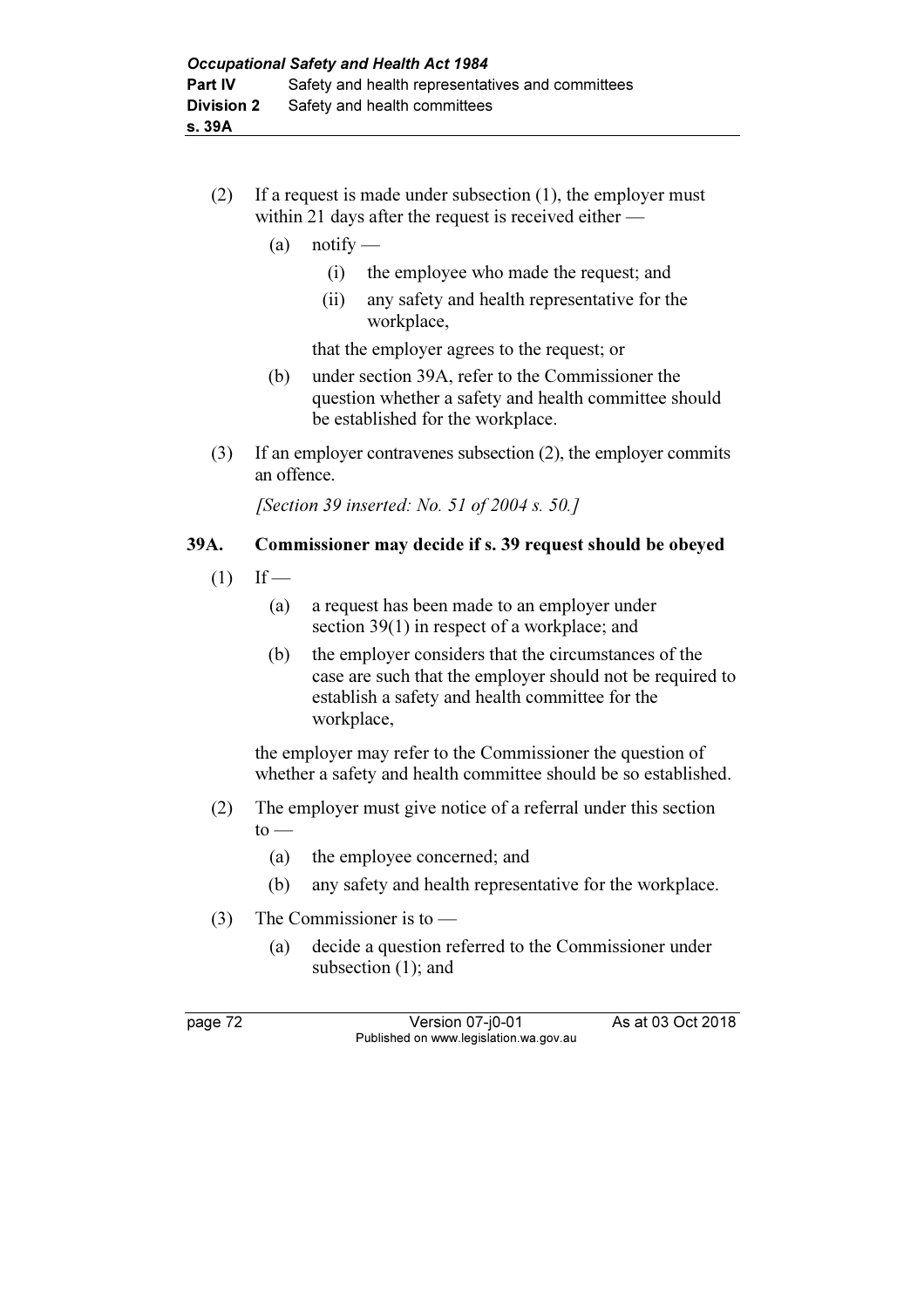(b) notify the employer and the employee concerned of the decision.

[Section 39A inserted: No. 51 of 2004 s. 50.]

# 39B. Employer may establish safety and health committee

 An employer may, on the employer's own initiative and in accordance with the prescribed requirements, establish a safety and health committee for a workplace if —

- (a) a regulation referred to in section  $38(1)(a)$  has not come into operation; or
- (b) a notice referred to in section 38(1)(b) has not been served on the employer; or
- (c) a request has not been made under section 39(1),

in respect of the workplace.

[Section 39B inserted: No. 51 of 2004 s. 50.]

### 39C. Safety and health committee, agreement as to members etc.

(1) In this section —

*workplace*, where an agreement under section 39E applies, includes 2 or more workplaces.

- (2) Subject to subsection (3), the composition, and the manner in which persons become members, of a safety and health committee for a workplace are to be determined by agreement in writing between —
	- (a) the employer; and
	- (b) any safety and health representative for the workplace; and
	- (c) the employees appointed under section 37 in respect of the workplace.
- (3) At least one half of the members of a safety and health committee for a workplace must be persons each of whom is —
	- (a) a safety and health representative for the workplace; or

As at 03 Oct 2018 Version 07-j0-01 page 73 Published on www.legislation.wa.gov.au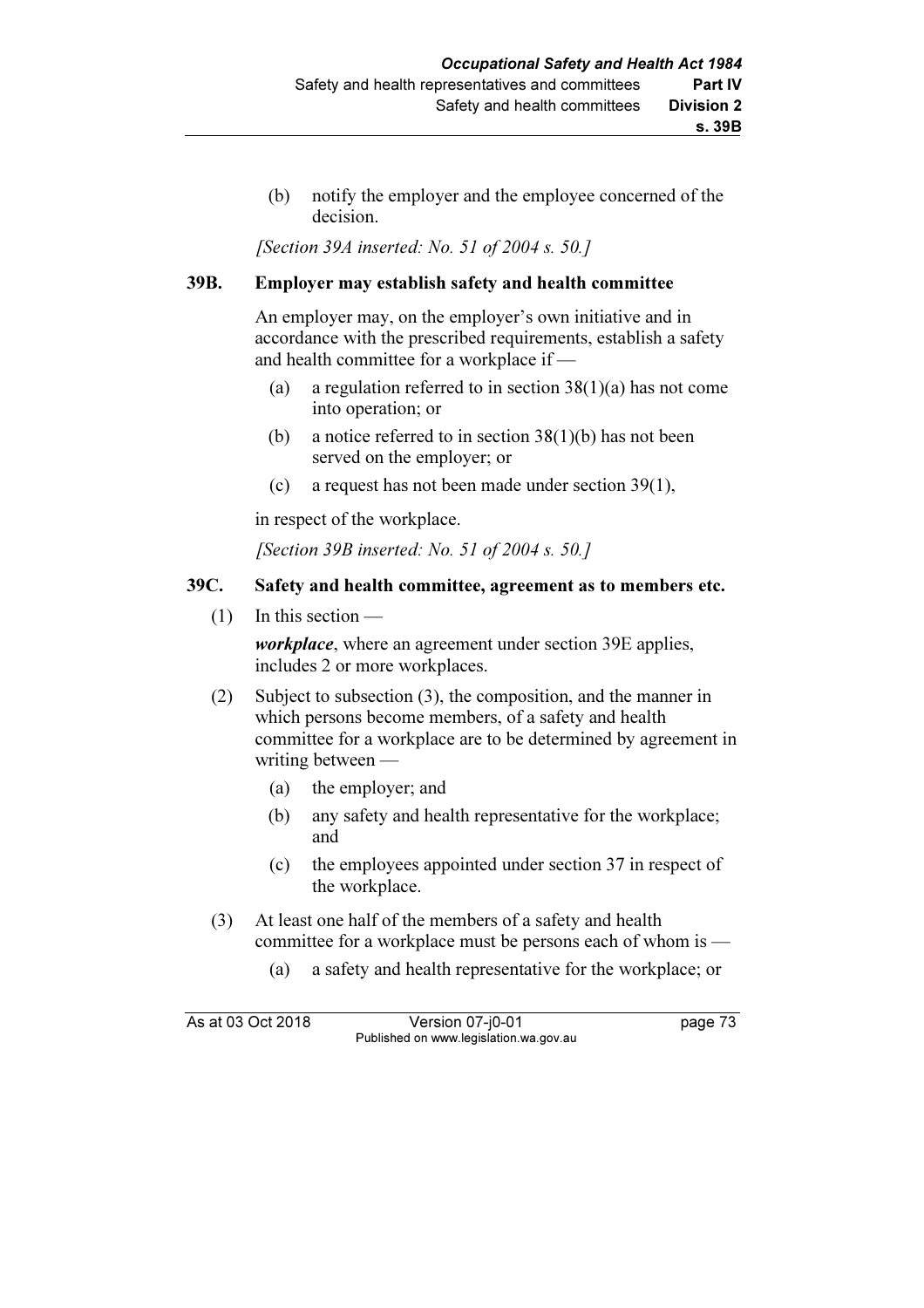#### (b) an employee who works at the workplace and holds office as a member representing other employees.

[Section 39C inserted: No. 51 of 2004 s. 50.]

### 39D. Commissioner may determine matters for s. 39C agreement

- (1) This section applies if
	- (a) a consultation party considers that discussions for the purpose of making an agreement under section 39C —
		- (i) cannot commence or continue because there are no employees appointed under section 37 in respect of the workplace concerned; or
		- (ii) have not been commenced or continued in good faith by any party; or
		- (iii) are being unreasonably delayed; or
		- (iv) have broken down;

or

- (b) the employer concerned considers that for some other reason it is unlikely that the employer will be able to comply with section 38(1) within the allowed period under that section.
- (2) The employer or other consultation party may refer to the Commissioner for determination —
	- (a) the matters that are required to be settled by agreement under section 39C; or
	- (b) any particular matter mentioned in paragraph (a) on which the parties cannot agree.
- (3) On such a referral, the Commissioner is to  $-$ 
	- (a) make any necessary determination; and
	- (b) notify the employer or other party concerned of the determination.

[Section 39D inserted: No. 51 of 2004 s. 50.]

page 74 Version 07-j0-01 As at 03 Oct 2018 Published on www.legislation.wa.gov.au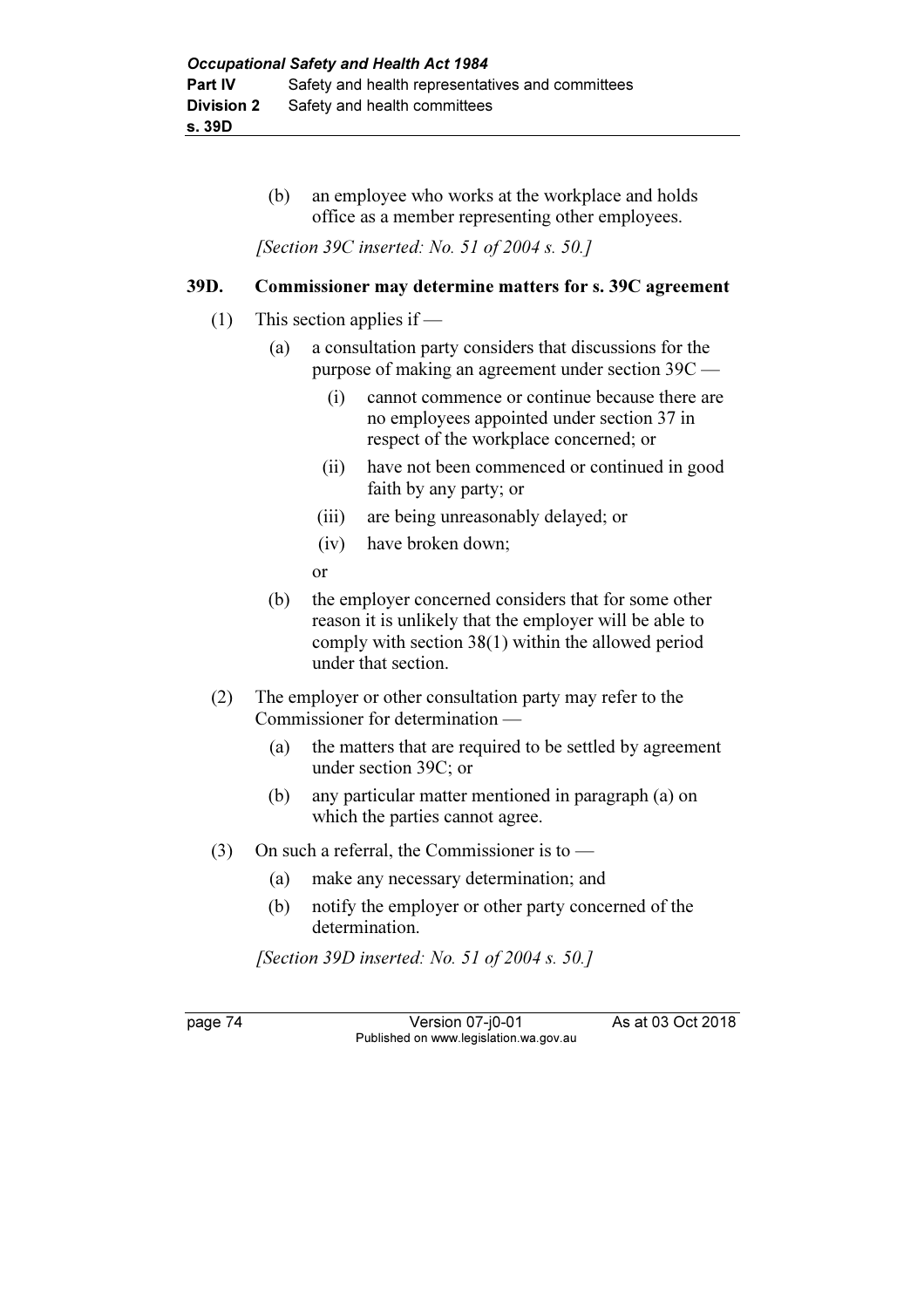### 39E. Functions of committee may cover more than one workplace

- $(1)$  If
	- (a) an employer
		- (i) is under an obligation by operation of section  $38(1)$ ; or
		- (ii) wishes to take action for the purposes of section 39B,

 in respect of more than one workplace of the employer; and

 (b) a safety and health committee has not been established for one or more of those workplaces,

 the parties concerned may agree in writing that one safety and health committee is to be established to exercise functions in relation to each of the workplaces to which paragraph (b) applies.

- (2) For the purposes of subsection (1) the parties concerned are
	- (a) the employer; and
	- (b) any safety and health representative for a workplace to which subsection (1)(b) applies; and
	- (c) the employees appointed under section 37 in respect of that workplace.
- (3) An agreement under subsection (1) may provide
	- (a) for the establishment of a safety and health committee to exercise functions in relation to more than one workplace; and
	- (b) for that committee to have subcommittees for each workplace —
		- (i) to advise the committee on the exercise of its functions in relation to that workplace; and
		- (ii) to exercise some or all of those functions as the delegate of the committee in accordance with the terms of a delegation to it.

As at 03 Oct 2018 Version 07-j0-01 page 75 Published on www.legislation.wa.gov.au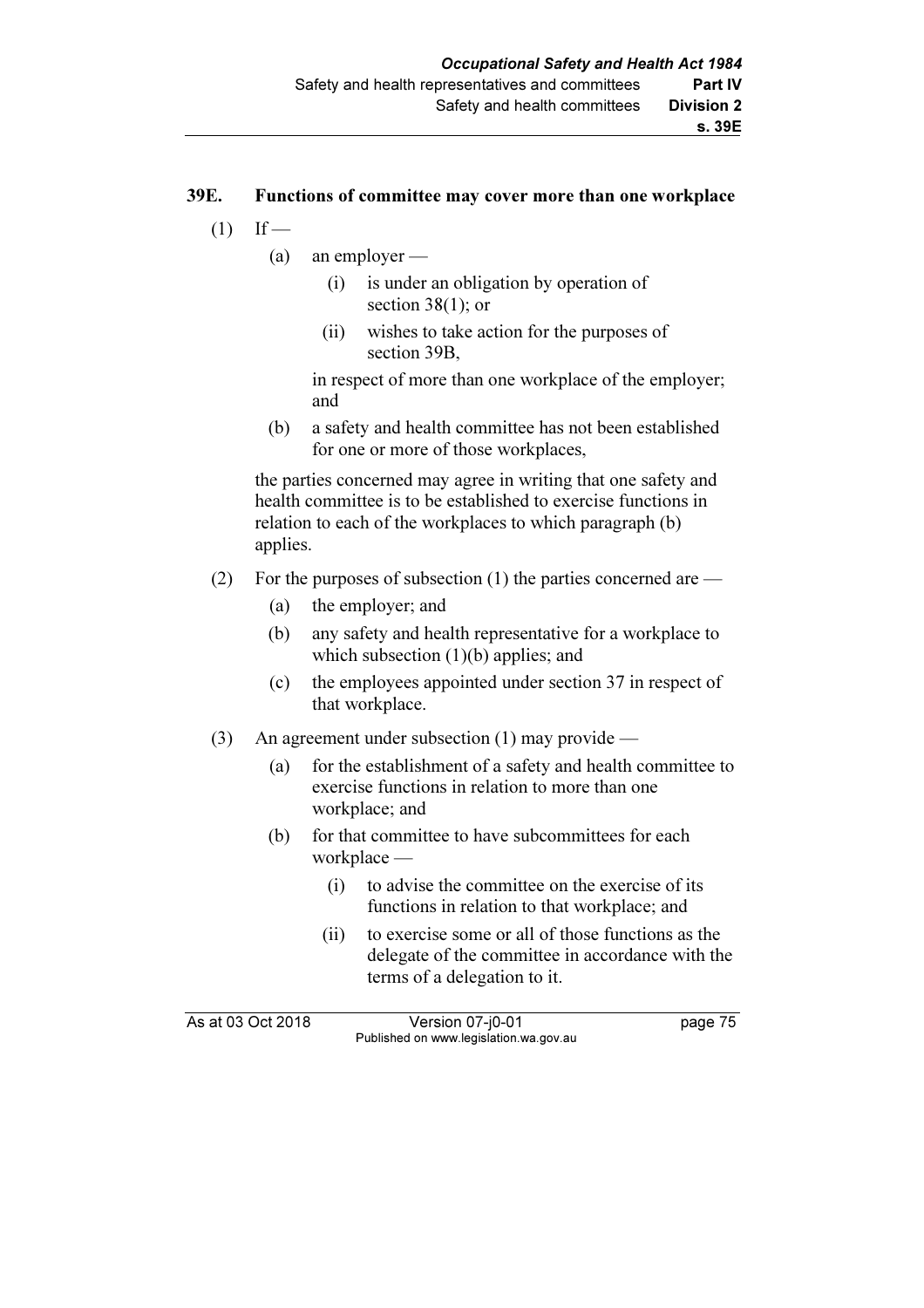(4) The composition of any subcommittee referred to in subsection (3) is to be determined by the parties referred to in subsection (2).

[Section 39E inserted: No. 51 of 2004 s. 50.]

# 39F. Amendment of s. 39C agreement; abolition of committee

# (1) In this section —

relevant parties, in respect of a workplace, means —

- (a) the employer; and
- (b) each member for the time being of the safety and health committee for the workplace.

### $(2)$  Where —

- (a) an agreement has been made under section 39C(2); or
- (b) the matters referred to in section 39C(2) are governed by provisions consisting —
	- (i) wholly of a determination made under section 39D, whether or not it has been varied or confirmed under section 39G; or
	- (ii) partly of an agreement under section 39C(2) and partly of a determination made under section 39D, whether or not it has been varied or confirmed under section 39G,

 the relevant parties may by agreement in writing made between them —

- $\text{(c)}$  vary
	- (i) the agreement or provisions; or
	- (ii) if applicable, the agreement or provisions as previously varied under this subsection;

and

 (d) make any transitional provision that is necessary or expedient in respect of the variation.

page 76 Version 07-j0-01 As at 03 Oct 2018 Published on www.legislation.wa.gov.au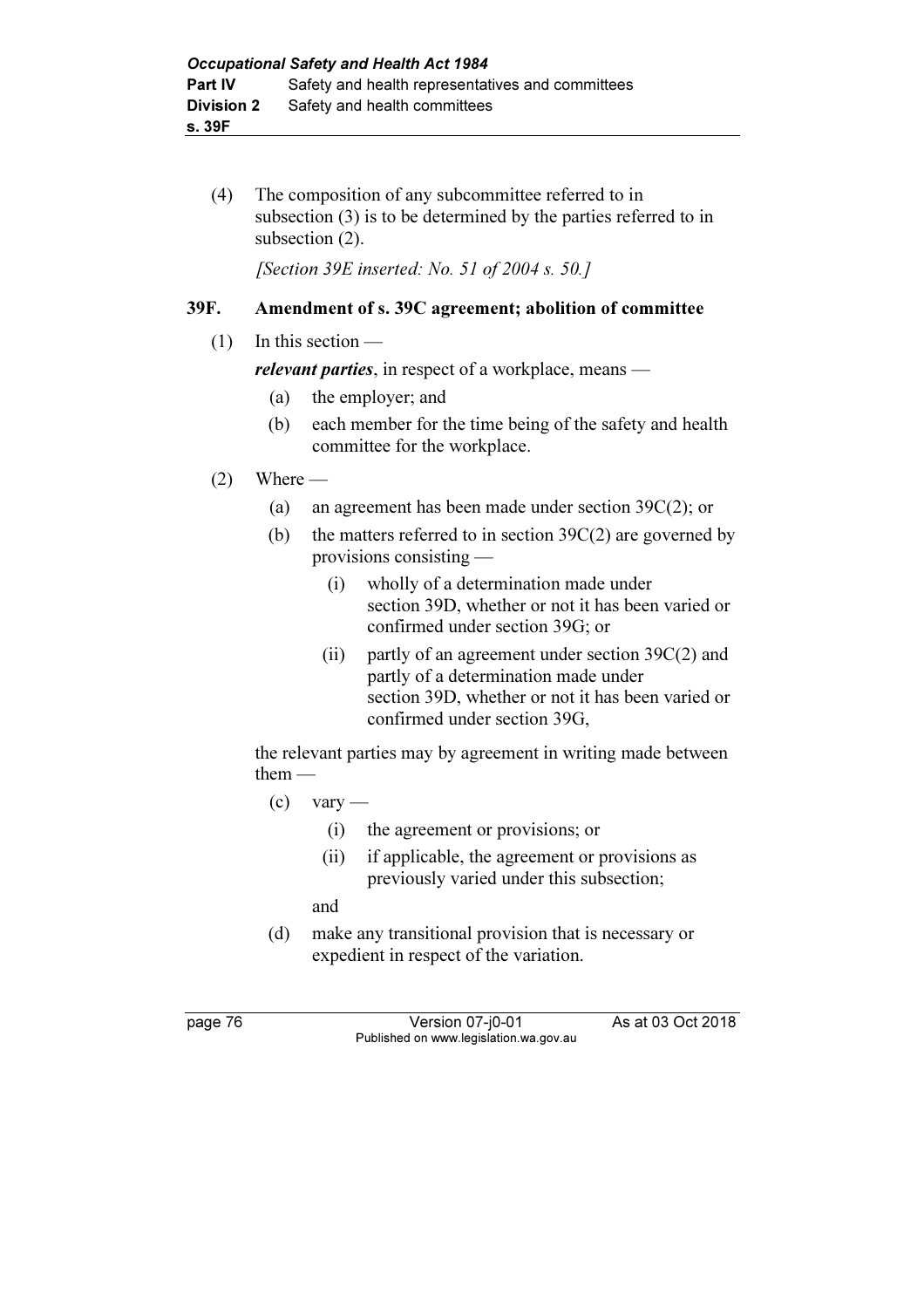- (3) Where a safety and health committee has been established for a workplace, the relevant parties may by agreement in writing —
	- (a) abolish the committee; and
	- (b) make any transitional provision that is necessary or expedient in respect of the abolition.
- (4) If the relevant parties cannot agree on the exercise of a power referred to in subsection (2) or (3), any such party may refer to the Commissioner for determination any question —
	- (a) whether the agreement or provisions concerned should be varied; or
	- (b) as to the manner in which the agreement or provisions should be varied; or
	- (c) whether a safety and health committee should be abolished,

 or as to transitional provisions that should be made in respect of such a matter.

- (5) On such a referral, the Commissioner is to  $-$ 
	- (a) make any necessary determination; and
	- (b) notify the relevant parties of the determination.

[Section 39F inserted: No. 51 of 2004 s. 50.]

### 39G. Review of Commissioner's decisions made under s. 39A, 39D or 39F

- (1) Where the Commissioner has made a decision under section 39A(3) in respect of a workplace —
	- (a) the employer; or
	- (b) a safety and health representative for the workplace; or
	- (c) an employee who works at the workplace,

may refer the decision to the Tribunal for review.

As at 03 Oct 2018 Version 07-j0-01 page 77 Published on www.legislation.wa.gov.au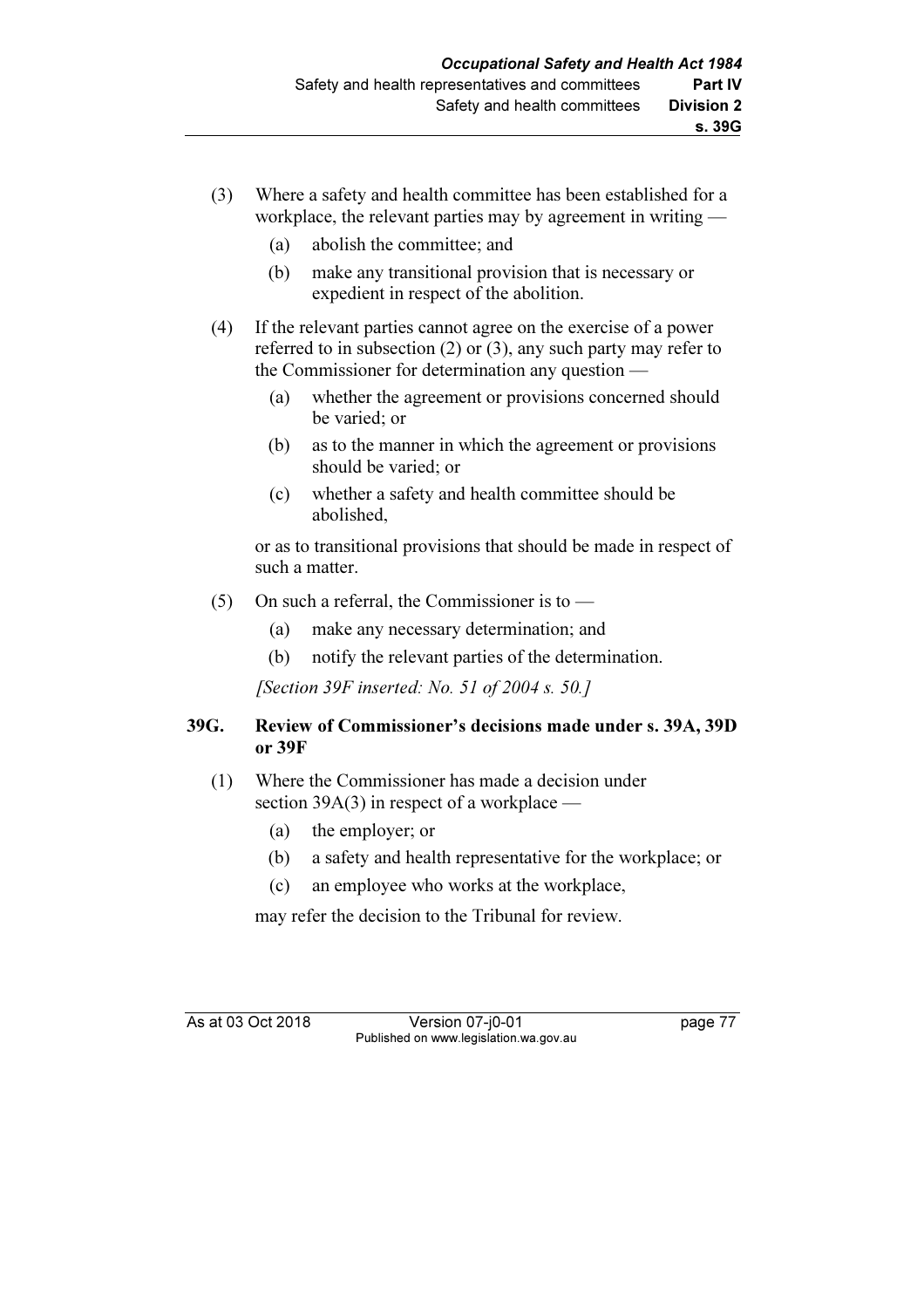- (2) Where the Commissioner has made a determination under section 39D(3) in respect of one or more workplaces —
	- (a) the employer; or
	- (b) any safety and health representative for a workplace concerned; or
	- (c) an employee appointed under section 37 in respect of a workplace concerned,

may refer the determination to the Tribunal for review.

- (3) Where the Commissioner has made a determination under section 39F(5) in respect of —
	- (a) an agreement; or
	- (b) a safety and health committee,

 a relevant party, within the meaning in that section, in relation to the workplace concerned may refer the determination to the Tribunal for review.

 (4) The Tribunal may confirm, vary or revoke a decision or determination of the Commissioner referred to it under this section.

[Section 39G inserted: No. 51 of 2004 s. 50.]

#### 40. Functions of safety and health committees

 $(1)$  In this section —

*workplace*, where an agreement under section 39E applies to the establishment of a safety and health committee, means any workplace in relation to which the committee may exercise functions.

- (2) The functions of a safety and health committee are
	- (a) to facilitate consultation and cooperation between an employer and the employees of the employer in initiating, developing, and implementing measures designed to ensure the safety and health of employees at the workplace; and

page 78 Version 07-j0-01 As at 03 Oct 2018 Published on www.legislation.wa.gov.au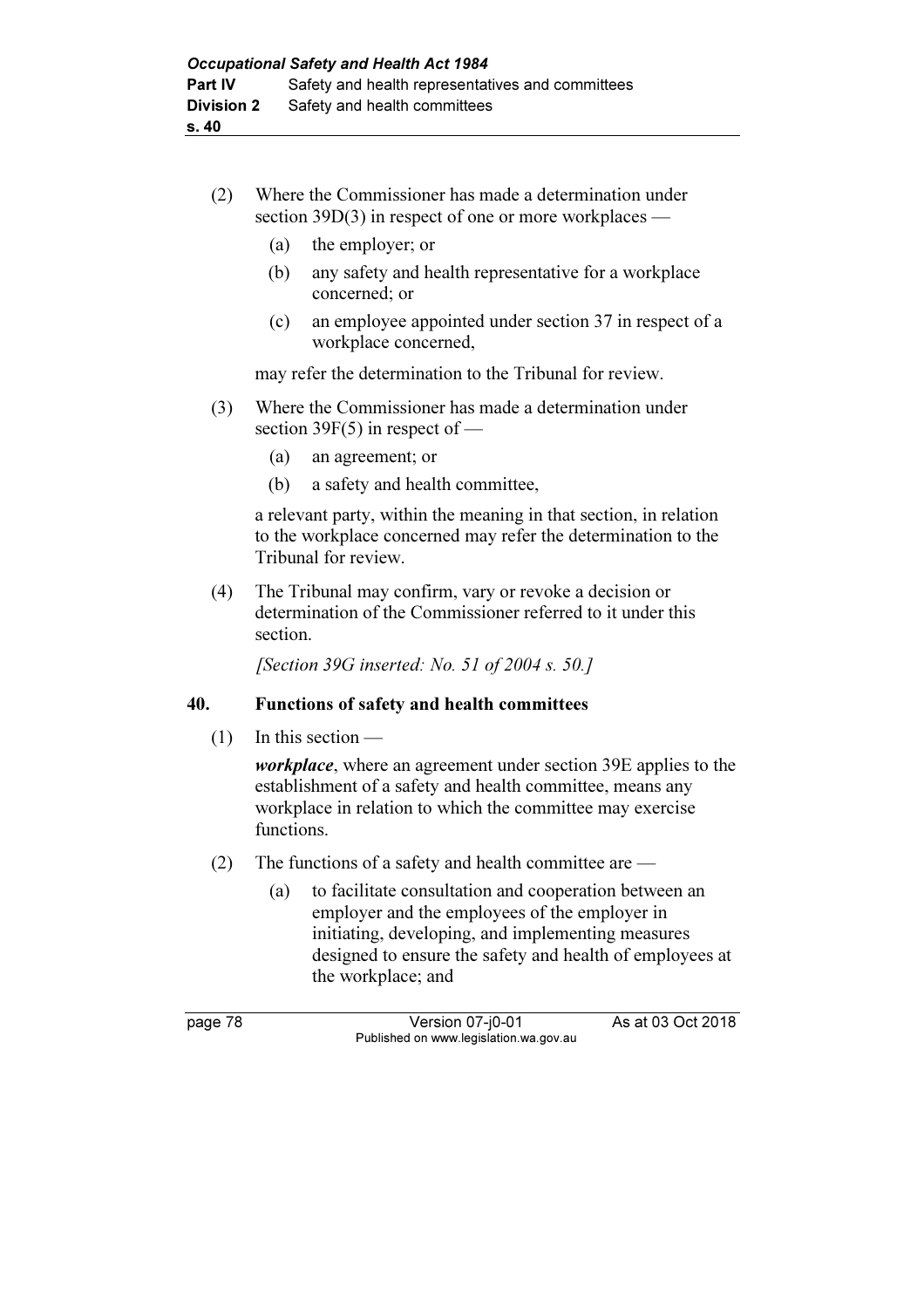- (b) to keep itself informed as to standards relating to safety and health generally recommended or prevailing in workplaces of a comparable nature and to review, and make recommendations to the employer on, rules and procedures at the workplace relating to the safety and health of the employees; and
- (c) to recommend to the employer and employees the establishment, maintenance, and monitoring of programmes, measures and procedures at the workplace relating to the safety and health of the employees; and
- (d) to keep in a readily accessible place and form such information as is provided under this Act by the employer regarding the hazards to persons that arise or may arise at the workplace; and
- (e) to consider, and make such recommendations to the employer as the committee sees fit in respect of, any changes or intended changes to or at the workplace that may reasonably be expected to affect the safety or health of employees at the workplace; and
- (f) to consider such matters as are referred to the committee by a safety and health representative; and
- (g) to perform such other functions as may be prescribed in the regulations or given to the committee, with its consent, by the employer.

[Section 40 inserted: No. 43 of 1987 s. 13; amended: No. 30 of 1995 s. 47; No. 51 of 2004 s. 52 and 90.]

# 41. Procedures

- (1) Subject to the regulations a safety and health committee may determine its own procedures.
- $(2)$  deleted]

 [Section 41 inserted: No. 43 of 1987 s. 13; amended: No. 30 of 1995 s. 47; No. 51 of 2004 s. 53.]

As at 03 Oct 2018 Version 07-j0-01 page 79 Published on www.legislation.wa.gov.au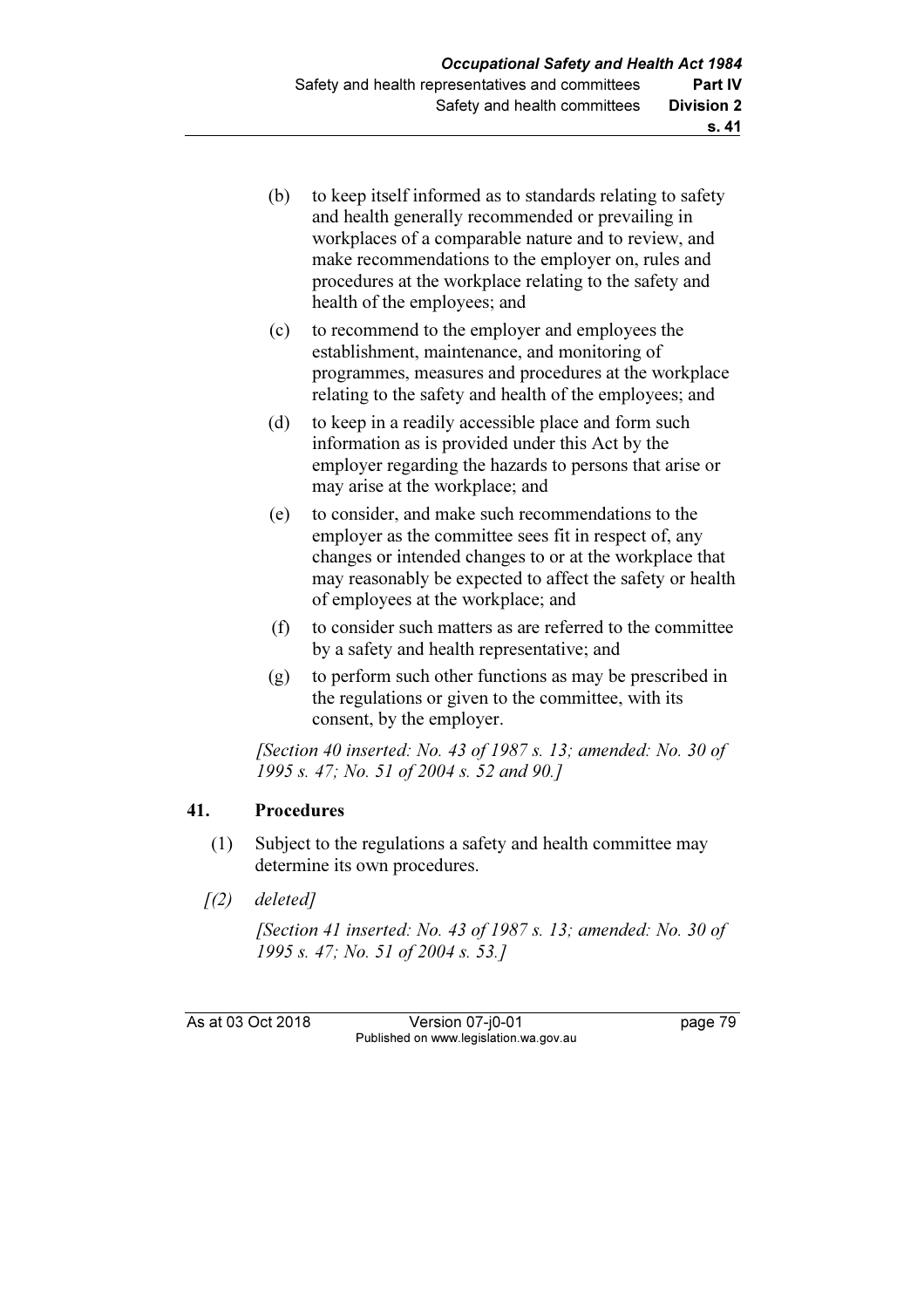s. 41A

# Part V — Inspectors

[Heading inserted: No. 43 of 1987 s. 13.]

# 41A. Terms used

In this Part —

employer and employee include a person taken to be an employer and an employee respectively by operation of section 23D, 23E or 23F.

[Section 41A inserted: No. 51 of 2004 s.  $9.1$ ]

### 42. Appointment of inspectors

 The Commissioner, by instrument in writing, is to appoint such officers of the department as the Commissioner considers necessary to be inspectors for the purposes of this Act.

[Section 42 inserted: No. 51 of 2004 s. 58.]

## 42A. Appointment of restricted inspectors

- (1) The Commissioner may, by instrument in writing, appoint any person employed in the Public Service under Part 3 of the Public Sector Management Act 1994 to be a restricted inspector  $for -$ 
	- (a) the State; or
	- (b) any specified area of the State,

during the period specified in the instrument.

- (2) A person ceases to be a restricted inspector
	- (a) when the period of the person's appointment expires; or
	- (b) if the person's appointment is revoked by the Commissioner.
- (3) A person who ceases to be a restricted inspector must, as soon as practicable, return the certificate provided to the person under

page 80 Version 07-j0-01 As at 03 Oct 2018 Published on www.legislation.wa.gov.au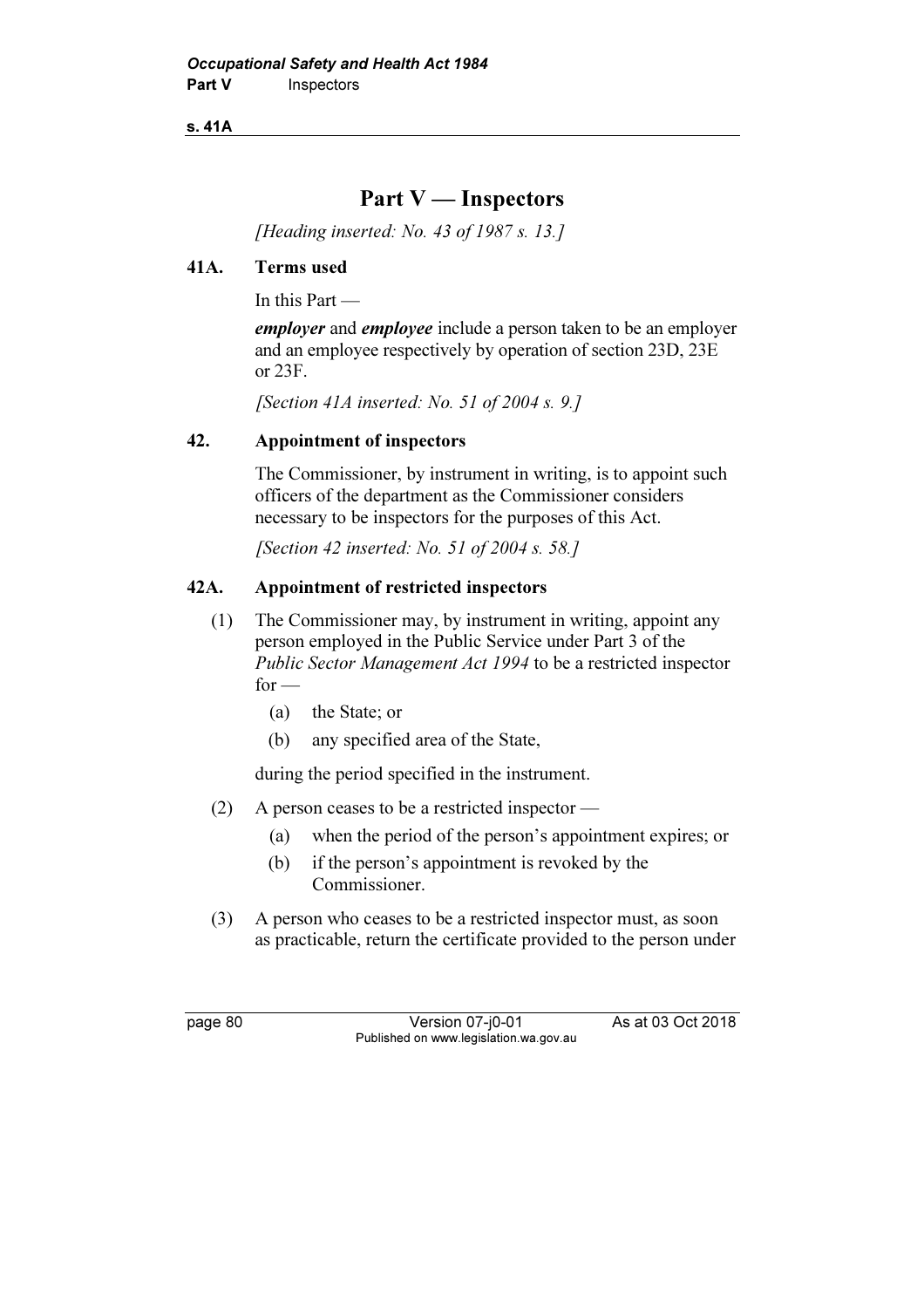s. 42B

section 42C to the Commissioner or to any other person authorised by the Commissioner to receive it. [Section 42A inserted: No. 51 of 2004 s. 58.]

### 42B. Functions of restricted inspector

- (1) A restricted inspector has, in respect of
	- (a) the State; or
	- (b) the area of the State for which the restricted inspector is appointed,

 such of the functions of an inspector under this Act as are specified in the instrument of appointment.

- (2) The performance of a function by a restricted inspector may be made subject to any condition or limitation.
- (3) To the extent provided by the instrument of appointment, and subject to that instrument, a restricted inspector is taken to be an inspector appointed under section 42.

[Section 42B inserted: No. 51 of 2004 s. 58.]

#### 42C. Certificate of appointment

- (1) Every inspector and restricted inspector is to be provided with a certificate of appointment signed by the Commissioner or an officer of the department authorised in that behalf by the Commissioner.
- (2) An inspector or a restricted inspector must produce the certificate to a person if —
	- (a) the inspector has performed, or is about to perform, any functions under this Act in relation to a person; and
	- (b) the person requests that the certificate be produced.
- (3) A certificate purporting to have been provided under subsection (1) is, without proof of the signature of the person

As at 03 Oct 2018 Version 07-j0-01 page 81 Published on www.legislation.wa.gov.au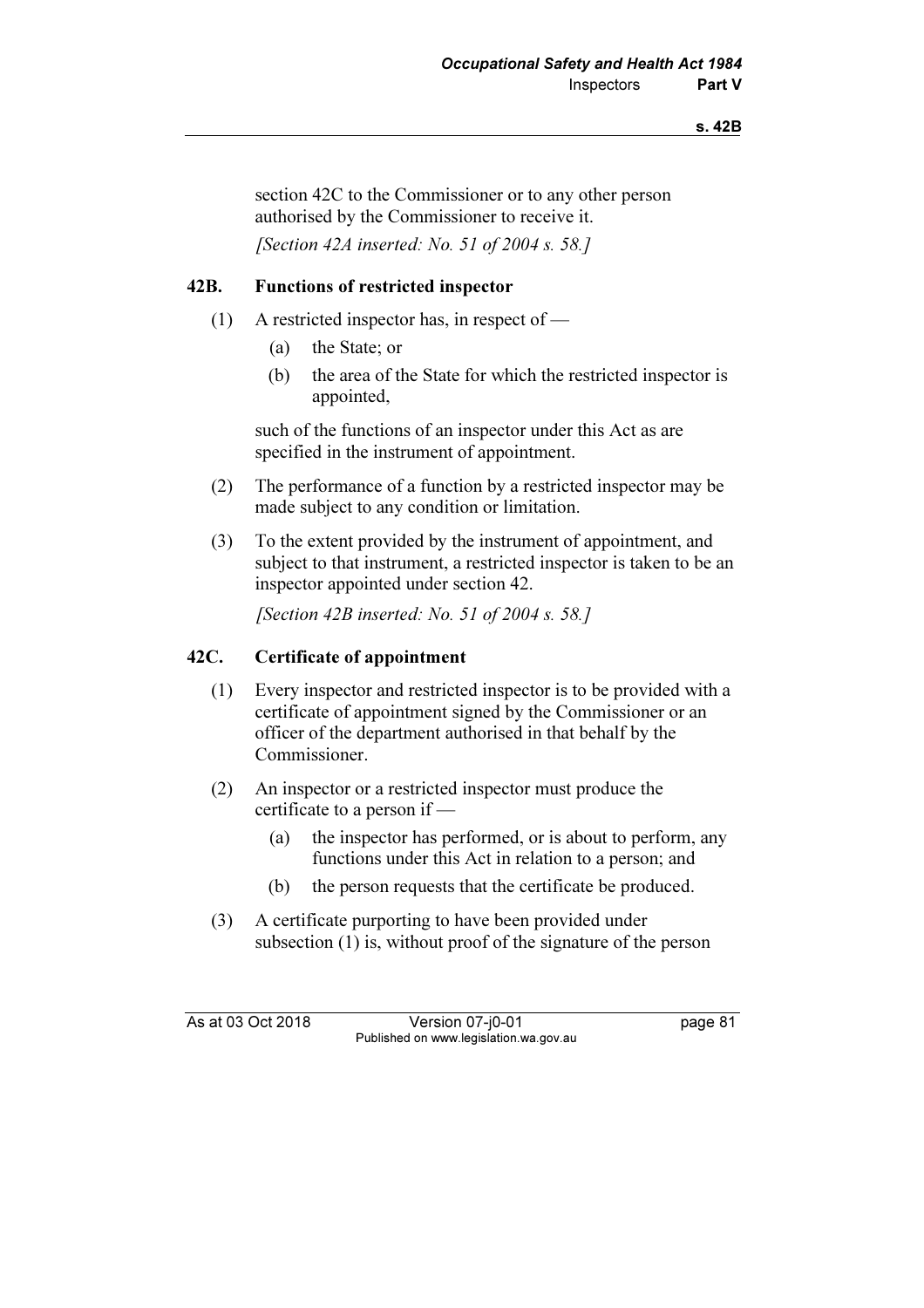#### s. 43

purporting to have signed it or of the person's authority to have signed it, evidence in a court —

- (a) of the appointment to which the certificate purports to relate; and
- (b) of any other matter specified in the certificate.

[Section 42C inserted: No. 51 of 2004 s. 58.]

# 43. Powers of inspectors

- (1) An inspector may, for the purposes of this Act
	- (a) at all reasonable times of the day or night, enter, inspect and examine any workplace;
	- (b) enter any workplace at any other time that the performance of his or her functions under this Act requires such entry;
	- (c) when entering any workplace, take with him or her such equipment and materials as he or she considers appropriate;
	- (d) conduct such examination and inquiry as he or she considers necessary to ascertain whether there has been compliance with this Act;
	- (e) examine any plant, substance or other thing whatsoever at the workplace;
	- (ea) provide information to any person for the purpose of facilitating compliance with this Act;
		- (f) take and remove samples of any substance or thing, without paying for it;
	- (g) take possession of any plant or thing for further examination or testing or for use as evidence;
	- (h) take photographs and measurements, and make sketches and recordings;
	- (i) require the production of, examine, and take copies or extracts of, any document;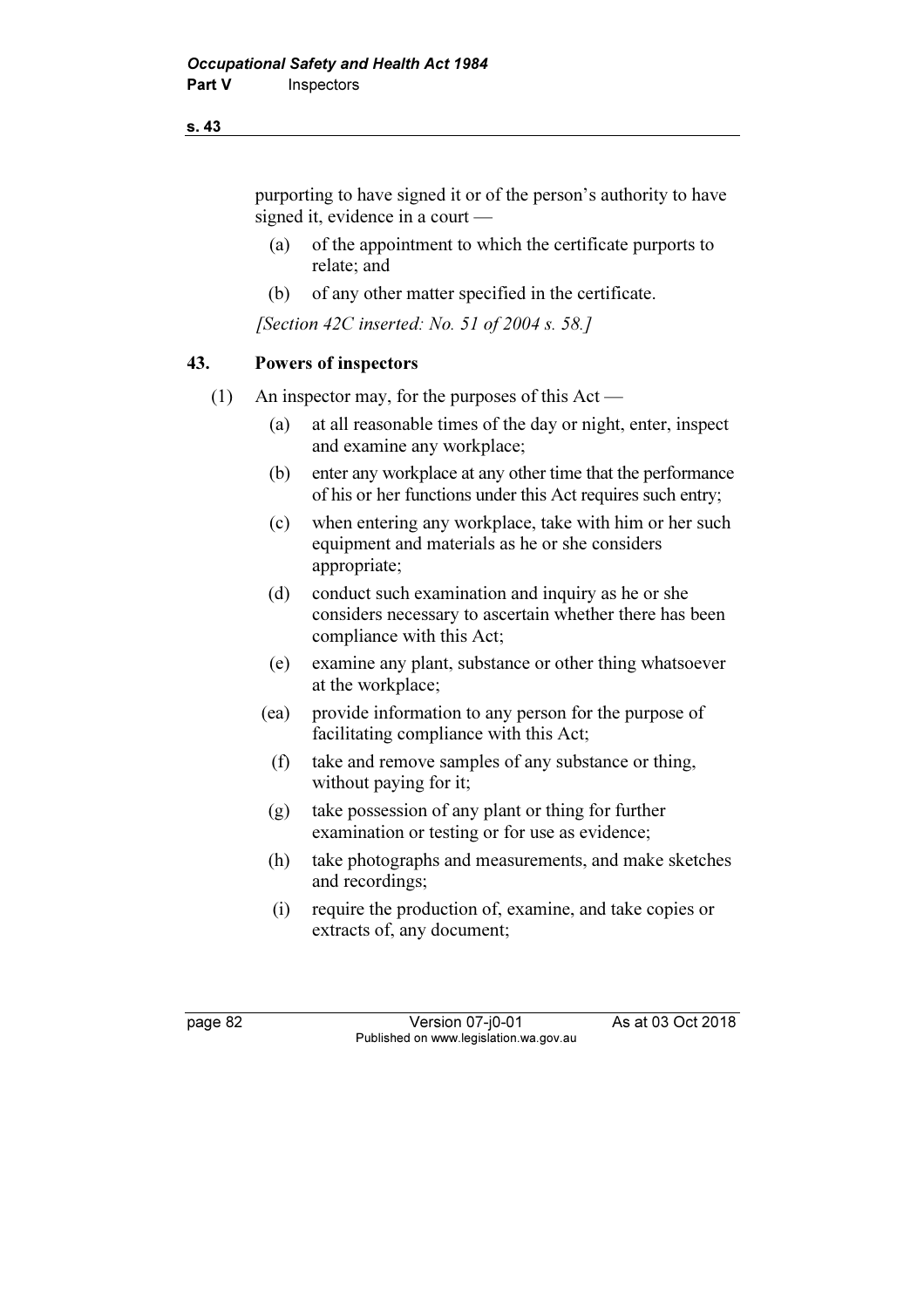- (j) require that the workplace, or any part of it, be left undisturbed for as long as is specified in the requirement;
- (k) in accordance with subsections (1b) and (1c), interview any person who the inspector has reasonable grounds to believe —
	- (i) is, or was at any time during the preceding 3 years —
		- (I) an employee working at a workplace; or
		- (II) an employee occupying residential premises mentioned in section 23G(2),

in relation to which the inspector is inquiring; or

- (ii) was at such a workplace or such residential premises at a time that is relevant to a matter about which the inspector is inquiring; or
- (iii) may otherwise be able to provide information relevant to a matter about which the inspector is inquiring;
- (l) require any person whom the inspector interviews under paragraph (k) to answer any questions put to him or her and, if the inspector considers it appropriate, to verify any such answer by statutory declaration;
- (m) require any person to state his or her name and address;
- (n) require the employer or any person who works at a workplace to render such assistance to the inspector as the inspector considers necessary for the performance of his or her functions under this Act;
- (o) exercise such other powers as may be conferred on him or her by the regulations or as may be necessary for the performance of his or her functions under this Act.
- $(1a)$  In subsection  $(1)$  —

*workplace* includes residential premises that an employer is or was under a duty to maintain by virtue of section 23G(2).

As at 03 Oct 2018 Version 07-j0-01 page 83 Published on www.legislation.wa.gov.au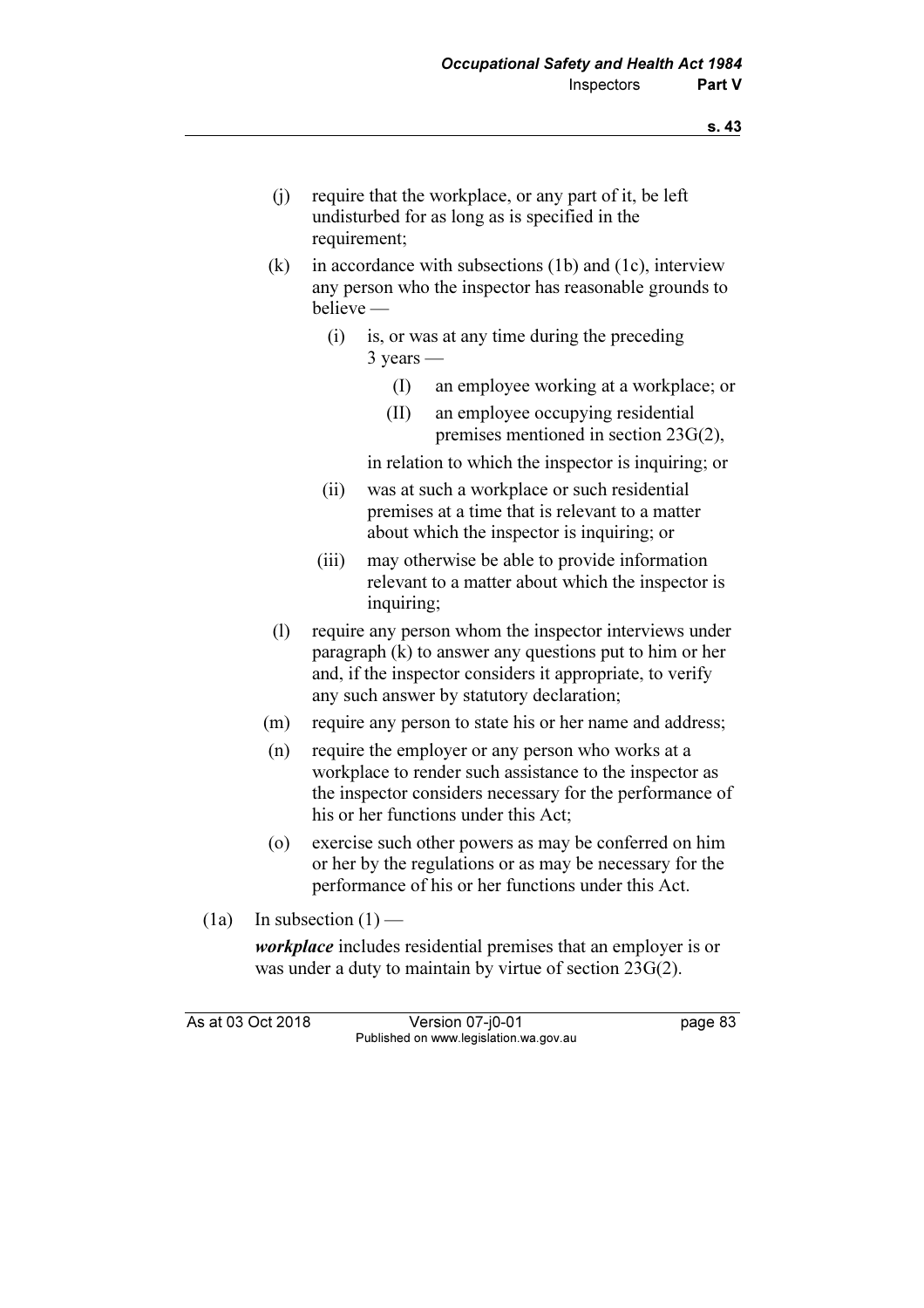- (1b) An interview referred to in subsection  $(1)(k)$  is to be conducted in private if —
	- (a) the inspector considers that to be appropriate; or
	- (b) the person to be interviewed so requests,

 but this subsection does not limit the operation of subsection (2) or section 44.

- (1c) Subsection (1b) may be invoked during an interview by
	- (a) the inspector; or
	- (b) the person being interviewed,

 in which case that subsection applies to the remainder of the interview.

- (2) In exercising any of his or her powers under this Act an inspector may be accompanied by any other person whose assistance the inspector considers necessary, and that person may do such things as are necessary to assist the inspector in the performance of his or her functions, and any thing so done shall be deemed to have been done by the inspector.
- (3) In carrying out the functions of an inspector under this Act, an inspector shall act in such a manner as to avoid unduly or unreasonably interfering with any work or work process or affecting adversely a covert operation within the meaning of section  $4A(1)$ .

[Section 43 inserted: No. 43 of 1987 s. 13; amended: No. 30 of 1995 s. 32; No. 54 of 2002 s. 7; No. 51 of 2004 s. 10, 59, 91, 102; No. 36 of 2009 s. 10.]

# 44. Interpreters

 Where an inspector considers it necessary for the effective performance of his or her functions under this Act he or she may be accompanied by an interpreter, and any inquiry or requirement made to any person by an interpreter on behalf of an inspector shall be deemed to have been made by the inspector

page 84 Version 07-j0-01 As at 03 Oct 2018 Published on www.legislation.wa.gov.au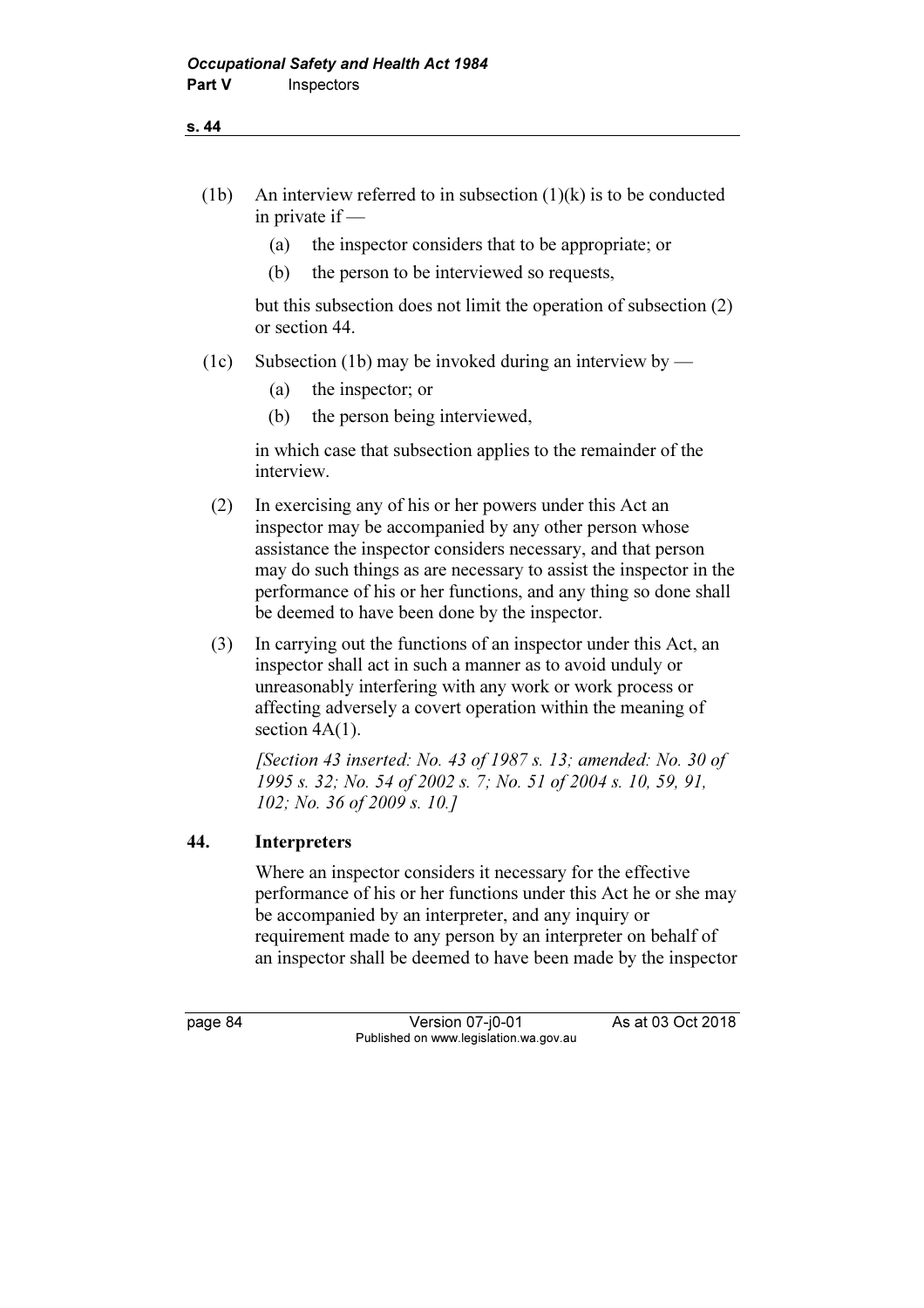and any answer given to the interpreter shall be deemed to have been given to the inspector.

[Section 44 inserted: No. 43 of 1987 s. 13; amended: No. 51 of 2004 s. 102(1) and (2).]

# 45. Notification by inspector

(1) In this section —

relevant —

- (a) in relation to an employer, means an employer whose employees —
	- (i) carry out, in a workplace, work of a kind; or
	- (ii) carry out work, or are likely to be, in an area of a workplace,

 that is relevant to any purpose for which an inspector has entered the workplace; and

- (b) in relation to  $-$ 
	- (i) a safety and health representative; or
	- (ii) a safety and health committee,

 means a representative or committee that has functions that are relevant to any purpose referred to in paragraph (a).

- (2) On entering a workplace an inspector shall, as soon as is practicable, take all reasonable steps to notify any relevant employer of the inspector's presence.
- (2a) An employer, upon being notified of the presence of an inspector at a workplace shall, as soon as is practicable, notify any relevant safety and health representative of the presence.
- (3) Upon completing an inspection of a workplace, an inspector shall notify any relevant employer and any relevant safety and health representative or safety and health committee of any action he or she has taken and any further action he or she

As at 03 Oct 2018 Version 07-j0-01 page 85 Published on www.legislation.wa.gov.au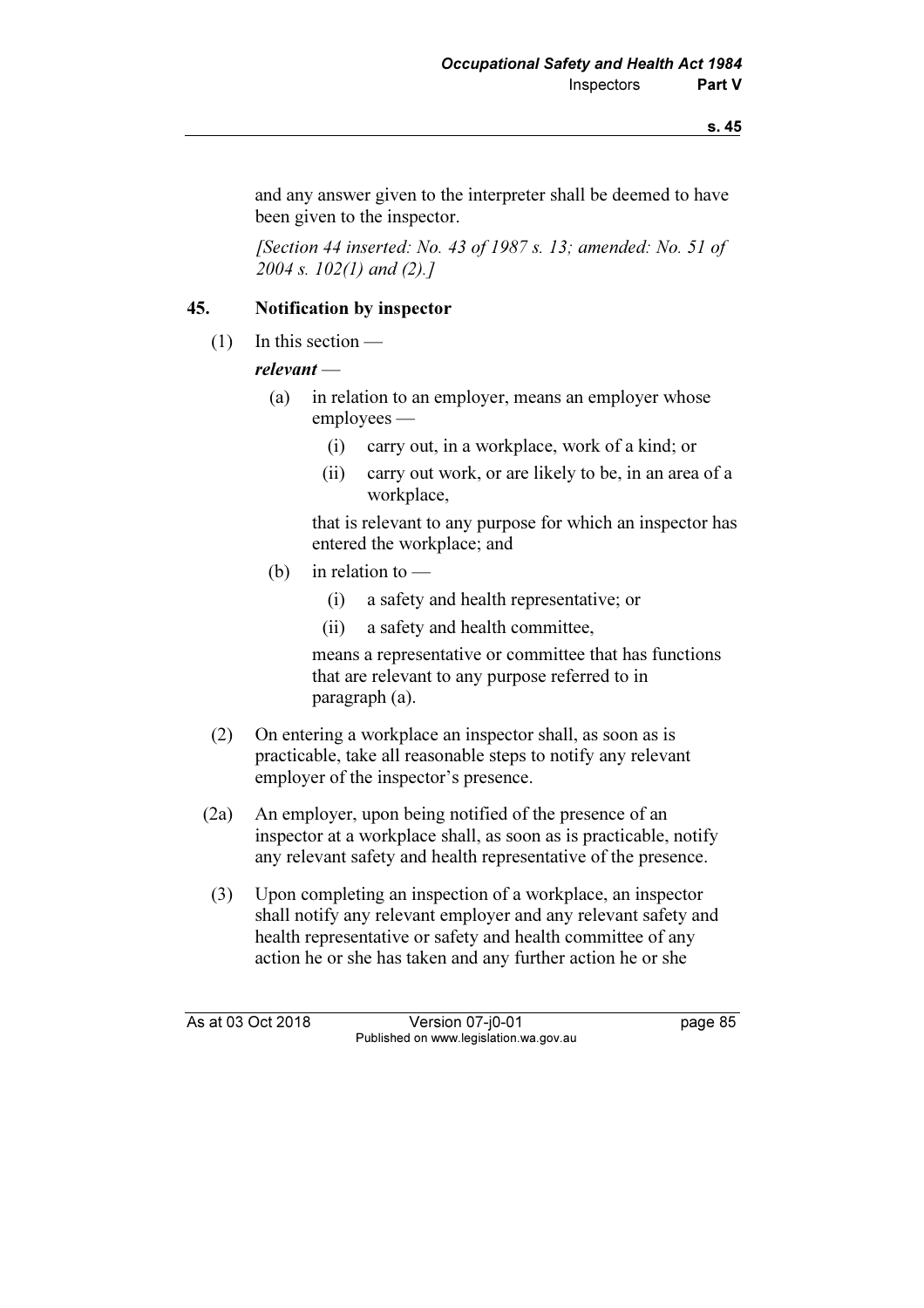#### s. 46

requires to be taken under this Act in relation to the workplace as a result of the inspection.

- (4) Where an inspector takes any photograph or makes any sketch or recording of, or in respect of, a workplace he or she shall forthwith notify any relevant employer and any relevant safety and health representative of —
	- (a) the fact that he or she has taken the photograph or made the sketch or recording, as the case may be; and
	- (b) the time and place at which the photograph, sketch or recording may be inspected.
- (5) If an employer contravenes subsection (2a), the employer commits an offence.

[Section 45 inserted: No. 43 of 1987 s. 13; amended: No. 30 of 1995 s. 47; No. 51 of 2004 s. 60, 92 and 102(1).]

#### 46. Samples

- (1) Where an inspector takes a sample under this Act in relation to a workplace, if practicable he or she shall divide the sample into 3 parts and deliver one part to the employer, use one part for such analysis, if any, as he or she considers necessary, and retain one part for future comparison.
- (2) Subject to subsection (3), where an analysis is carried out of a sample taken under this Act in relation to a workplace, the inspector taking the sample shall forthwith notify the employer and any safety and health representative concerned of the results of the analysis.
- (3) Subsection (2) does not apply in respect of the results of the analysis of a personal biological sample provided by an employee unless —
	- (a) the employee has authorised the inspector to notify the person concerned; or

page 86 Version 07-j0-01 As at 03 Oct 2018 Published on www.legislation.wa.gov.au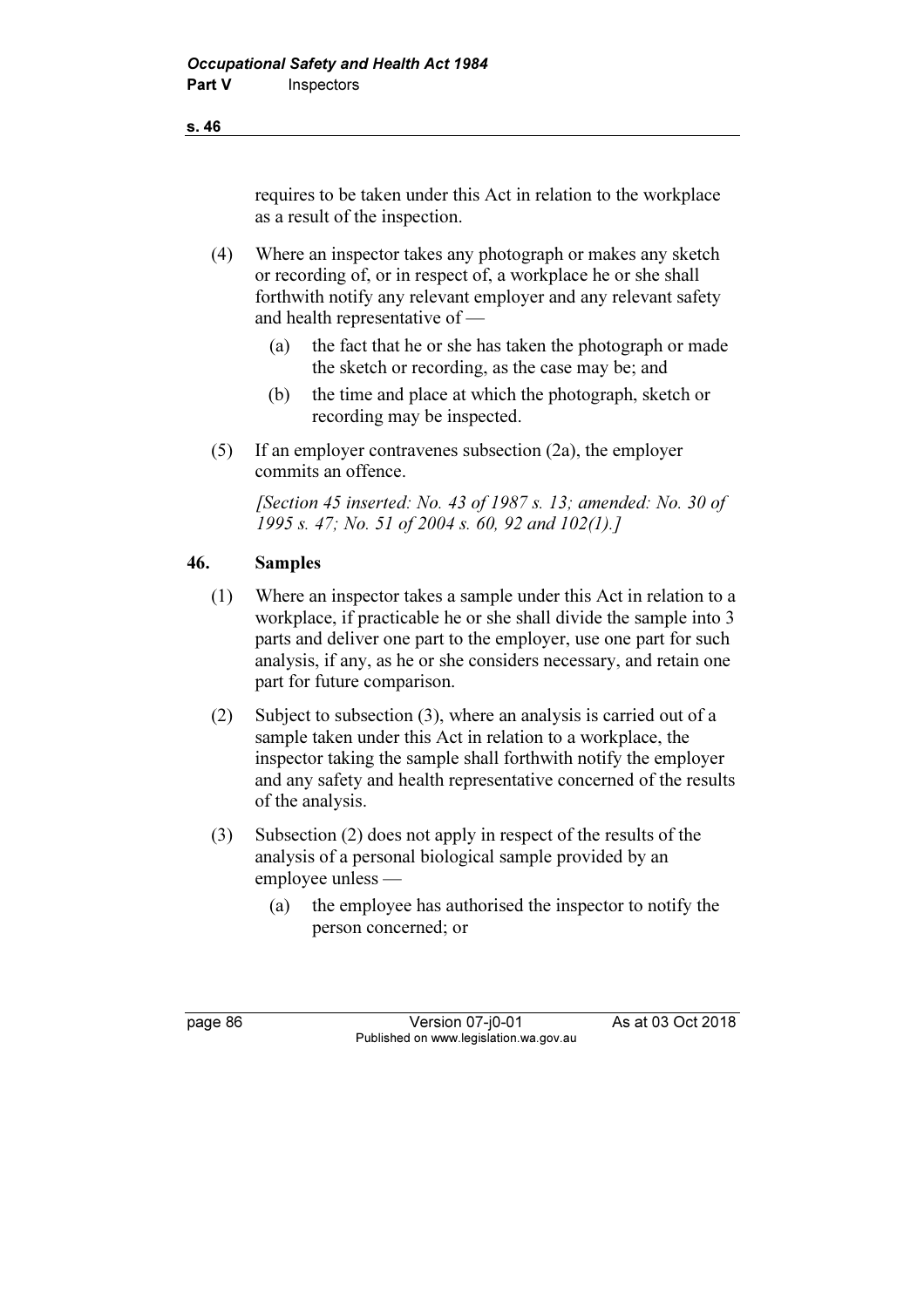(b) the results are in a form that could not reasonably be expected to lead to the identification of any person to whom they relate.

[Section 46 inserted: No. 43 of 1987 s. 13; amended: No. 30 of 1995 s. 33 and 47; No. 51 of 2004 s. 102(1).]

#### 47. Offences

 $(1)$  If a person —

- (a) impersonates an inspector or forges any document purporting to be a certificate of the appointment of any person as an inspector;
- (b) obstructs or interferes with an inspector in the performance of his or her functions under this Act, or any interpreter or other person assisting an inspector in the performance of his or her functions under this Act;
- (ba) uses any threat or any abusive or insulting language to an inspector lawfully acting in the performance of a function conferred on an inspector under this Act, or any interpreter or other person assisting an inspector in the performance of that function;
	- (c) contravenes any requirement of an inspector made under this Act;
	- (d) provides to an inspector an answer or information that is false or misleading in any material particular;
	- (e) directly or indirectly prevents another person from complying with a requirement under this Act,

the person commits an offence.

- (2) A person is not excused from complying with a requirement under this Act to —
	- (a) answer a question; or
	- (b) provide information; or
	- (c) produce a document,

 on the ground that to do so might tend to incriminate the person or make the person liable to a penalty.

As at 03 Oct 2018 Version 07-i0-01 page 87 Published on www.legislation.wa.gov.au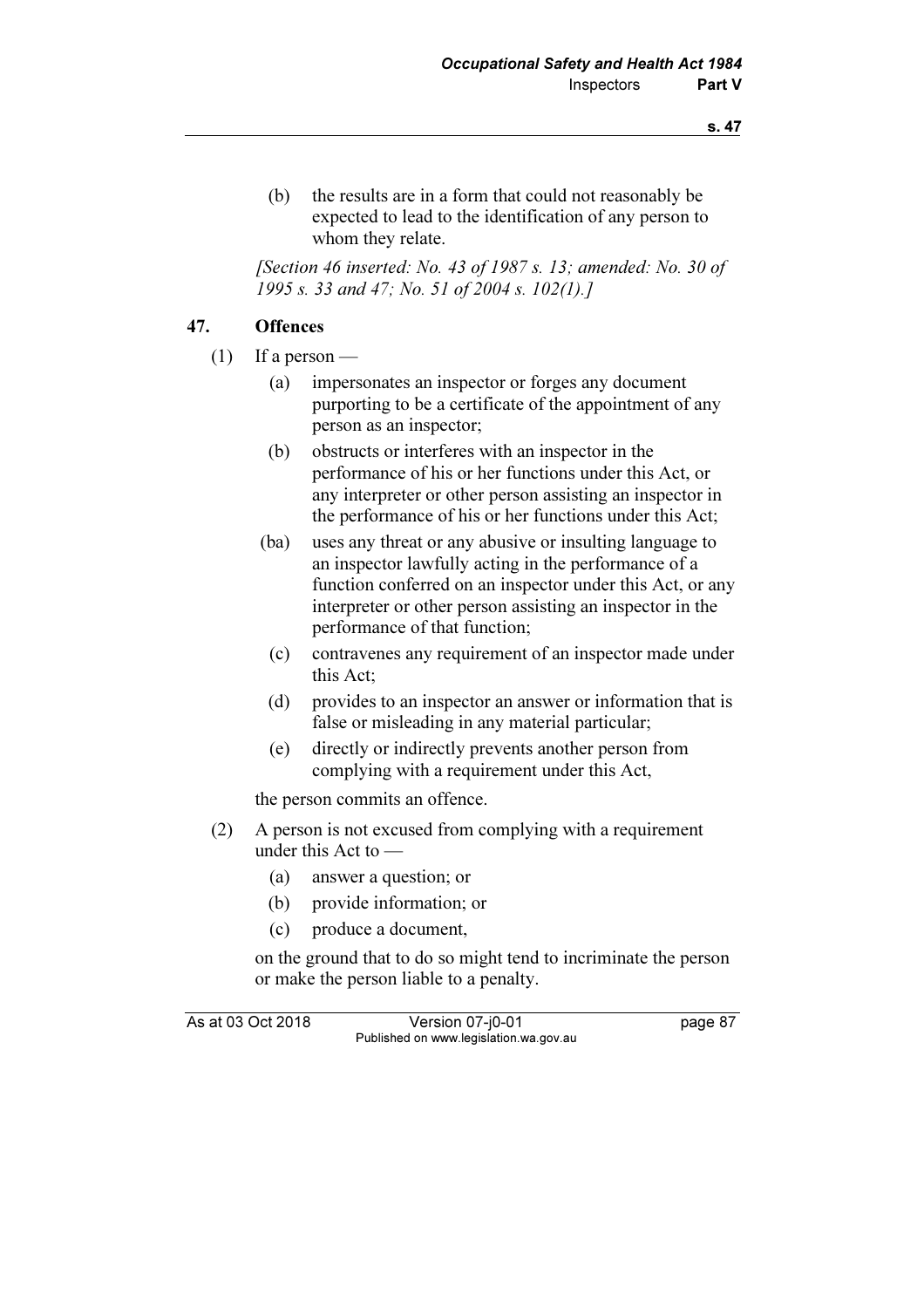- (a) an answer given or information provided by a person when so required; or
- (b) the fact that a document produced by the person to comply with the requirement was produced,

 is not admissible in evidence against the person in any civil or criminal proceedings other than proceedings for perjury or for an offence under this Act arising out of the false or misleading nature of the answer, information or document.

# (4) Subsection (3) does not apply —

 $(a)$  to —

- (i) information in a document produced in compliance with a requirement under section  $43(1)(i)$ ; or
- (ii) the fact that such a document was produced;
- or
- (b) to
	- (i) an answer given or information provided; or
	- (ii) the fact that a document was produced,

by or on behalf of a body corporate.

[Section 47 inserted: No. 43 of 1987 s. 13; amended: No. 30 of 1995 s. 34; No. 51 of 2004 s. 61, 93 and 102(2).]

page 88 Version 07-j0-01 As at 03 Oct 2018 Published on www.legislation.wa.gov.au

s. 47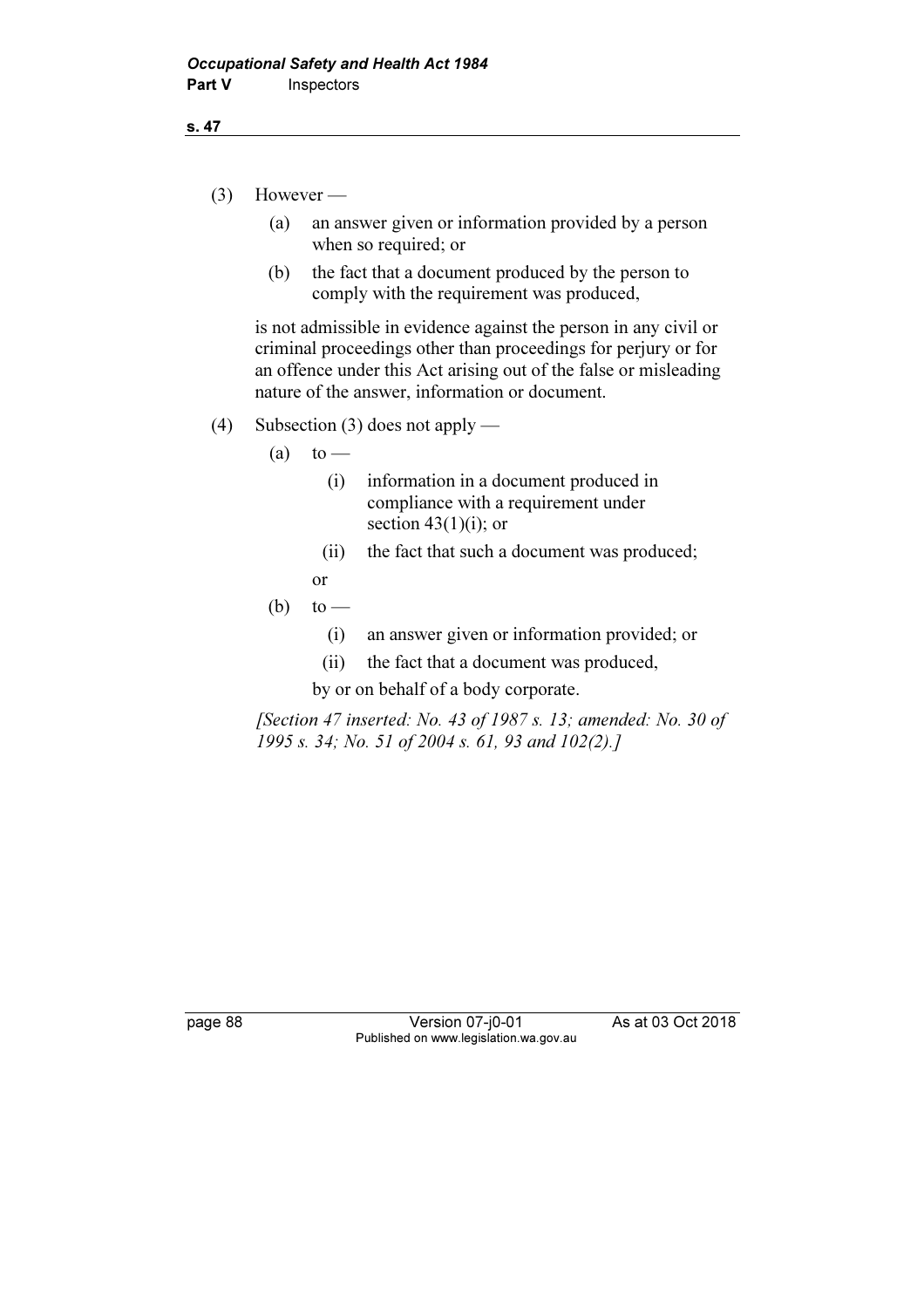# Part VI — Improvement and prohibition notices

[Heading inserted: No. 43 of 1987 s. 13.]

# Division 1 — Issue of notices by inspector

[Heading inserted: No. 51 of 2004 s. 54.]

#### 47A. Terms used

In this Part —

employer and employee include a person taken to be an employer and an employee respectively by operation of section 23D, 23E or 23F.

[Section 47A inserted: No. 51 of 2004 s. 11.]

### 48. Improvement notices, issue and effect of

- (1) Where an inspector is of the opinion that any person
	- (a) is contravening any provision of this Act; or
	- (b) has contravened a provision of this Act in circumstances that make it likely that the contravention will continue or be repeated,

 the inspector may issue to the person an improvement notice requiring the person to remedy the contravention or likely contravention or the matters or activities occasioning the contravention or likely contravention.

- (2) An improvement notice shall
	- (a) state that the inspector is of the opinion that the person —
		- (i) is contravening a provision of this Act; or
		- (ii) has contravened a provision of this Act in circumstances that make it likely that the contravention will continue or be repeated;

and

(b) state reasonable grounds for forming that opinion; and

As at 03 Oct 2018 Version 07-i0-01 page 89 Published on www.legislation.wa.gov.au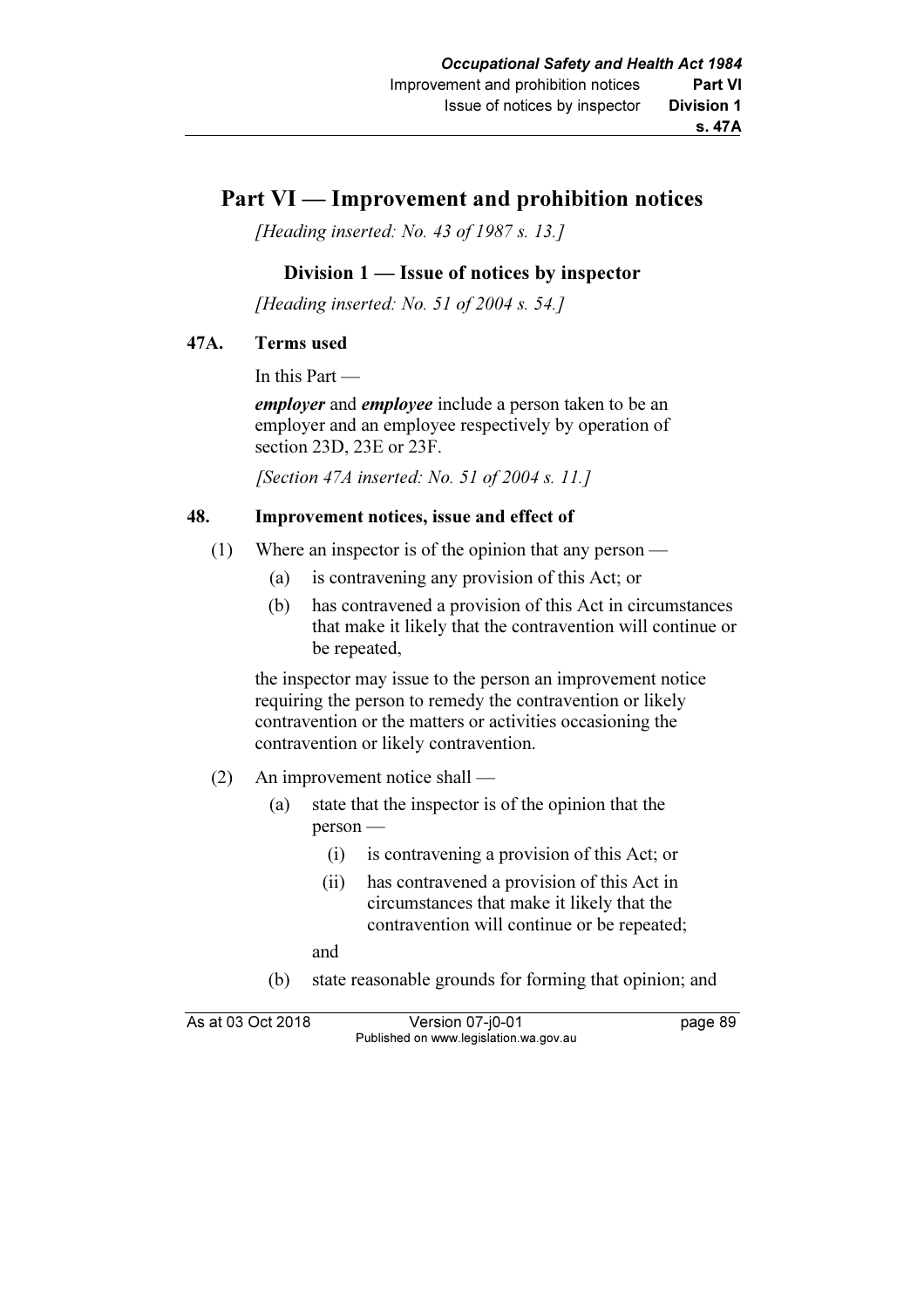- (c) specify the provision of this Act in respect of which that opinion is held; and
- (d) specify the time before which the person is required, to remedy the contravention or likely contravention or the matters or activities occasioning the contravention or likely contravention; and
- (e) contain a brief summary of how the right to have the notice reviewed, given by sections 51 and 51A, may be exercised.
- (3) A person, other than the employer, issued with an improvement notice shall forthwith give the notice, or a copy of it, to the employer, and where —
	- (a) under subsection (1), an improvement notice is issued to an employer; or
	- (b) under this subsection an improvement notice, or a copy thereof, is given to an employer,

 the employer shall cause the notice, or a copy of it, to be displayed in a prominent place at or near any workplace affected by the notice.

- (3a) A person shall not remove an improvement notice displayed under subsection (3) before the requirements of that improvement notice have been satisfied.
- (3b) Subsection (3a) does not apply in respect of an improvement notice that is suspended under section 51 or 51A or that has ceased to have effect.
- (3c) If an improvement notice is issued
	- (a) to a self-employed person in respect of a contravention of section 21; or
	- (b) to a body corporate to which section 21B applies in respect of a contravention of that section,

 the person or body shall comply with subsection (3) and (3d) as if the person or body were an employer.

page 90 **Version 07-j0-01** As at 03 Oct 2018 Published on www.legislation.wa.gov.au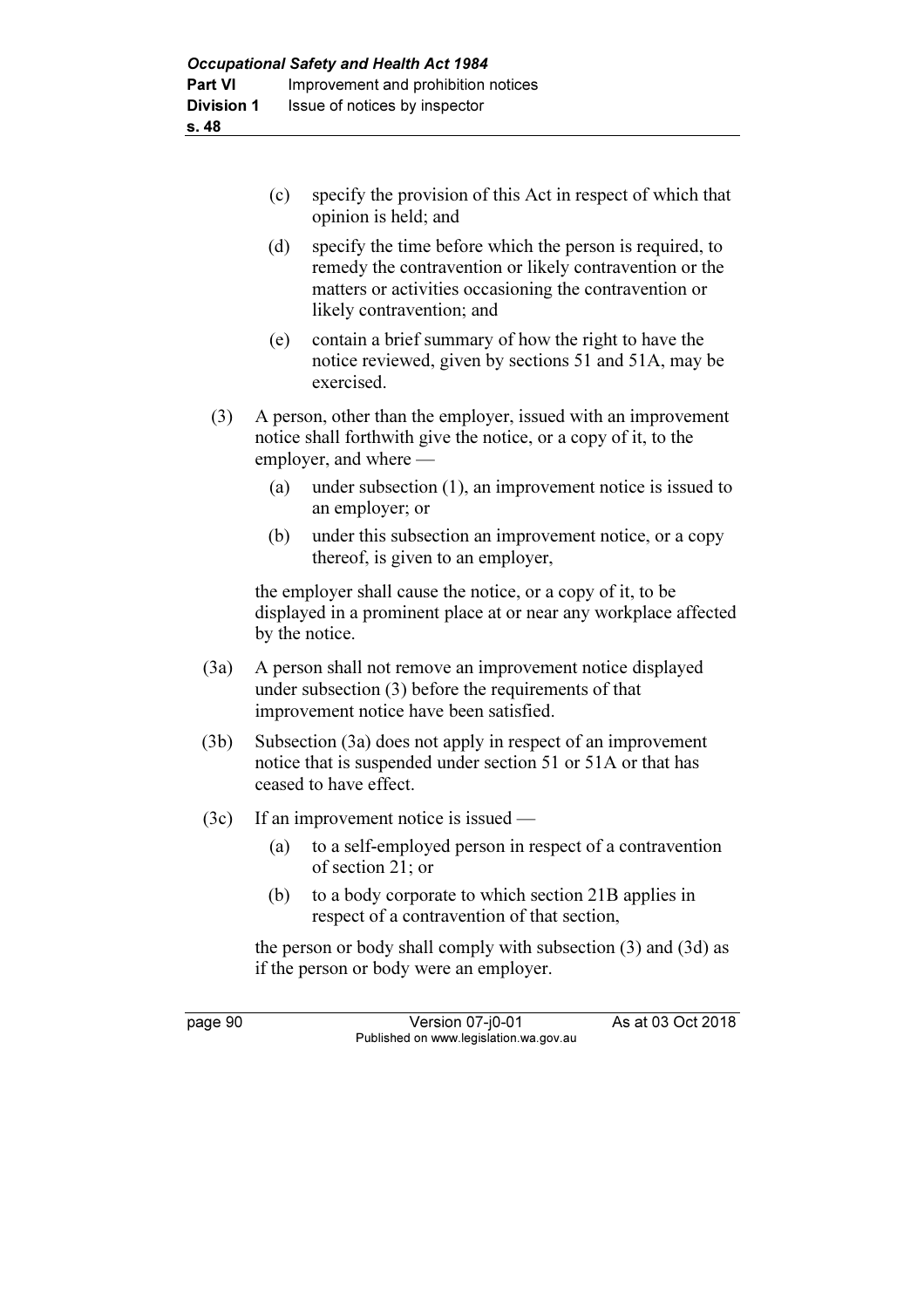- (3d) If an improvement notice is modified by the Commissioner under section 51(5)(b), the employer shall cause a copy of the Commissioner's decision to be displayed with the improvement notice, or a copy of it, as required by subsection (3).
- (4) Subject to sections 51 and 51A, if a person
	- (a) is issued with an improvement notice; and
	- (b) does not comply with the notice within the time specified in it,

the person commits an offence.

- (5) A person issued with an improvement notice commits an offence if the Commissioner is not notified forthwith upon the requirements of the improvement notice being satisfied.
- (6) If a person contravenes subsection  $(3)$ ,  $(3a)$ ,  $(3c)$  or  $(3d)$ , the person commits an offence.

 [Section 48 inserted: No. 43 of 1987 s. 13; amended: No. 30 of 1995 s. 35; No. 51 of 2004 s. 94 and 107.]

#### 49. Prohibition notices, issue and effect of

- (1) Where an inspector is of the opinion that an activity is occurring or may occur at a workplace which activity involves or will involve a risk of imminent and serious injury to, or imminent and serious harm to the health of, any person, the inspector may issue to a person that is or will be carrying on the activity, or a person that has or may be reasonably presumed to have control over the activity, a prohibition notice prohibiting the carrying on of the activity until an inspector is satisfied that the matters which give or will give rise to the risk are remedied.
- (2) An inspector who issues a prohibition notice, other than in respect of an activity as defined in subsection (7), shall remain at the workplace until the employer has been advised of the notice and, where the notice is in respect of an activity that is occurring, the prohibited activity has ceased.

As at 03 Oct 2018 Version 07-j0-01 page 91 Published on www.legislation.wa.gov.au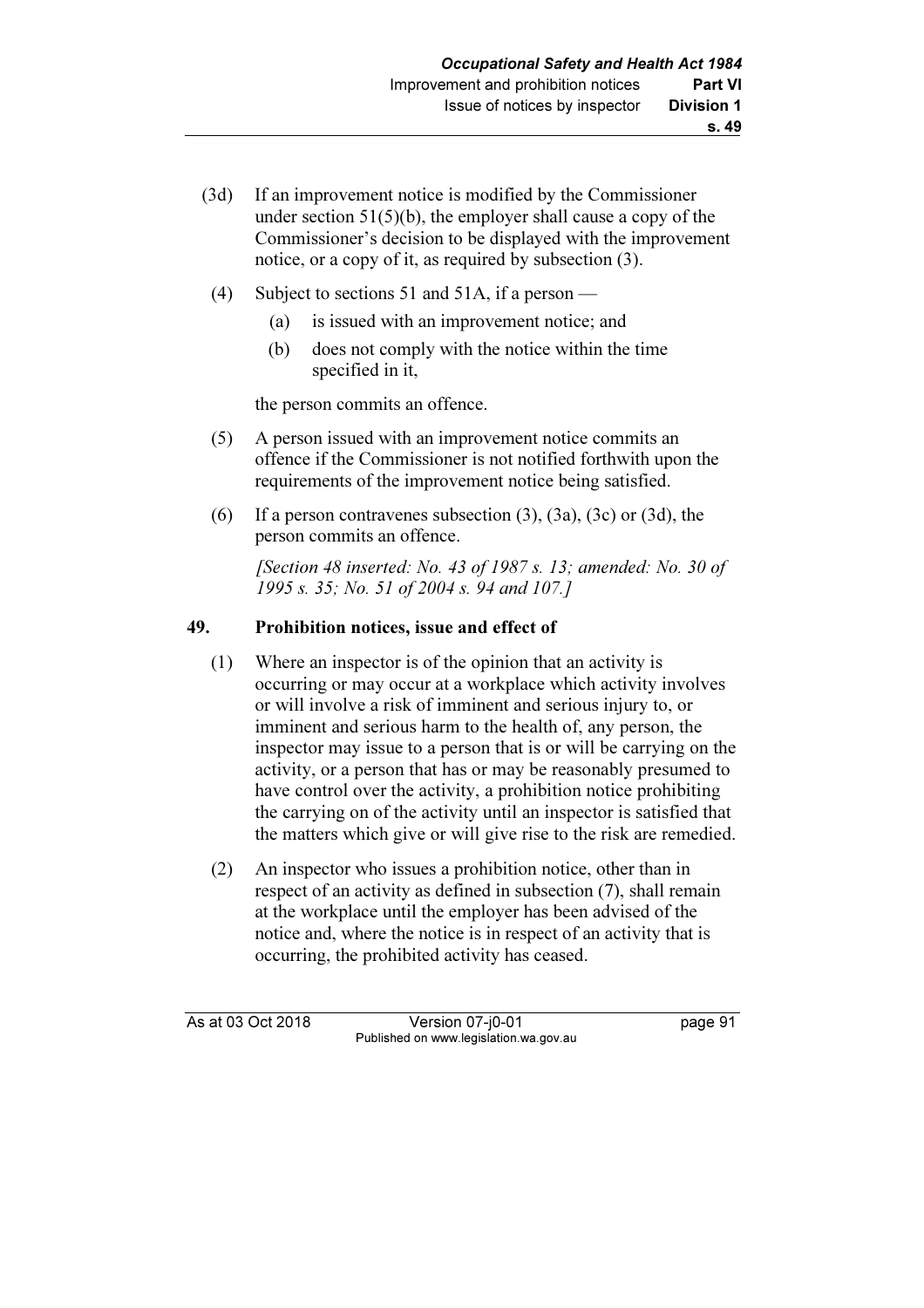- (3) A prohibition notice shall
	- (a) state that the inspector is of the opinion that in the workplace there is occurring or may occur an activity which involves or will involve a risk of imminent and serious injury to, or imminent and serious harm to the health of, a person; and
	- (b) state reasonable grounds for forming that opinion; and
	- (c) specify the activity which in the inspector's opinion involves or will involve the risk and the matters which give or will give rise to the risk; and
	- (d) where in the inspector's opinion the activity involves a contravention or likely contravention of any provision of this Act, specify that provision and state the reasons for that opinion; and
	- (e) contain a brief summary of how the right to have the notice reviewed, given by sections 51 and 51A, may be exercised.
- (4) A person, other than the employer, to whom a prohibition notice is issued shall forthwith give the notice, or a copy of it, to the employer, and where —
	- (a) under subsection (1), a prohibition notice is issued to an employer; or
	- (b) under this subsection a prohibition notice, or a copy thereof, is given to an employer,

 the employer shall cause the notice, or a copy of it, to be displayed in a prominent place at or near any workplace affected by the notice.

 (4a) A person shall not remove a prohibition notice displayed under subsection (4) before the requirements of that prohibition notice, taking into account any modifications made under section 51(5), have been satisfied or the prohibition notice has ceased to have effect.

page 92 Version 07-j0-01 As at 03 Oct 2018 Published on www.legislation.wa.gov.au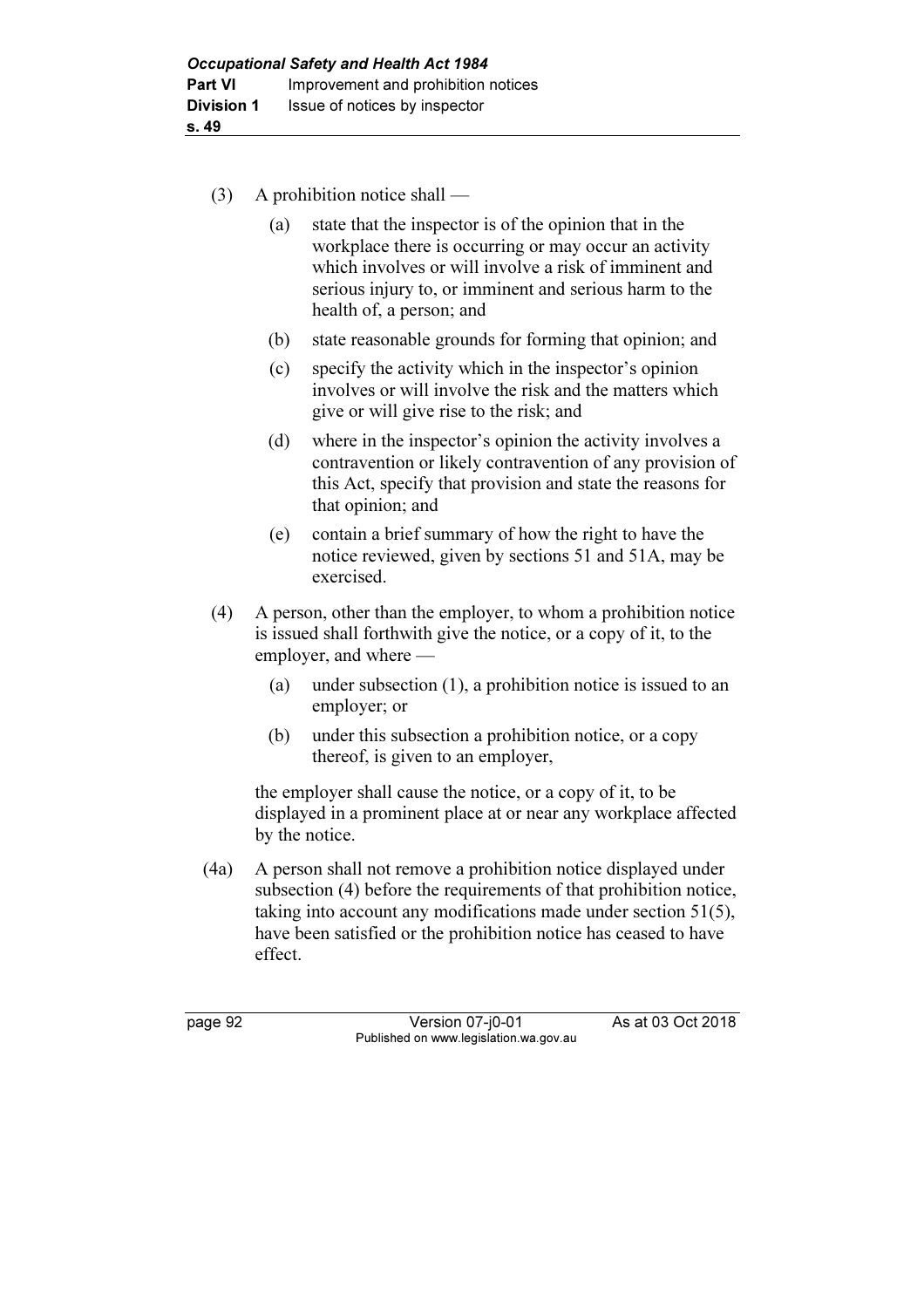- (4b) If a prohibition notice is issued
	- (a) to a self-employed person in respect of a contravention of section 21; or
	- (b) to a body corporate to which section 21B applies in respect of a contravention of that section,

 the person or body shall comply with subsection (4) and (4c) as if the person or body were an employer.

- (4c) If a prohibition notice is modified by the Commissioner under section 51(5)(b), the employer shall cause a copy of the Commissioner's decision to be displayed with the prohibition notice, or a copy of it, as required by subsection (4).
- (5) Subject to sections 51 and 51A, if a person issued with a prohibition notice does not comply with the notice, the person commits an offence.
- (6) If a person contravenes subsection  $(4)$ ,  $(4a)$ ,  $(4b)$  or  $(4c)$ , the person commits an offence.
- (7) The application of this section extends to residential premises that are being or may be occupied by an employee as mentioned in section  $23G(2)$ , and for that purpose —
	- (a) in this section  $-$ 
		- (i) workplace includes such premises; and
		- (ii) references to imminent and serious injury to, or imminent and serious harm to the health of, a person are to be read as applying only to an employee;

#### and

(b) in this section and section 50 *activity* includes the occupation of such premises.

[Section 49 inserted: No. 43 of 1987 s. 13; amended: No. 30 of 1995 s. 36; No. 51 of 2004 s. 12, 95 and 108.]

As at 03 Oct 2018 Version 07-j0-01 page 93 Published on www.legislation.wa.gov.au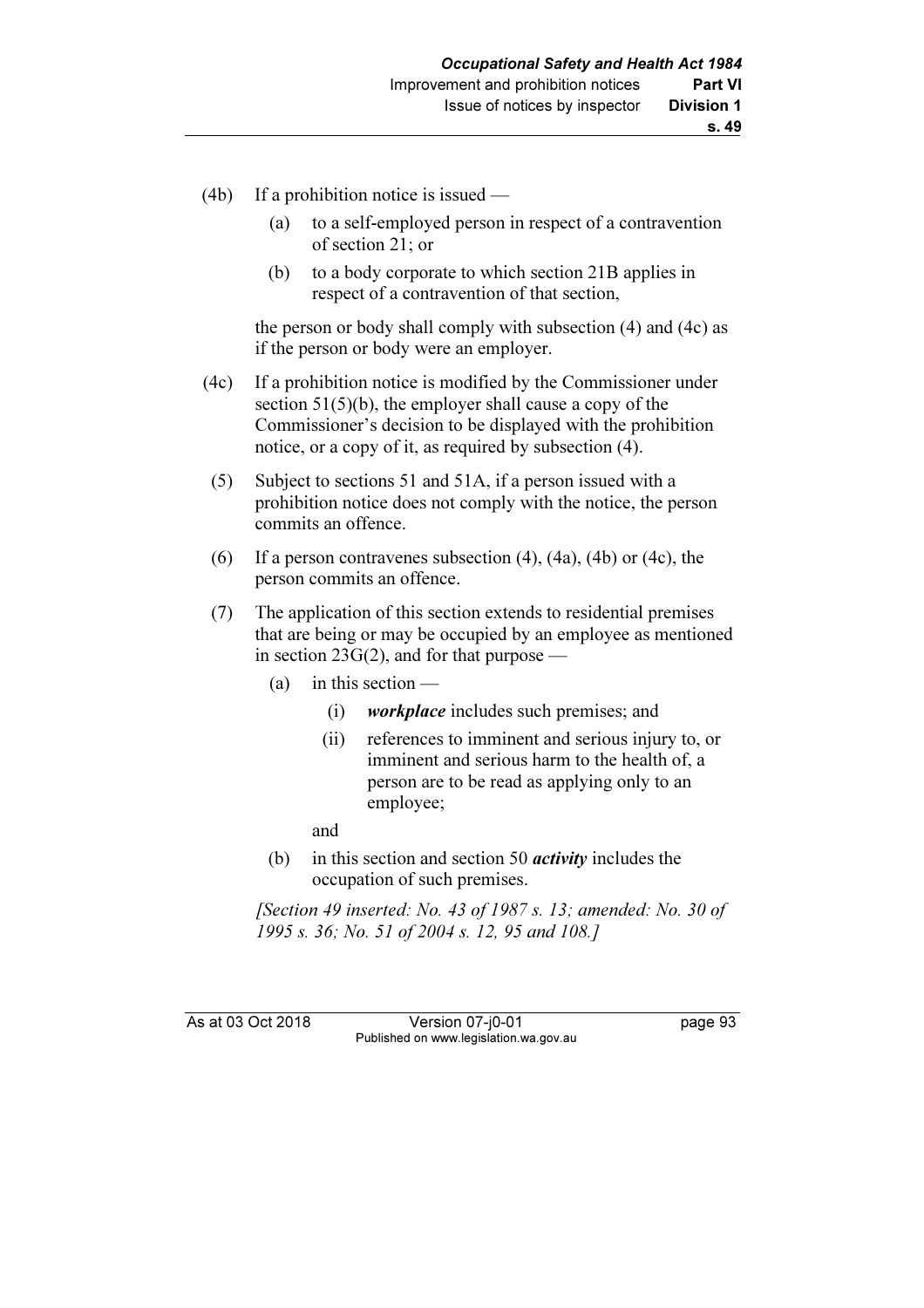#### 50. Notices may include directions

- (1) An inspector may include in an improvement notice or a prohibition notice directions as to the measures to be taken to remedy any contravention, likely contravention, risk, matters or activities to which the notice relates.
- (2) Any direction under subsection (1) may
	- (a) refer to any code of practice; and
	- (b) offer the person issued with the notice a choice of ways in which to remedy the contravention, likely contravention, risk, matters or activities.

[Section 50 inserted: No. 43 of 1987 s. 13; amended: No. 51 of 2004 s. 96.]

### 50A. Notices may be issued to Crown

- (1) An improvement notice and a provisional improvement notice may be issued in respect of a contravention of this Act by the Crown in any of its capacities.
- (2) A prohibition notice may be issued in respect of an activity of or controlled by the Crown in any of its capacities.
- (3) If the contravention or activity relates to a body corporate that is an agent of the Crown, the notice is to be issued to the body corporate.
- (4) In the case of any other contravention or activity that relates to the Crown, the notice —
	- (a) is to be issued to the Crown under the title "State of Western Australia"; and
	- (b) is to show the name of the responsible agency under Part VII Division 2 that would be specified in a charge for an offence in respect of that contravention or activity.

page 94 Version 07-j0-01 As at 03 Oct 2018 Published on www.legislation.wa.gov.au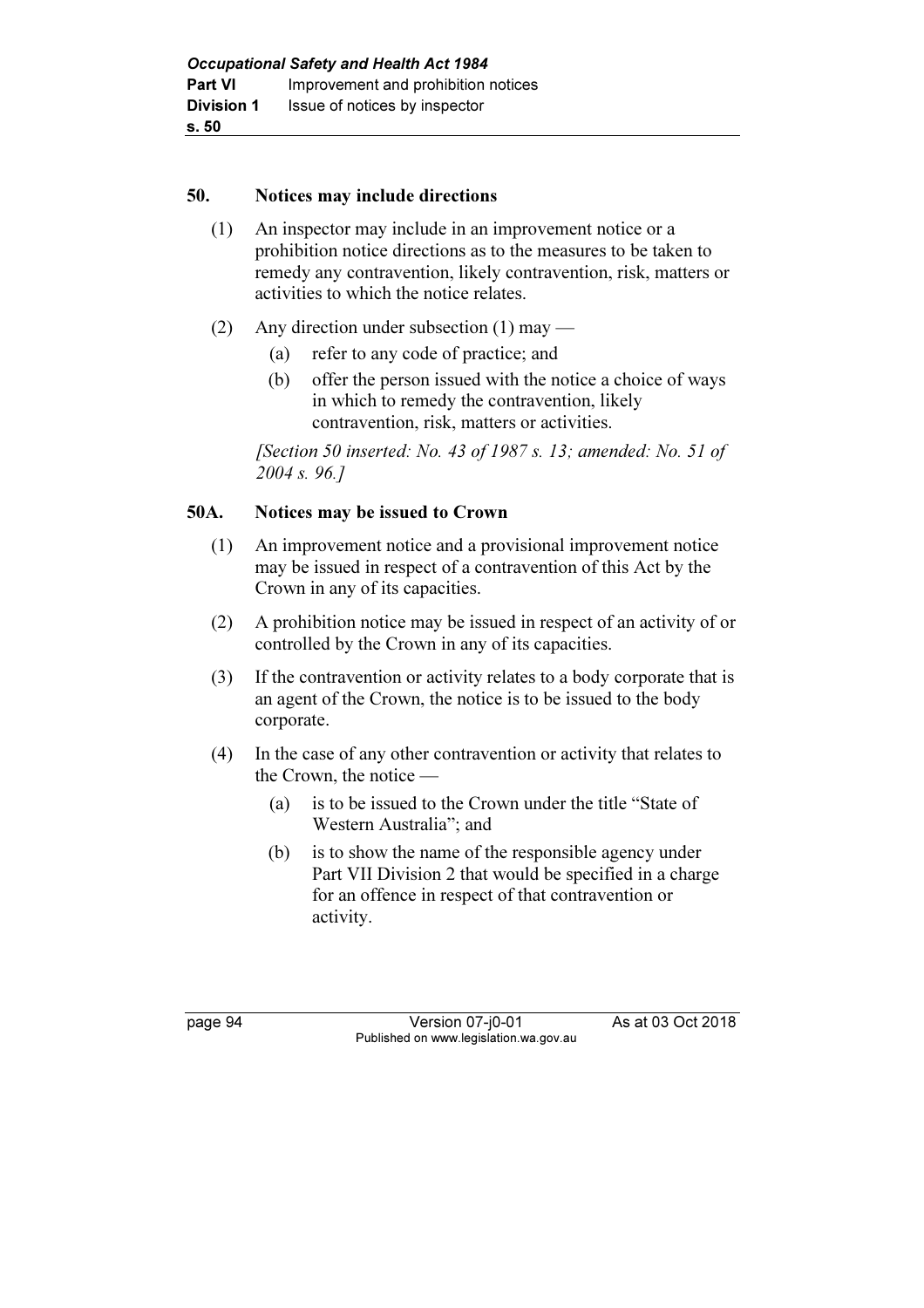- (5) It is sufficient for the purposes of subsection (3) or (4) if the notice —
	- (a) is delivered to a person at the workplace concerned who has, or reasonably appears to have, responsibility for the management or control of the workplace; or
	- (b) is sent by pre-paid letter addressed and posted to the body corporate or responsible agency concerned at its principal place of business in the State.
- (6) If a notice is delivered to a person as mentioned in subsection  $(5)(a)$  the person must, as soon as is practicable, give a copy of the notice to the executive who is responsible for the day to day administration of the body corporate or responsible agency concerned.

[Section 50A inserted: No. 51 of 2004 s. 109.]

# 51. Review of notices by Commissioner

- (1) An improvement notice or prohibition notice may, in accordance with this section, be referred for review to the Commissioner by —
	- (a) the person issued with the notice; or
	- (b) the employer (if any) of the person issued with the notice.
- (2) A reference under subsection (1) may be made in the prescribed  $form$  —
	- (a) in the case of an improvement notice, within the time specified in the notice as the time before which the notice is required to be complied with;
	- (b) in the case of a prohibition notice, within 7 days of the issue of the notice or such further time as may be allowed by the Commissioner.

 $[(3), (4)$  deleted]

As at 03 Oct 2018 Version 07-j0-01 page 95 Published on www.legislation.wa.gov.au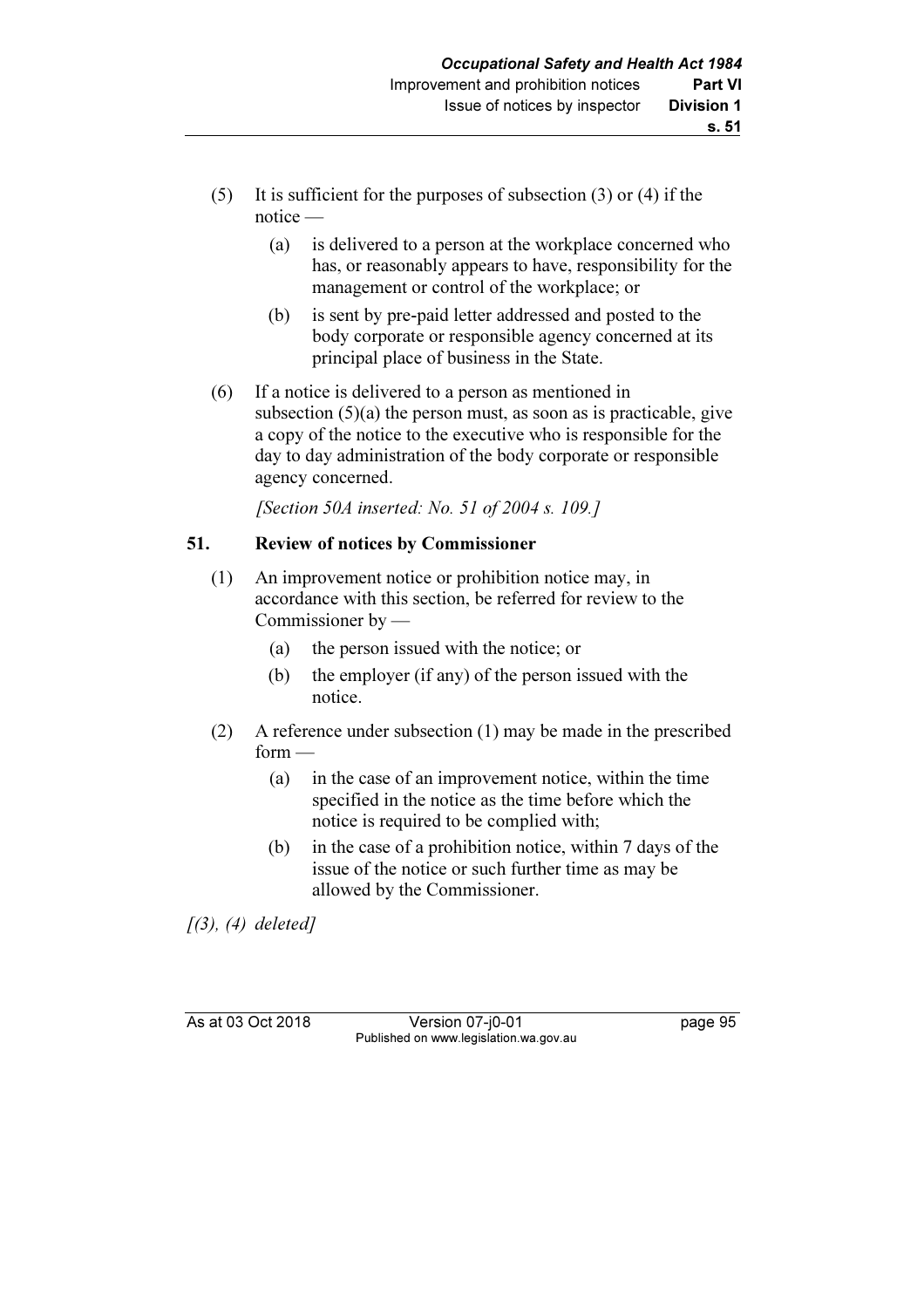- (5) On the reference under this section of an improvement notice or a prohibition notice for review, the Commissioner shall inquire into the circumstances relating to the notice and may —
	- (a) affirm the notice; or
	- (b) affirm the notice with such modifications as seem appropriate; or
	- (c) cancel the notice,

 and, subject to section 51A, the notice shall have effect or, as the case may be, cease to have effect, accordingly.

- (6) The Commissioner shall give to the person that referred the matter for review, and to any other person that was entitled under subsection (1) to refer the notice for review, a notice in writing of the decision on the reference and of the reasons for that decision.
- (6a) In dealing with a reference for the review of a prohibition notice the Commissioner may refer to an expert chosen by the Commissioner such matters as appear appropriate and may accept the advice of that expert.
- (7) Pending the decision on a reference under this section for the review of a notice, the operation of the notice shall —
	- (a) in the case of an improvement notice, be suspended; and
	- (b) in the case of a prohibition notice, continue, subject to any decision to the contrary made by the Commissioner.

[Section 51 inserted: No. 43 of 1987 s. 13; amended: No. 30 of 1995 s. 37; No. 51 of 2004 s. 97 and 103.]

# 51AA. Commissioner may cancel notice on own initiative

- (1) The Commissioner, on his or her own initiative, may cancel an improvement notice or a prohibition notice by giving notice in writing of the cancellation, and the reasons for it —
	- (a) to the person issued with the notice; and
	- (b) if that person is an employee, to the employee's employer.

page 96 Version 07-j0-01 As at 03 Oct 2018 Published on www.legislation.wa.gov.au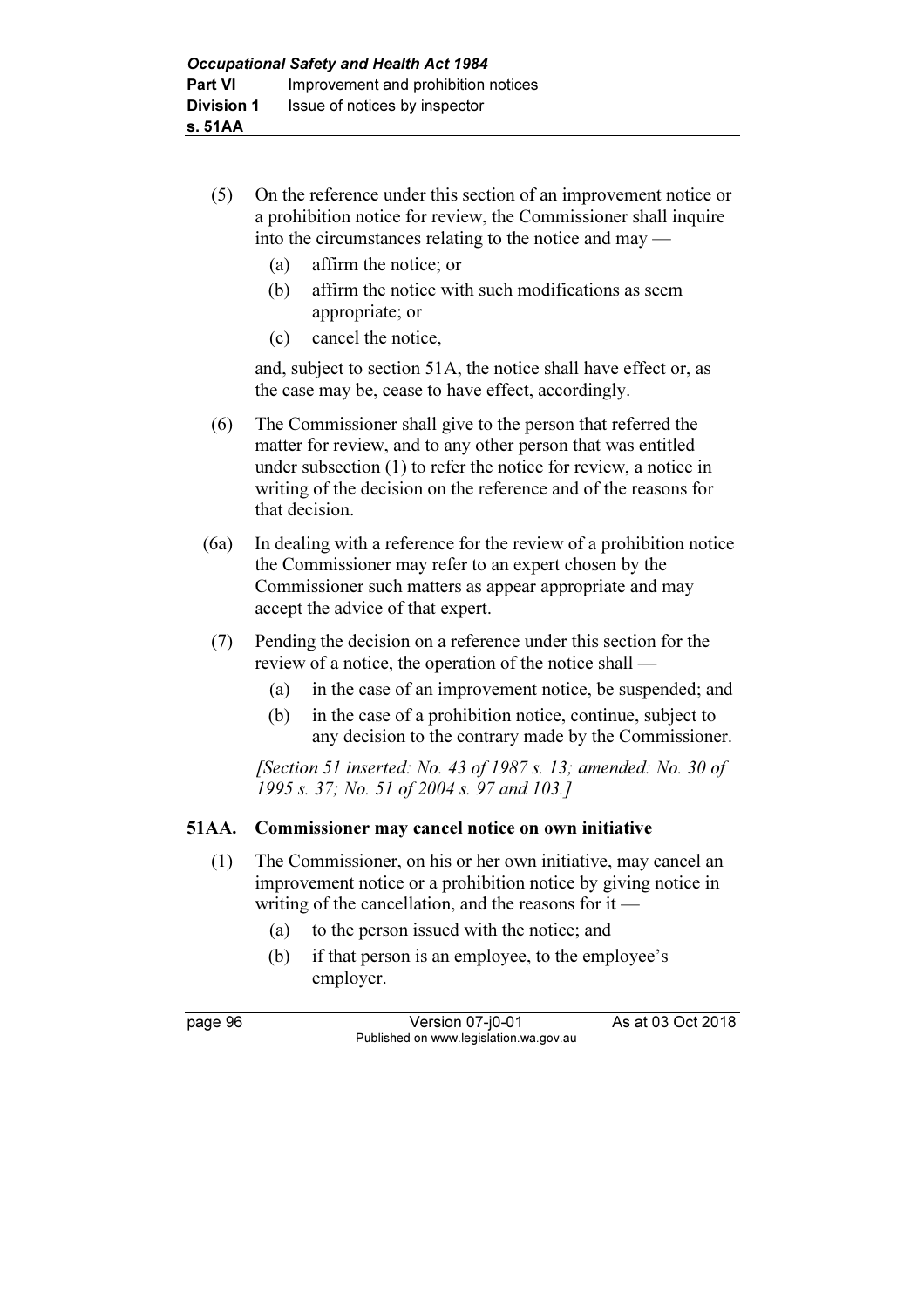- (2) The power conferred by subsection (1) is not to be exercised in respect of a notice —
	- (a) during a period when a referral of the notice under section 51 is awaiting a determination of the Commissioner under that section; or
	- (b) after a decision in respect of the notice has been referred to the Tribunal under section 51A,

 but may be exercised at any other time and whether or not the notice has been affirmed under section 51(5)(a) or (b).

[Section 51AA inserted: No. 51 of 2004 s. 110.]

# 51A. Review of notices by Tribunal

- (1) A person issued with notice of a decision under section 51(6) may, if not satisfied with the Commissioner's decision, refer the matter in accordance with subsection (2) to the Tribunal for further review.
- (2) A reference under subsection (1) may be made within 7 days of the issue of the notice under section 51(6).
- (3) A review of a decision made under section 51 shall be in the nature of a rehearing.
- (4) The Tribunal shall act as quickly as is practicable in determining a matter referred under this section.
- (5) On a reference under subsection (1) the Tribunal shall inquire into the circumstances relating to the notice and may —
	- (a) affirm the decision of the Commissioner; or
	- (b) affirm the decision of the Commissioner with such modifications as seem appropriate; or
	- (c) revoke the decision of the Commissioner and make such other decision with respect to the notice as seems fit,

 and the notice shall have effect or, as the case may be, cease to have effect accordingly.

As at 03 Oct 2018 Version 07-i0-01 page 97 Published on www.legislation.wa.gov.au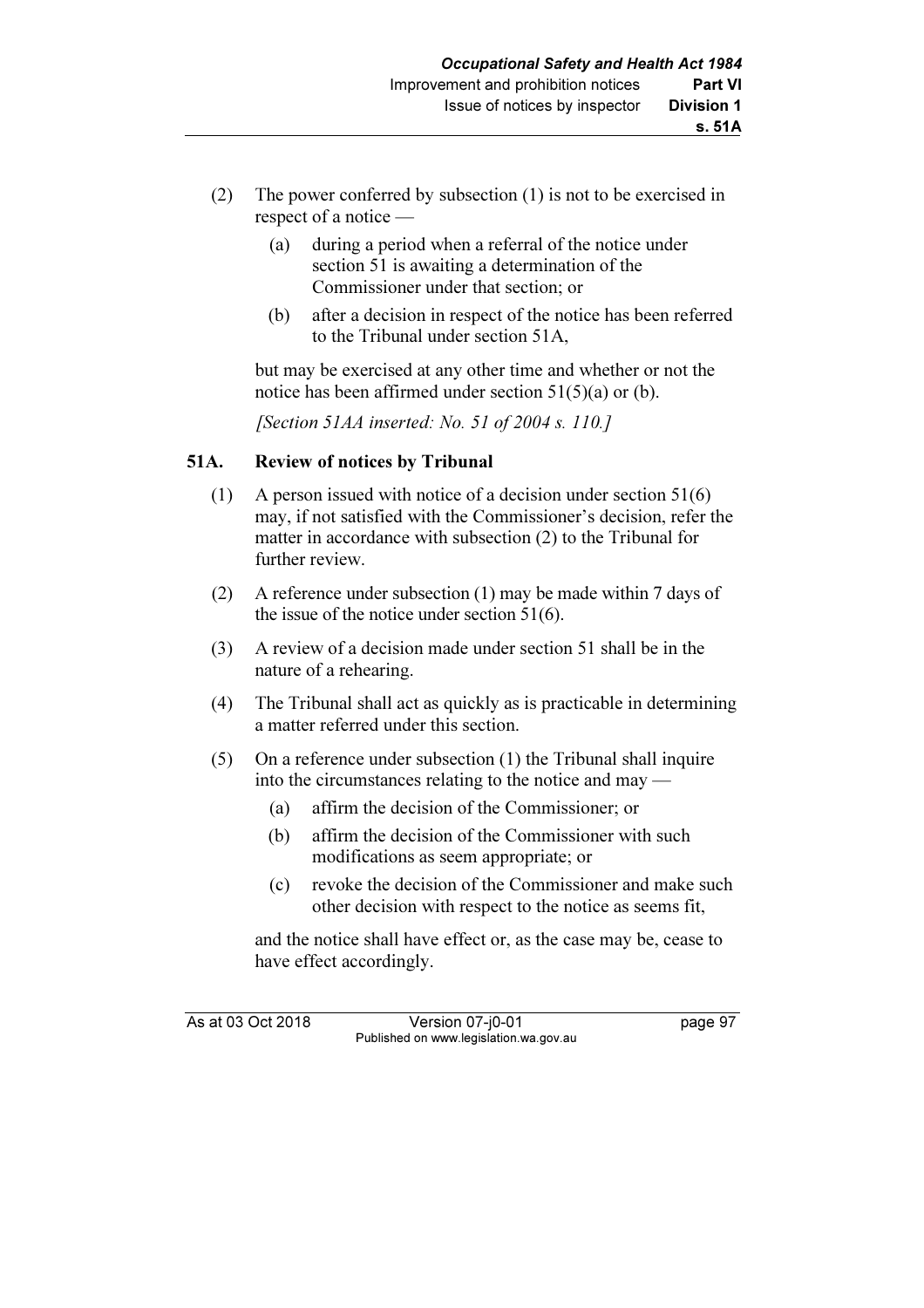s. 51AB

- $(6)$  deleted]
- (7) Pending the decision on a reference under this section, irrespective of the decision of the Commissioner under section 51, the operation of the notice in respect of which the reference is made shall —
	- (a) in the case of an improvement notice, be suspended; and
	- (b) in the case of a prohibition notice, continue, subject to any decision to the contrary made by the Tribunal.

[Section 51A inserted: No. 30 of 1995 s. 38; amended: No. 51 of 2004 s. 64, 69(1)-(3) and 98; No. 36 of 2009 s. 11.]

# Division  $2$  — Issue of provisional improvement notices by safety and health representative

[Heading inserted: No. 51 of 2004 s. 55.]

# 51AB. Term used: qualified representative

In this Division —

qualified representative means a safety and health representative who has completed a course of training prescribed for the purposes of this definition.

[Section 51AB inserted: No. 51 of 2004 s. 55.]

# 51AC. Provisional improvement notices, issue of

- (1) Subsection (2) applies where a qualified representative
	- (a) is of the opinion that a person
		- (i) is contravening a provision of this Act; or
		- (ii) has contravened a provision of this Act in circumstances that make it likely that the contravention will continue or be repeated;

and

 (b) has undertaken the consultations required by section 51AD.

page 98 Version 07-j0-01 As at 03 Oct 2018 Published on www.legislation.wa.gov.au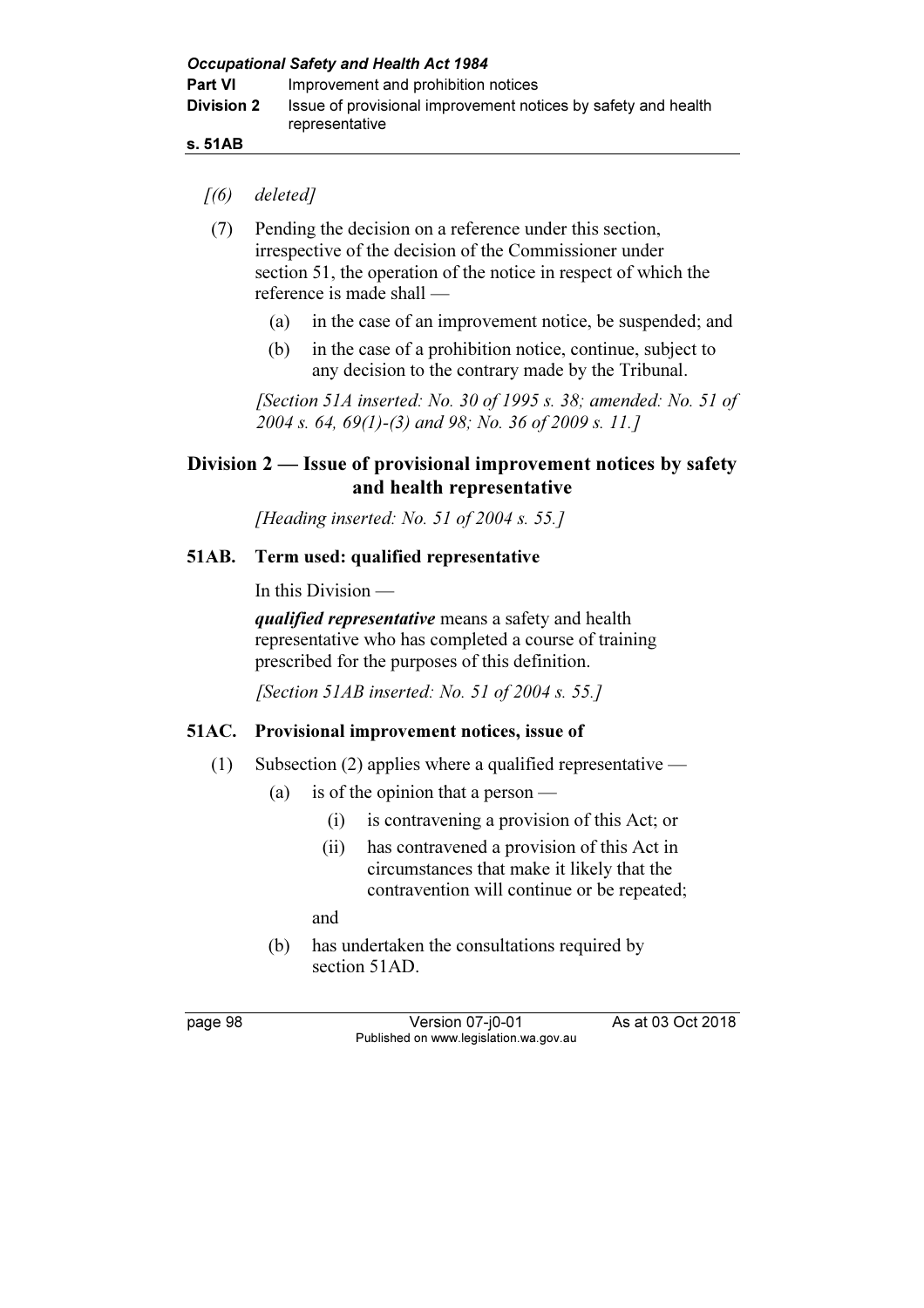- (2) The qualified representative may issue to the person a provisional improvement notice requiring the person to remedy —
	- (a) the contravention or likely contravention; or
	- (b) the matters or activities occasioning the contravention or likely contravention.
- (3) A qualified representative may exercise the power conferred by subsection  $(2)$  only —
	- (a) in respect of a workplace for which the qualified representative was elected; or
	- (b) if, pursuant to a scheme under section 30A, the qualified representative was elected for a group of employees, in respect of any workplace at which any member of the group works.
- (4) If a provisional improvement notice is issued to an employee, the employee must, as soon as is practicable, give a copy of the notice to the employee's employer.

[Section 51AC inserted: No. 51 of 2004 s. 55.]

#### 51AD. Consultation required before notice issued

 $(1)$  In this section —

consult means consult about the matters or activities to which an intended notice will relate.

- (2) Before issuing a provisional improvement notice a qualified representative must —
	- (a) consult with the person that is to be issued with the notice; and
	- (b) if there is any other safety and health representative for the workplace concerned, consult with another representative for that workplace so far as it is reasonably practicable to do so.

As at 03 Oct 2018 Version 07-j0-01 page 99 Published on www.legislation.wa.gov.au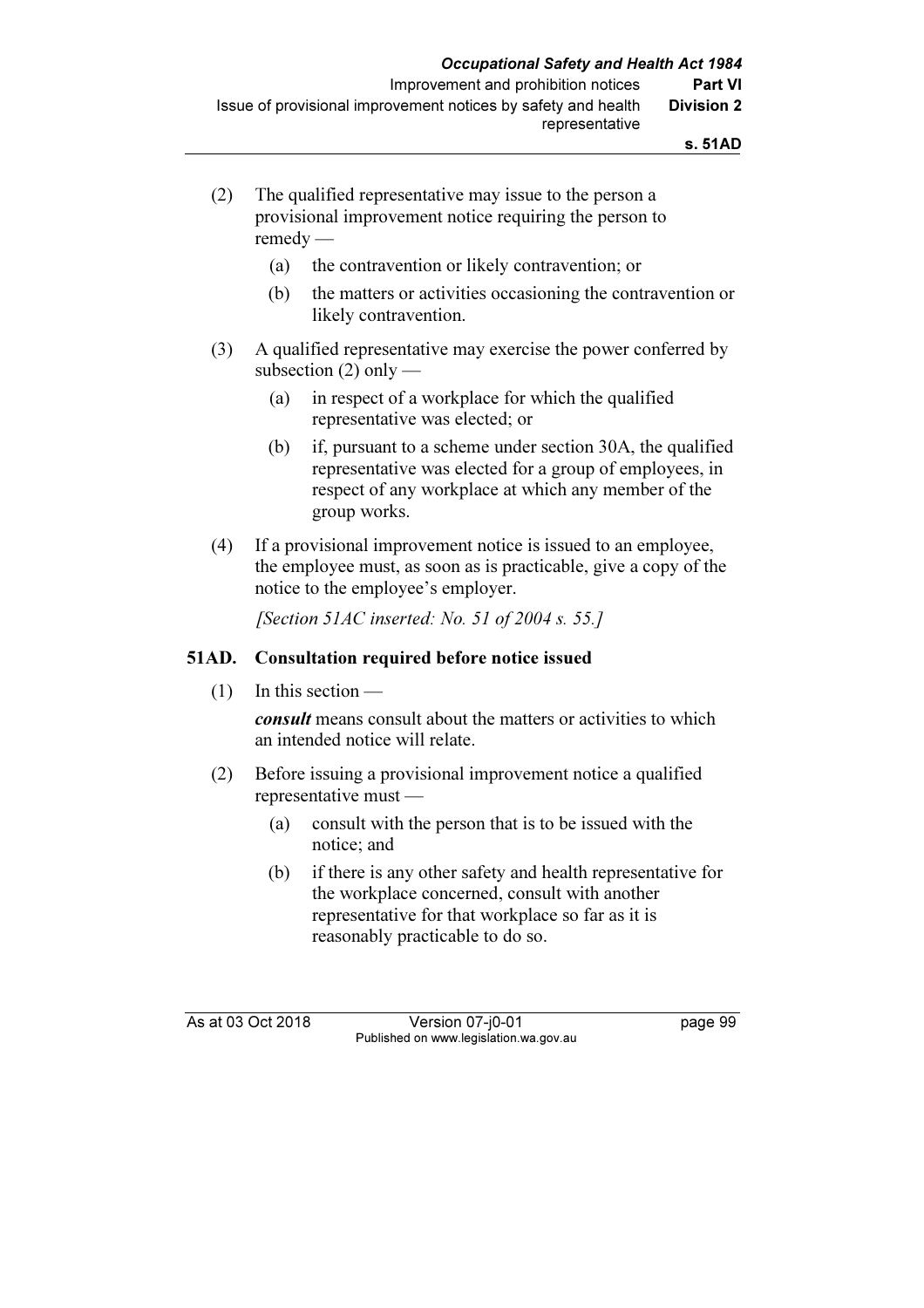| <b>Occupational Safety and Health Act 1984</b> |                                                                                 |  |
|------------------------------------------------|---------------------------------------------------------------------------------|--|
| <b>Part VI</b>                                 | Improvement and prohibition notices                                             |  |
| <b>Division 2</b>                              | Issue of provisional improvement notices by safety and health<br>representative |  |
| A EANE                                         |                                                                                 |  |

- s. 51AE
	- (3) The reference in subsection (2) to a safety and health representative includes a safety and health representative elected for a group of employees pursuant to a scheme under section 30A if any member of the group works at the workplace concerned.
	- (4) The regulations may make provision requiring a qualified representative, in specified circumstances, to consult with a person who holds a prescribed office in the department before issuing a provisional improvement notice.

[Section 51AD inserted: No. 51 of 2004 s. 55.]

# 51AE. Contents of notice

- (1) A provisional improvement notice must
	- (a) state that the qualified representative is of the opinion that the person —
		- (i) is contravening a provision of this Act; or
		- (ii) has contravened a provision of this Act in circumstances that make it likely that the contravention will continue or be repeated;

and

- (b) state reasonable grounds for the representative being of that opinion; and
- (c) specify the provision of this Act in respect of which the opinion is held; and
- (d) specify the day before which the person is required to remedy —
	- (i) the contravention or likely contravention; or
	- (ii) the matters or activities occasioning the contravention or likely contravention;

and

 (e) contain a brief summary of the right to have the notice reviewed by an inspector under section 51AH.

page 100 Version 07-j0-01 As at 03 Oct 2018 Published on www.legislation.wa.gov.au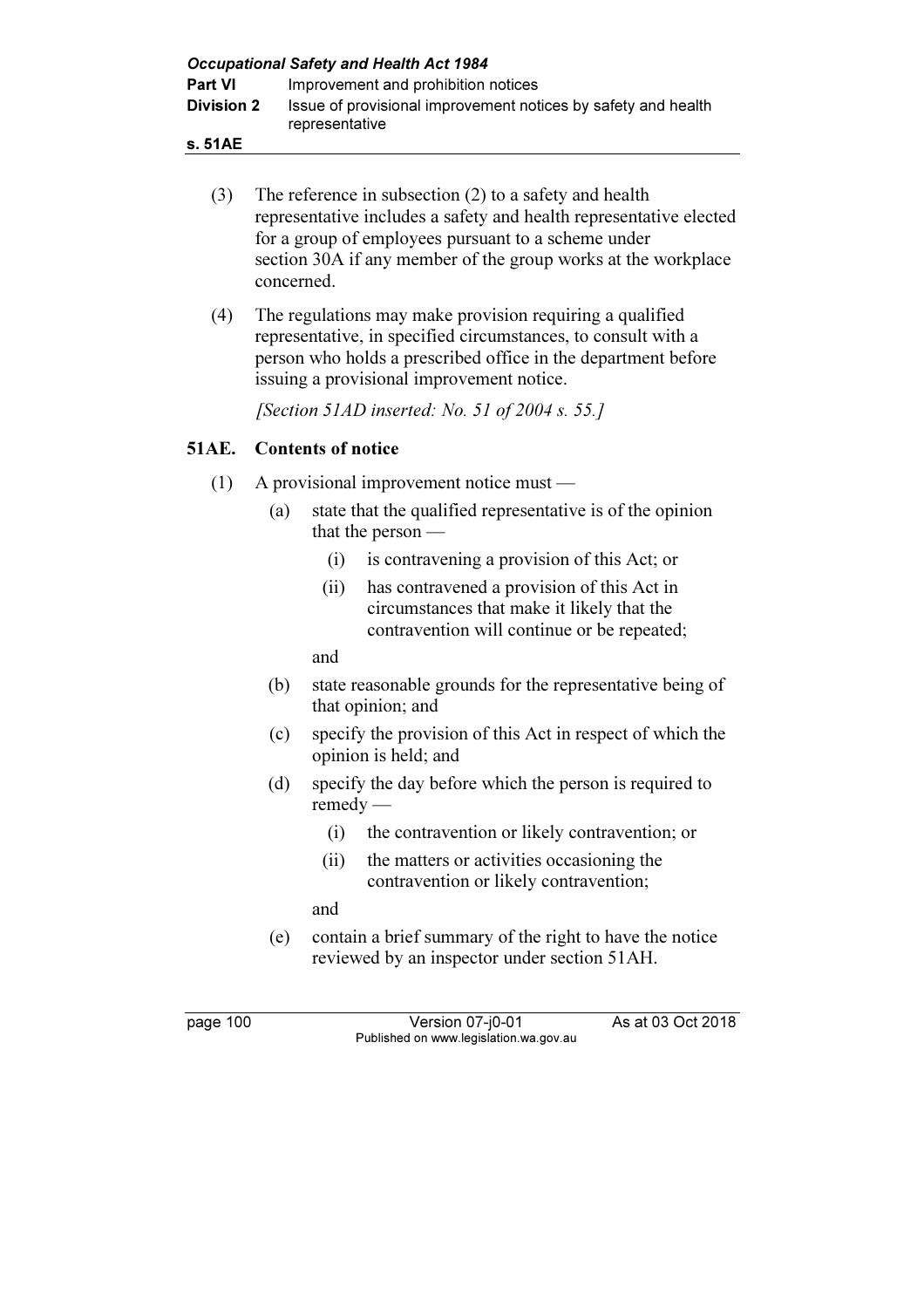(2) The day specified for the purposes of subsection  $(1)(d)$  must be more than 7 days after the day on which the notice is issued.

[Section 51AE inserted: No. 51 of 2004 s. 55.]

#### 51AF. Notices may include directions

- (1) A qualified representative may include in a provisional improvement notice directions as to the measures to be taken to remedy —
	- (a) any contravention or likely contravention; or
	- (b) matters or activities,

to which the notice relates.

- (2) Any direction under subsection (1) may
	- (a) refer to any code of practice; and
	- (b) offer the person issued with the notice a choice of ways in which to effect the remedy.

[Section 51AF inserted: No. 51 of 2004 s. 55.]

#### 51AG. Failure to comply with notice

- (1) A person commits an offence if the person fails to comply with a provisional improvement notice issued to the person.
- (2) Subsection (1) does not apply if the right conferred by section 51AH(2) is exercised.

[Section 51AG inserted: No. 51 of 2004 s. 55.]

#### 51AH. Review of notice by inspector

(1) In this section —

#### affected person means -

- (a) the person issued with a provisional improvement notice; or
- (b) in the case of a notice issued to an employee
	- (i) the employee; and
	- (ii) the employer of the employee.

As at 03 Oct 2018 Version 07-j0-01 page 101 Published on www.legislation.wa.gov.au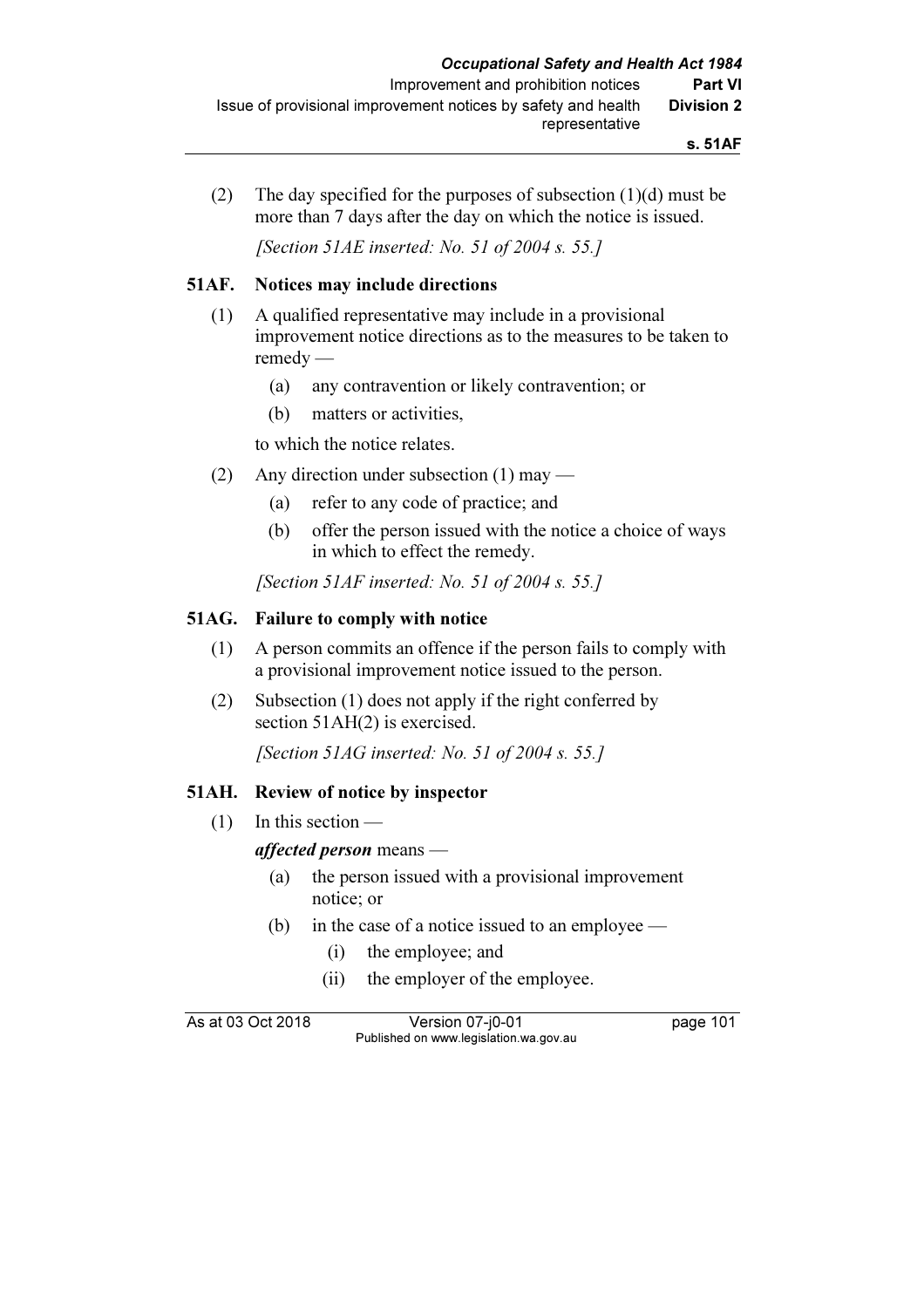s. 51AH

| An affected person may, in writing delivered or sent to the              |
|--------------------------------------------------------------------------|
| department (a <i>review notice</i> ), require that an inspector review a |
| provisional improvement notice.                                          |

- (3) A review notice
	- (a) may be sent
		- (i) by letter addressed to, and posted to a place of business of, the department; or
		- (ii) by transmission to a facsimile number used by the department; or
		- (iii) by electronic data transmission to an email address used by the department;

and

- (b) must be received by the department not later than the day specified in the provisional improvement notice for the purposes of section  $51AE(1)(d)$ .
- (4) The operation of the provisional improvement notice is suspended by the receipt by the department of a review notice in accordance with this section.
- (5) Where a review notice is received by the department in accordance with this section, an inspector must as soon as is practicable —
	- (a) attend at the workplace; and
	- (b) inquire into the circumstances relating to the notice,

and having done so may —

- (c) affirm the notice; or
- (d) affirm the notice with modifications; or
- (e) cancel the notice.
- (6) If an inspector affirms a provisional improvement notice, with or without modifications, the notice as so affirmed has effect as if it had been issued by the inspector under section 48.

[Section 51AH inserted: No. 51 of 2004 s. 55.]

page 102 Version 07-j0-01 As at 03 Oct 2018 Published on www.legislation.wa.gov.au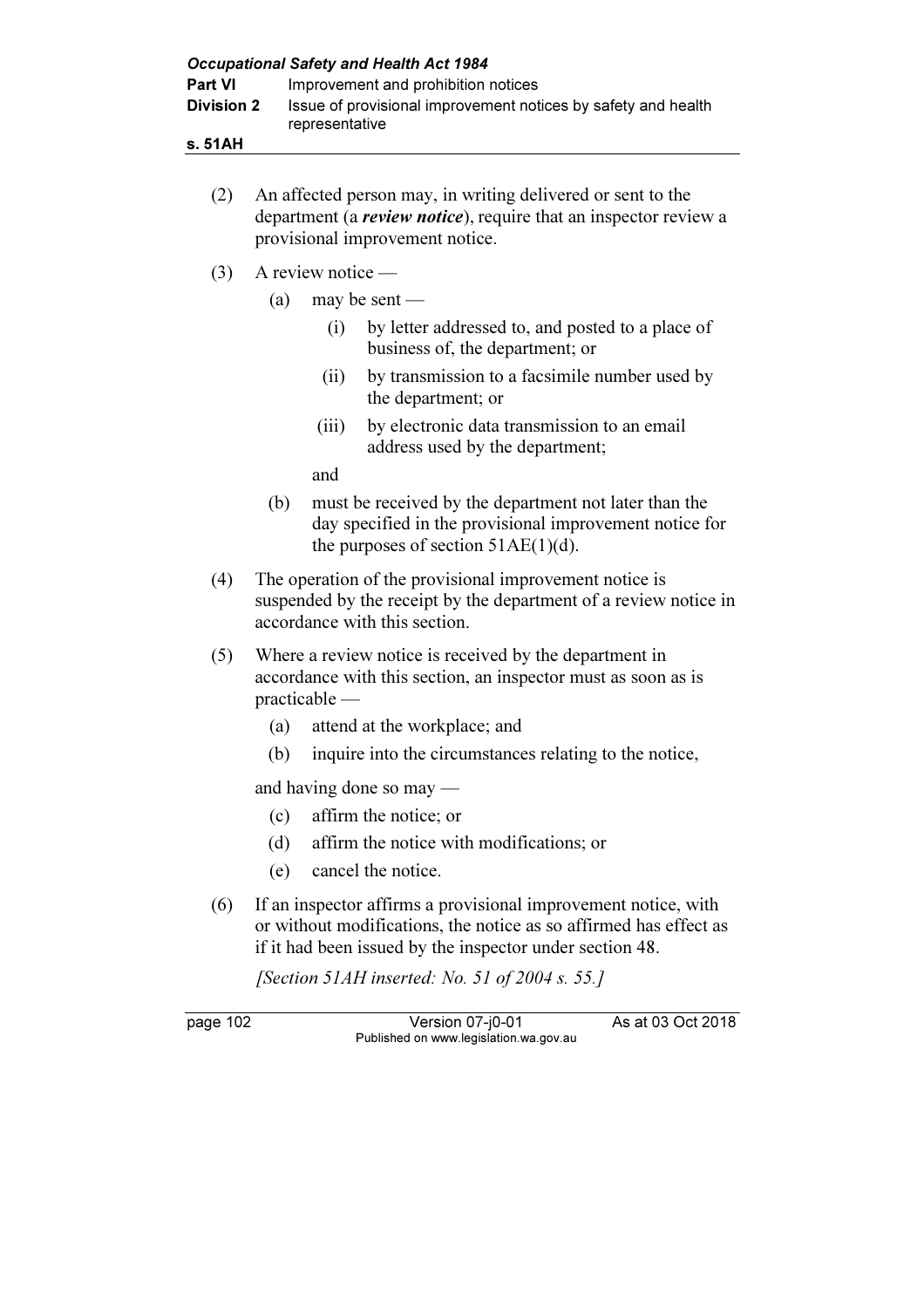s. 51B

# Part VIA — Safety and health magistrates

[Heading inserted: No. 30 of 1995 s. 39.]

#### 51B. Safety and health magistrates

 Every magistrate holds office as a safety and health magistrate by virtue of this section and ceases to hold that office upon ceasing to hold office as a magistrate.

[Section 51B inserted: No. 30 of 1995 s. 39.]

# 51C. Jurisdiction of safety and health magistrate

- (1) A safety and health magistrate has jurisdiction to
	- $[(a)$  deleted]
	- (b) hear and determine under the Criminal Procedure Act 2004 proceedings instituted under section 52, subject to section 19(1) of the Children's Court of Western Australia Act 1988.

 $(2)-(4)$  deleted]

- (5) When exercising jurisdiction under subsection (1)(b) a safety and health magistrate constitutes a court of summary jurisdiction.
- (6) Sections 15, 16, 35 and 36 and Part 3 Division 2 of the Magistrates Court Act 2004 apply to and in relation to a safety and health magistrate in the same way as they apply to and in relation to the Magistrates Court and its officers.

 [Section 51C inserted: No. 30 of 1995 s. 39; amended: No. 51 of 2004 s. 65; No. 59 of 2004 s. 141; No. 84 of 2004 s. 78.]

[51D. Deleted: No. 51 of 2004 s. 66.]

As at 03 Oct 2018 Version 07-j0-01 page 103 Published on www.legislation.wa.gov.au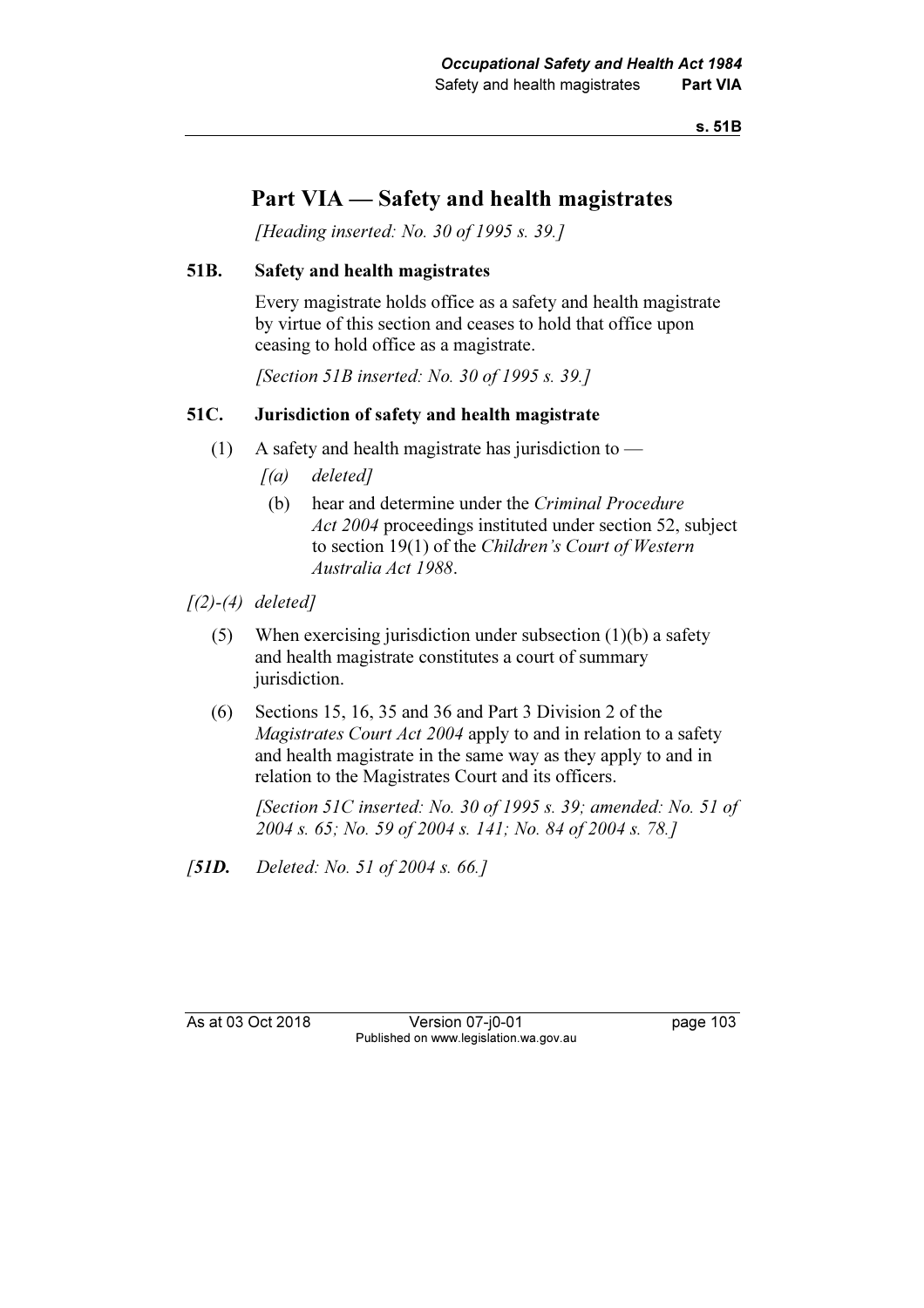#### s. 51E

#### 51E. Administrative arrangements

 The Chief Magistrate of the Magistrates Court shall make such administrative arrangements as are necessary to enable a safety and health magistrate to carry out functions under this Act.

 [Section 51E inserted: No. 30 of 1995 s. 39; amended: No. 59 of 2004 s. 141.]

page 104 Version 07-j0-01 As at 03 Oct 2018 Published on www.legislation.wa.gov.au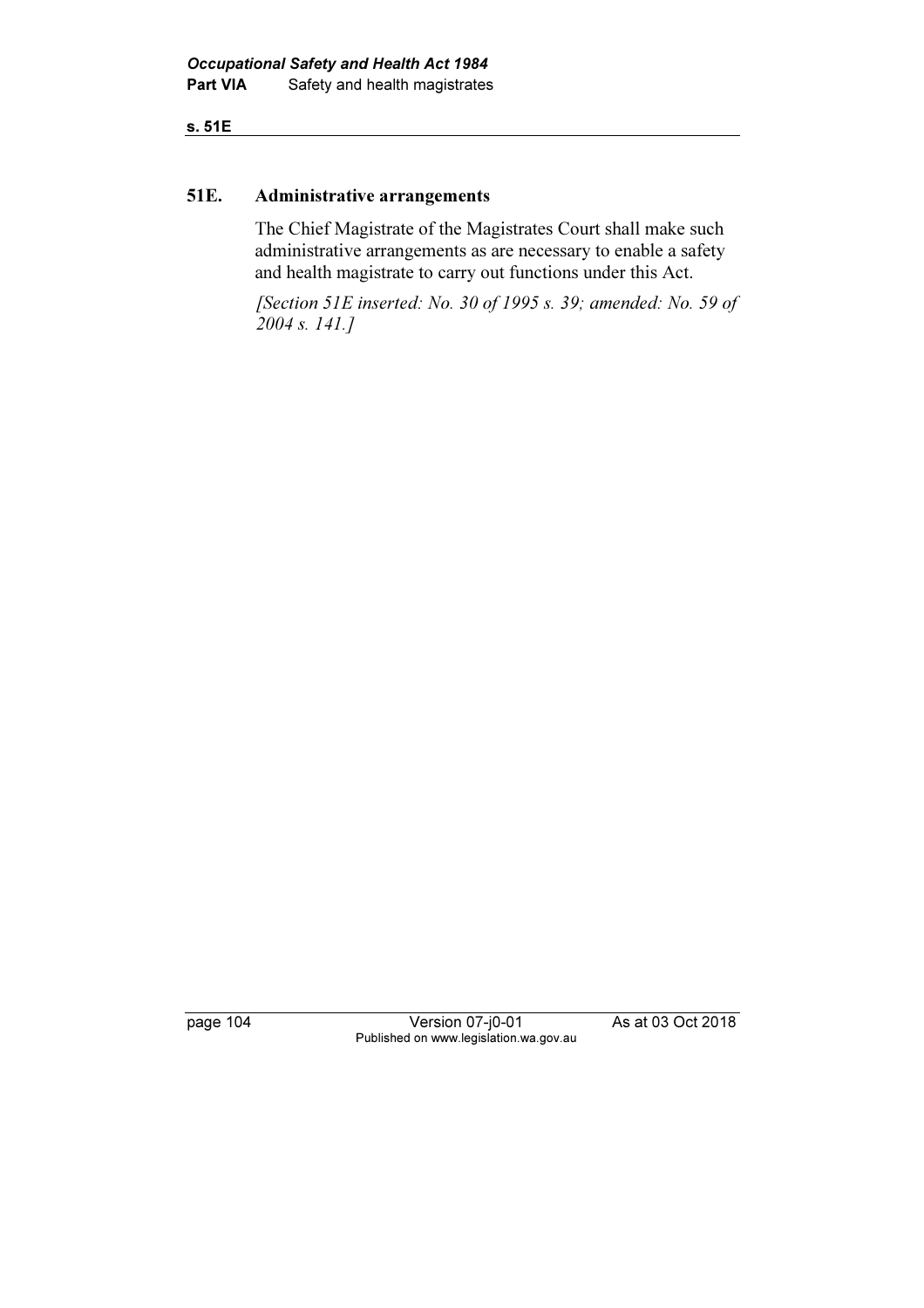s. 51F

# Part VIB — Occupational Safety and Health Tribunal

[Heading inserted: No. 51 of 2004 s. 67.]

# 51F. Terms used

In this Part —

**Commission and Chief Commissioner** have the meanings given to those terms in section 7(1) of the Industrial Relations Act 1979;

matter includes a claim under section 35C.

[Section 51F inserted: No. 51 of 2004 s. 67.]

# 51G. Industrial Relations Commission to be called Occupational Safety and Health Tribunal when exercising jurisdiction under this Act

- (1) By this subsection the Commission has jurisdiction to hear and determine matters that may be referred for determination under sections 28(2), 30(6), 30A(4), 31(11), 34(1), 35(3), 35C, 39G(1), (2) and (3), 51A(1) and 61A.
- (2) When sitting in exercise of the jurisdiction conferred by subsection (1) the Commission is to be known as the Occupational Safety and Health Tribunal (the Tribunal).
- (3) A determination of the Tribunal on a matter mentioned in subsection (1) has effect according to its substance and an order containing the determination is an instrument to which section 83 of the *Industrial Relations Act 1979* applies.

[Section 51G inserted: No. 51 of 2004 s. 67; amended: No. 36] of 2009 s. 12.]

## 51H. Jurisdiction to be exercised by commissioner with requisite qualifications

- (1) The jurisdiction conferred by section 51G in respect of any matter is to be exercised —
	- (a) by the commissioner designated under the Industrial Relations Act 1979 section 16(2A) to exercise the jurisdiction; or

As at 03 Oct 2018 Version 07-j0-01 page 105 Published on www.legislation.wa.gov.au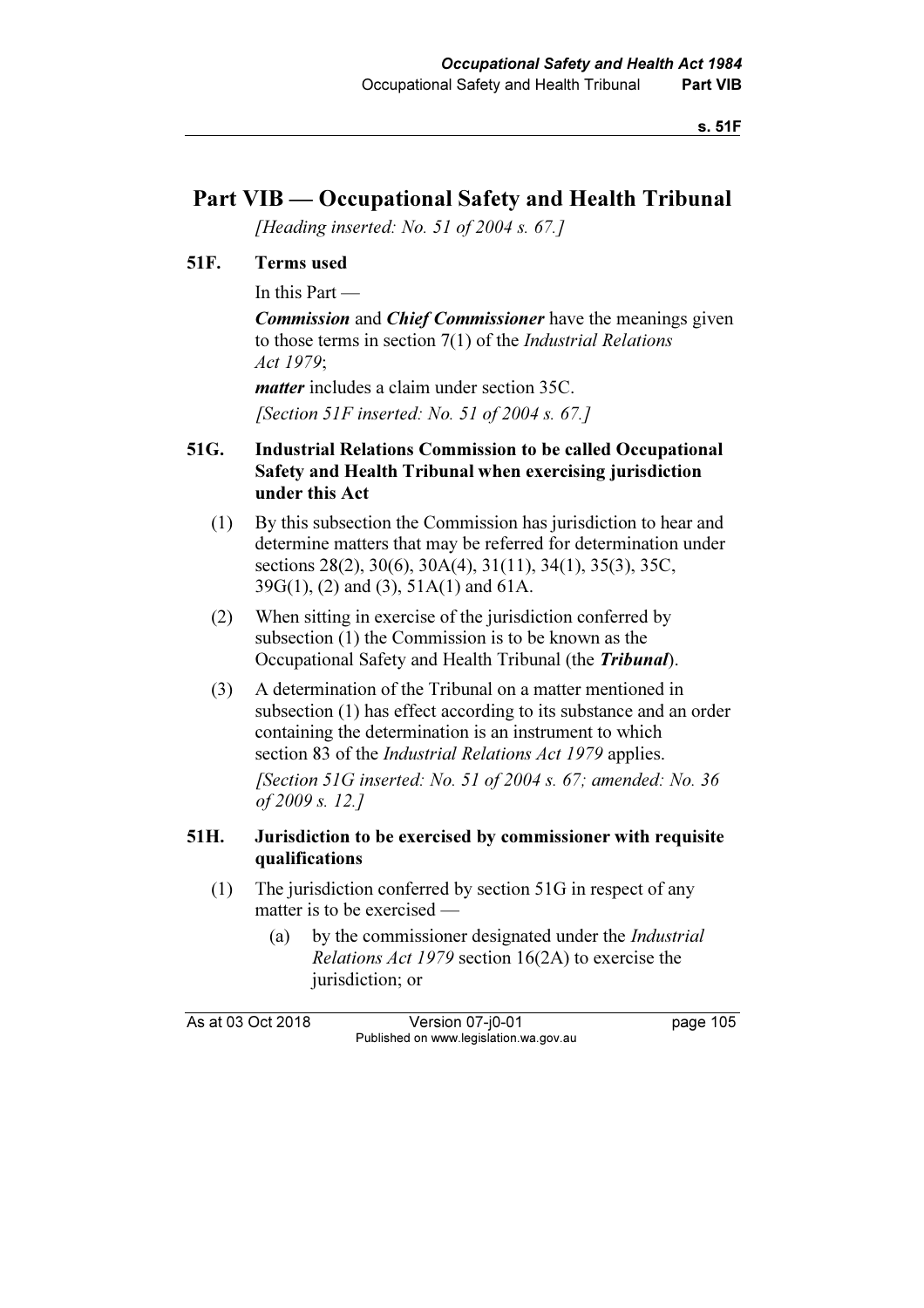s. 51I

- (b) if that commissioner is unable to act by reason of sickness, absence or other cause —
	- (i) by another commissioner; or
	- (ii) an acting commissioner appointed under section 17 of the Industrial Relations Act 1979,

 to whom the Chief Commissioner may allocate the matter under section 16 of that Act.

- (2) In allocating a matter for the purposes of subsection (1)(b) the Chief Commissioner is to have regard to the desirability of the commissioner concerned having relevant knowledge in the field of occupational safety and health.
- (3) A commissioner to whom a matter has been allocated under subsection (1)(b) may continue and complete the hearing and determination of part-heard proceedings after the commissioner referred to in subsection (1)(a) has resumed his or her duties.
- (4) A person who is a commissioner may, even though the person's designation has ceased to have effect under the Industrial Relations Act 1979 section 16(2B), continue and complete the hearing and determination of part-heard proceedings after another commissioner has been designated under section 16(2A) of that Act.

[Section 51H inserted: No. 51 of 2004 s. 67; amended: No. 36 of 2009 s. 13.]

# 51I. Practice, procedure and appeals

- (1) The provisions of sections 22B, 26(1), (2) and (3), 27, 28, 31(1), (2), (3), (5) and (6), 33, 34(1), (3) and (4), 36 and 49 of the Industrial Relations Act 1979 that apply to and in relation to the exercise of the jurisdiction of the Commission constituted by a commissioner apply to the exercise of the jurisdiction conferred by section 51G —
	- (a) with such modifications as are prescribed under section 113 of that Act; and

page 106 Version 07-j0-01 As at 03 Oct 2018 Published on www.legislation.wa.gov.au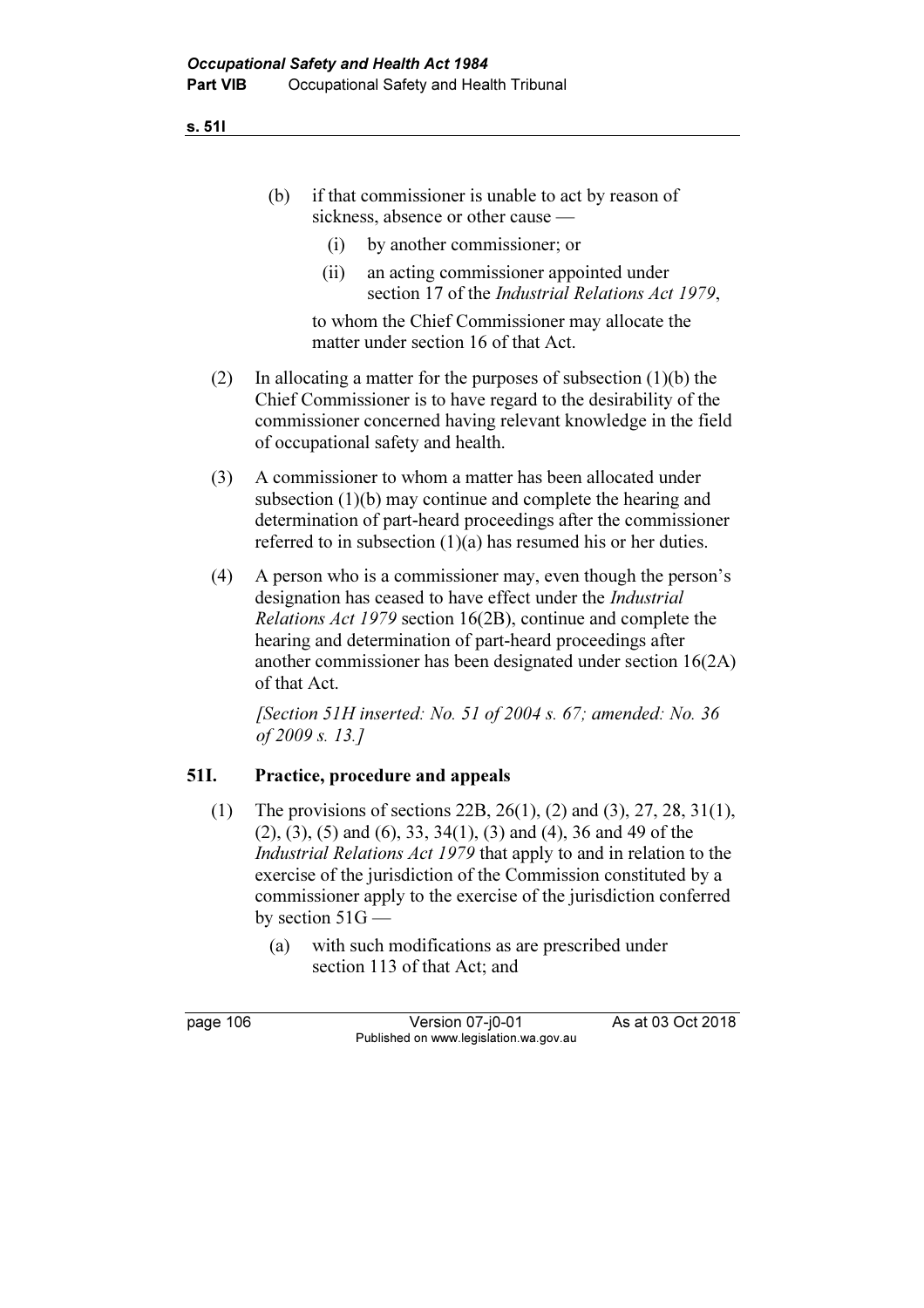- (b) with such other modifications as may be necessary or appropriate.
- (2) For the purposes of subsection (1), section 31(1) of the Industrial Relations Act 1979 applies as if paragraph (c) were deleted and the following paragraph were inserted instead —
- "
- (c) by a legal practitioner.

".

[Section 51I inserted: No. 51 of 2004 s. 67.]

## 51J. Conciliation

- (1) This section applies where a matter has been referred to the Tribunal for determination under section 28(2), 30(6), 30A(4), 31(11), 35(3) or 39G.
- (2) If the Tribunal considers that the issues involved may be resolved by conciliation —
	- (a) the Tribunal may endeavour to assist the parties to reach an agreement on those issues; and
	- (b) for that purpose the Tribunal may
		- (i) arrange conferences of the parties or their representatives presided over by the Tribunal; and
		- (ii) arrange for the parties or their representatives to confer among themselves at a conference at which the Tribunal is not present; and
		- (iii) otherwise encourage the parties to exchange or divulge attitudes or information that in the opinion of the Tribunal would assist in the resolution of the issues.
- (3) The Tribunal may give any direction or make any order or declaration that the Tribunal thinks expedient for the purposes of this section, and any such direction, order or declaration is

As at 03 Oct 2018 Version 07-j0-01 page 107 Published on www.legislation.wa.gov.au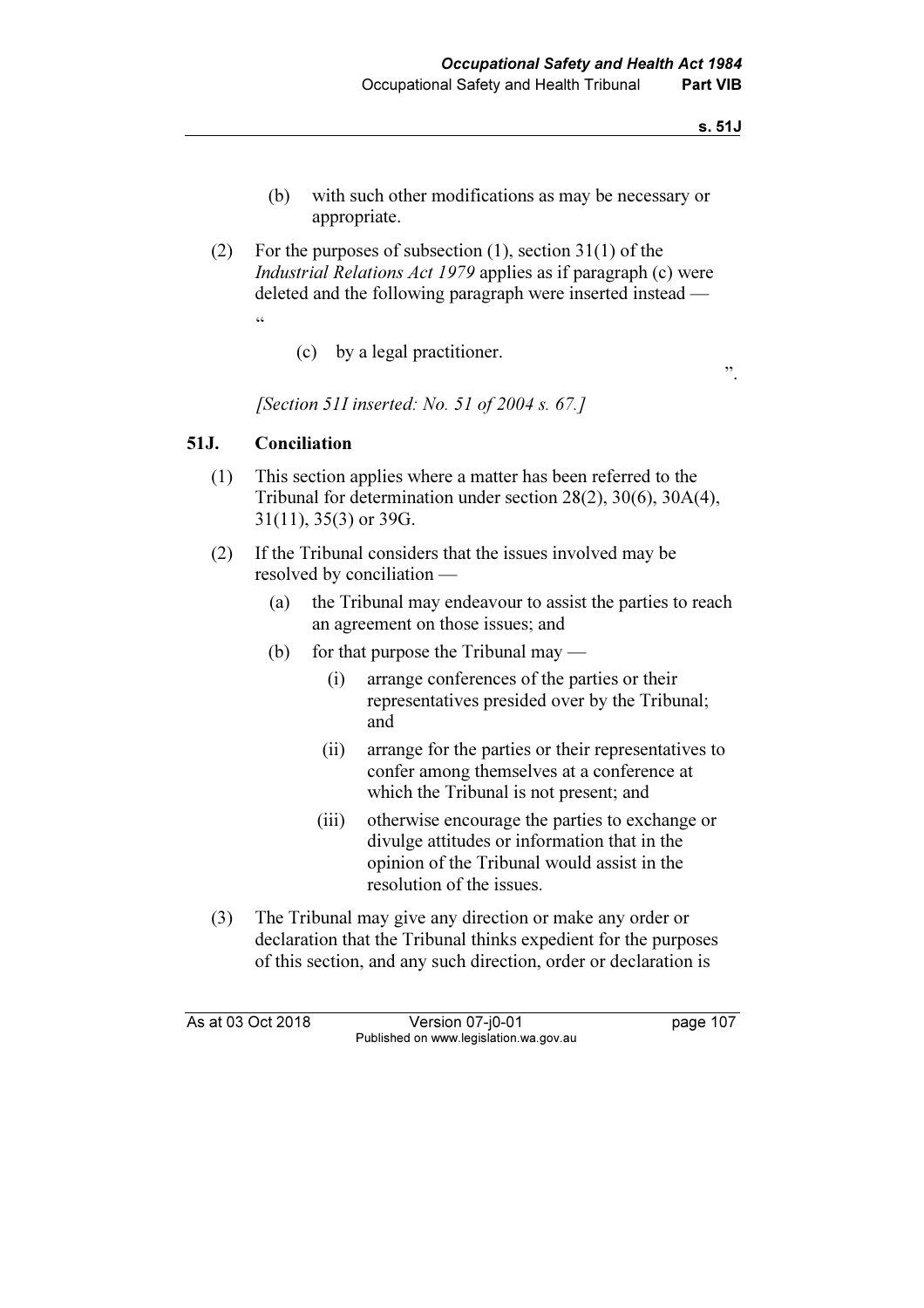#### s. 51J

enforceable as if it were given or made under section 32 of the Industrial Relations Act 1979.

- (4) If the Tribunal gives or makes a direction, order or declaration under subsection (3) the Tribunal must —
	- (a) if it is given or made orally, reduce the direction, order or declaration to writing as soon as is practicable; and
	- (b) make the text of the direction, order or declaration available to the parties as soon as is practicable after it is given or made.
- (5) If the Tribunal
	- (a) takes action under subsection (2)(a); and
	- (b) is satisfied that the parties have reached agreement on all of the issues involved,

 the Tribunal may, with the consent of the parties, make a determination for the purposes of section 51G in terms of that agreement.

- (6) If the Tribunal
	- (a) takes action under subsection (2)(a); and
	- (b) subsection (5)(b) does not apply,

 the Tribunal is to determine the matter for the purposes of section 51G.

- (7) In making a determination mentioned in subsection (6) the Tribunal is to endeavour to ensure that the matter is resolved —
	- (a) taking into account any agreement reached by the parties on any particular issue; and
	- (b) subject to paragraph (a), on terms that could reasonably have been agreed between the parties in the first instance or by conciliation.

[Section 51J inserted: No. 51 of 2004 s.  $67.$ ]

page 108 Version 07-j0-01 As at 03 Oct 2018 Published on www.legislation.wa.gov.au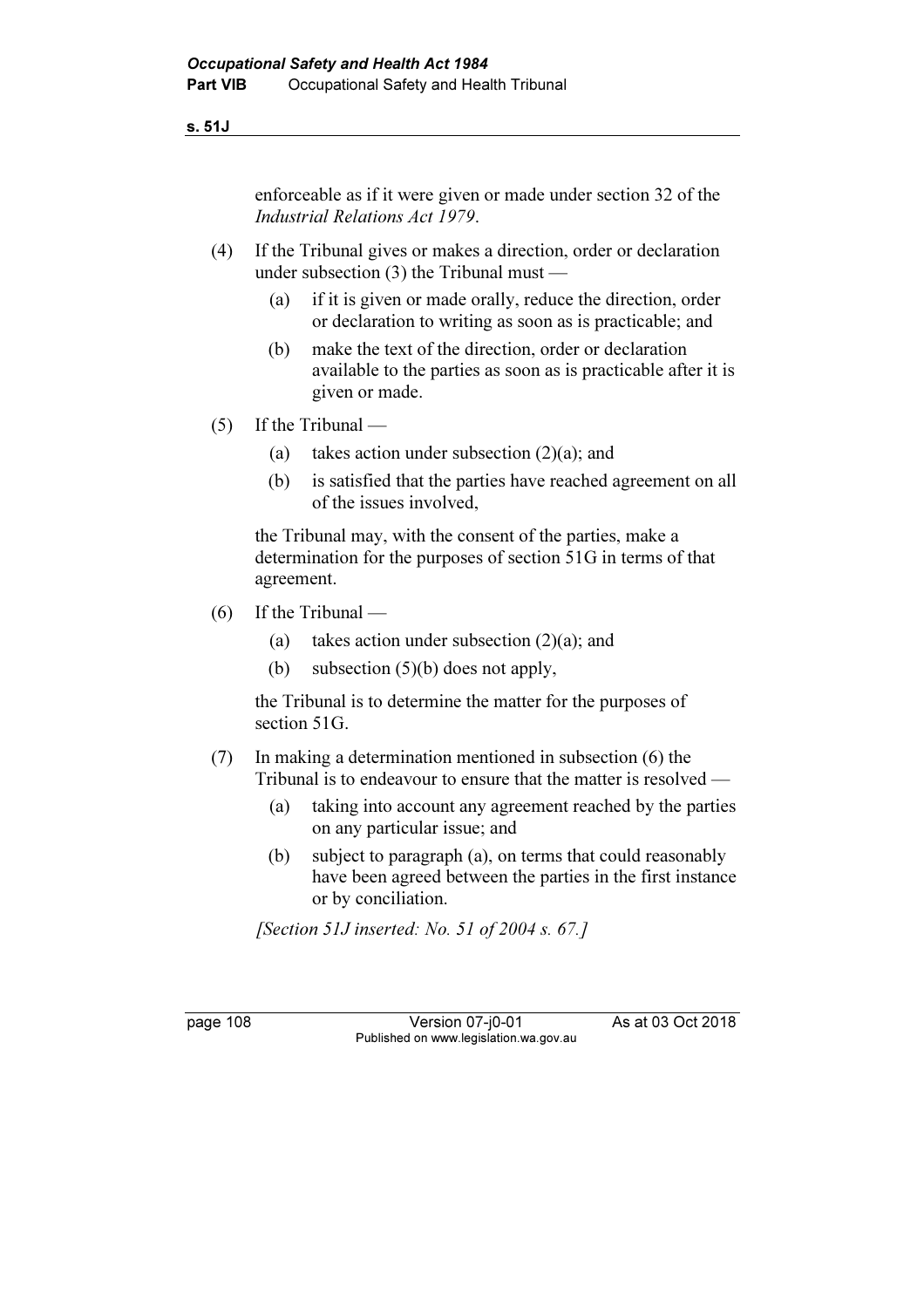#### 51K. Certain matters to be heard together

- (1) The section applies if
	- (a) under the Industrial Relations Act 1979, an employee has referred to the Commission a claim that the employee has been harshly, oppressively or unfairly dismissed from employment; and
	- (b) a matter
		- (i) involving the same employer and employee; and
		- (ii) arising out of the same circumstances,

 has been referred for determination under the jurisdiction conferred by section 51G.

- (2) An employee referred to in subsection (1) may in writing request that a matter referred to in subsection (1)(a) be heard and determined by the commissioner who is hearing and determining the matter referred to in subsection (1)(b).
- (3) If such a request is made, the Chief Commissioner, in exercising the powers conferred by section 16 of the Industrial Relations Act 1979, is to allocate the hearing and determination of the matter accordingly.
- $(4)$  If
	- (a) an employee has referred to the Commission a claim of the kind described in section  $29(1)(b)(ii)$  of the Industrial Relations Act 1979; and
	- (b) the claim involves the same employer and arises out of the same circumstances as a matter that has been referred for determination under the jurisdiction conferred by section 51G,

 nothing in this section prevents the Chief Commissioner exercising the powers conferred by section 16 of that Act so that the claim is heard and determined by the commissioner who is hearing and determining the matter referred to in paragraph (b).

[Section 51K inserted: No. 51 of 2004 s. 67.]

As at 03 Oct 2018 Version 07-j0-01 page 109 Published on www.legislation.wa.gov.au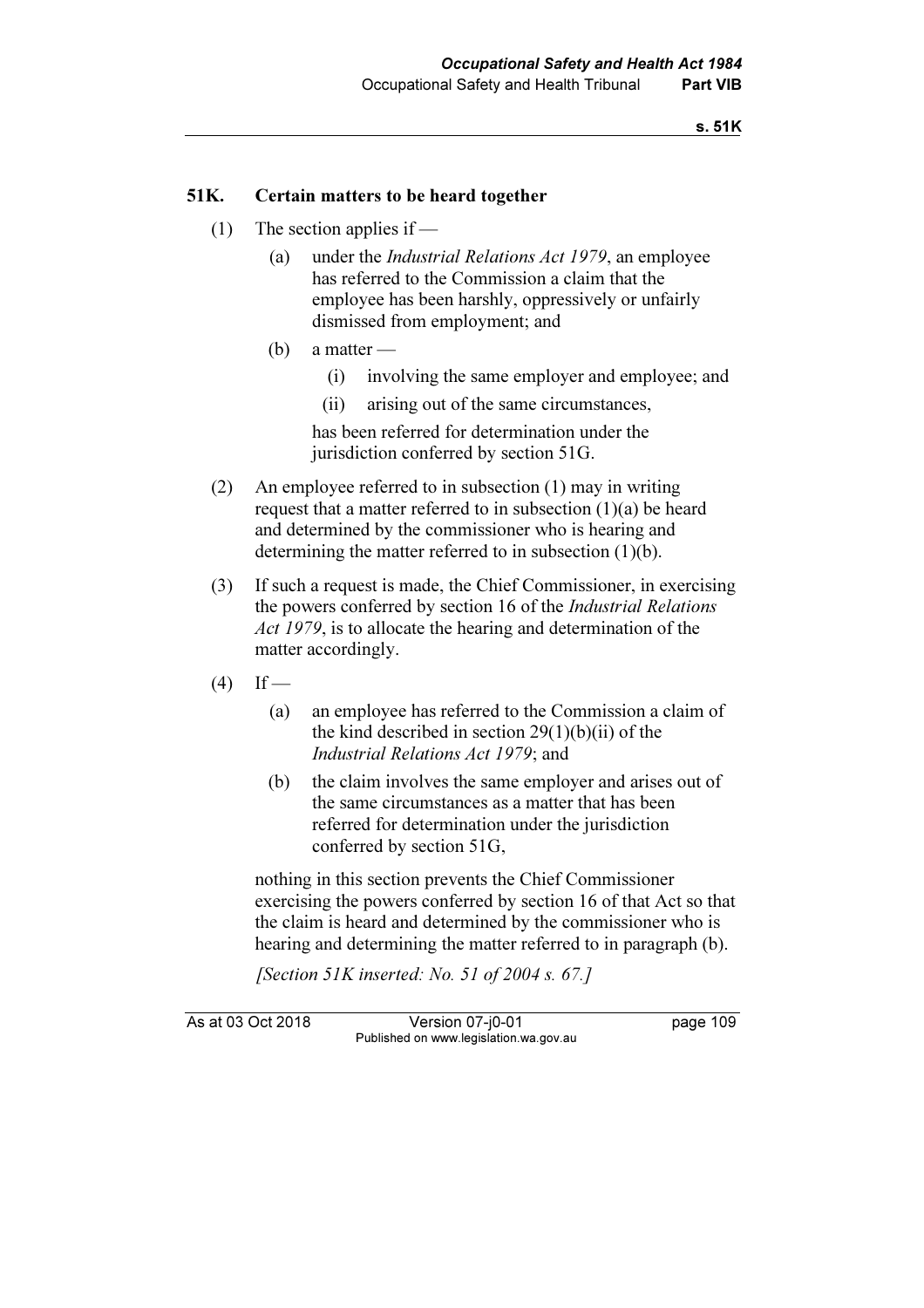# Part VII — Legal proceedings

[Heading inserted: No. 43 of 1987 s. 13.]

# Division 1 — General provisions

[Heading inserted: No. 51 of 2004 s. 30.]

## 52. Prosecutions

- (1) Proceedings for an offence against this Act may be instituted by any person authorised in that behalf by the Commissioner.
- (2) Subject to section 19(1) of the Children's Court of Western Australia Act 1988, proceedings for an offence against this Act shall be heard and determined by a safety and health magistrate.
- (3) Proceedings for an offence against this Act may be commenced at any time within 3 years after the offence was committed.

[Section 52 inserted: No. 43 of 1987 s. 13; amended: No. 30 of 1995 s. 40; No. 63 of 1998 s. 5(1); No. 59 of 2004 s. 141.]

## 53. Evidentiary provisions

- (1) In proceedings for an offence against this Act an averment in the charge that at a particular time —
	- (a) a particular place was a workplace;
	- (b) a particular person was an employer;
	- (ba) a particular person was an employer of particular persons;
	- (bb) a particular person was an employer at a particular workplace;
		- (c) a particular person had
			- (i) control of a particular workplace; or
			- (ii) control of the means of access to or egress from a particular workplace;

page 110 Version 07-j0-01 As at 03 Oct 2018 Published on www.legislation.wa.gov.au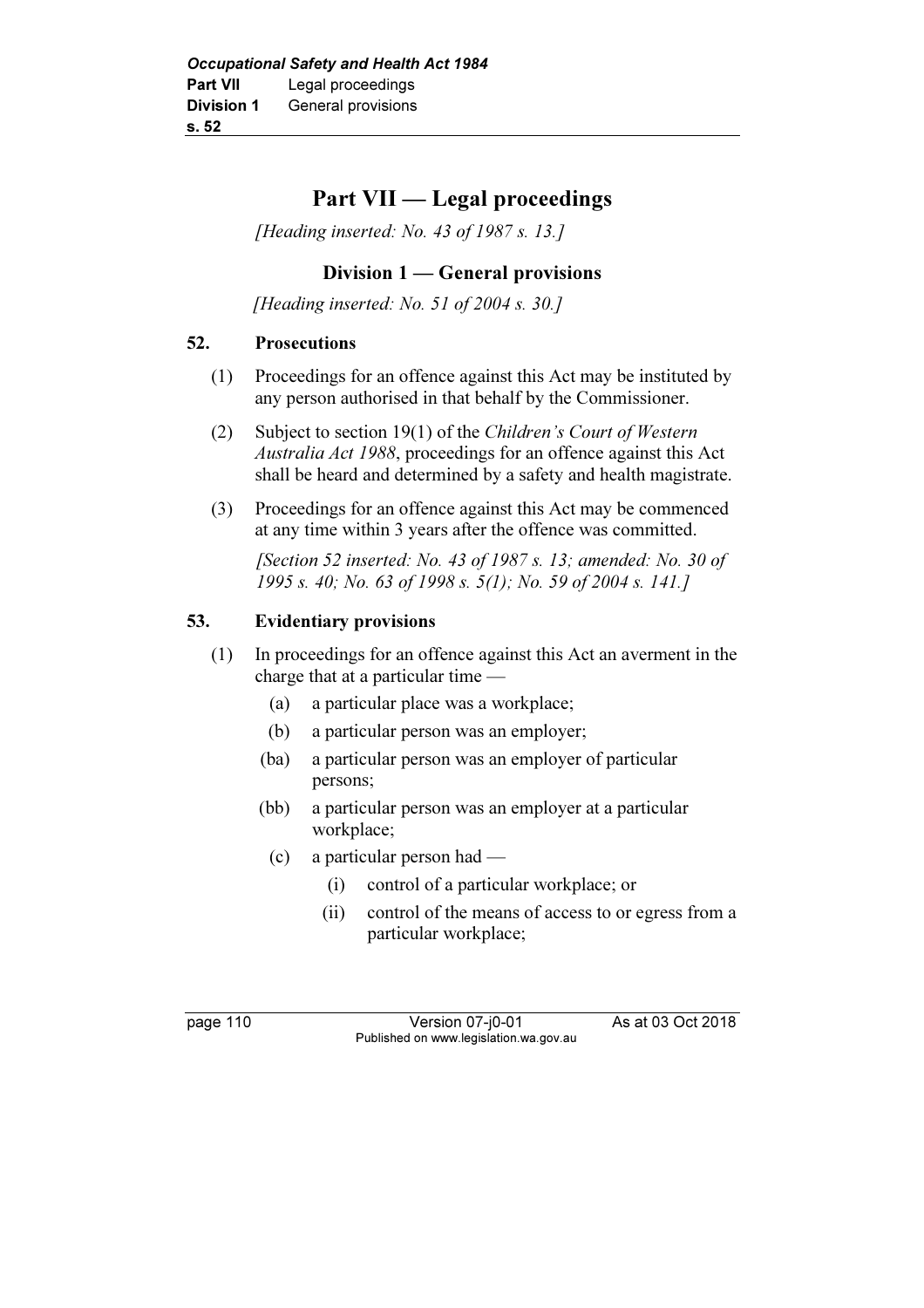- (d) a notice required under this Act to be given had not been given;
- (e) a prescribed fee had not been paid;
- (f) a particular person was an inspector or a restricted inspector under section 42A,

is, in the absence of evidence to the contrary, taken to be proved.

- (2) The person commencing a prosecution for an offence against this Act is taken to be authorised under section 52(1) to commence the prosecution, in the absence of evidence to the contrary.
- (3) In proceedings for an offence against this Act, production of a copy of —
	- (a) a code of practice; or
	- (b) an Australian Standard; or
	- (c) an Australian/New Zealand Standard,

 purporting to be certified by the Commissioner to be a true copy as at any date or during any period is, without proof of the signature of the Commissioner, sufficient evidence of the contents of the code of practice or Standard as at that date or during that period.

[Section 53 inserted: No. 43 of 1987 s. 13; amended: No. 30 of 1995 s. 41; No. 10 of 1998 s. 56; No. 51 of 2004 s. 111; No. 84 of 2004 s. 80.]

# 54. General penalty

 If a person commits an offence against this Act for which a penalty is not otherwise provided, the person is liable to a level one penalty.

[Section 54 inserted: No. 51 of 2004 s. 31.]

[**54AA.** Deleted: No. 51 of 2004 s. 32.]

As at 03 Oct 2018 Version 07-j0-01 page 111 Published on www.legislation.wa.gov.au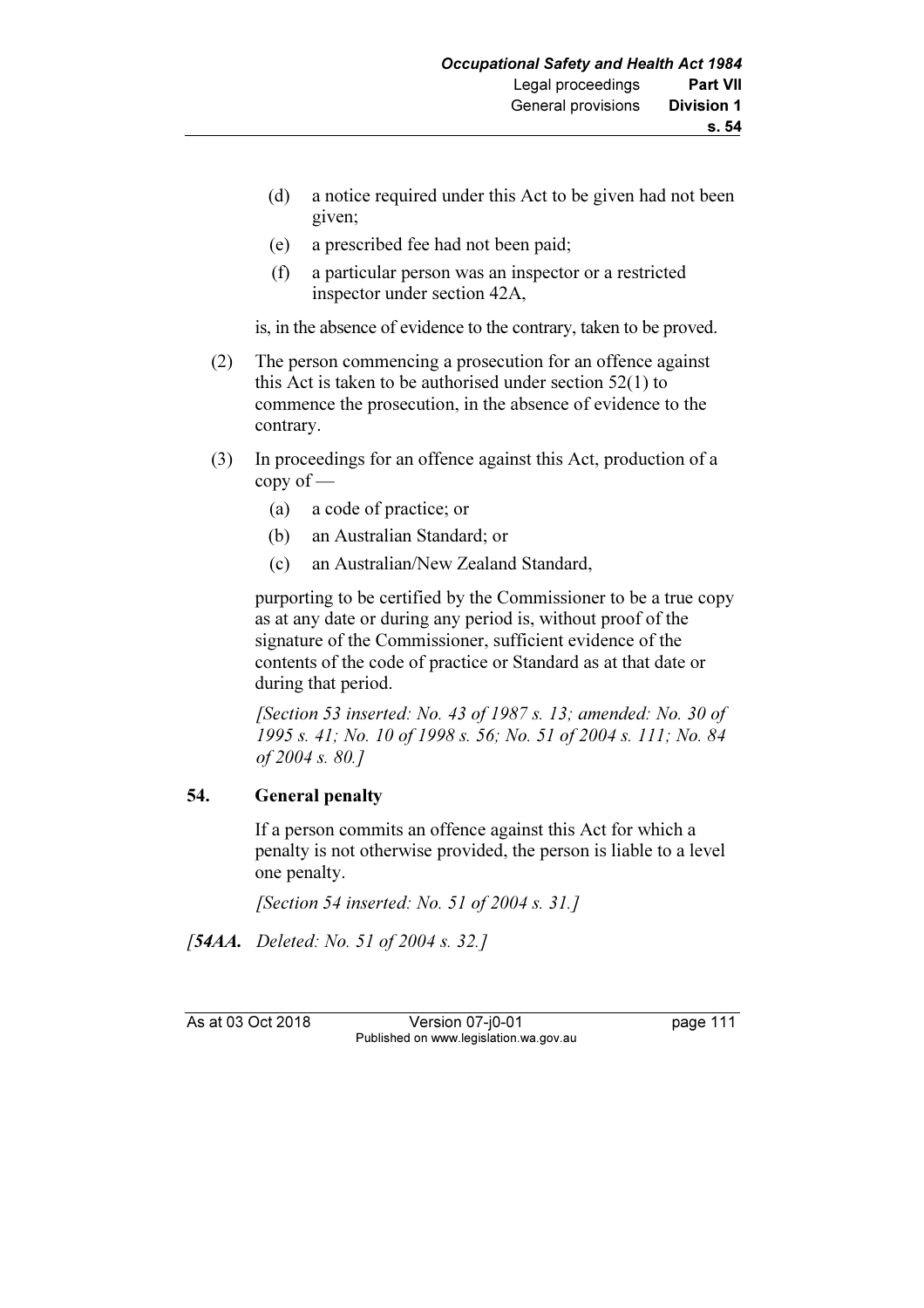## 54A. Continuing offences

- (1) Where an offence is committed by a person by reason of the contravention of a provision of this Act under which the person is required or directed to do any act or thing, or to refrain from doing any act or thing, that offence is taken to continue so long as the act or thing so required or directed remains undone, or continues to be done, as the case may be.
- (2) Where an offence is taken to continue, the person that committed the offence, whether by act or omission, commits an additional offence on each day during which the offence is taken to continue after notice of the offence has been given by or on behalf of an inspector to the offender, and is liable to a fine not exceeding —
	- (a) \$800, where the offence is committed by a person as an employee; and
	- (b) \$4 000, where the offence is committed by an individual and paragraph (a) does not apply; and
	- (c) \$8 000, where the offence is committed by a body corporate,

for every day on which the offence is so continued.

 [Section 54A inserted: No. 30 of 1995 s. 42; amended: No. 51 of 2004 s. 33 and 103; No. 16 of 2018 s. 4.]

# 54B. Appeals

- (1) Part 2 of the Criminal Appeals Act 2004 applies in respect of decisions of a safety and health magistrate made under section 52.
- $(1)$  deletedl

[Section 54B inserted: No. 30 of 1995 s. 42; amended: No. 51 of 2004 s. 68; No. 59 of 2004 s. 141; No. 84 of 2004 s. 78.]

page 112 Version 07-j0-01 As at 03 Oct 2018 Published on www.legislation.wa.gov.au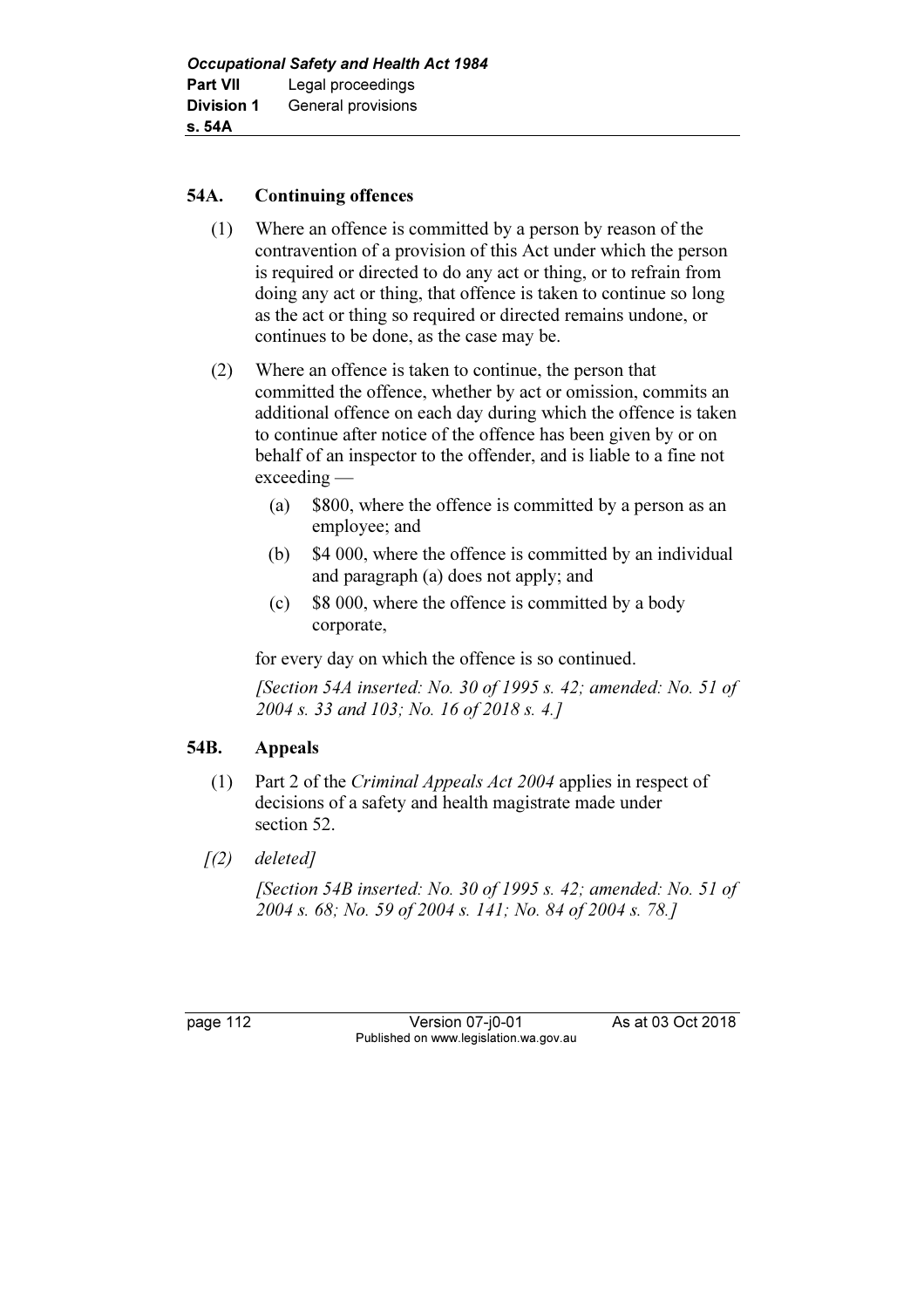#### 55. Offences by bodies corporate

- (1) Where a body corporate is guilty of an offence under this Act and it is proved that the offence occurred with the consent or connivance of, or was attributable to any neglect on the part of, any director, manager, secretary or other officer of the body, or any person who was purporting to act in any such capacity he or she, as well as the body corporate, is guilty of that offence.
- (1a) Despite subsection (1), if a body corporate is guilty of an offence under section 19A(1), 21A(1), 21C(1), 22A(1),  $23AA(1)$ ,  $23B(1)$  or  $23H(1)$  the following provisions apply —
	- (a) a person referred to in subsection (1) is guilty of that offence if it is proved that —
		- (i) the offence was attributable to any neglect on the part of the person; or
		- (ii) the person consented to or connived in the acts or omissions to which section  $18A(2)(a)(ii)$  applied that were proved against the body corporate,

in circumstances where the person —

- (iii) knew that the contravention would be likely to cause the death of, or serious harm to, a person to whom a duty was owed; but
- (iv) acted or failed to act as mentioned in subparagraph (i) or (ii) in disregard of that likelihood;
- (b) if paragraph (a) does not apply, a person referred to in subsection (1) is guilty of an offence under section 19A(2), 21A(2), 21C(2), 22A(2), 23AA(2), 23B(2) or 23H(2), as the case may require, if it is proved that the offence of the body corporate —
	- (i) occurred with the consent or connivance of the person; or
	- (ii) was attributable to any neglect on the part of the person.

As at 03 Oct 2018 Version 07-j0-01 page 113 Published on www.legislation.wa.gov.au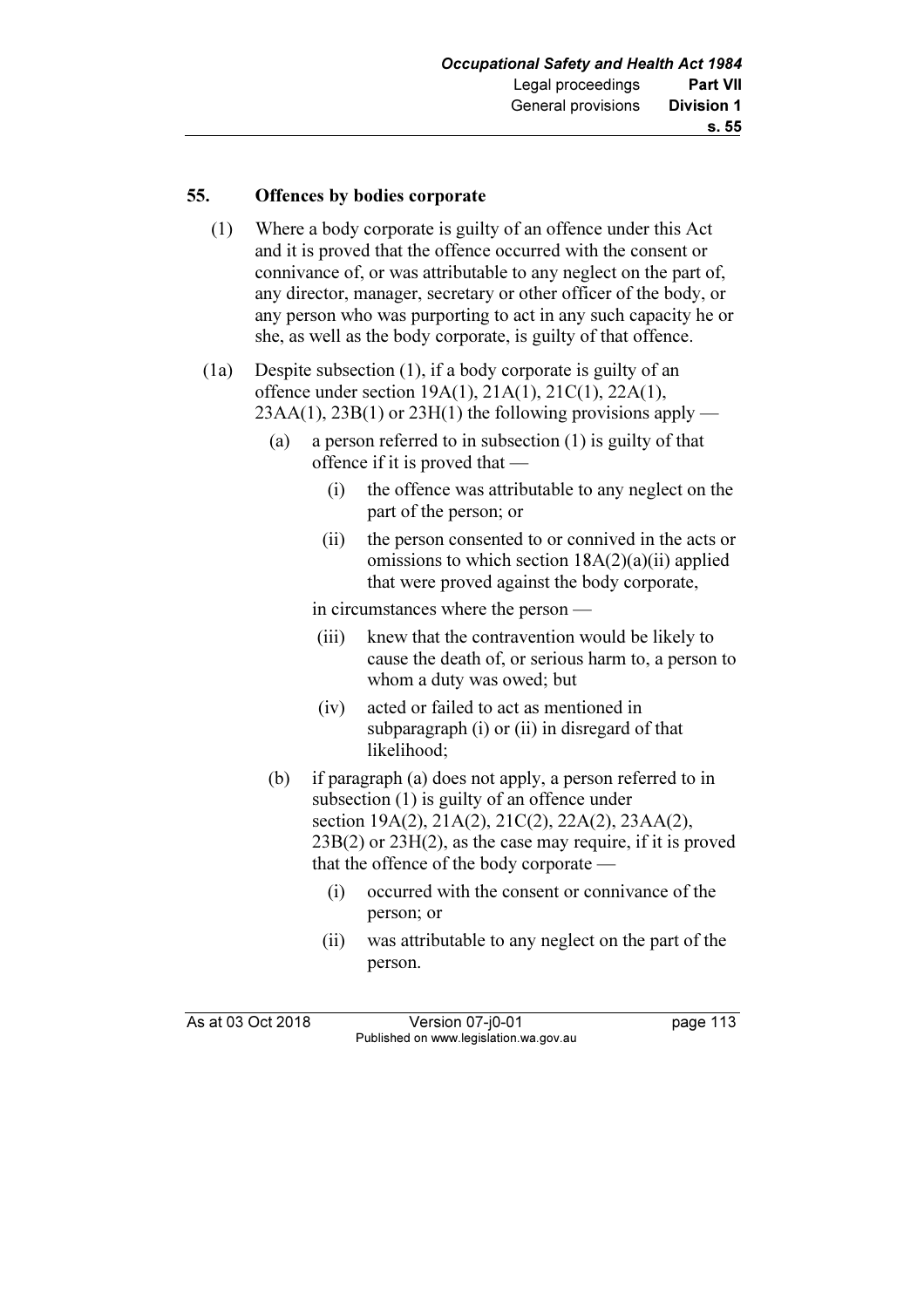- (1b) A person convicted of an offence by virtue of subsection (1) or (1a) is liable to the penalty to which an individual who is convicted of that offence is liable.
	- (2) Where the affairs of a body corporate are managed by its members, subsections (1) and (1a) shall apply in relation to the acts and defaults of a member in connection with his or her functions of management as if he or she were a director of the body corporate.

[Section 55 inserted: No. 43 of 1987 s. 13; amended: No. 51 of 2004 s. 34, 102(1) and (2).]

## 55A. No double jeopardy

 A person is not liable to be punished twice under this Act in respect of any act or omission.

[Section 55A inserted: No. 51 of 2004 s. 35.]

# Division 2 — Criminal proceedings against the Crown

[Heading inserted: No. 51 of 2004 s. 36.]

## 55B. Crown may be prosecuted

 The Crown in any capacity may, in accordance with this Division, be prosecuted for an offence against this Act.

[Section 55B inserted: No. 51 of 2004 s. 36.]

#### 55C. Prosecution against body corporate

- (1) Where the act or omission constituting the offence is alleged against a body corporate that is an agent of the Crown, the prosecution proceedings are to be taken against the body corporate.
- (2) Subsection (1) includes a case where
	- (a) a body corporate is the successor in law, as defined in section 55F(1), of an agency or department; or
	- (b) a body corporate is determined under section 55F(3).

[Section 55C inserted: No. 51 of 2004 s. 36.]

page 114 Version 07-j0-01 As at 03 Oct 2018 Published on www.legislation.wa.gov.au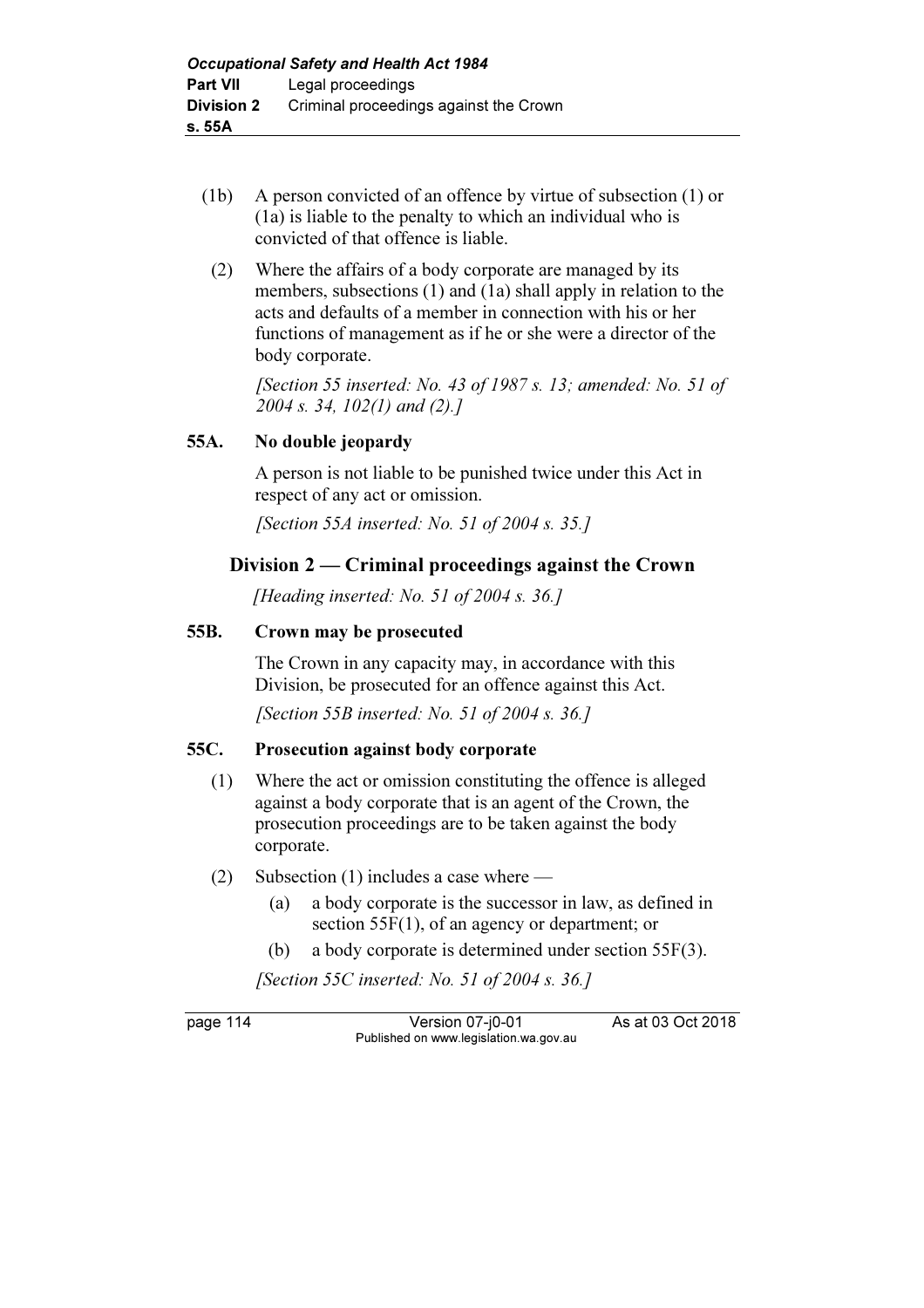#### 55D. Prosecution in other cases

- $(1)$  Where
	- (a) the act or omission constituting the offence is alleged against an agency or department that is an agent of the Crown (the responsible agency); and
	- (b) section 55C does not apply,

the prosecution proceedings are to be taken against the Crown.

- (2) For the purposes of subsection (1) the WA Police is to be treated as an agency of the Crown.
- (3) Proceedings referred to in subsection (1) may be brought against the Crown under the title "State of Western Australia".

[Section 55D inserted: No. 51 of 2004 s. 36.]

## 55E. Provisions applicable to responsible agency

(1) In this section —

chief executive means the person who is for the time being responsible for the day to day administration of a responsible agency;

prosecution proceedings means proceedings referred to in section  $55D(1)$ .

- (2) For the purposes of prosecution proceedings
	- (a) the responsible agency
		- (i) is to be specified in the charge for the offence; and
		- (ii) is entitled to act for the Crown in the proceedings; and
		- (iii) subject to any rules of court, has the procedural rights and obligations of the Crown as the defendant in the proceedings;

and

As at 03 Oct 2018 Version 07-j0-01 page 115 Published on www.legislation.wa.gov.au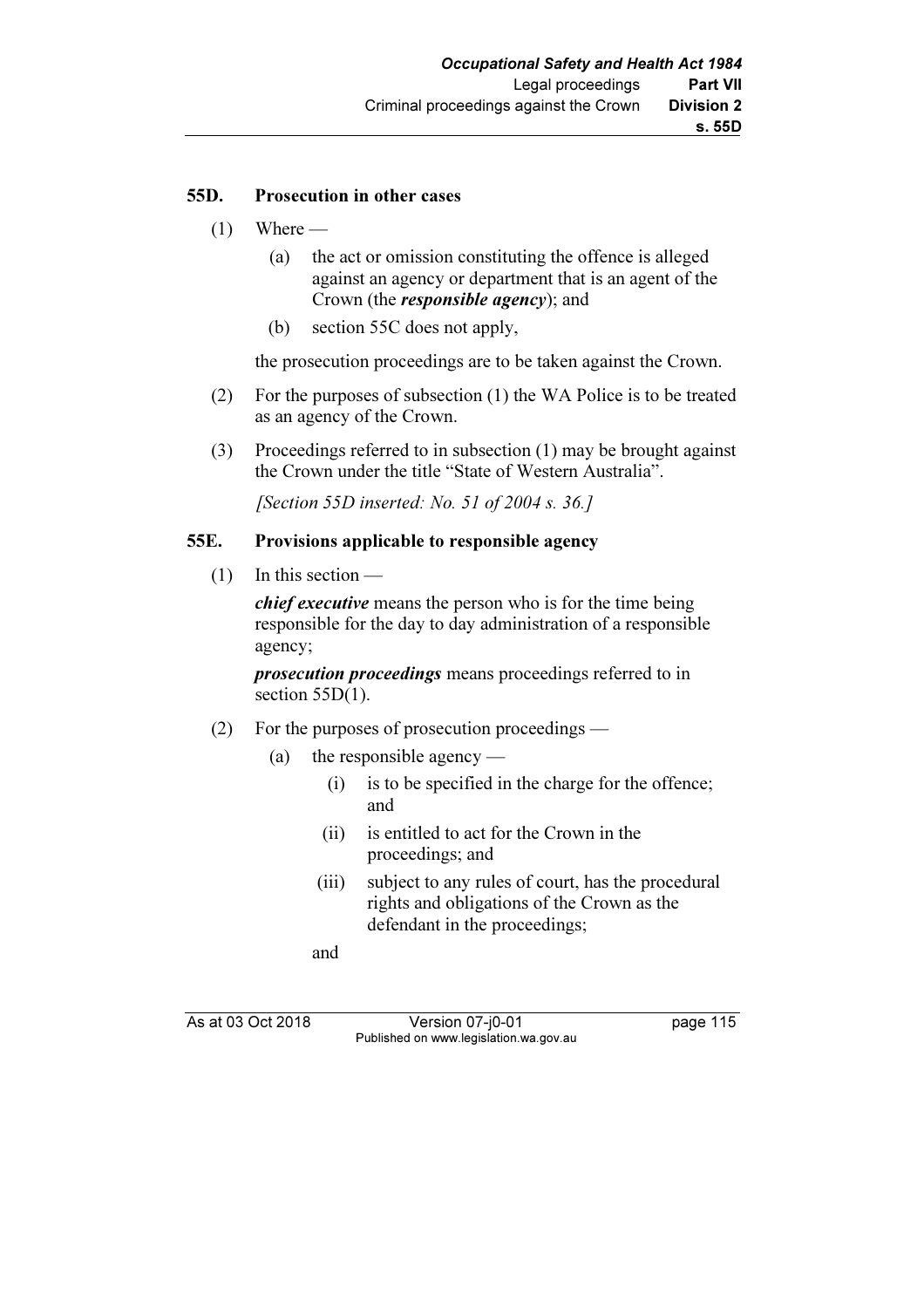- (b) the complainant may during the proceedings, with the leave of the court, substitute another responsible agency for the agency in the proceedings.
- (3) In prosecution proceedings a person authorised by the chief executive of the responsible agency concerned may act on behalf of the agency, and it is not necessary for proof to be given of the authority of the person to do so.
- (4) It is sufficient service of a document required to be served on a responsible agency for the purposes of prosecution proceedings if the document —
	- (a) is delivered to a person who is or appears to be the chief executive of the responsible agency, or a person acting as such, at a place of business of the responsible agency; or
	- (b) is sent by pre-paid letter addressed and posted to the responsible agency at its principal place of business in the State.

[Section 55E inserted: No. 51 of 2004 s. 36.]

#### 55F. Proceedings where agency has ceased to exist

(1) In this section —

successor in law, in relation to an agency or department, means —

- (a) the sole successor; or
- (b) if there is more than one successor, the one that has the relevant functions formerly vested in the agency or department.
- (2) If an agency or department referred to in section  $55D(1)(a)$ 
	- (a) has ceased to exist; but
	- (b) has a successor in law to which section 55C(2) does not apply,

 the successor in law is the responsible agency for the purposes of section 55D(1).

page 116 Version 07-j0-01 As at 03 Oct 2018 Published on www.legislation.wa.gov.au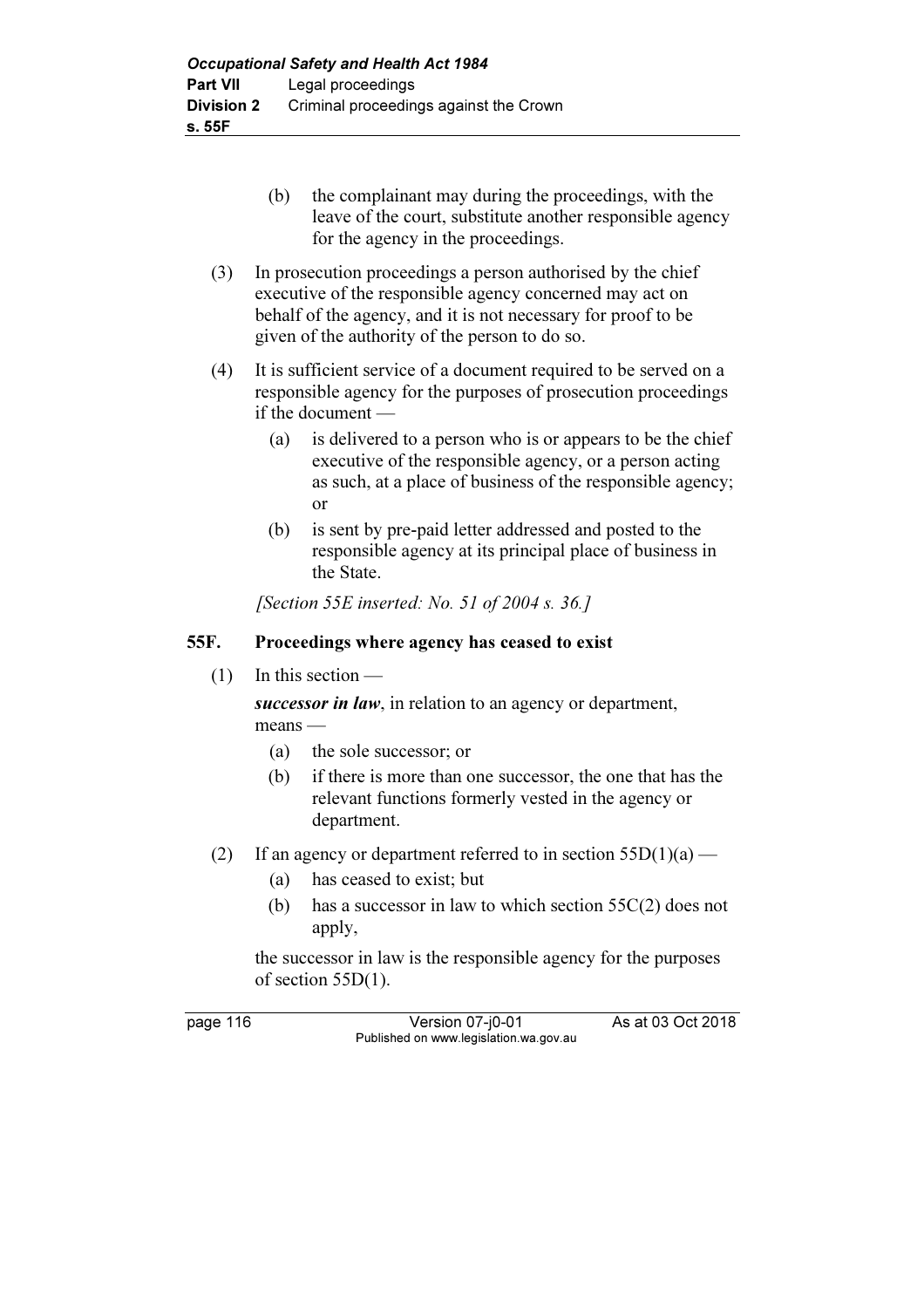- (3) If an agency or department referred to in section  $55D(1)(a)$ 
	- (a) has ceased to exist; and
	- $(b)$  either
		- (i) it has no apparent successor in law; or
		- (ii) there is doubt as to which agency or department has the relevant functions,

 the responsible agency for the purposes of that section is such agency of the Crown as the Minister determines.

[Section 55F inserted: No. 51 of 2004 s. 36.]

#### 55G. Penalties in proceedings against Crown

(1) In subsection  $(3)(b)$  —

successor in law, in relation to an agency or department, means —

- (a) the successor in law as defined in section 55F(1); or
- (b) the agency of the Crown determined under section 55F(3).
- (2) The penalty that may be imposed on the Crown if it is convicted of an offence against this Act in proceedings referred to in section 55D(1) is the penalty applicable to a body corporate.
- (3) In proceedings referred to in section 55D(1), a higher penalty may be imposed for an offence involving a responsible agency on the ground that it is a subsequent offence, only if the acts or omissions constituting the previous offence or offences were those of —
	- (a) the same responsible agency; or
	- (b) a responsible agency of which it is the successor in law.
- (4) A penalty imposed in proceedings referred to in section 55D(1) cannot be enforced under the Fines, Penalties and Infringement Notices Enforcement Act 1994.

[Section 55G inserted: No. 51 of 2004 s. 36.]

As at 03 Oct 2018 Version 07-j0-01 page 117 Published on www.legislation.wa.gov.au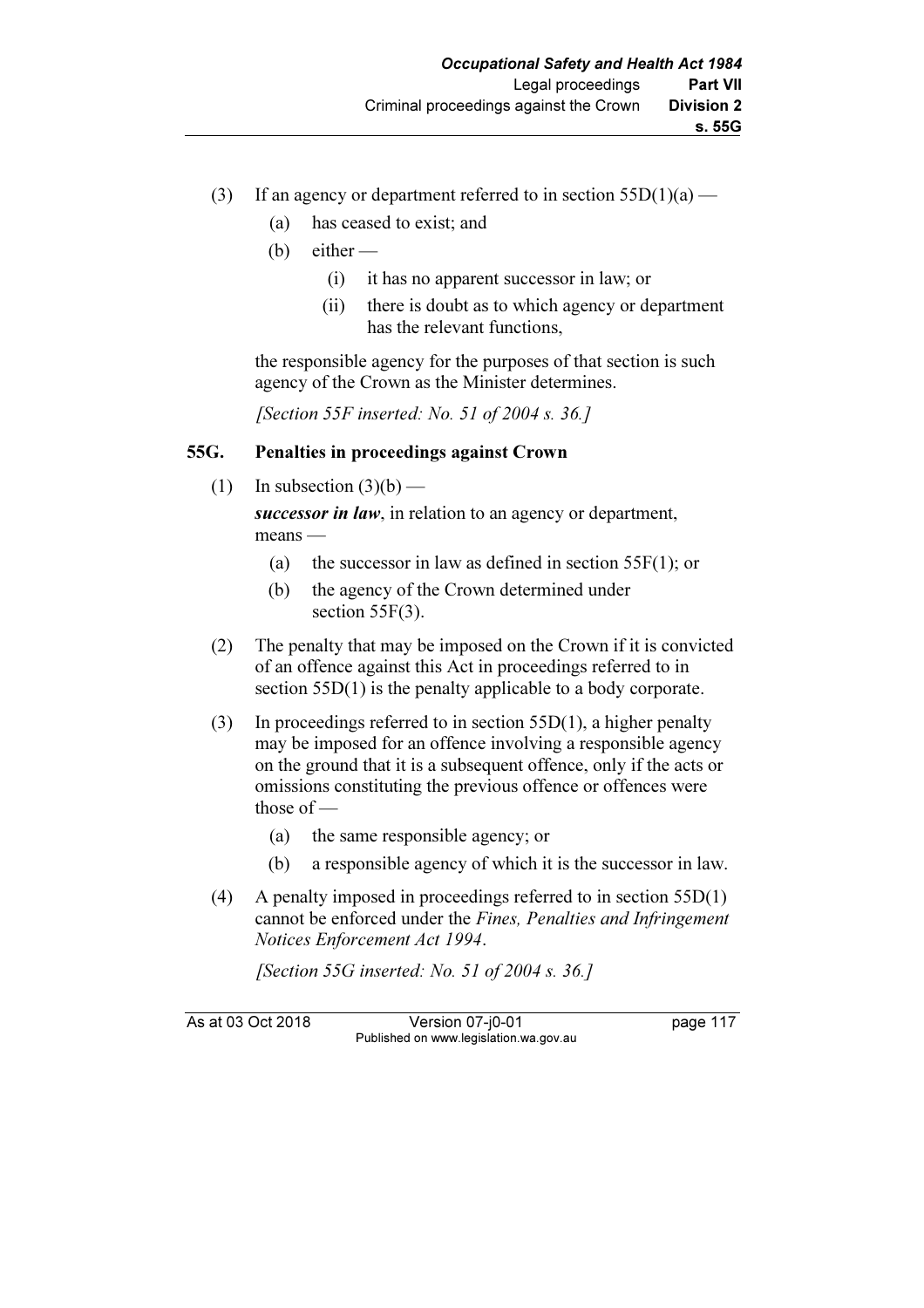# Division 3 — Undertaking by offender in lieu of payment of fine

[Heading inserted: No. 51 of 2004 s. 36.]

# 55H. Terms used

In this Division —

convicted means found guilty of an offence, whether after a plea of guilty or otherwise;

court means a safety and health magistrate exercising jurisdiction under section  $51C(1)(b)$ ;

relevant offence means an offence against —

- (a) section 24(4), 30(7), 35(4), 38(2), 39(3), 45(5), 47(1), 48(4), (5) or (6) or 49(5) or (6); or
- (b) the regulations.

[Section 55H inserted: No. 51 of 2004 s. 36.]

#### 55I. Court may order offender to elect to pay fine or enter into undertaking

- $(1)$  Where
	- (a) a person (the offender) is convicted of one or more relevant offences; and
	- (b) the court has fined the offender,

 the court may, subject to subsection (2), make an order allowing the offender to elect either —

- (c) to pay the fine or fines; or
- (d) as an alternative, to enter into an undertaking with the Commissioner under section 55M not later than a day specified by the court.
- (2) A court is not to make an order under this section unless the court is satisfied that —
	- (a) the breach of the relevant offence did not result in physical harm to any person; and

page 118 Version 07-j0-01 As at 03 Oct 2018 Published on www.legislation.wa.gov.au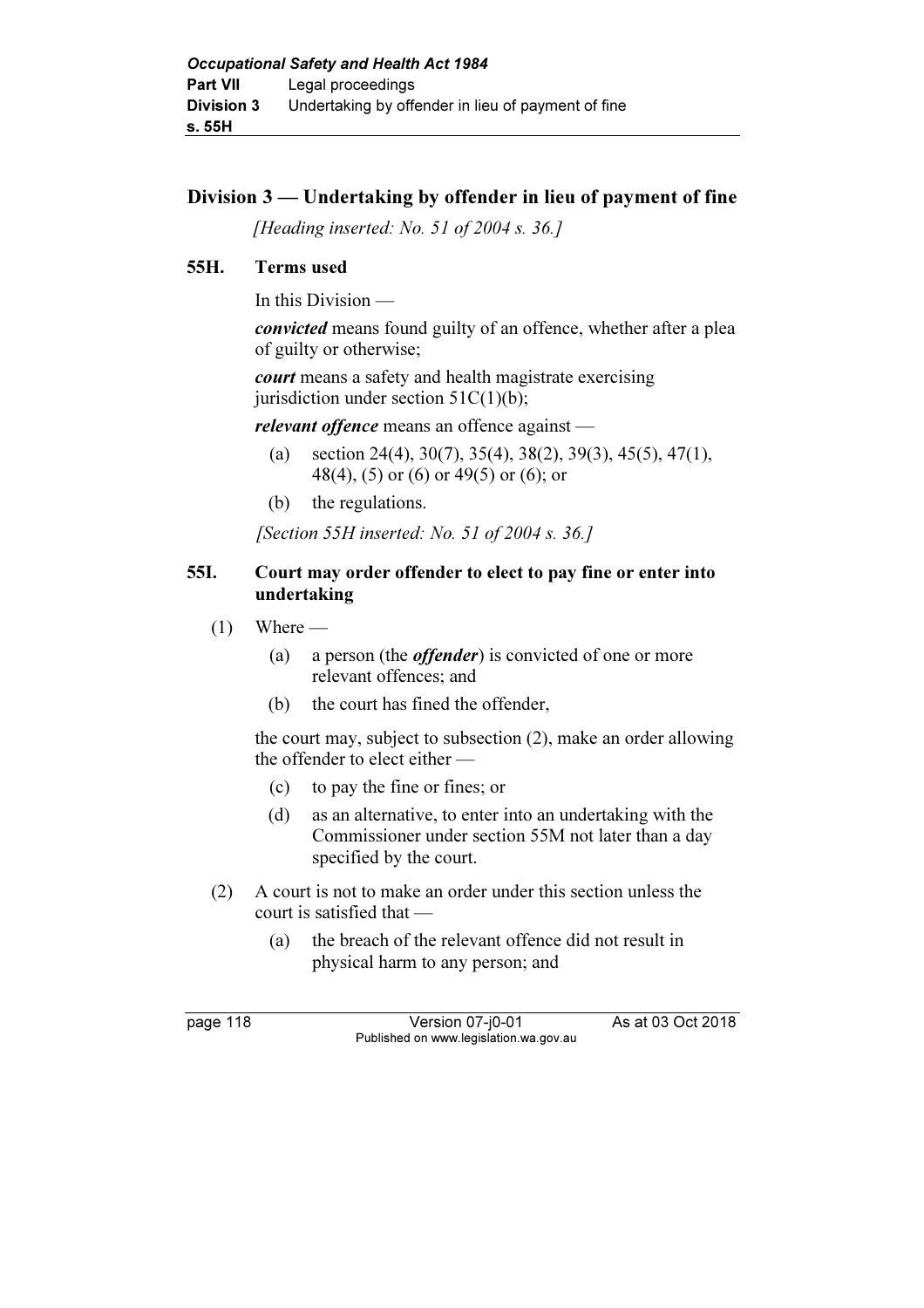- (b) the offender wishes an order to be made and the complainant does not oppose that being done; and
- (c) the offender and the Commissioner are likely to reach agreement on the provisions of the proposed undertaking within the time that the court proposes to specify under subsection  $(1)(d)$ ; and
- (d) the cost to the offender of complying with the proposed undertaking will be substantially equivalent to the amount of the fine or fines imposed.
- (3) After the court has fined the offender, the court may adjourn the proceedings to allow —
	- (a) the offender time to consider whether the offender wishes an order to be made; and
	- (b) the complainant time to consider whether to oppose that being done,

as mentioned in subsection (2)(b).

 (4) Nothing in this Division limits the powers of a court under the Sentencing Act 1995.

[Section 55I inserted: No. 51 of 2004 s. 36.]

# 55J. Making of election

- (1) An election is made, pursuant to an order under section 55I(1), by the offender —
	- (a) lodging an election in writing with the clerk of the court in which the order was made; and
	- (b) serving a copy of the election on the Commissioner,

 not later than 28 days after the day on which the order was made.

- $(2)$  If
	- (a) an order is made under section 55I(1); but

As at 03 Oct 2018 Version 07-j0-01 page 119 Published on www.legislation.wa.gov.au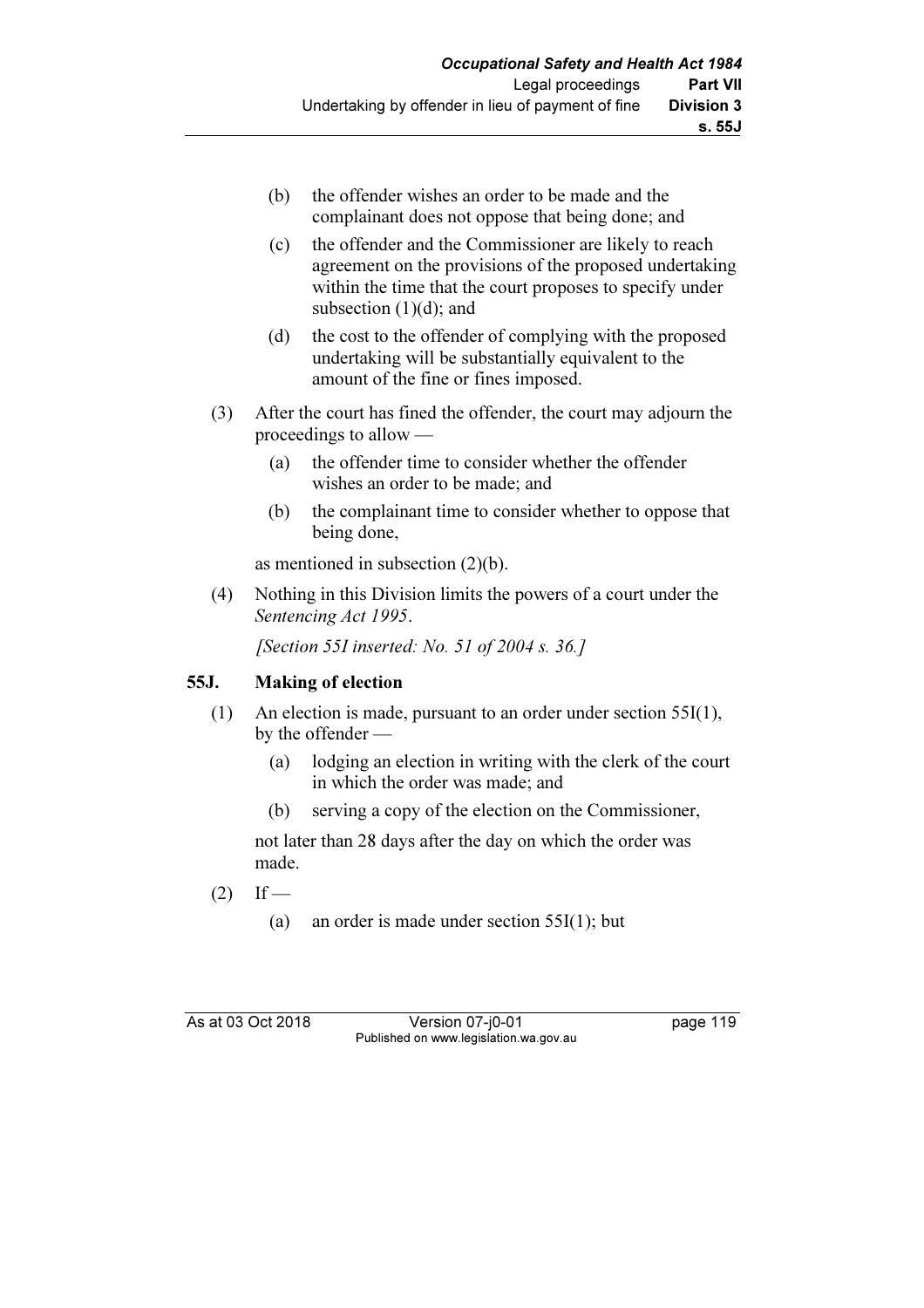(b) the offender fails to make an election in accordance with subsection (1),

 the offender is taken, at the expiry of the period mentioned in subsection (1), to have elected to pay the fine or fines.

[Section 55J inserted: No. 51 of 2004 s. 36.]

# 55K. Failure to enter into undertaking

 An election under section 55J to enter into an undertaking lapses if the undertaking is for any reason not entered into before the time allowed under section  $55I(1)(d)$ .

[Section 55K inserted: No. 51 of 2004 s. 36.]

## 55L. Time for payment of fines

- (1) The liability of the offender to pay the fine or fines in connection with which an order is made under section 55I(1) is suspended by the making of the order.
- (2) If the offender elects to pay the fine or fines, for the purposes of the Fines, Penalties and Infringement Notices Enforcement Act 1994 the fine or fines are taken to have been imposed on the day on which the election is made.
- (3) If the offender is taken by section  $55J(2)$  to have elected to pay the fine or fines, for the purposes of the Act referred to in subsection (2) the fine or fines are taken to have been imposed at the time mentioned in section 55J(2).
- $(4)$  If
	- (a) the offender elects to enter into an undertaking; but
	- (b) the election lapses under section 55K,

 for the purposes of the Act referred to in subsection (2) the fine or fines are taken to have been imposed on the day specified under section 55I(1)(d).

[Section 55L inserted: No. 51 of 2004 s. 36; amended: No. 48 of 2012 s. 63.]

page 120 **Version 07-j0-01** As at 03 Oct 2018 Published on www.legislation.wa.gov.au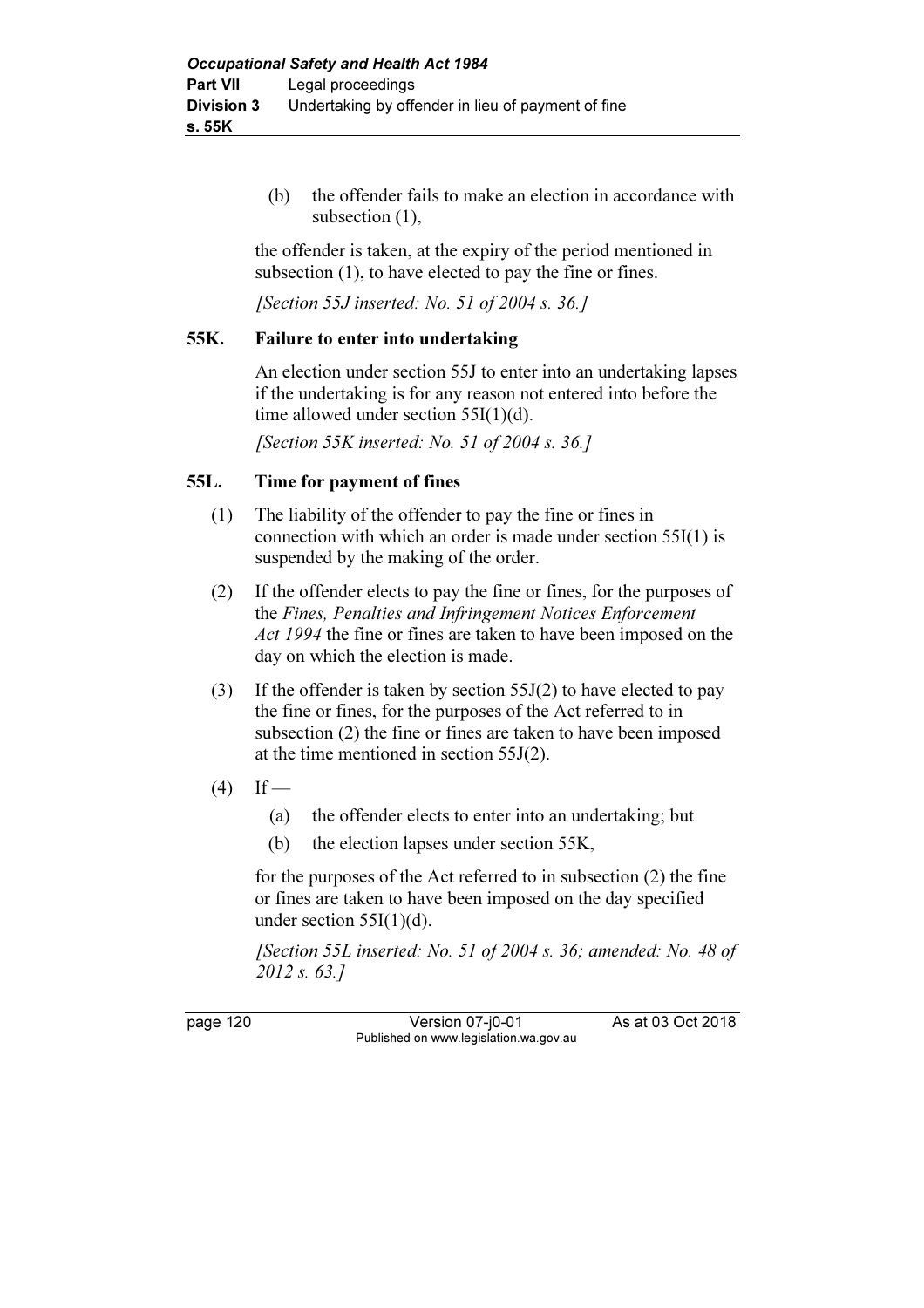#### 55M. Nature and terms of undertaking

- (1) An undertaking for the purposes of this Division is a document by which the offender gives undertakings to the Commissioner that the offender will —
	- (a) take the action specified in the undertaking; and
	- (b) bear the costs and expenses of doing so; and
	- (c) complete all of the required action not later than a day specified in the document.
- (2) The action required to be taken by the offender is to come within the provisions described in section 55N(2) or (3).
- (3) The provisions of the undertaking are to be such as are agreed between the Commissioner and the offender.
- (4) The Commissioner is to furnish a copy of an undertaking, and of any amendment made under section 55Q, to the court concerned.

[Section 55M inserted: No. 51 of 2004 s. 36.]

## 55N. What may be included in undertaking

(1) In this section —

specified means specified in the undertaking.

- (2) An undertaking is to provide for the offender to do one or more of the following —
	- (a) to take specified steps for the improvement of occupational safety and health —
		- (i) at a specified workplace; or
		- (ii) in connection with the business or operations of the offender;
	- (b) to take specified steps to publicise details of  $-$ 
		- (i) any specified offence; or
		- (ii) its consequences; or

As at 03 Oct 2018 Version 07-j0-01 page 121 Published on www.legislation.wa.gov.au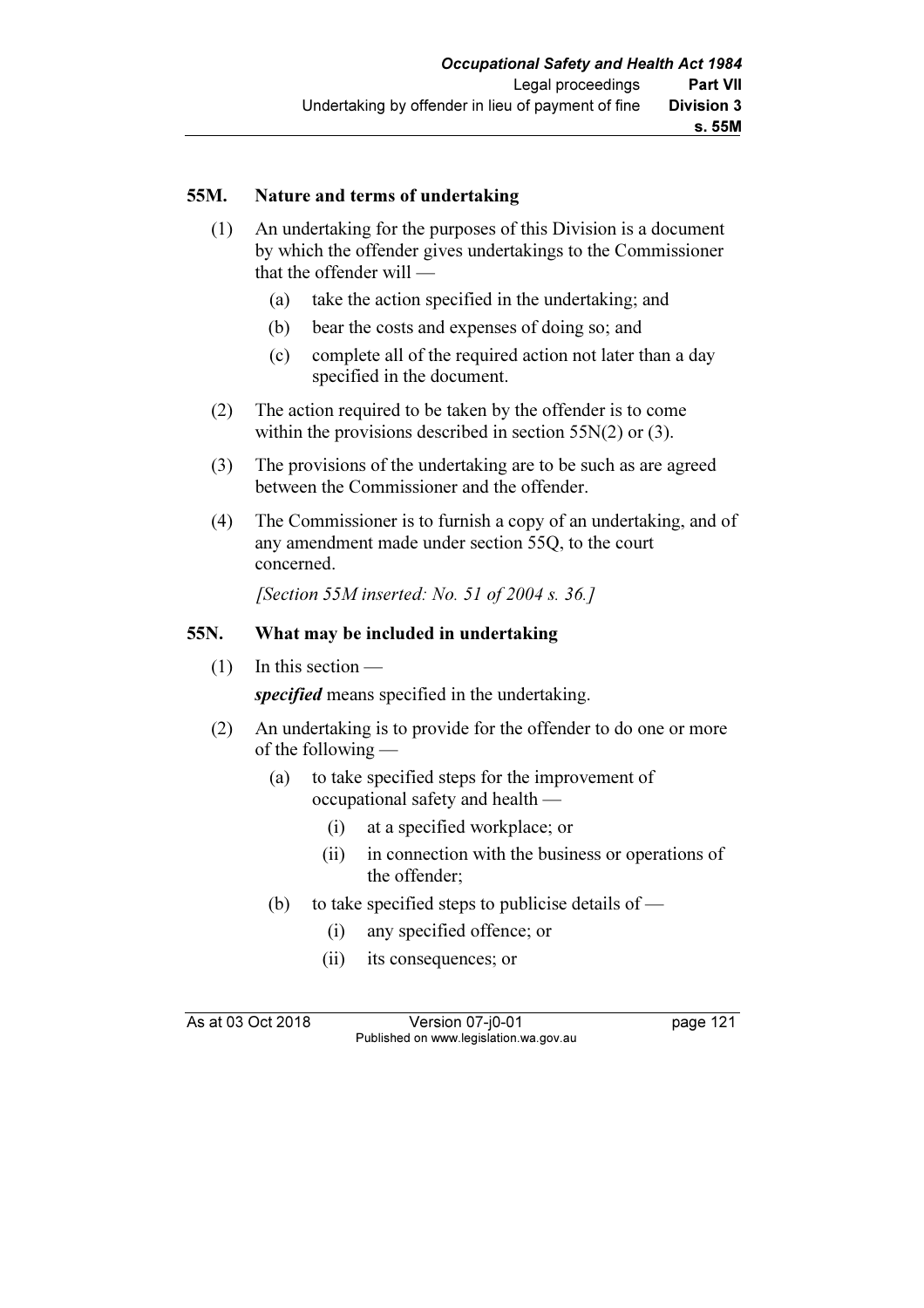| (iii) the amount of the fine or fines imposed and the |
|-------------------------------------------------------|
| fact that the undertaking has been entered into       |
| under this Division; or                               |

- (iv) any other related matter;
- (c) to remedy any consequence of a specified offence, so far as it is practicable to do so, but not in a way that is excluded by subsection (4);
- (d) to carry out a specified project or activity for the improvement of occupational safety and health —
	- (i) in the community; or
	- (ii) in a particular section of the community; or
	- (iii) in connection with a particular kind of activity in the State.
- (3) The Commissioner may require that an undertaking contain any incidental or supplementary provision that the Commissioner considers necessary or expedient to achieve its purpose, including provision for —
	- (a) the reporting of matters; and
	- (b) providing proof of compliance,

to the Commissioner.

- (4) An undertaking cannot provide for the offender to take any action —
	- (a) that the offender has a duty to take in order to comply with any provision of this Act; or
	- (b) for the taking of which an improvement notice or a prohibition notice could be issued.

[Section 55N inserted: No. 51 of 2004 s. 36.]

# 55O. Effect of undertaking

 The liability of the offender to pay the fine or fines in connection with which the undertaking is given —

(a) is suspended by the giving of the undertaking; and

page 122 Version 07-j0-01 As at 03 Oct 2018 Published on www.legislation.wa.gov.au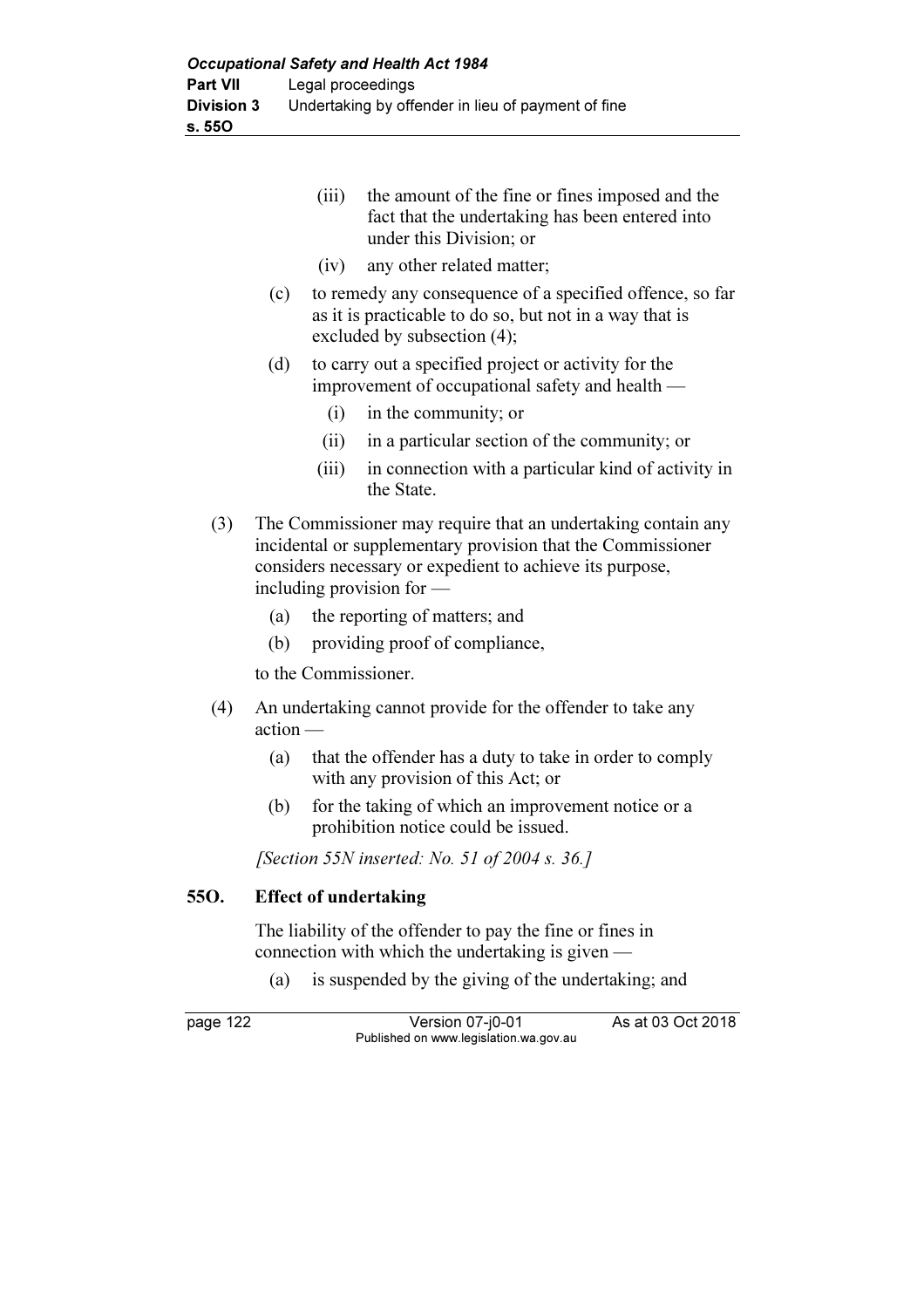(b) is cancelled by the full discharge of the offender's obligations under the undertaking.

[Section 55O inserted: No. 51 of 2004 s. 36.]

# 55P. Failure to comply with undertaking

- (1) An offender commits an offence if the offender fails to fully discharge the obligations under an undertaking before the day specified in the undertaking in accordance with section  $55M(1)(c)$ .
- (2) A court that convicts an offender of an offence against subsection (1) must order that the fine or fines to which the undertaking relates be paid in addition to any penalty imposed for the offence against subsection (1).
- (3) For the purposes of the Fines, Penalties and Infringement Notices Enforcement Act 1994, the fine or fines to which an order under subsection (2) applies are taken to be imposed on the day on which that order is made.

 [Section 55P inserted: No. 51 of 2004 s. 36; amended: No. 48 of 2012 s. 64.]

# 55Q. Amendment of undertaking

 An undertaking may be amended by an instrument in writing signed by the offender and the Commissioner.

[Section 55*O* inserted: No. 51 of 2004 s. 36.]

# 55R. Undertaking may be published

 The Commissioner may cause an undertaking to be published in any manner the Commissioner thinks fit including —

- (a) by publication in a newspaper; or
- (b) by posting a copy of the undertaking on an internet website maintained by the Commissioner.

[Section 55R inserted: No. 51 of 2004 s. 36.]

As at 03 Oct 2018 Version 07-j0-01 page 123 Published on www.legislation.wa.gov.au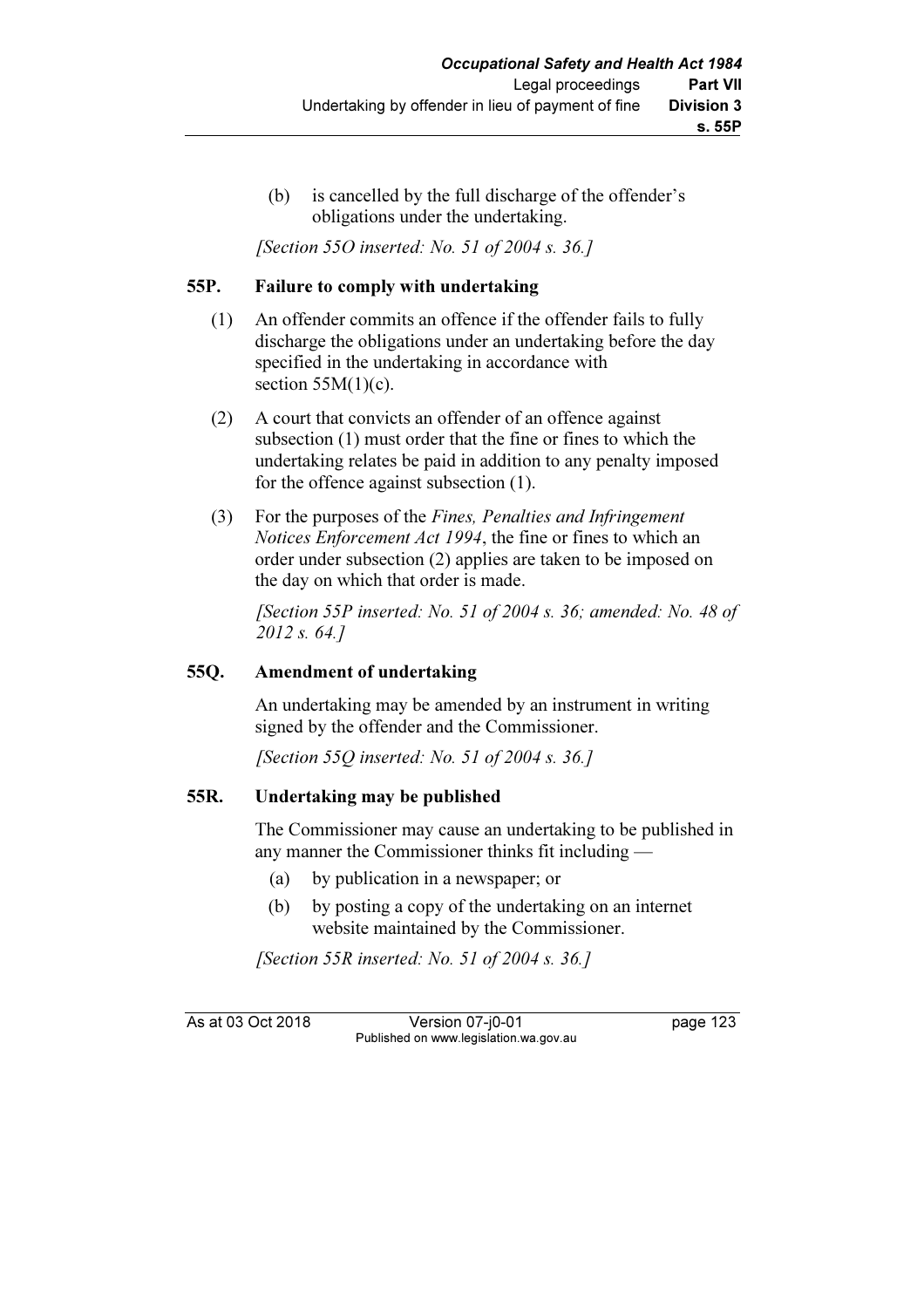s. 56

# Part VIII — Miscellaneous

[Heading inserted: No. 43 of 1987 s. 13.]

# 56. Discrimination

- (1) If an employer or prospective employer in any way treats an employee or prospective employee less favourably than would otherwise be the case for the dominant or substantial reason that the employee or prospective employee —
	- (a) is or has been a member of a safety and health committee; or
	- (b) performs or has performed any function as a member of a safety and health committee; or
	- (c) gives or has given assistance or information to an inspector, safety and health representative or any member of a safety and health committee; or
	- (d) makes or has made a complaint in relation to safety or health to —
		- (i) the Commissioner; or
		- (ii) an inspector; or
		- (iii) a person who is or was his or her employer or fellow employee; or
		- (iv) a safety and health representative; or
		- (v) a member of a safety and health committee,

the employer or prospective employer commits an offence.

 (2) A trade union that in any way treats a person less favourably than it otherwise would for the dominant or substantial reason of the manner in which he or she performs or has performed any function as a safety and health representative or a member of a safety and health committee commits an offence.

[Section 56 inserted: No. 43 of 1987 s. 13; amended: No. 30 of 1995 s. 43 and 47; No. 51 of 2004 s. 56, 99, 102(1) and 112.]

page 124 Version 07-j0-01 As at 03 Oct 2018 Published on www.legislation.wa.gov.au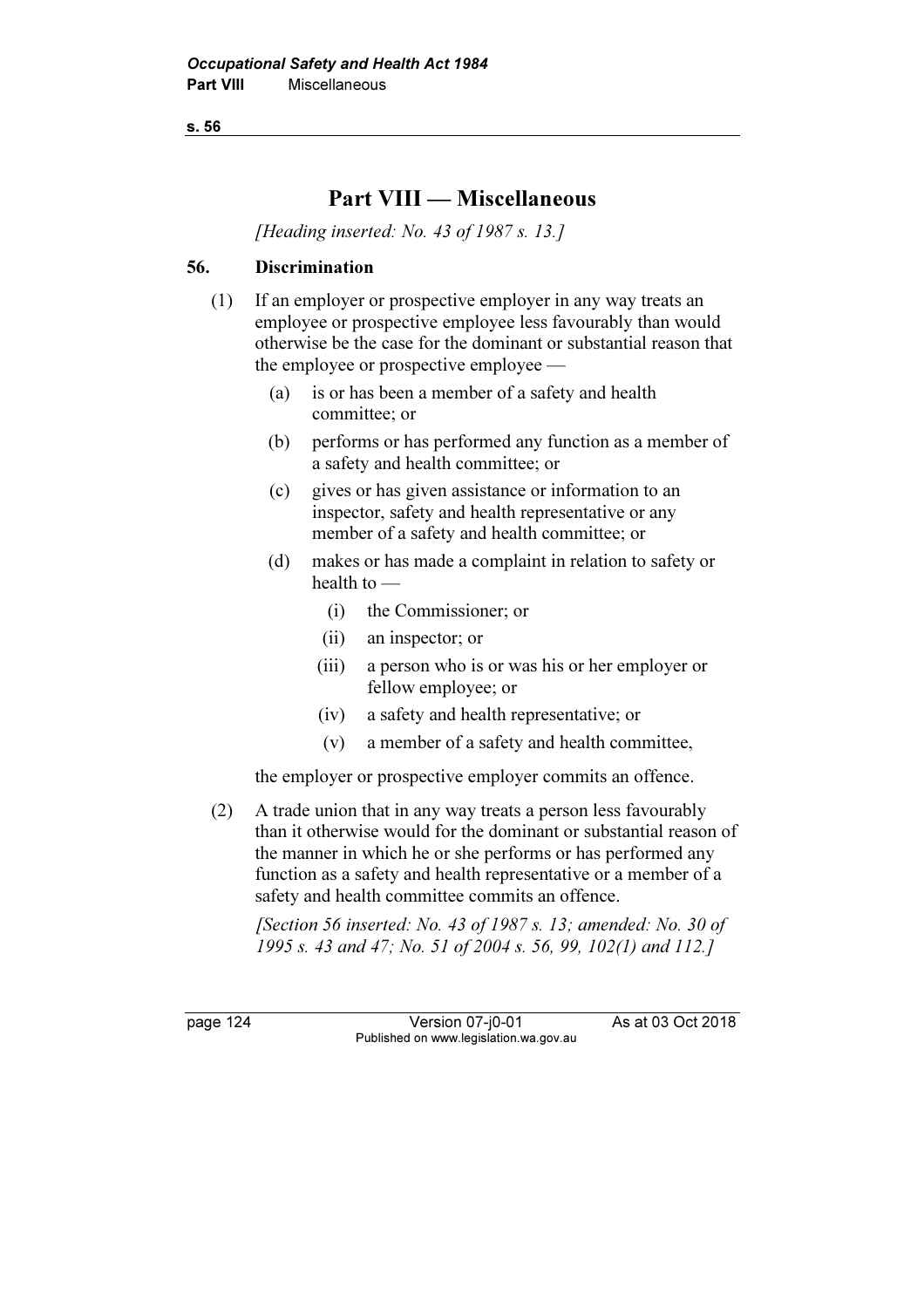# 57. Codes of practice

- (1) For the purpose of providing practical guidance to employers, self-employed persons, employees, and other persons that are subject to a duty under Part III of this Act, the Minister may, upon the recommendation of the Commission, approve any code of practice.
- (2) A code of practice may consist of any code, standard, rule, specification or provision relating to occupational safety or health that is prepared by the Commission or any other body and may incorporate by reference any other such document either as it is in force at the time the code of practice is approved or as it may from time to time thereafter be amended.
- (3) The Minister may, upon the recommendation of the Commission, approve any revision of the whole or any part of a code of practice or revoke the approval of a code of practice.
- (4) The Minister shall cause to be published in the Government Gazette notice of every approval or revocation under this section and the approval or revocation comes into force on the day of such publication.
- (5) The Minister shall cause a copy of every code of practice, and any document incorporated in it by reference, and any revision or revocation of a code of practice to be laid before each House of Parliament within 14 sitting days of such House.
- (6) The Minister shall cause a copy of every code of practice, including any revision thereof and any document incorporated in it by reference, to be made available, without charge, for public inspection.
- (7) A person is not liable to any civil or criminal proceedings by reason only that the person has not complied with a provision of a code of practice.
- (8) Where it is alleged in a proceeding under this Act that a person has contravened a provision of this Act or the regulations in

As at 03 Oct 2018 Version 07-j0-01 page 125 Published on www.legislation.wa.gov.au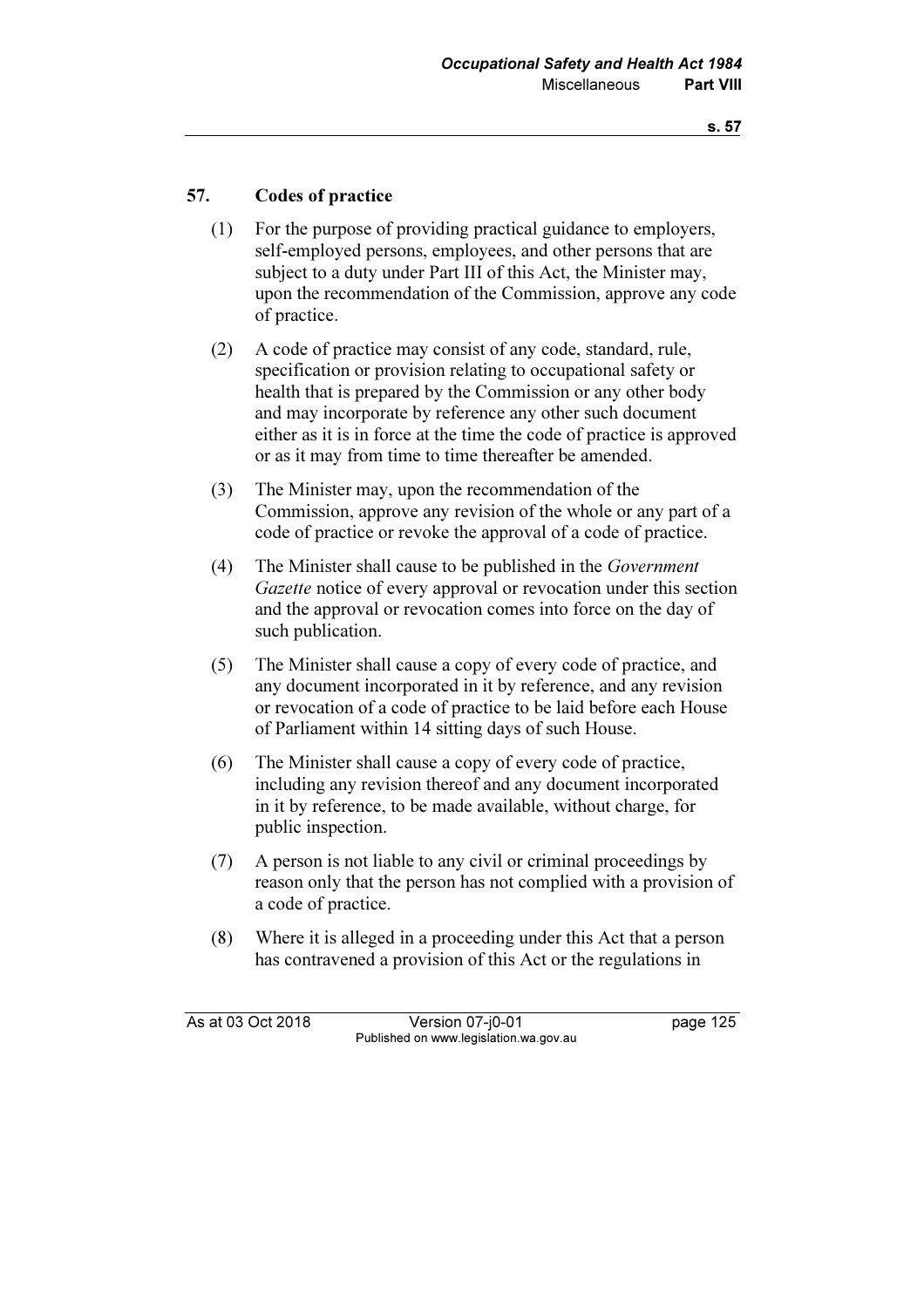#### s. 57A

relation to which a code of practice was in effect at the time of the alleged contravention —

- (a) the code of practice is admissible in evidence in that proceeding; and
- (b) demonstration that the person complied with the provision of the Act or regulations whether or not by observing that provision of the code of practice is a satisfactory defence.

[Section 57 inserted: No. 43 of 1987 s. 13; amended: No. 30 of 1995 s. 44 and 47; No. 51 of 2004 s. 100.]

#### 57A. Visitors to workplaces to comply with directions

(1) In this section —

*authorised person*, in relation to a workplace, means —

- (a) an employer of any employee at the workplace, including a person that is an employer by operation of section 23D, 23E or 23F; and
- (b) any self-employed person carrying out work at the workplace; and
- (c) a person at the workplace who has the management and control of —
	- (i) the workplace; or
	- (ii) the work being carried out at the workplace;

conduct includes a failure to do a particular act or thing;

employee includes a person who is an employee by operation of section 23D, 23E or 23F.

- (2) Subsection (3) applies if
	- (a) a person (a visitor) is at a workplace otherwise than in the capacity of —
		- (i) an employer; or
		- (ii) an employee; or
		- (iii) a self-employed person; or

page 126 Version 07-j0-01 As at 03 Oct 2018 Published on www.legislation.wa.gov.au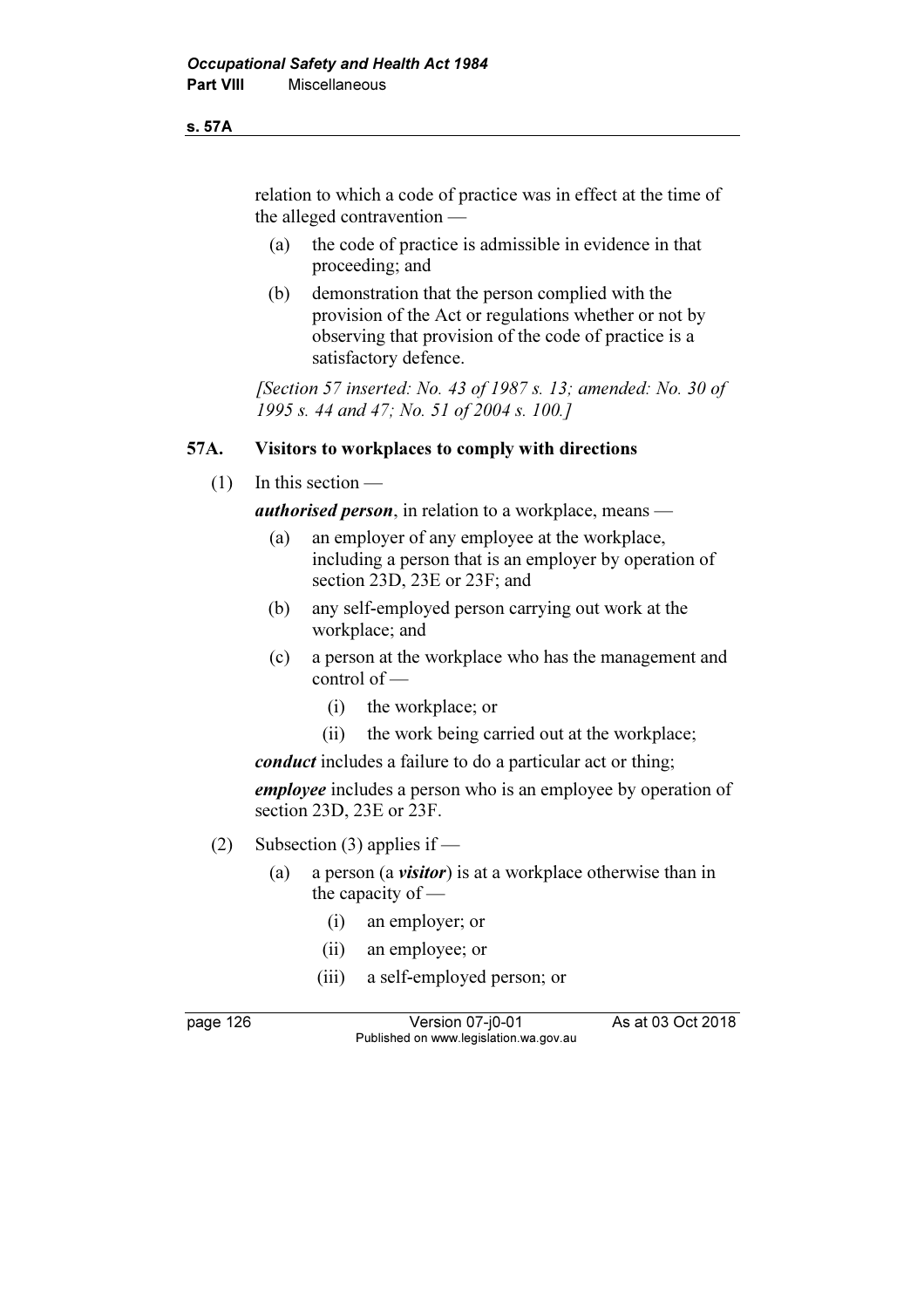(iv) a person having control, to any extent, of the workplace;

and

- (b) an authorised person believes on reasonable grounds that —
	- (i) any conduct of the visitor at the workplace; or
	- (ii) the presence of the visitor in the workplace or in a particular part of the workplace,

constitutes a hazard to any person.

- (3) The authorised person may direct the visitor
	- (a) to immediately cease engaging in the conduct concerned; or
	- (b) to immediately leave the workplace and not to return as a visitor to the workplace until permitted by the authorised person to do so.
- (4) A person who, without reasonable excuse, fails to comply with a direction given to the person under subsection (3) commits an offence.

[Section 57A inserted: No. 51 of 2004 s. 113.]

#### 58. Governor may transfer administration of certain laws to Minister

- (1) For the purposes of facilitating the coordination of the administration of laws relating to occupational safety and health, where the Governor is of the opinion that —
	- (a) any law or a provision of a law relates to occupational safety and health and that law or that provision is administered by a Minister other than the Minister charged with the administration of this Act the Governor may by order transfer the administration of that law or that provision to the Minister;
	- (b) any law or provision of a law not relating to occupational safety and health that is administered by

| As at 03 Oct 2018 | Version 07-j0-01                       | page 127 |
|-------------------|----------------------------------------|----------|
|                   | Published on www.legislation.wa.gov.au |          |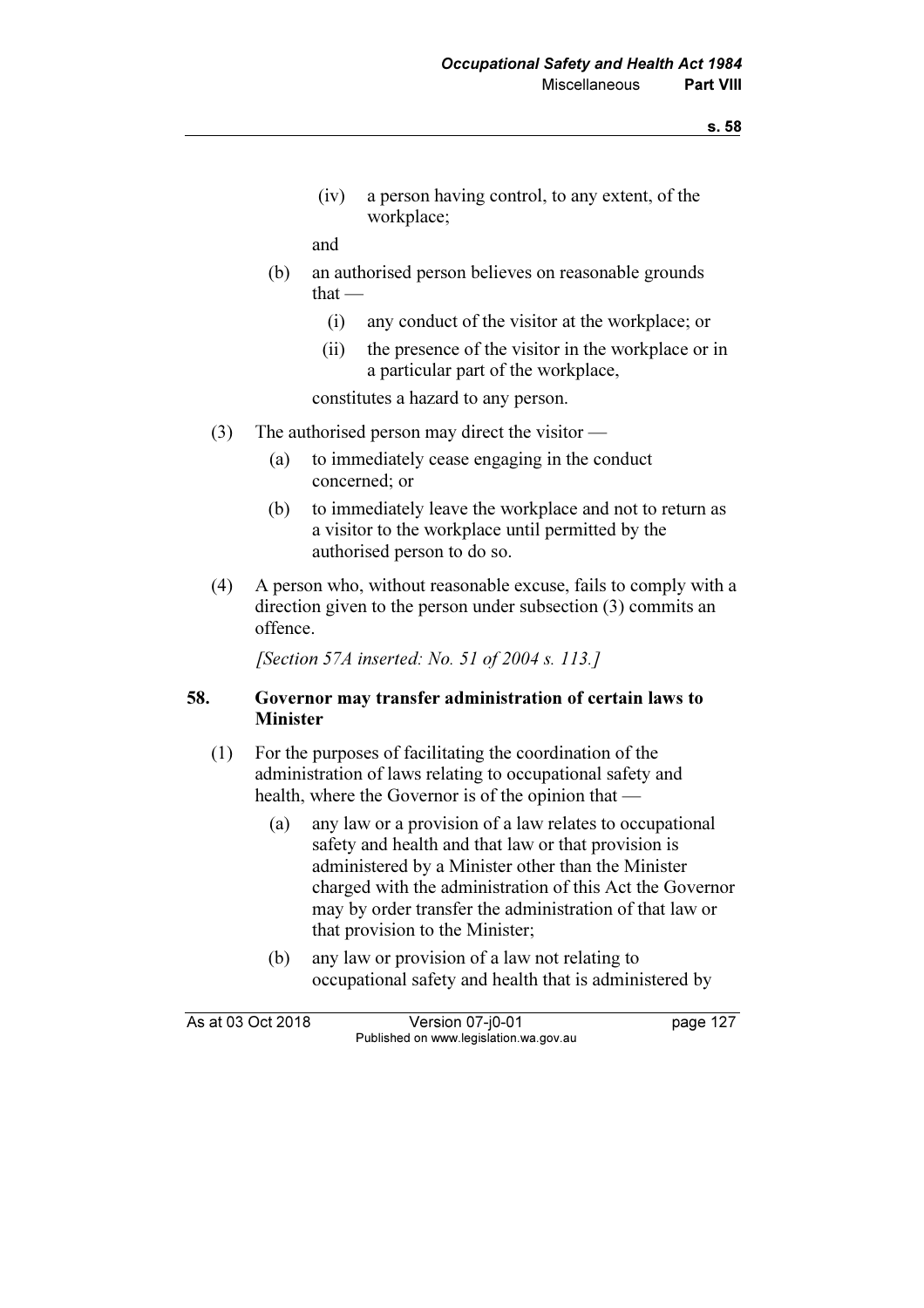the Minister refers to an officer of the department the Governor may order that the reference shall be read and construed as a reference to an officer specified in the order,

and any such order shall have effect accordingly.

- (2) An order made under subsection (1) may be amended or revoked by the Governor.
- (3) An order made under subsection (1) or subsection (2) shall be published in the Government Gazette and shall be laid before each House of Parliament within 14 sitting days of such House.
- (4) An order under this section may provide for the transfer of any function imposed by the transferred law from the officer or authorised person specified in that law to an officer of the department who has the relevant qualifications and whose office or designation is specified in the order and any duty or power conferred by or under the transferred law may be carried out or exercised by the officer so specified and any direction or order given by the officer so specified under or for the purposes of the transferred law shall have effect accordingly.
- (5) A transferred law is deemed to be a prescribed law for the purposes of section  $14(1)(b)(ii)$ .

[Section 58, formerly section 19, renumbered as section 58: No. 43 of 1987 s. 14; amended: No. 30 of 1995 s. 47.]

#### 59. Protection of Commissioner etc. from personal liability

 A person who is or has been Commissioner or member or acting member of the Commission or an inspector is not personally liable for anything done or omitted in good faith in, or in connection with, the exercise or purported exercise of any power conferred, or the carrying out of any duty or function imposed on the Commissioner, the Commission or an inspector, as the case requires, under this Act.

 [Section 59, formerly section 20, renumbered as section 59 and amended: No. 43 of 1987 s. 15.]

page 128 Version 07-j0-01 As at 03 Oct 2018 Published on www.legislation.wa.gov.au

s. 59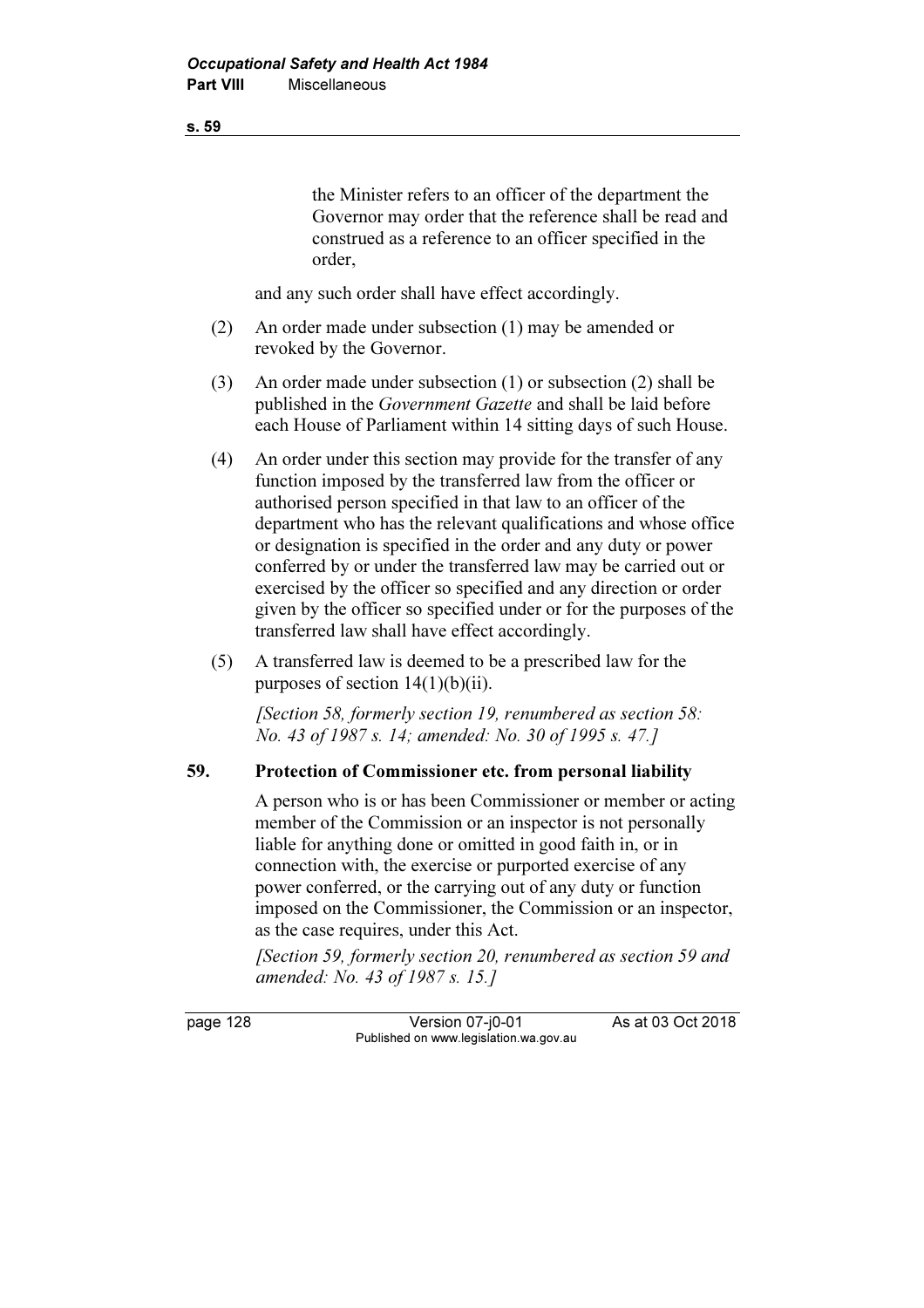#### 60. Regulations

- (1) The Governor may make regulations prescribing all matters that are necessary or convenient to be prescribed for giving effect to the purposes of this Act.
- (2) Without affecting the generality of subsection (1), the Governor may make regulations —
	- (a) requiring a reference in a transferred law to be read and construed in the manner specified in the regulations;
	- (b) containing such provisions as in the opinion of the Governor are necessary or convenient for the purpose of dealing with matters that are incidental to or consequential on the making of an order under section 58 and of a regulation made pursuant to paragraph (a), including provisions of a savings or transitional nature.
- (3) A provision of a regulation made under subsection (2) may take effect on and from a day that is earlier than the day on which the regulation is published in the Government Gazette.
- (4) To the extent to which a provision of a regulation made under this section takes effect on and from a day that is earlier than the day on which it is published in the Government Gazette, the provision does not operate —
	- (a) to affect, in a manner prejudicial to any person (other than the State or a public authority), the rights of that person existing before that day of publication; or
	- (b) to impose a liability on any person (other than the State or a public authority) in respect of anything done or omitted to be done before that day of publication.
- (5) Without affecting the generality of subsection (1) regulations may be made with respect to any of the matters specified in Schedule 1.

As at 03 Oct 2018 Version 07-j0-01 page 129 Published on www.legislation.wa.gov.au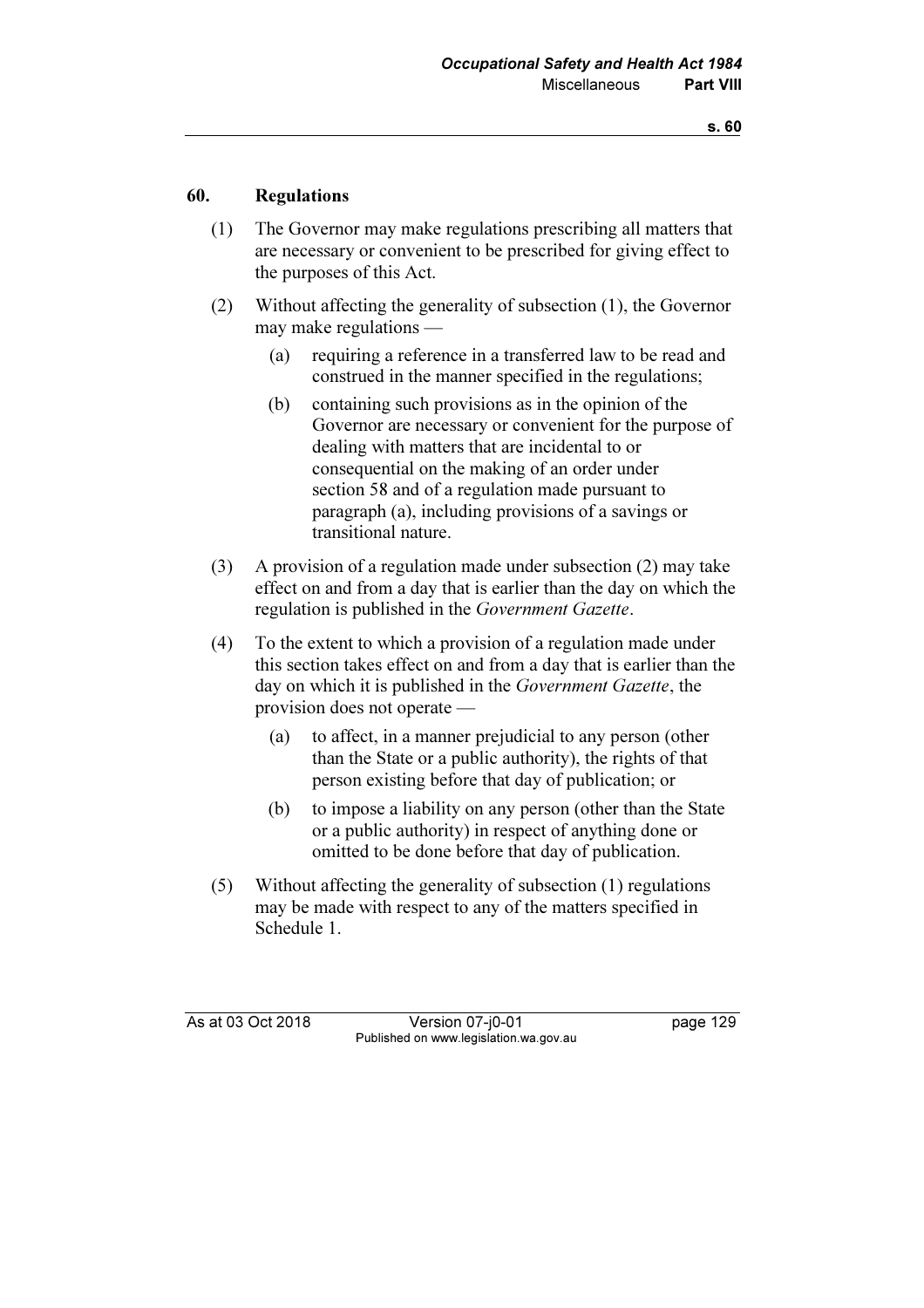s. 60

| Regulations made under this Act may provide that contravention   |
|------------------------------------------------------------------|
| of a regulation constitutes an offence and provide for penalties |
| $\cot$ exceeding —                                               |

- (a) in the case of an offence committed by a person as an employee —
	- (i) for a first offence, a fine of \$5 000; and
	- (ii) for a subsequent offence, a fine of \$6 250;

or

- (b) in the case of an offence committed by an individual where paragraph (a) does not apply —
	- (i) for a first offence, a fine of \$25 000; and
	- (ii) for a subsequent offence, a fine of \$31 250;

or

- (c) in the case of an offence committed by a body corporate —
	- (i) for a first offence, a fine of \$50 000; and
	- (ii) for a subsequent offence, a fine of \$62 500,

 and if the offence is a continuing one a further penalty not exceeding —

- (d) \$200, in the case of an offence committed by a person as an employee; and
- (e) \$1 000, in the case of an offence committed by an individual where paragraph (d) does not apply; and
- (f) \$2 000, in the case of an offence committed by a body corporate,

 for each day or part of a day during which the offence continues after notice of the offence has been given by or on behalf of an inspector to the offender.

 [Section 60, formerly section 21, renumbered as section 60 and amended: No. 43 of 1987 s. 16; No. 30 of 1995 s. 45; No. 51 of 2004 s. 37; No. 36 of 2009 s. 14.]

page 130 Version 07-j0-01 As at 03 Oct 2018 Published on www.legislation.wa.gov.au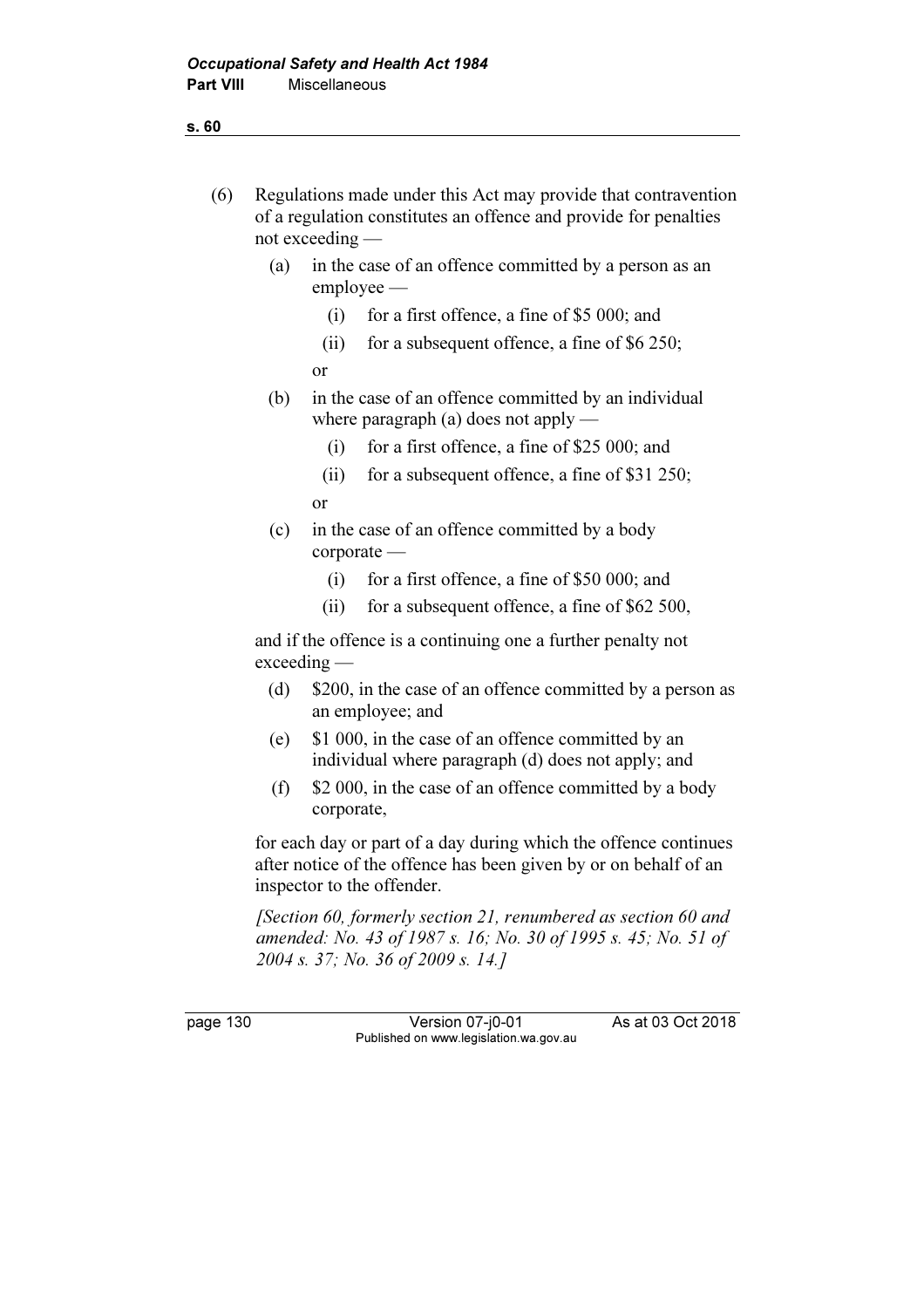#### 61A. Review of Commissioner's decisions under regulations

(1) In this section —

# reviewable decision means —

- (a) a decision made under the regulations by the Commissioner himself or herself; and
- (b) a determination of the Commissioner on the review, under the regulations, of a decision made under the regulations by a person other than the Commissioner, whether or not the decision was made by that person as a delegate of the Commissioner,

 but does not include a decision made by a person acting as a delegate of the Commissioner.

- (2) A person who is not satisfied with a reviewable decision may, within 14 days of receiving notice of the decision, refer the decision to the Tribunal for review.
- (3) On reference of a decision under subsection (2), the Tribunal is to inquire into the circumstances relevant to the decision and  $m$ ay —
	- (a) affirm the decision; or
	- (b) set aside the decision; or
	- (c) substitute for the decision any decision that the Tribunal considers the Commissioner should have made in the first instance.
- (4) Pending the decision on a reference under this section, the operation of the reviewable decision is to continue, subject to any decision to the contrary made by the Tribunal.

[Section 61A inserted: No. 36 of 2009 s. 15.]

# 61. Review of Act

 (1) The Minister shall carry out a review of the operations of this Act on every fifth anniversary of the commencement of this Act

As at 03 Oct 2018 Version 07-j0-01 page 131 Published on www.legislation.wa.gov.au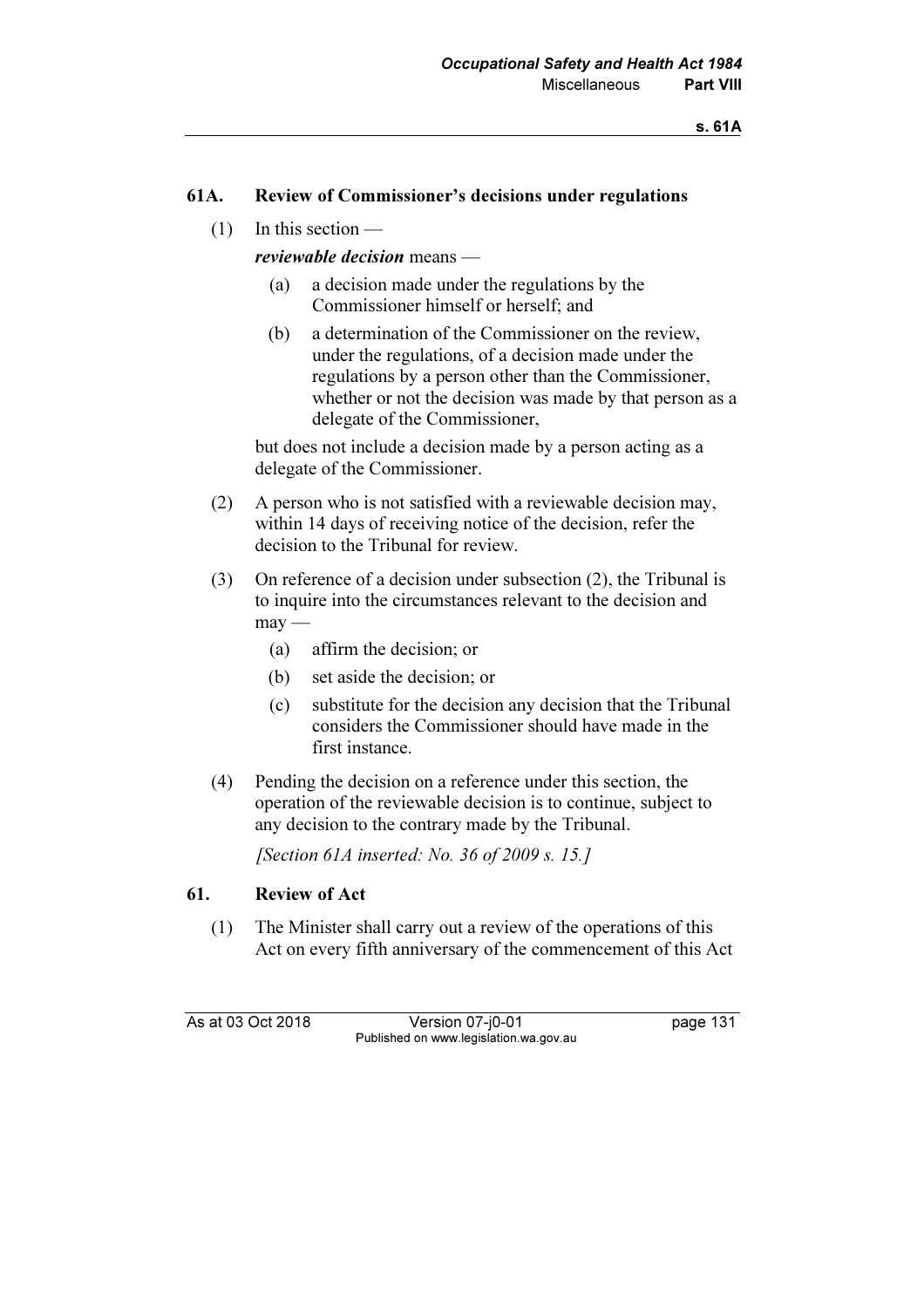# and in the course of such review the Minister shall consider and have regard to —

- (a) the attainment of the objects of this Act;
- (b) the administration of the Acts and laws relating to occupational safety and health administered by the Minister;
- (c) the effectiveness of the operations of the Commission, any advisory committees and the department;
- (d) the need for the continuation of the Commission and any committees established under this Act;
- (e) such other matters as appear to him or her to be relevant.
- (2) The Minister shall prepare a report based on his or her review of this Act and shall, as soon as is practicable after its preparation, cause the report to be laid before each House of Parliament.

[Section 61, formerly section 22, renumbered as section 61: No. 43 of 1987 s. 17; amended: No. 30 of 1995 s. 47; No. 51 of 2004 s. 102(2) and (3).]

s. 61

page 132 Version 07-j0-01 As at 03 Oct 2018 Published on www.legislation.wa.gov.au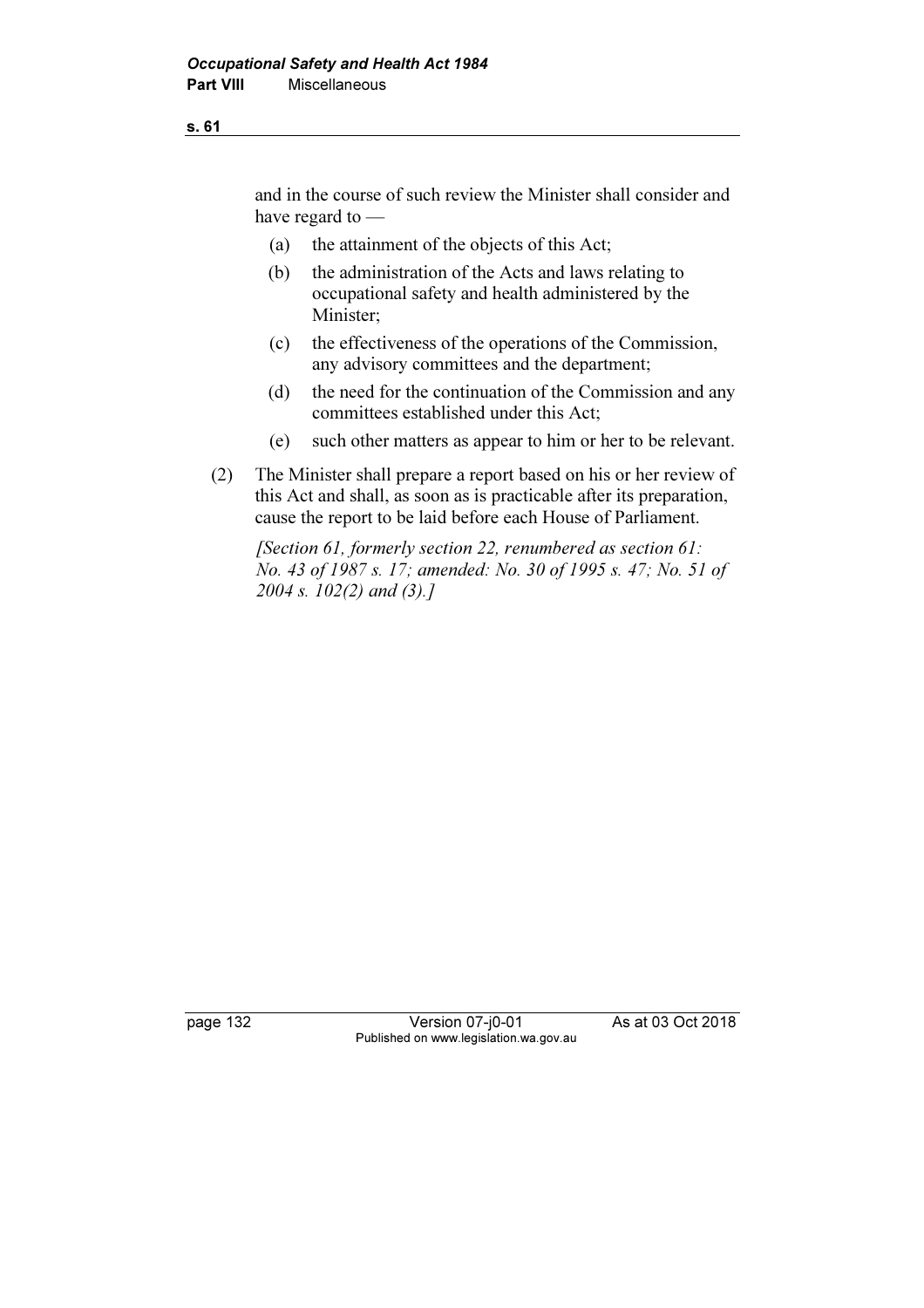# Schedule 1 — Subject matter for regulations

 $[s. 60(5)]$ 

[Heading inserted: No. 36 of 2009 s. 16.]

- 1. Safety and health standards or procedures to be complied with
	- (a) at any workplace; or
	- (b) in the performance of any work; or
	- (c) in the use, cleaning, maintenance, disposal or transportation of any plant; or
	- (d) in the use, handling, treatment, removal, processing, storing, transport or disposal of any substance; or
	- (e) in the design, manufacture, importing or supplying of any plant; or
	- (f) in the design, manufacture, importing or supplying of any substance; or
	- (g) in the design or construction of any building or structure, including a temporary structure.
- 1A. The imposition of duties on persons in relation to
	- (a) the identification of hazards at workplaces; and
	- (b) the assessment of risks resulting from such hazards; and
	- (c) the taking of remedial or other action.
- 2. The safeguarding, siting, installing, testing, altering, repairing, maintaining or dismantling of any plant.
- 3. The testing, analysis, labelling or marking of any plant or substance.
- 4. The registration or licensing of
	- (a) any work, plant, process, substance or workplace;
	- (b) any person carrying out any kind of work,

by the Commissioner or any other prescribed person or authority.

- 4A. Duties to be observed by
	- (a) the owner; or
	- (b) a person having the control,

of plant used at a workplace.

As at 03 Oct 2018 Version 07-j0-01 page 133 Published on www.legislation.wa.gov.au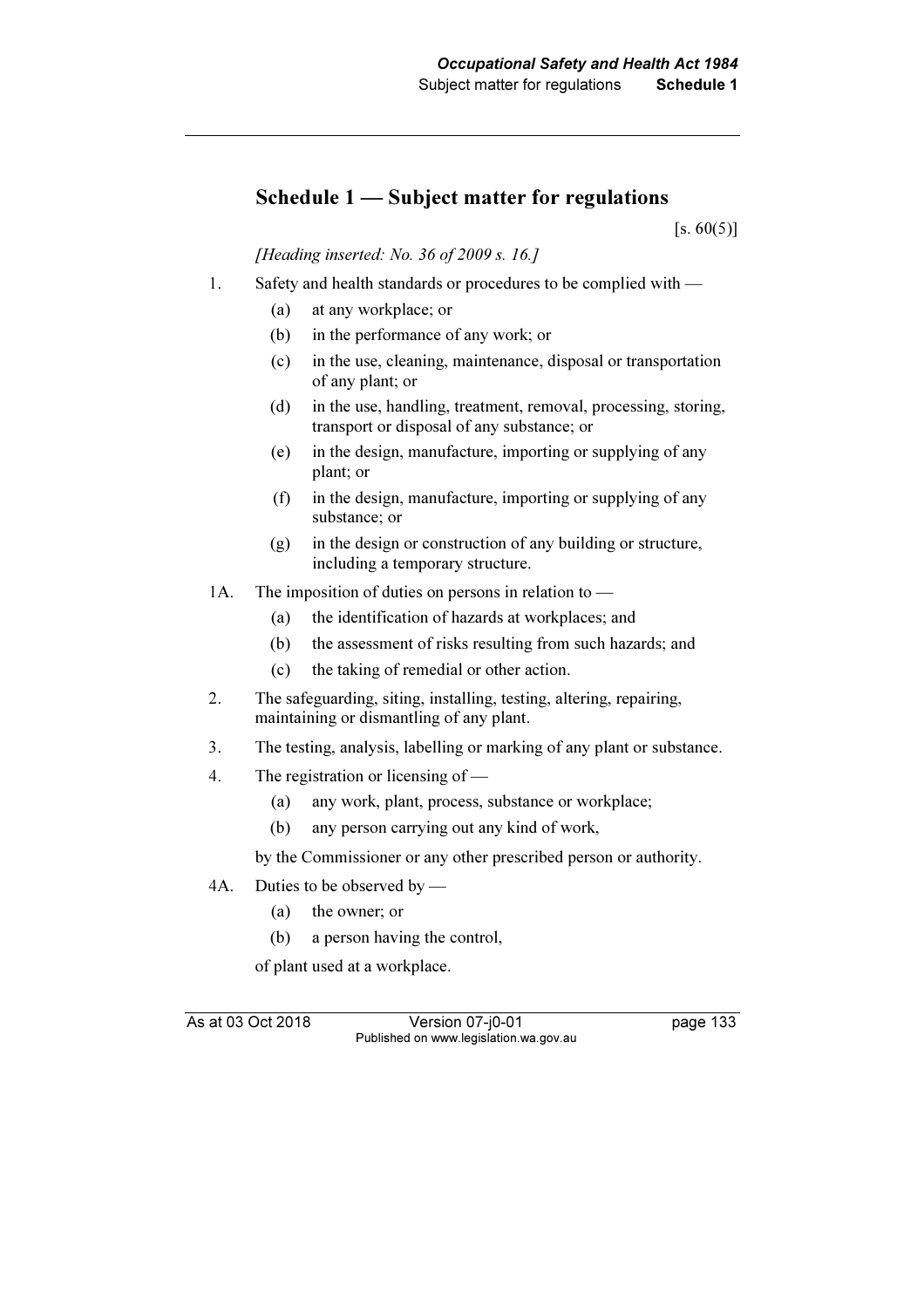- 5. The issuing of certificates of competency or provisional certificates of competency for persons engaged in prescribed work and for the duration, variation, suspension or cancellation of such certificates.
- 6. The prohibition of the carrying on of prescribed activities at workplaces or the performance of prescribed work except by or under the supervision of persons with prescribed qualifications, training or experience.
- 6A. The prohibition of the use, handling, treatment, storage, transportation or disposal of any prescribed substance at a workplace.
- 7. The taking of any measures or precautions to avoid any accident or dangerous occurrence at any workplace.
- 8. The taking of any action in the event of any accident, injury, disease or dangerous occurrence.
- 9. The monitoring by an employer of
	- (a) the health of the employees of the employer, subject to their consent; and
	- (b) working conditions at each workplace at which an employee of the employer, carries out work.
- 10. The supply, use and maintenance of clothing and equipment for occupational safety or health purposes and the approval of such clothing and equipment for particular purposes.
- 11. Fire-safety rules and procedures and the provision and maintenance of fire protection equipment.
- 12. The appointment of persons who are to be responsible for the supervision of occupational safety and health in prescribed circumstances or industries.
- 13. The form and use of scaffolding, form work, false work and related equipment.
- 14. The carriage and handling of cash.
- 15. The provision of first aid facilities at workplaces and the standards for such facilities.
- 16. The provision by an employer of suitably qualified persons who are available to advise the employer on matters concerning the safety and health of the employees of the employer.

page 134 Version 07-j0-01 As at 03 Oct 2018 Published on www.legislation.wa.gov.au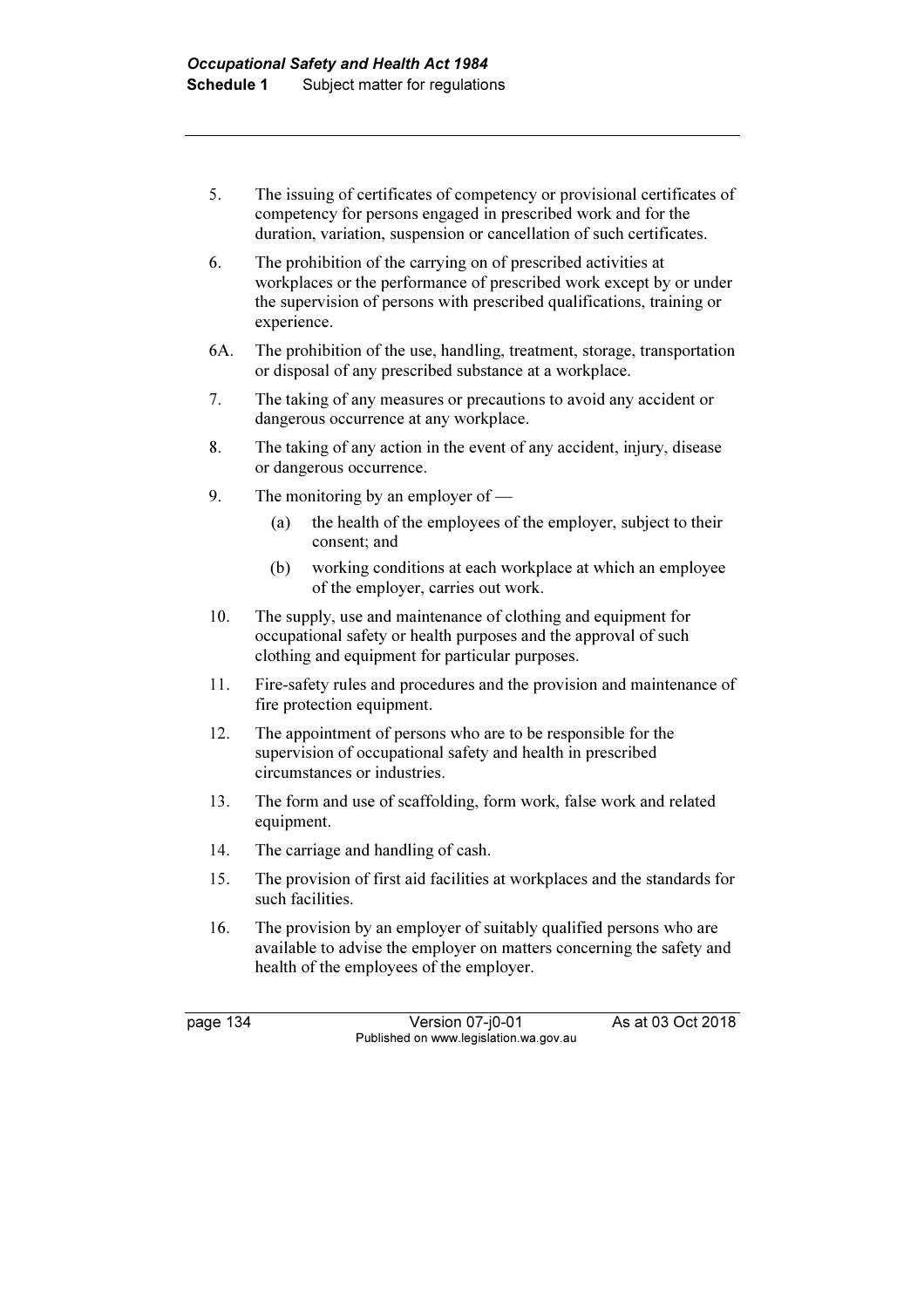- 17. The medical examination of employees subject to their consent.
- 18. The provision by employers or occupiers of prescribed facilities for the safety and health of persons at the workplace.
- 19. The employment of young persons.
- 20. The safety of persons in isolated or remote areas.
- 21. Standards for the manual handling of loads by employees.
- 22. The safety of persons in the vicinity of any workplace.
- 23. The giving of notices, in specified circumstances, to the Minister, an inspector or other prescribed person or authority.
- 24. The keeping and provision of records and returns for the purposes of this Act (including records relating to accidents and dangerous occurrences that occur at work and work-related injuries suffered by employees).
- 24A. The reporting of injuries incurred at workplaces, or diseases affecting employees at workplaces, other than injuries and diseases prescribed for the purposes of section 23I.
- 25. The provision by an employer to the employees of the employer, in such languages as may be appropriate, of information relating to safety and health in connection with the work carried out by the employee.
- 26. Procedures that are to be carried out on inspections under this Act.

26A. The conduct of elections under this Act by secret ballot.

- [26B. deleted]
- 26C. The remuneration of agents for services performed in connection with appearances under section 51D.
- 26D. The establishment of safety and health committees by employers.
- 27. Fees (including differential and periodic fees) for the purpose of this Act.
- 28. Forms to be used for the purposes of this Act.
- 29. The recovery of fees under this Act.

As at 03 Oct 2018 Version 07-j0-01 page 135 Published on www.legislation.wa.gov.au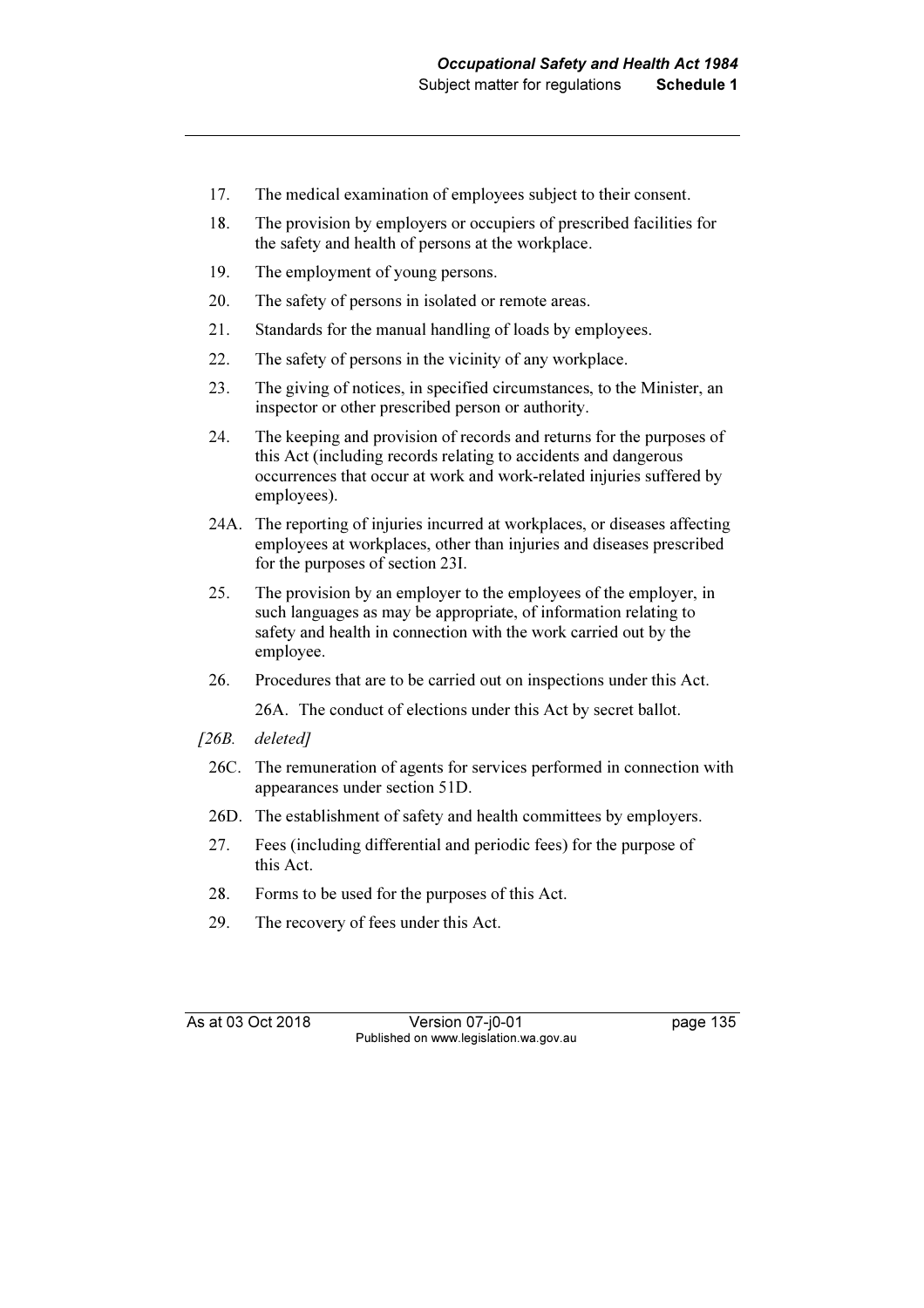- 30. Standards in relation to the use of any physical, biological, chemical or psychological hazard (including standards concerning exposure to any of those hazards).
- 31. The approval of laboratories for the analysis of samples taken under this Act and the conduct of tests for the purposes of this Act.

 [Schedule 1, formerly Schedule, inserted: No. 43 of 1987 s. 18; amended: No. 30 of 1995 s. 46 and 47; No. 51 of 2004 s. 13, 57, 69(4), 101 and 114; renumbered as Schedule 1: No. 36 of 2009 s. 16.]

page 136 Version 07-j0-01 As at 03 Oct 2018 Published on www.legislation.wa.gov.au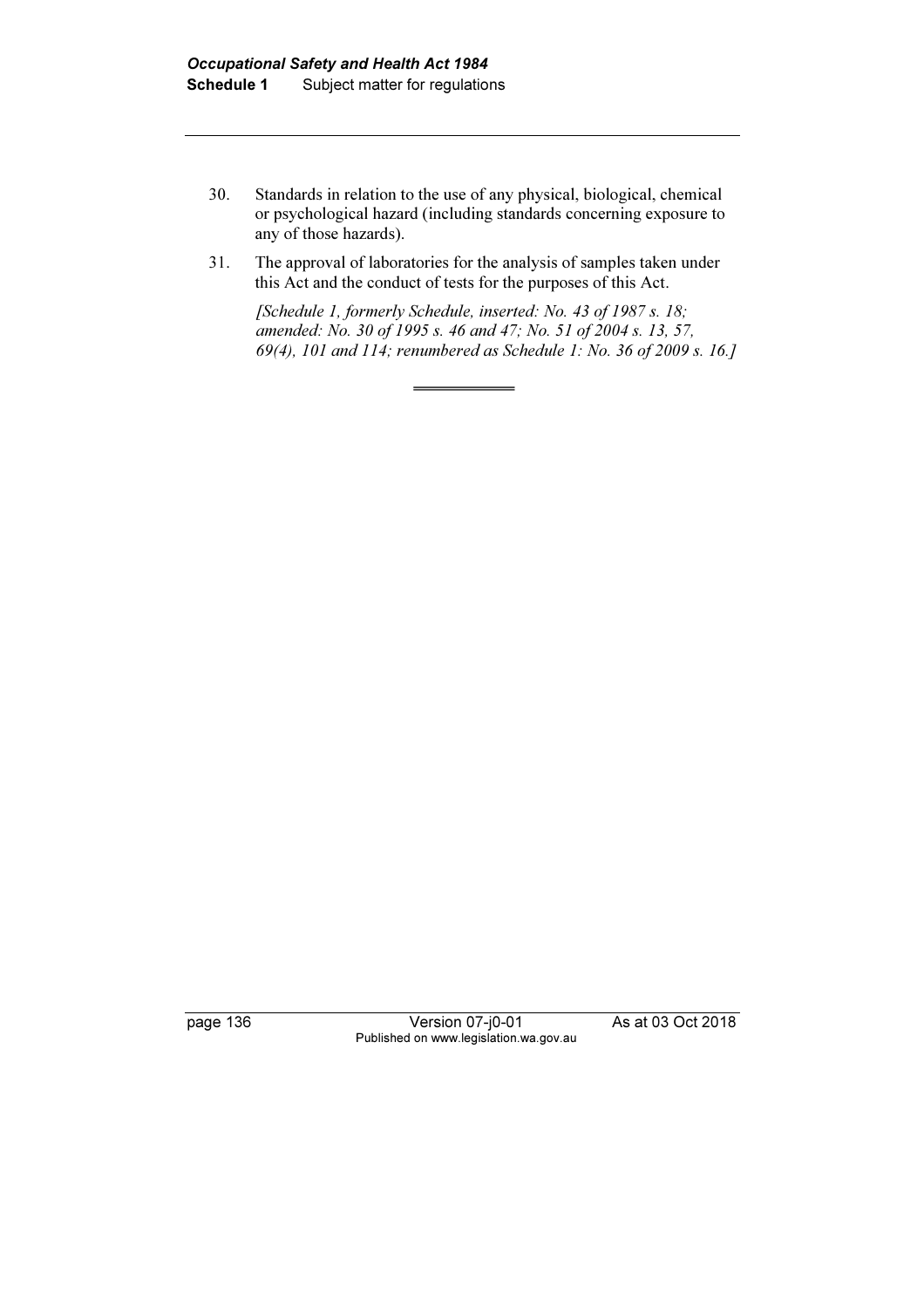## **Notes**

This is a compilation of the Occupational Safety and Health Act 1984 and includes the amendments made by the other written laws referred to in the following table  $3, 14$ . The table also contains information about any reprint.

## Compilation table

| <b>Short title</b>                                                                                                      | <b>Number</b><br>and year | Assent      | Commencement                                                                                                       |
|-------------------------------------------------------------------------------------------------------------------------|---------------------------|-------------|--------------------------------------------------------------------------------------------------------------------|
| Occupational Health,<br>Safety and Welfare<br>Act $1984^4$                                                              | 101 of 1984               | 19 Dec 1984 | s. 1 and 2: 19 Dec 1984;<br>Act other than s. 1 and 2;<br>4 Apr 1985 (see s. 2 and<br>Gazette 4 Apr 1985 p. 1241)  |
| Occupational Health,<br>Safety and Welfare<br>Amendment Act 1987                                                        | 43 of 1987                | 6 Jul 1987  | s. 1 and 2: 6 Jul 1987;<br>Act other than s. 1 and 2:<br>16 Sep 1988 (see s. 2 and<br>Gazette 16 Sep 1988 p. 3757) |
| Occupational Health,<br>Safety and Welfare<br>Amendment Act<br>$(No. 2)$ 1987                                           | 55 of 1987                | 3 Nov 1987  | 3 Nov 1987 (see s. 2)                                                                                              |
| Reprint of the Occupational Health, Safety and Welfare Act 1984 as at 23 Jan 1989<br>(includes amendments listed above) |                           |             |                                                                                                                    |
| Occupational Health,<br>Safety and Welfare<br>Amendment Act 1990                                                        | 84 of 1990                | 17 Dec 1990 | 14 Jan 1991                                                                                                        |
| <b>Acts Amendment (Public</b><br>Sector Management)<br>Act 1994 s. 19                                                   | 32 of 1994                | 29 Jun 1994 | 1 Oct 1994 (see s. 2 and<br>Gazette 30 Sep 1994 p. 4948)                                                           |
| Mines Safety and<br>Inspection Act 1994 s. 109                                                                          | 62 of 1994                | 7 Nov 1994  | 9 Dec 1995 (see s. 2 and<br>Gazette 8 Dec 1995 p. 5935)                                                            |
| Occupational Safety and<br><b>Health Legislation</b><br>Amendment Act 1995<br>Pt. $2^5$                                 | 30 of 1995                | 11 Sep 1995 | 1 Oct 1995 (see s. 2 and<br>Gazette 15 Sep 1995 p. 4301)                                                           |
| Reprint of the Occupational Safety and Health Act 1984 as at 16 Nov 1995 (includes<br>amendments listed above)          |                           |             |                                                                                                                    |
| Sentencing<br>(Consequential<br>Provisions) Act 1995<br>Pt. 55                                                          | 78 of 1995                | 16 Jan 1996 | 4 Nov 1996 (see s. 2 and<br>Gazette 25 Oct 1996 p. 5632)                                                           |

1

As at 03 Oct 2018 Version 07-j0-01 page 137 Published on www.legislation.wa.gov.au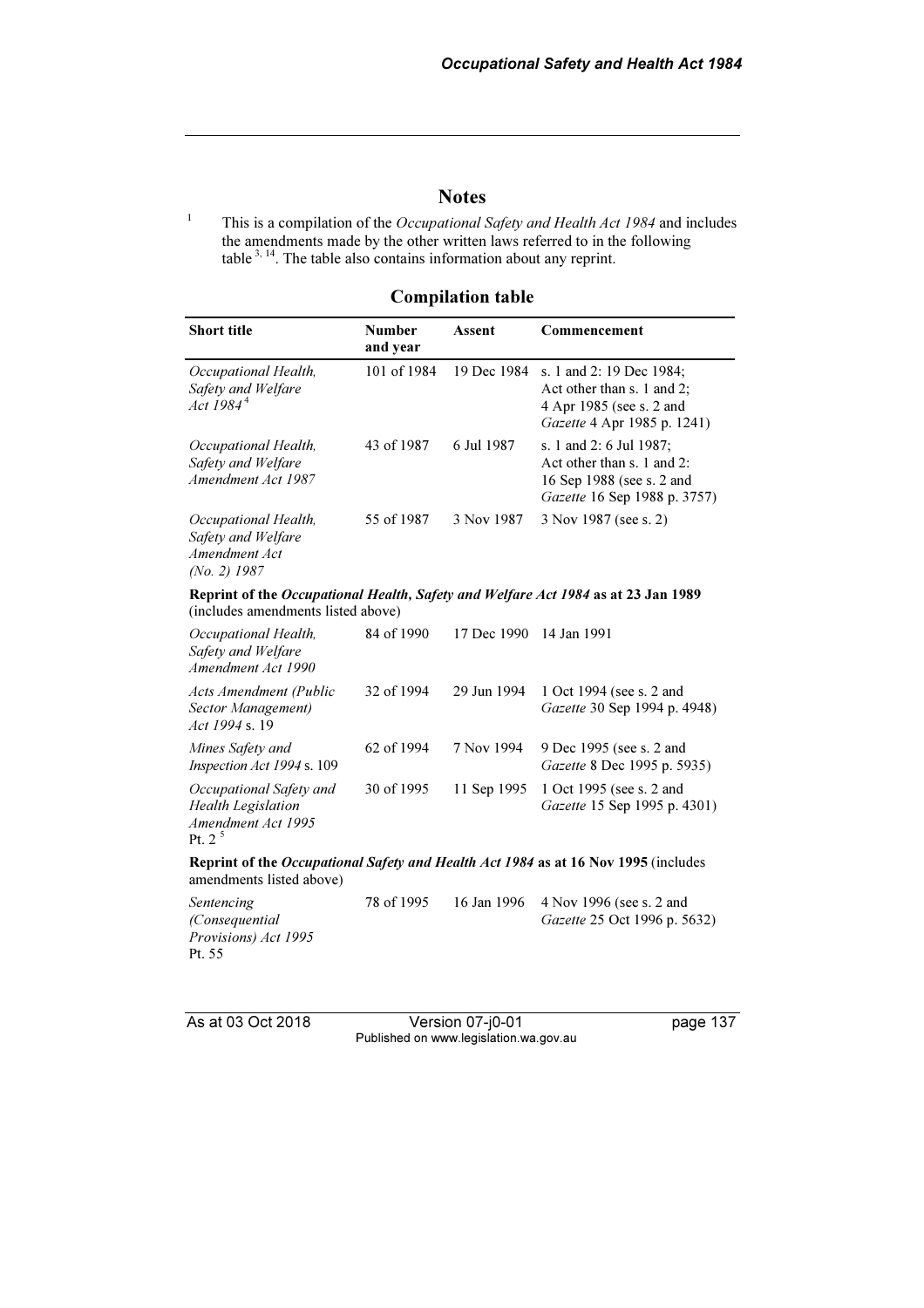| <b>Short title</b>                                                                                             | <b>Number</b><br>and year | Assent      | Commencement                                                                                                                                                                                                                                                                                                                                                                        |
|----------------------------------------------------------------------------------------------------------------|---------------------------|-------------|-------------------------------------------------------------------------------------------------------------------------------------------------------------------------------------------------------------------------------------------------------------------------------------------------------------------------------------------------------------------------------------|
| <b>Industrial Relations</b><br>Legislation Amendment<br>and Repeal Act 1995<br>s. $67(5)$                      | 79 of 1995                | 16 Jan 1996 | 16 Jan 1996 (see s. $3(1)$ )                                                                                                                                                                                                                                                                                                                                                        |
| amendments listed above except those in the Sentencing (Consequential Provisions)<br>Act 1995)                 |                           |             | Reprint of the Occupational Safety and Health Act 1984 as at 15 May 1996 (includes                                                                                                                                                                                                                                                                                                  |
| Statutes (Repeals and<br>Minor Amendments)<br>Act (No. 2) 1998 s. 56                                           | 10 of 1998                | 30 Apr 1998 | 30 Apr 1998 (see s. $2(1)$ )                                                                                                                                                                                                                                                                                                                                                        |
| Occupational Safety and<br>Health (Validation)<br>Act 1998 <sup>6,7</sup>                                      | 63 of 1998                | 12 Jan 1999 | 12 Jan 1999 (see s. 2)                                                                                                                                                                                                                                                                                                                                                              |
| Reprint of the Occupational Safety and Health Act 1984 as at 22 Mar 1999 (includes<br>amendments listed above) |                           |             |                                                                                                                                                                                                                                                                                                                                                                                     |
| Occupational Safety and<br><b>Health Amendment</b><br>Act 2002 <sup>8</sup>                                    | 54 of 2002                | 3 Jan 2003  | s. 8: 3 Jan 2003 (see s. 2(2));<br>Act other than s. 8: 3 Jan 2004<br>(see s. $2(1)$ )                                                                                                                                                                                                                                                                                              |
| Statutes (Repeals and<br>Minor Amendments)<br>Act 2003 s. 87 $^{9}$                                            | 74 of 2003                | 15 Dec 2003 | 15 Dec 2003 (see s. 2)                                                                                                                                                                                                                                                                                                                                                              |
| Occupational Safety and<br>Health Legislation<br>Amendment and Repeal<br>Act 2004 <sup>10, 11, 12</sup>        | 51 of 2004                | 12 Nov 2004 | s. 1 and 2: 12 Nov 2004;<br>Act other than s. 1 and 2, Pt. 4<br>and 6 and s. 105 and 106:<br>1 Jan 2005 (see s. 2 and Gazette<br>14 Dec 2004 p. 5999-6000);<br>Pt. 4 and 6 (other than s. 65, 66<br>and 68), s. 105 and 106:<br>4 Apr 2005 (see s. 2 and<br>Gazette 14 Dec 2004<br>p. 5999-6000);<br>s. 65, 66 and 68: 14 Jul 2010<br>(see s. 2 and Gazette<br>13 Jul 2010 p. 3291) |
| <b>Courts Legislation</b><br>Amendment and Repeal<br>Act 2004 s. 141                                           | 59 of 2004                | 23 Nov 2004 | 1 May 2005 (see s. 2 and<br>Gazette 31 Dec 2004 p. 7128)                                                                                                                                                                                                                                                                                                                            |
| Mines Safety and<br><b>Inspection Amendment</b><br>Act 2004 s. 94                                              | 68 of 2004                | 8 Dec 2004  | 4 Apr 2005 (see s. $2(1)$ and<br>Gazette 11 Feb 2005 p. 695)                                                                                                                                                                                                                                                                                                                        |

page 138 Version 07-j0-01 As at 03 Oct 2018 Published on www.legislation.wa.gov.au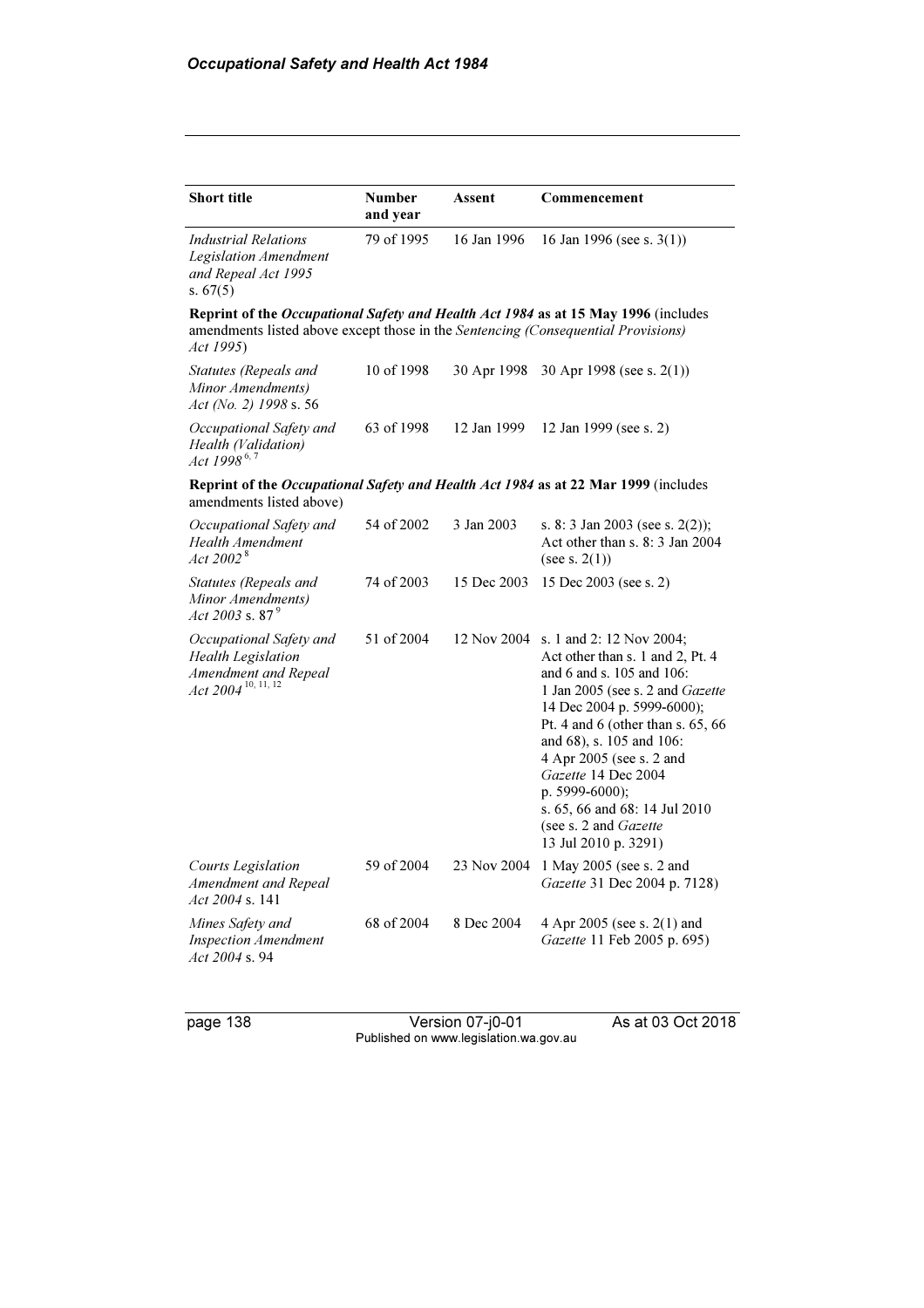| <b>Short title</b>                                                                                        | <b>Number</b><br>and year | Assent | Commencement                                                                                                        |
|-----------------------------------------------------------------------------------------------------------|---------------------------|--------|---------------------------------------------------------------------------------------------------------------------|
| Criminal Procedure and<br><i>Appeals (Consequential</i><br>and Other Provisions)<br>Act 2004 s. 78 and 80 | 84 of 2004                |        | 16 Dec 2004 2 May 2005 (see s. 2 and<br>Gazette 31 Dec 2004 p. 7129<br>(correction by Gazette<br>7 Jan 2005 p. 53)) |

Reprint 5: The Occupational Safety and Health Act 1984 as at 24 Jun 2005 (includes amendments listed above except those in the Occupational Safety and Health Legislation Amendment and Repeal Act  $2004$  s. 65, 66 and 68)

| Petroleum Legislation<br>Amendment and Repeal<br>Act $2005$ s. 50                                      | 13 of 2005 | 1 Sep 2005  | 15 May 2010 (see s. 2(2) and<br>Gazette 14 May 2010 p. 2015)                                                             |
|--------------------------------------------------------------------------------------------------------|------------|-------------|--------------------------------------------------------------------------------------------------------------------------|
| Planning and Development<br>(Consequential and<br><i>Transitional Provisions</i> )<br>Act $2005$ s. 15 | 38 of 2005 | 12 Dec 2005 | 9 Apr 2006 (see s. 2 and<br>Gazette 21 Mar 2006 p. 1078)                                                                 |
| Petroleum Amendment<br>Act 2007 s. 101                                                                 | 35 of 2007 |             | 21 Dec 2007 19 Jan 2008 <sup>13</sup> (see s. 2(b) and<br>Gazette 18 Jan 2008 p. 147)                                    |
| Police Amendment<br>Act 2008 s. 15 and s. 23(5)                                                        | 8 of 2008  | 31 Mar 2008 | s. 15: 1 Apr 2008 (see s. 2(1));<br>s. $23(5)$ : 21 Jun 2008 (see<br>s. $2(2)$ and <i>Gazette</i> 20 Jun 2008<br>p. 2706 |
| <b>Training Legislation</b><br>Amendment and Repeal<br>Act $2008$ s. 57                                | 44 of 2008 | 10 Dec 2008 | 10 Jun 2009 (see s. $2(2)$ )                                                                                             |

Reprint 6: The Occupational Safety and Health Act 1984 as at 19 Dec 2008 (includes amendments listed above except those in the Occupational Safety and Health Legislation Amendment and Repeal Act 2004 s. 65, 66 and 68, the Petroleum Legislation Amendment and Repeal Act 2005, the Petroleum Amendment Act 2007 and the Training Legislation Amendment and Repeal Act 2008)

| Acts Amendment<br>(Bankruptcy) $Act 2009 s. 60$                                  | 18 of 2009 |            | 16 Sep 2009 17 Sep 2009 (see s. 2(b))                                                                                                                                                     |
|----------------------------------------------------------------------------------|------------|------------|-------------------------------------------------------------------------------------------------------------------------------------------------------------------------------------------|
| Occupational Safety and<br><b>Health Legislation</b><br>Amendment Act 2009 Pt. 2 | 36 of 2009 | 3 Dec 2009 | s. 3-10, 14 and 16: 4 Dec 2009<br>(see s. $2(d)$ );<br>s. 13: 31 Dec 2009 (see s. $2(c)$ );<br>s. 11, 12 and 15: 14 Jul 2010<br>(see s. $2(b)$ and <i>Gazette</i><br>13 Jul 2010 p. 3291) |
| <b>Public Sector Reform</b><br>Act $2010$ s. 89                                  | 39 of 2010 | 1 Oct 2010 | 1 Dec $2010$ (see s. $2(b)$ and<br>Gazette 5 Nov 2010 p. 5563)                                                                                                                            |

As at 03 Oct 2018 Version 07-j0-01 page 139 Published on www.legislation.wa.gov.au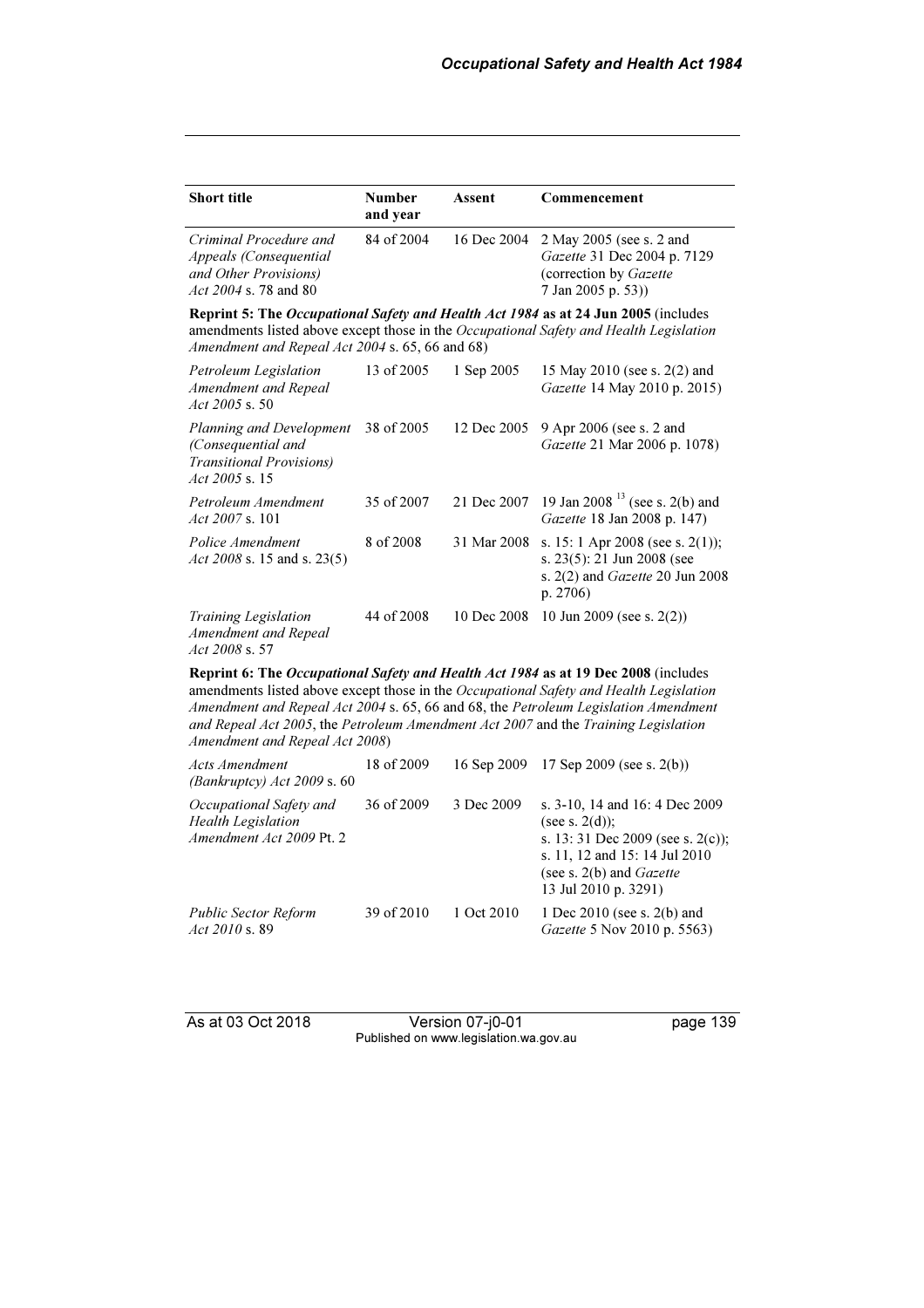| <b>Short title</b>                                                                                                   | <b>Number</b><br>and year | Assent      | Commencement                                                                                                                           |
|----------------------------------------------------------------------------------------------------------------------|---------------------------|-------------|----------------------------------------------------------------------------------------------------------------------------------------|
| <b>Reprint 7: The Occupational Safety and Health Act 1984 as at 7 Jan 2011</b> (includes<br>amendments listed above) |                           |             |                                                                                                                                        |
| Industrial Legislation<br>Amendment Act 2011 Pt. 7                                                                   | 53 of 2011                | 11 Nov 2011 | 1 Apr 2012 (see s. $2(b)$ and<br>Gazette 16 Mar 2012 p. 1246)                                                                          |
| Fines. Penalties and<br><b>Infringement Notices</b><br><b>Enforcement Amendment</b><br><i>Act 2012</i> Pt. 4 Div. 4  | 48 of 2012                |             | 29 Nov 2012 21 Aug 2013 (see s. 2(b) and<br>Gazette 20 Aug 2013 p. 3815)                                                               |
| Occupational Safety and<br>Health Amendment<br>Act 2018                                                              | 16 of 2018                | 7 Sep 2018  | s. 1 and 2: 7 Sep 2018 (see<br>s. $2(a)$ ;<br>Act other than s. 1 and 2:<br>3 Oct 2018 (see s. 2(b) and<br>Gazette 2 Oct 2018 p. 3780) |

2 Now see the Workplace Relations Act 1996 of the Commonwealth.

4 Now known as the Occupational Safety and Health Act 1984; short title changed (see note under s. 1).

5 The Occupational Safety and Health Legislation Amendment Act 1995 s. 49 and 50 are transitional provisions that are of no further effect.

6 The Occupational Safety and Health (Validation) Act 1998 s. 4 reads as follows:

#### 4. Validation

- (1) In this section
	- Commissioner means
		- (a) the Commissioner for Occupational Health, Safety and Welfare within the meaning of the *Occupational Health*, Safety and Welfare Act 1984 as in force before 1 October 1995; or
		- (b) the WorkSafe Western Australia Commissioner within the meaning of the Occupational Safety and Health Act 1984 as in force on and from 1 October 1995.
- (2) No act, matter or thing done before 8 October 1996
	- (a) by or in respect of William Neil Bartholomaeus; or

page 140 Version 07-j0-01 As at 03 Oct 2018 Published on www.legislation.wa.gov.au

<sup>3</sup> A reference to the Petroleum Safety Act 1999 is not included in the table because that Act was repealed before the amendments in Sch. 2 to that Act came into operation. The repeal was made by the Petroleum Legislation Amendment and Repeal Act 2005 s. 51.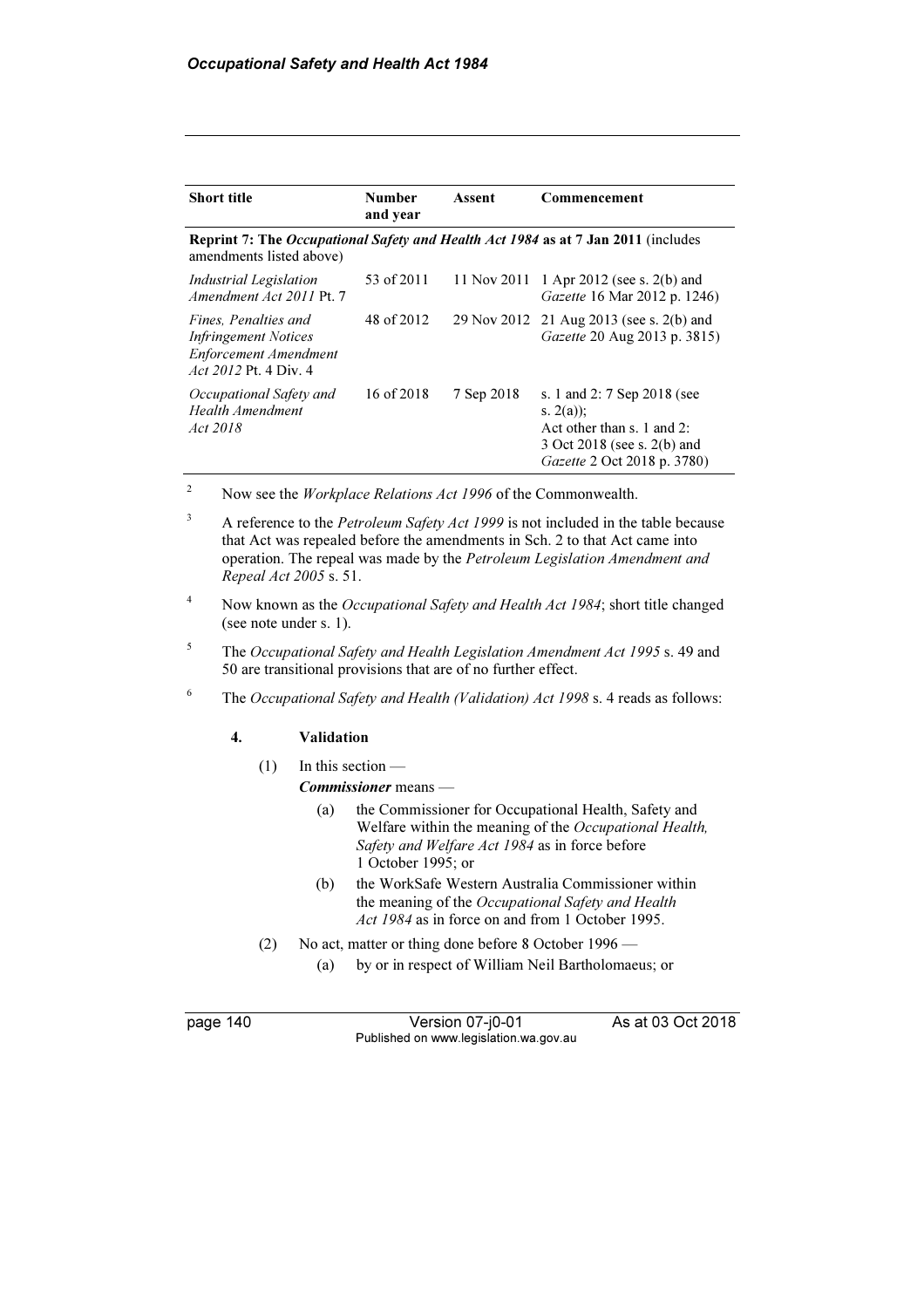(b) under the direction, authority or control or purported direction, authority or control of, or pursuant to a delegation or purported delegation made by, William Neil Bartholomaeus,

 in his capacity or purported capacity as Commissioner is, or ever has been, invalid by reason that there was a defect in his appointment as Commissioner, or that he had not been appointed at all.

- (3) Each act, matter or thing referred to in subsection (2) is, and always has been, as valid, and effective and authorised by the principal Act as it would have been if William Neil Bartholomaeus had been duly appointed as Commissioner at the time the act, matter or thing was done, the direction, authority or control exercised or the delegation made.
- The Occupational Safety and Health (Validation) Act 1998 s. 5(2) reads as follows:
	- (2) Section 52(3) of the Occupational Safety and Health Act 1984, as inserted by subsection (1), applies in respect of an offence committed against that Act before the commencement of subsection (1) despite the fact that the time for commencing proceedings for that offence expired before the commencement of subsection (1).
- 8 The Occupational Safety and Health Amendment Act 2002 s. 8 is a transitional provision that is of no further effect.
- $\overline{9}$  The Statutes (Repeals and Minor Amendments) Act 2003 s. 87(6) is a savings provision that is of no further effect.
- <sup>10</sup> The Occupational Safety and Health Legislation Amendment and Repeal Act 2004 s. 44 is a savings provision that is of no further effect.
- <sup>11</sup> The Occupational Safety and Health Legislation Amendment and Repeal Act 2004 s. 51 reads as follows:
	- 51. Savings and transitional provisions for existing safety and health committees
		- (1) The repeal of section 37 of the Occupational Safety and Health Act 1984 (the OSH Act) by section 50 does not affect the status of a safety and health committee that is in existence under the OSH Act immediately before that repeal.

7

As at 03 Oct 2018 Version 07-j0-01 page 141 Published on www.legislation.wa.gov.au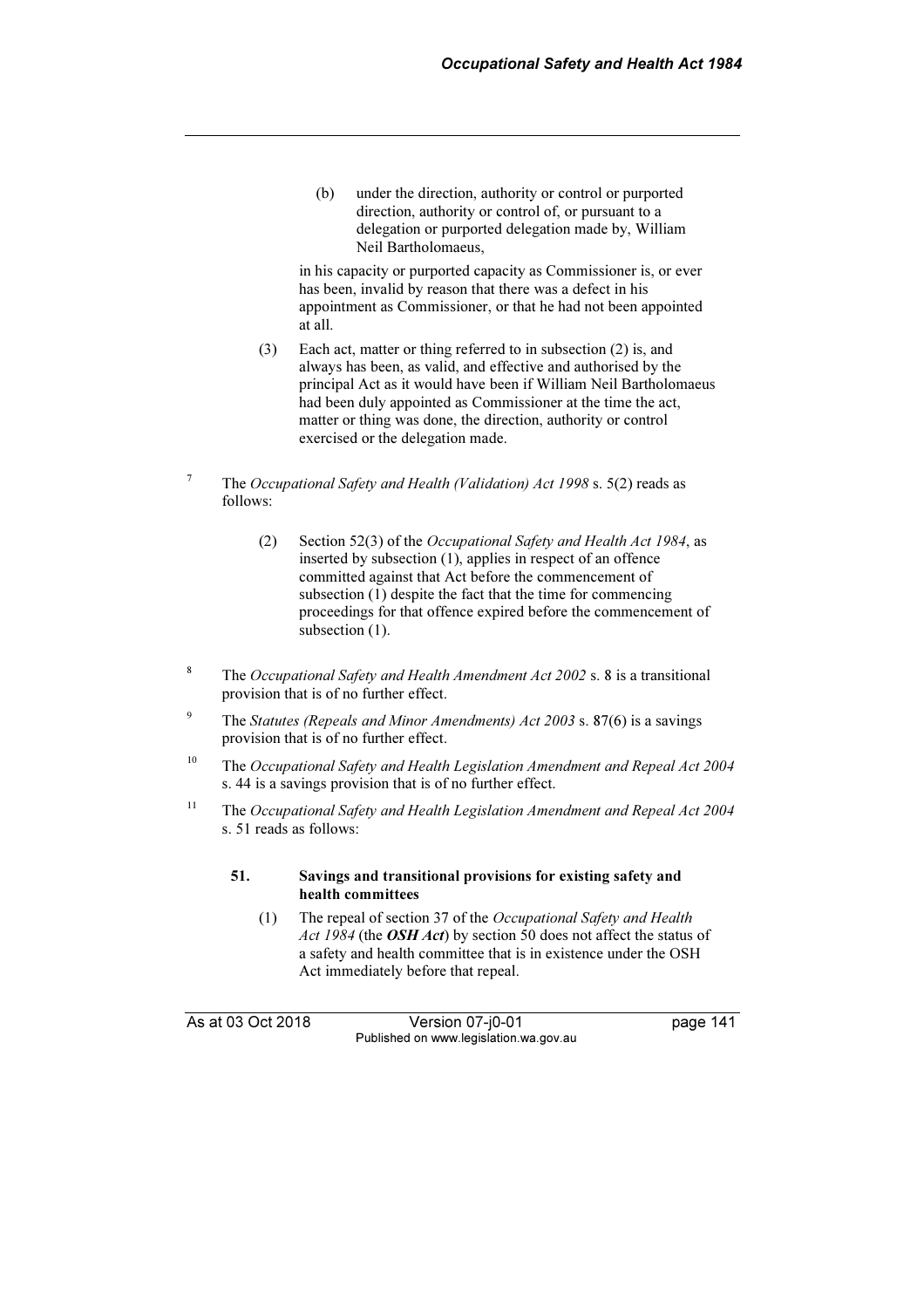- (2) Any such committee is to be taken, after the commencement of section 50, to have been established under section 38 or 39B of the OSH Act inserted by section 50, as the case may be.
- (3) If before the commencement of section 50
	- (a) a request was made in respect of a workplace under section 36(1) of the OSH Act repealed by section 50; but
	- (b) a safety and health committee had not been established for the workplace under section 37 of the OSH Act so repealed,

 the duty of the employer under section 37 of the OSH Act to establish a safety and health committee for the workplace lapses on that commencement.

<sup>12</sup> The Occupational Safety and Health Legislation Amendment and Repeal Act 2004 Pt. 6 Div. 3 reads as follows:

#### Division 3 — Transitional provisions

### 71. Existing referrals to safety and health magistrate

- (1) A matter referred to a safety and health magistrate under the Occupational Safety and Health Act 1984 and not finally determined before the commencement of section 65 —
	- (a) may continue to be dealt with; and
	- (b) any order made in such a proceeding may be appealed against or enforced,
	- as if that section and section 68 had not been enacted.
- (2) A determination or decision of a safety and health magistrate made before the commencement of section 65 may be the subject of —
	- (a) an application for leave to appeal under section 54B(2) of the Occupational Safety and Health Act 1984 repealed by section 68; and
	- (b) an appeal for which leave is granted under section 54B(2),

as if section 68 had not been enacted.

#### 72. Appeal proceedings in progress

 (1) An application for leave to appeal made under section 54B(2) of the Occupational Safety and Health Act 1984 but not finally determined before the commencement of section 68, and an appeal for which leave is granted on such an application, may be dealt with and determined as if that section had not been enacted.

page 142 Version 07-j0-01 As at 03 Oct 2018 Published on www.legislation.wa.gov.au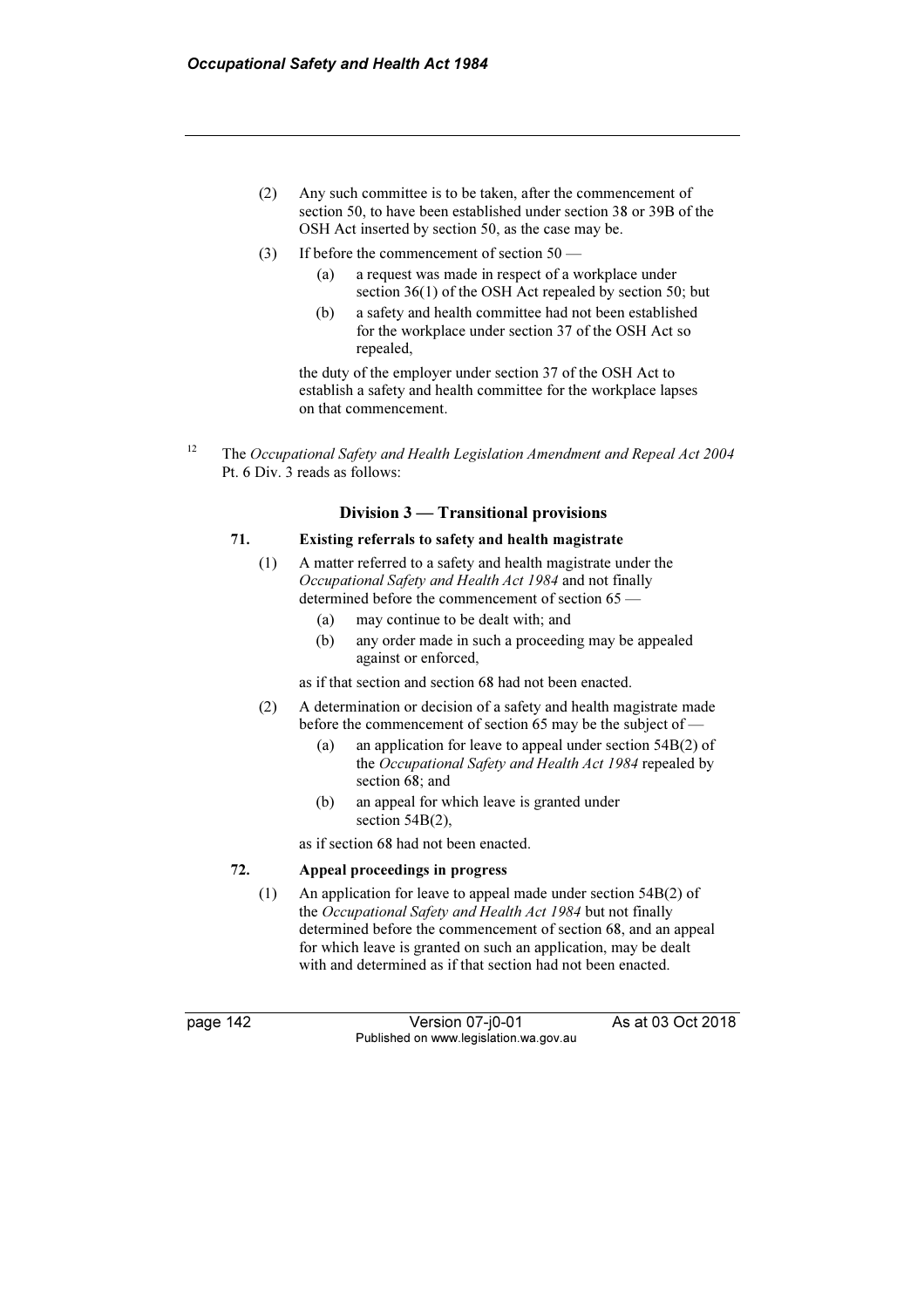- (2) An appeal brought under section 54B(2) of the Occupational Safety and Health Act 1984 but not finally determined before the commencement of section 68, may be dealt with and determined as if that section had not been enacted.
- <sup>13</sup> This amendment took effect on 15 May 2010 when the *Petroleum Legislation* Amendment and Repeal Act 2005 s. 50 came into operation, see Gazette 14 May 2010 p. 2015.
- <sup>14</sup> The Standardisation of Formatting Act 2010 s. 4, the amendment to the Occupational Safety and Health Act 1984 Schedule, had not come into operation when it was deleted by the Statutes (Repeals and Minor Amendments) Act 2014 s. 39(2)(b).

As at 03 Oct 2018 Version 07-j0-01 page 143 Published on www.legislation.wa.gov.au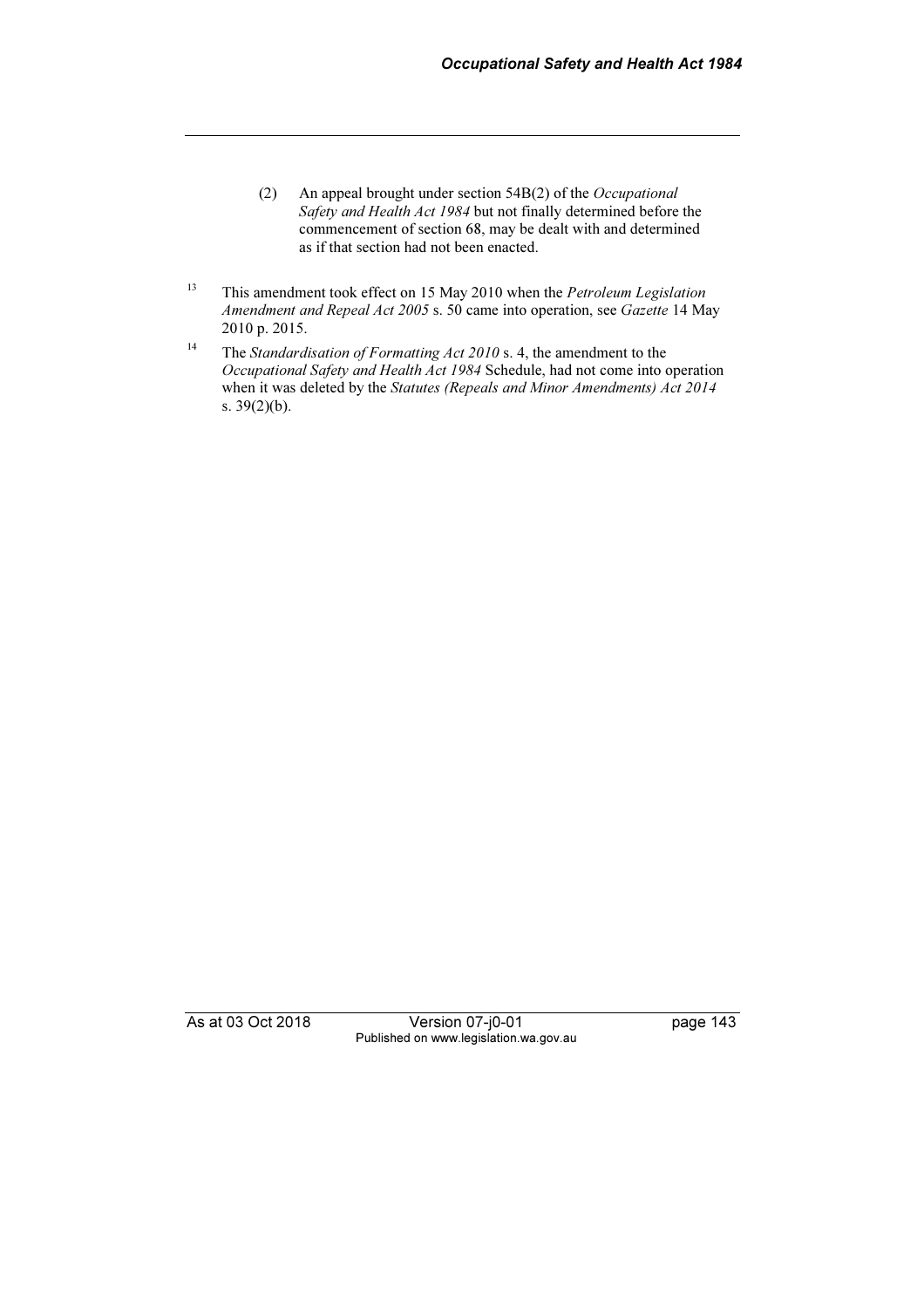#### Defined terms

# **Defined terms**

[This is a list of terms defined and the provisions where they are defined. The list is not part of the law.]

| Defined term | Provision(s) |
|--------------|--------------|
|              |              |
|              |              |
|              |              |
|              |              |
|              |              |
|              |              |
|              |              |
|              |              |
|              |              |
|              |              |
|              |              |
|              |              |
|              |              |
|              |              |
|              |              |
|              |              |
|              |              |
|              |              |
|              |              |
|              |              |
|              |              |
|              |              |
|              |              |
|              |              |
|              |              |
|              |              |
|              |              |
|              |              |
|              |              |
|              |              |
|              |              |
|              |              |
|              |              |
|              |              |
|              |              |
|              |              |
|              |              |
|              |              |
|              |              |
|              |              |
|              |              |

page 144

Version 07-j0-01<br>Published on www.legislation.wa.gov.au

As at 03 Oct 2018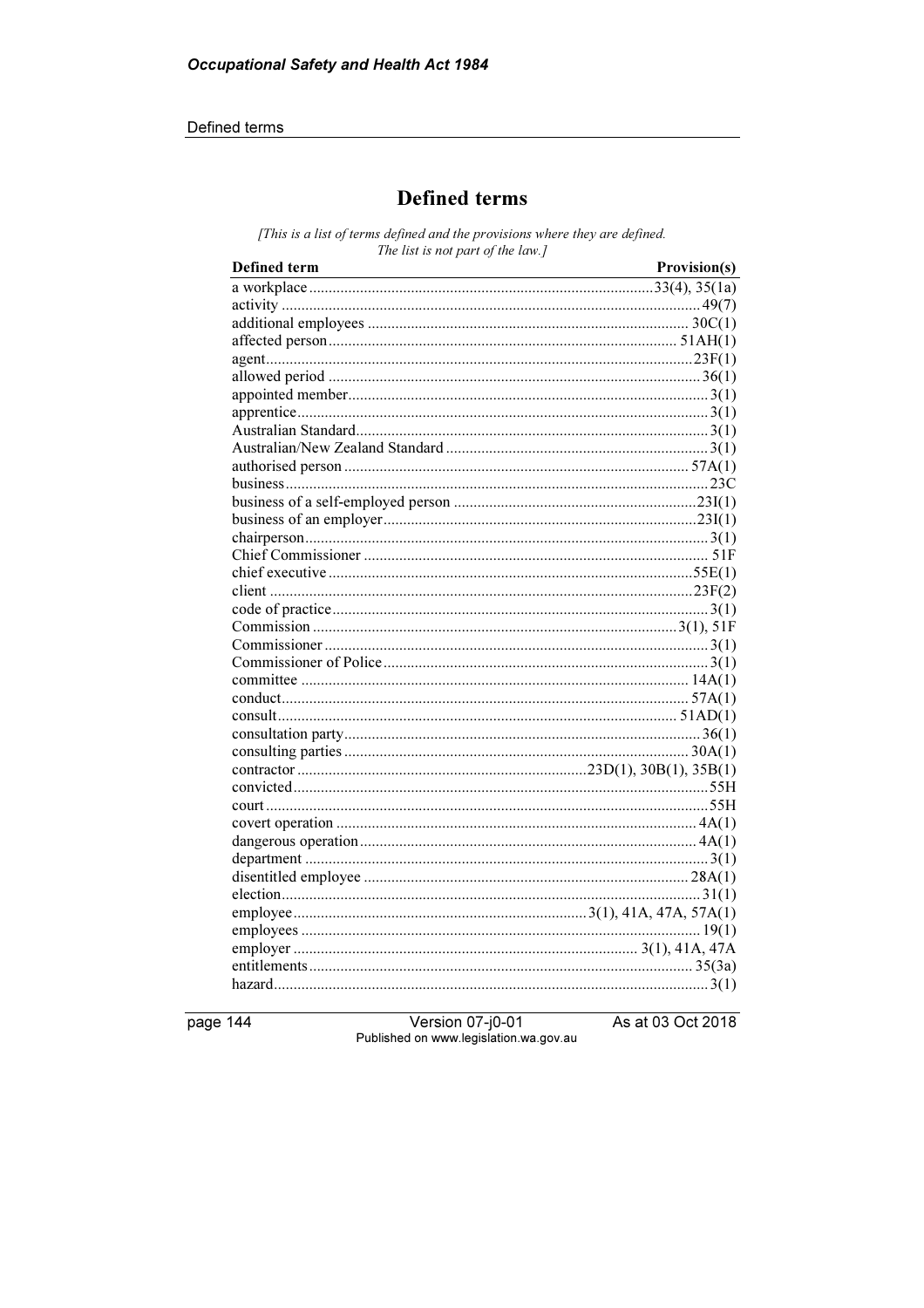As at 03 Oct 2018

Version 07-j0-01<br>Published on www.legislation.wa.gov.au

page 145